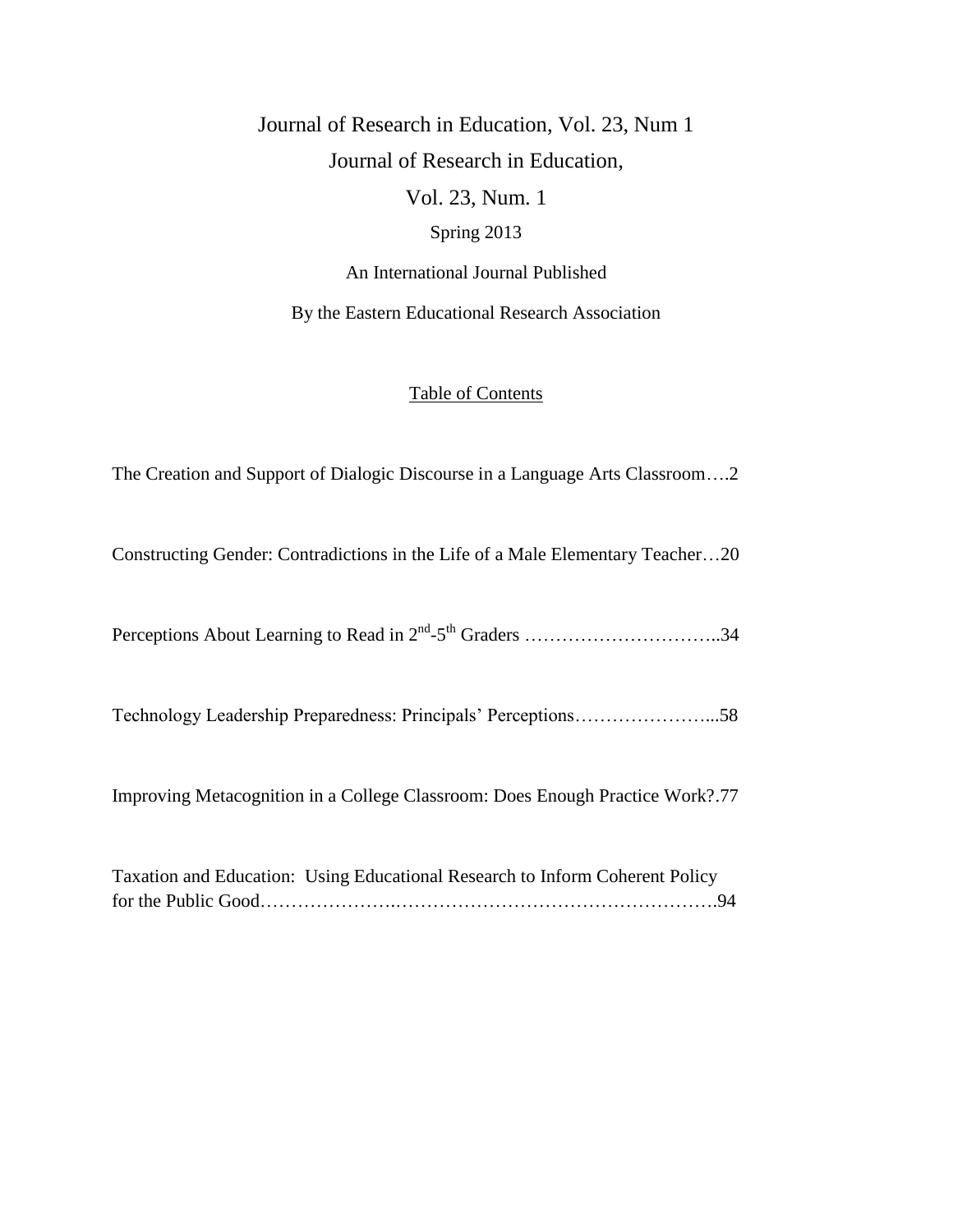# **The Creation and Support of Dialogic Discourse in a Language Arts Classroom**  Teresa Sosa

# Mary Pat Sullivan

#### University of Illinois at Chicago

#### Abstract

This exploratory study examined the complexity and interrelatedness of dialogic discourse, disciplinary literacy, and the social environment necessary for student learning. Taking place in an urban school in a large Midwestern city, analysis of three 8th grade language arts lessons indicated that dialogic discussion was sustained and supported by a social environment signifying third space and that conversations must be situated within the disciplinary specific demands for learning. This work offers deeper understandings of the contextual and relational dimensions of educational teaching and learning with implications for teacher education.

This exploratory work focused on three language arts lessons over the course of an academic year in Mr. Cooper's (all names are pseudonyms) class, a highly successful 8th grade teacher. By focusing on these three lessons, we aimed to provide further insights into the complexity and interrelatedness of classroom conversations and the social environment necessary for student learning in a language arts class. Specifically, this work focused on two questions: What makes disciplinary discussions in this classroom dialogic in nature? How is a beneficial social environment that supports these types of discussions created?

Research specific to classroom talk makes a distinction between the types of interactions in the classroom that help students learn and those that do not. Classroom talk as recitation, where students are merely expected to recall what they have learned or read (Nystrand & Gamoran, 1991) with little or no opportunity to voice their own ideas and opinions, (Wells & Arauz, 2006) are often described as procedural (Nystrand  $\&$ Gamoran, 1991) and monologic (Wells & Arauz, 2006, Gutierrez, 2008). Classroom interactions that are more like conversations among participants and ones where students can bring in their understandings and experiences allow for substantive engagement and are described as dialogic in nature (Wells & Arauz, 2006). Dialogic discussions or discourse promote "coherent instruction and learning, as shared understandings are elaborated, built upon, and revised" (Nystrand & Gamoran, 1991, p. 275). Much work discusses the benefits of this type of classroom discourse (Mercer & Littleton, 2007; Nystrand, 1997; Nystrand & Gamoran, 1991; Wells & Arauz, 2006).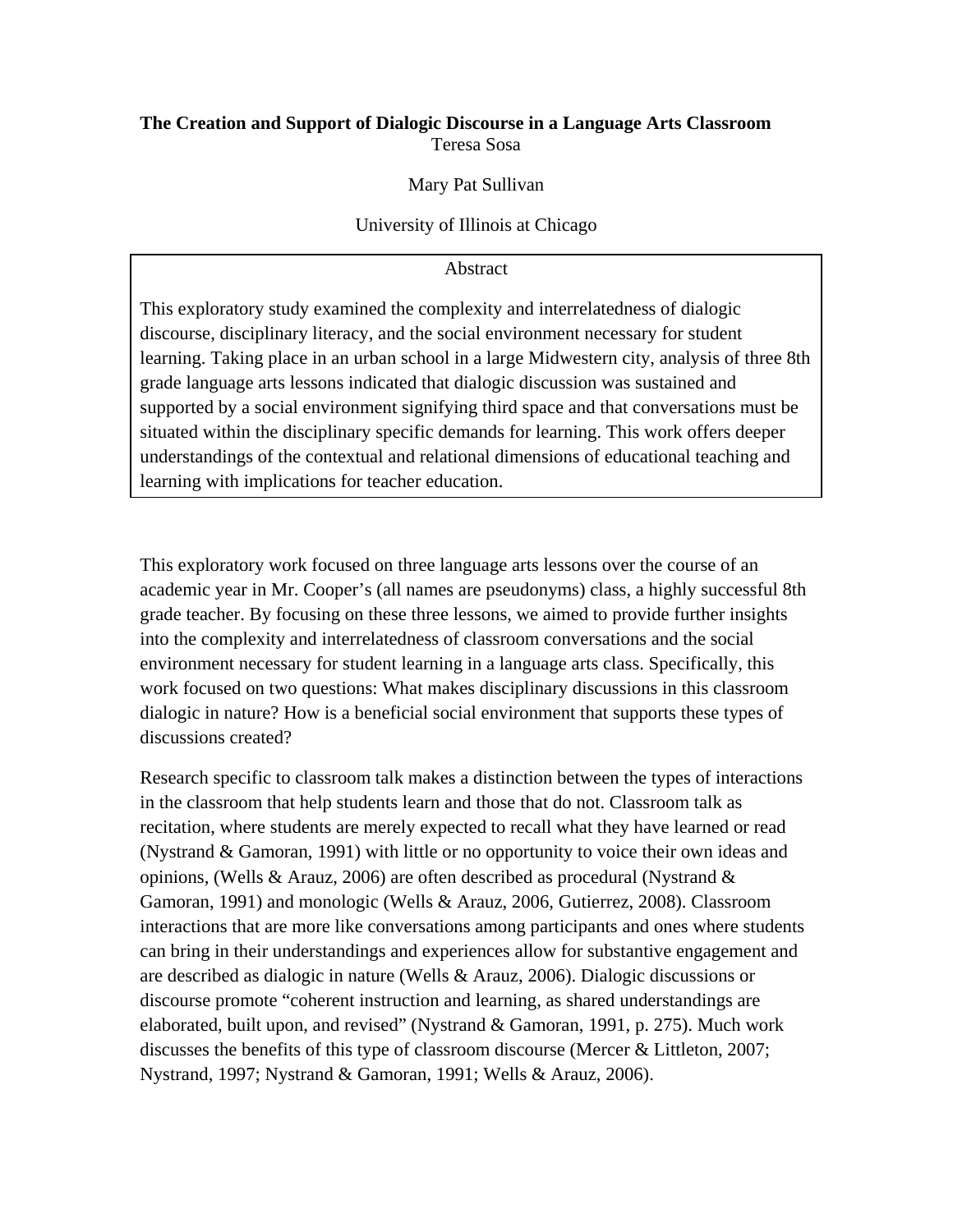Because the nature of classroom talk influences discourse practices students acquire (Beach, Appleman, & Dorsey, 1990; Marshall, Smagorinsky, & Smith, 1995), when looking specifically at literary understanding, it is necessary to look at the interactions and expectations that shape how students talk, think, and learn about literature (Applebee, Langer, Nystrand & Gamoran, 2003; Langer, 2010; Lee, 2007). Pertinent to literary understanding is the "disciplinary conversations" (Applebee, 1996) that help advance the exploration of works and multiple perspectives. Also needed are the practices, norms, and orientations in literary discussion and interpretation for discipline-specific learning and understanding to take place (Grossman, 1991).

The social context of the classroom is just as important. Talk functions as a social and cultural tool regulated by normative rules (often tacit) in given situations and spaces (Mercer & Littleton, 2007). In the classroom, the social environment influences and transforms a space for learning (Gutiérrez, 2008). Paying attention to the social space created in a literature classroom allows a view into how students' evolving understandings and their experiential knowledge are regarded, taken up, ignored, refused, or incorporated into further understandings (Gutiérrez, Baquedano-López, & Tejeda, 1999; Gutiérrez, Rymes, & Larson, 1995). When students are allowed to be equal partners in their learning and their knowledge is seen as an asset to learning, a new kind of space, a theoretical third space, is created where teachers do not dominate the talk and the power relationships between teacher and students are more balanced (Gutiérrez, 2008).

In the following sections, we first discuss the theoretical frameworks pertinent to this work regarding classroom discourse, third space, and literary understanding. We then provide a context for the study and the analytic procedures in the methodology section. The results offer evidence of the complexity and interrelatedness between classroom discourse rooted in the discipline of literature and the social aspects of learning. Finally, some conclusions and implications of this work are discussed in the last section.

#### **Theoretical Underpinnings**

#### **Dialogic Discussion**

When classroom talk is dialogic, the teacher and students collaboratively co-construct meaning. That meaning is interdependent with the actions and statements of others. What was said is connected with a speaker, its significance and all related remarks that preceded it. "In the dialogical view the essential condition for understanding to take place is that the listener should be able to relate the position that the speaker's utterance represents to other positions expressed earlier in a given discourse community" (Lahteenmaki, 1998, p. 79).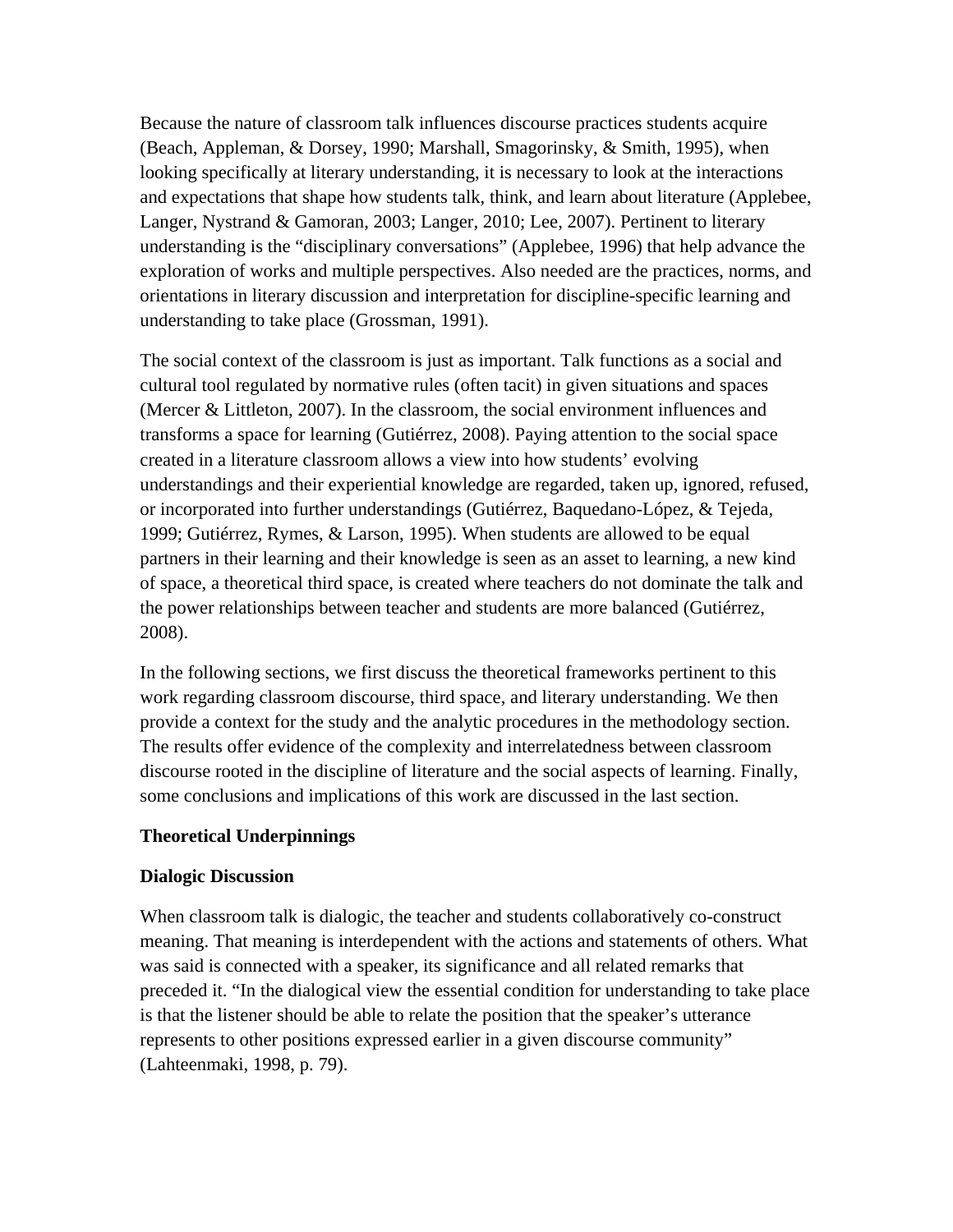Meaning making is collaborative when the teacher and students shape the course of talk through negotiation (Nystrand, 1997). When engaged in dialogic conversation, teacher and students share ideas and resolve gaps or misunderstandings. Participants must listen to each other and thus make an attempt "to understand from each other's perspective" (Wells & Arauz, 2006, p. 382). It is through this way that teacher and student collaboration in shaping meaning impacts learning (Wells, 2000).

Dialogic discussions depend on the relationship between teacher and students. Because talk is much like conversation, teachers do not dominate but lead the discussions and the relationships between teacher and students are described "like a partnership, observing reciprocity and thinking of each other as they work. Students are an essential factor in the discourse" (Nystrand & Gamoran, 1991, p. 269). Discussions that are dialogic in nature are especially beneficial to students from non-dominant backgrounds because they help build a bridge between students' prior knowledge and disciplinary knowledge (Wells & Arauz, 2006).

In the classroom dialogic exchanges involve uptake, which happens when the speaker recognizes and validates the previous speaker's perspectives by incorporating those ideas for further discussion. When ideas are taken up, the interactions become much like conversation, less predictable and repeatable, and more authentic. This is different from the typical inquiry-response-evaluation pattern of talk in which the teacher asks a question, the student answers and the teacher evaluates the answer, then starts a new sequence with a pre-planned question that is not related the student's response. With dialogic discourse, rather than the transmission of information or facts, the purpose of instruction becomes the "interpretation and collaborative construction of understanding" (Nystrand, 1997, p. 7).

Classroom discourse shifts to the dialogic when teachers ask more authentic questions, students direct the flow of topics and ideas, and teacher's utterances take up or build on students' responses (Nystrand & Gamoran, 1991; Marshall, et al., 1995). However, Nystrand (1997) emphasizes that dialogic discourse is more than just elements of uptake and authentic questioning. Moving toward student engagement through discourse involves not only changing instructional moves (e.g., asking authentic questions) but also devising activities and situations that allow teacher and students to take on new roles (Langer, 2002; Marshall et al., 1995). Such new roles can create shifts in power and control related to classroom dynamics. This change to a more equitable social environment is aptly discussed in the literature on third space (Gutiérrez et al, 1995).

#### **Third Space**

Third space is a theoretical space and operates under the assumption that knowledge and power are linked and learning environments are most productive and effective when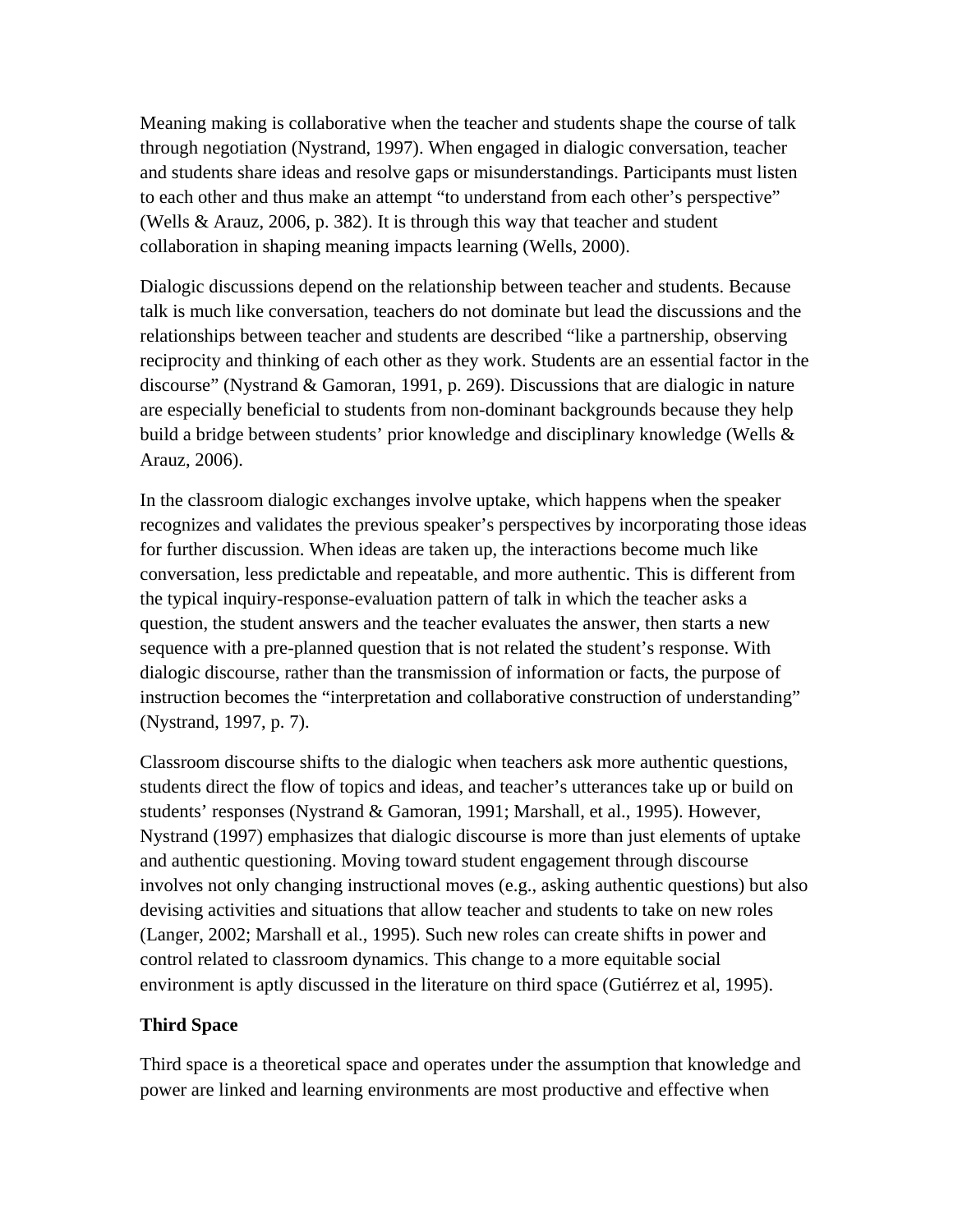knowledge is negotiated (Gutiérrez, 2008). This theoretical space makes room for the academic discourse to meet everyday or informal (nonacademic) discourse, "merging of the teacher and student world views" (Gutiérrez, Rymes, & Larson, 1995 p. 452-3) and for the possibility of students' narratives to shape discussion. In third space, the relationships formed in classrooms through classroom talk and interactions allow for the inclusion of multiple perspectives and voices that lead to a deeper construction of meaning (Wells & Arauz, 2006). Such meanings can only take place when conversation is not dominated by the teacher but co-constructed with students (Nystrand & Gamoran, 1991).

Third space allows for hybrid discourses where cultures, relations, and power interplay (Kamberelis, 2001). Dialogue that takes into account these aspects is considered hybrid because no one perspective or knowledge (that reflective of school norms) is privileged nor does it exclude others (that of students' cultural and experiential knowledge). In fact, hybrid discourse helps link the school's norms and students' everyday life, making room for and seeing the value of students' discourse while disrupting traditional power relationships and passive student participation (Kamberelis, 2001).

Moving beyond general understandings of effective discussions, dialogic discussions must be situated within the social environment in which they take place and within the specific discipline. This is important since content area understanding requires specialized ways of talking or conveying information (Lee & Spratley, 2010; Moje  $\&$ O'Brien, 2001; Shanahan & Shanahan, 2008).

# **Literary Understanding**

Both Langer (2011) and Rabinowitz (1987) point out that literary understanding is influenced by, among other things, a reader's culture, gender, experiences, and prior knowledge. In order to make sense of literary texts, readers make interpretations through "the acceptance of the author's invitation to read in a particular socially constituted way that is shared by the author and his or her expected readers" (Rabinowitz, 1987, p. 22). As Crawford and Chaffin (as cited in Rabinowitz, 1987, p. 27) emphasize, "understanding is a product of both the text and the prior knowledge and viewpoint that the readers brings to it." Readers' prior knowledge and understandings have been the focus for making interpretation explicit through Cultural Modeling (Lee, 2001, 2006, 2007) and related frameworks (Moll, 1992; Moll & Gonzalez, 1994; Moll & Greenberg, 1990). It is important to consider the reader's worldview and experiences they bring to reading and interpretation (Hillocks, 2010; Lee, 2007).

Langer (2011) emphasizes that the understandings one has about a text are dynamic, meaning that they are "subject to change at any time as new evidence emerge and new ideas come to mind" (p. 10). She calls this "building envisionment." Readers of literary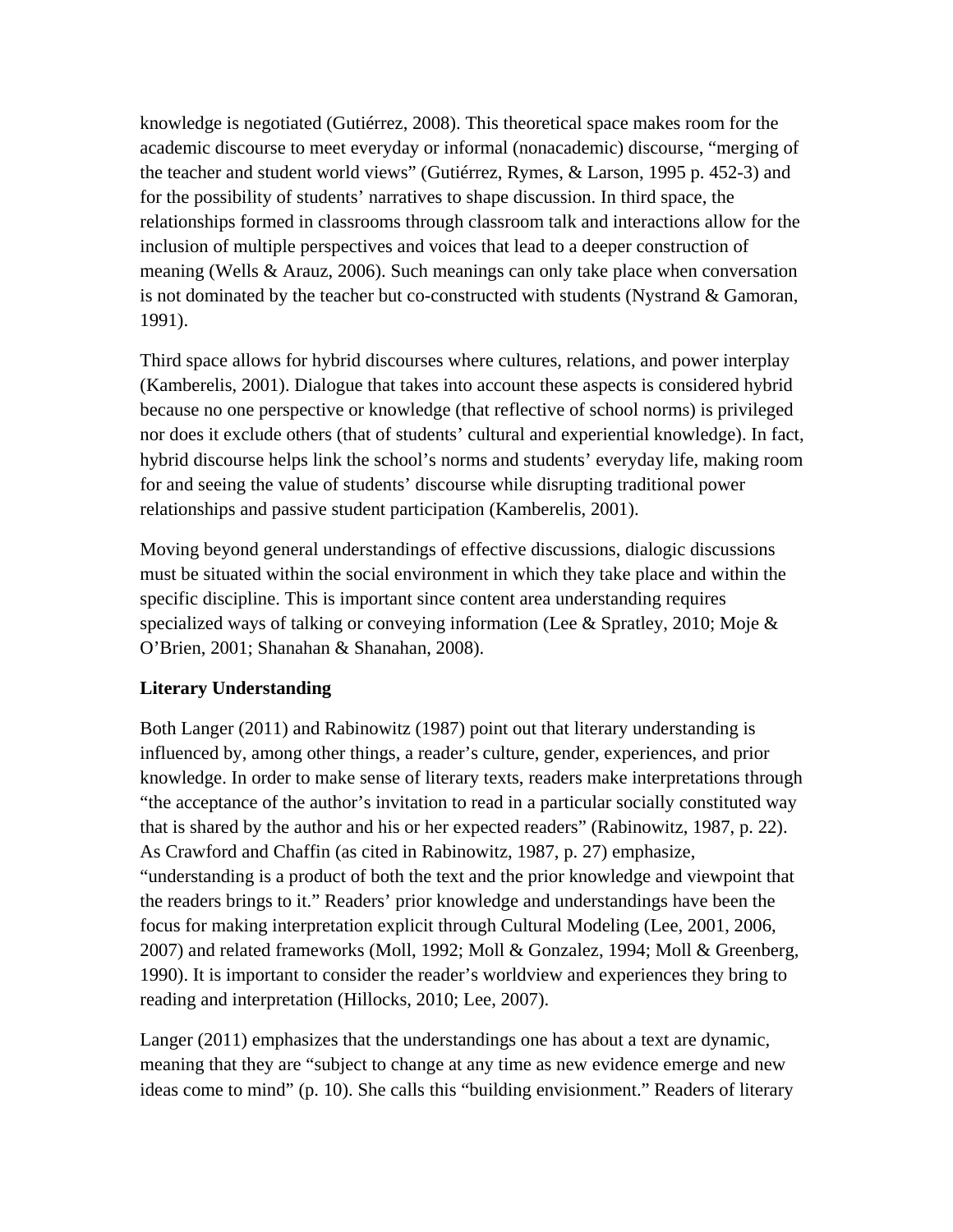texts explore "horizons of possibilities," an exploration where one considers different perspectives, feelings, intentions, life situations, eras and cultures in order to make interpretations of the text (Langer, 2011).

Another aspect of literary understanding is through discussion. Here, the aspects of literary understanding are still important but more so, are the ways in which these understandings are made public. The work by Applebee et al. (2003) suggests that what contributes most to students' ability to effectively participate in language arts disciplinary conversations are approaches that "used discussion to develop comprehensive understanding, encouraging exploration and multiple perspectives rather than focusing on correct interpretations and predetermined conclusions" (p. 722). Similarly, Langer (2011) asserts that support in literary discussions includes helping students move beyond thinking that there is a 'right' answer and to encourage students to ask questions that come to mind related to the text they are reading. Wells and Arauz's (2006) work indicates that the shift from monologic to dialogic discussion happens when the questions asked have multiple possible answers and teachers encourage students to respond and build on each others' ideas and understandings. This is important because when teachers engage in dialogic discussion, they play a key socializing role, "modeling the kinds of questions and issues that are germane …to academic discussions of literature…" (Nystrand & Gamoran, 1991,p. 265).

When students partake in classrooms that emphasize high academic demands and discussion-based approaches to develop understanding, students are then able to use this knowledge and skills on their own in order to engage in challenging literacy tasks (Applebee et al., 2003; Marshall et al., 1995). Because learning and development is strengthened by classroom discussions (Mercer & Littleton, 2007), helping students to interpret and helping students to participate are both necessary for literary understanding.

# **Present Study**

The present study emphasizes the critical and multiple aspects of learning in one classroom by applying multiple lenses (dialogic, social relationships, literary) when trying to capture a successful learning environment. The three theoretical perspectives complement and build on each other. Research on dialogic discourse points out that teacher uptake of student ideas is important, while the work on third space clearly delineates the learning opportunities when student knowledge is seen as an asset and necessary for learning. Similarly, work on third space emphasizes the social learning environment that supports academic and everyday language use and work related to disciplinary understanding suggests that prior knowledge and experiences inform our literary interpretations. In this exploratory work, it became clear that in order to more fully understand and account for the learning, interactions, and development in Mr. Cooper's class, we needed to look beyond the literature on dialogic discourse.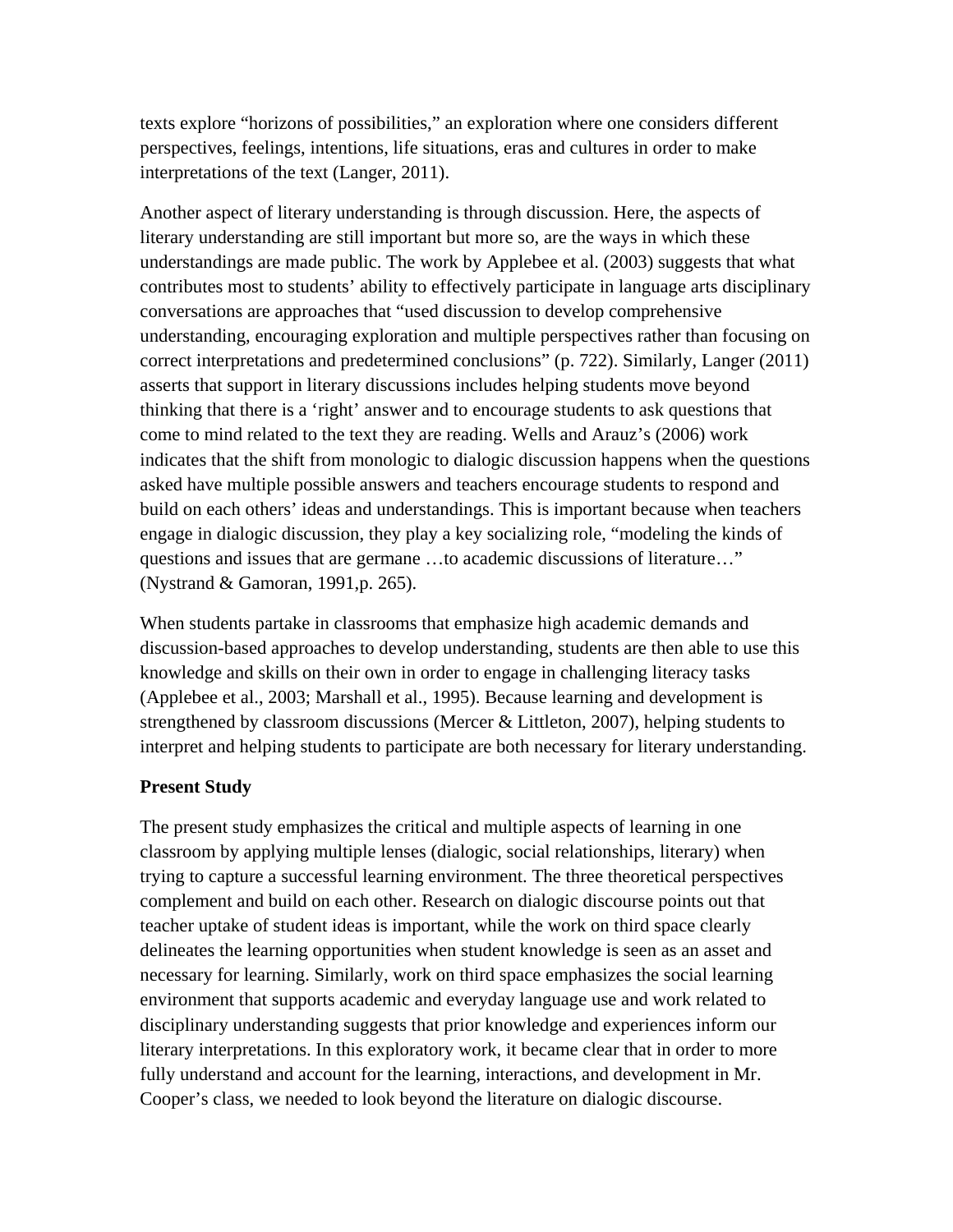## **Method and Analysis**

 $\overline{a}$ 

This study was part of a larger, multi-year project comprised of a university partner supporting urban schools in whole-school literacy reform (Au, Raphael, & Mooney, 2008; Raphael, Au, & Goldman, 2010)<sup>1</sup>. Classroom observations were conducted during the 2008-09 school year to examine the pedagogical and literacy instructional practices that supported whole school literacy reform. Twenty teachers across grades one through eight were observed three times over the course of the school year (i.e., fall, winter, and spring) across five urban schools. The teachers were nominated by the principals at their schools and selected because they were teacher leaders (i.e., grade level chair, member of school's leadership team) and were believed to be implementing explicit reform practices in their classrooms. Observations of typical lessons were scheduled through consultation with the classroom teachers.

**Observation Tools.** Lessons were observed in ten-minute episodes involving seven minutes recording field notes and three minutes coding. The alternating pattern of seven minutes of field notes and three minutes of coding continued for the duration of the lesson (video/audio recording was not permitted during the observations). Field notes captured dialogue and nonverbal cues for the first seven minutes of every ten-minute episode. For the next three minutes, the observer coded key areas relevant to the seven minutes they just observed. The key areas included literacy emphasis, instructional context, teacher behavior, student behavior, and materials.

Student behavior focused on student engagement and was conceptualized as appropriate, observable on-task student behaviors gauged on a scale of 1-5, with 1 indicating no student engaged to 5 indicating all students engaged in the activity. The coding of teacher behaviors included facilitating discussion, listening/ monitoring, reading, asking test/school questions and asking thought-provoking questions. For the purpose of this study, we focused on two specific teacher behaviors: asking test/school questions and asking thought-provoking questions. *Asking test/school questions* was defined as asking explicit questions from the text with one correct answer, while *asking thought-provoking questions* was defined as asking open-ended questions that promote higher-level responses and can have multiple interpretations.

Researchers created a coding manual and established reliability through two training sessions. Inter-observer reliability using Cohen's Kappa was .89 or higher across the coding. Through conversations during the training, a field note structure was established. Field notes were used to capture verbal dialogue along with any nonverbal or additional

 $1$  This work was supported, in part, by a grant to Partnership READ, University of Illinois at Chicago, from the Searle Funds of the Chicago Community Trust.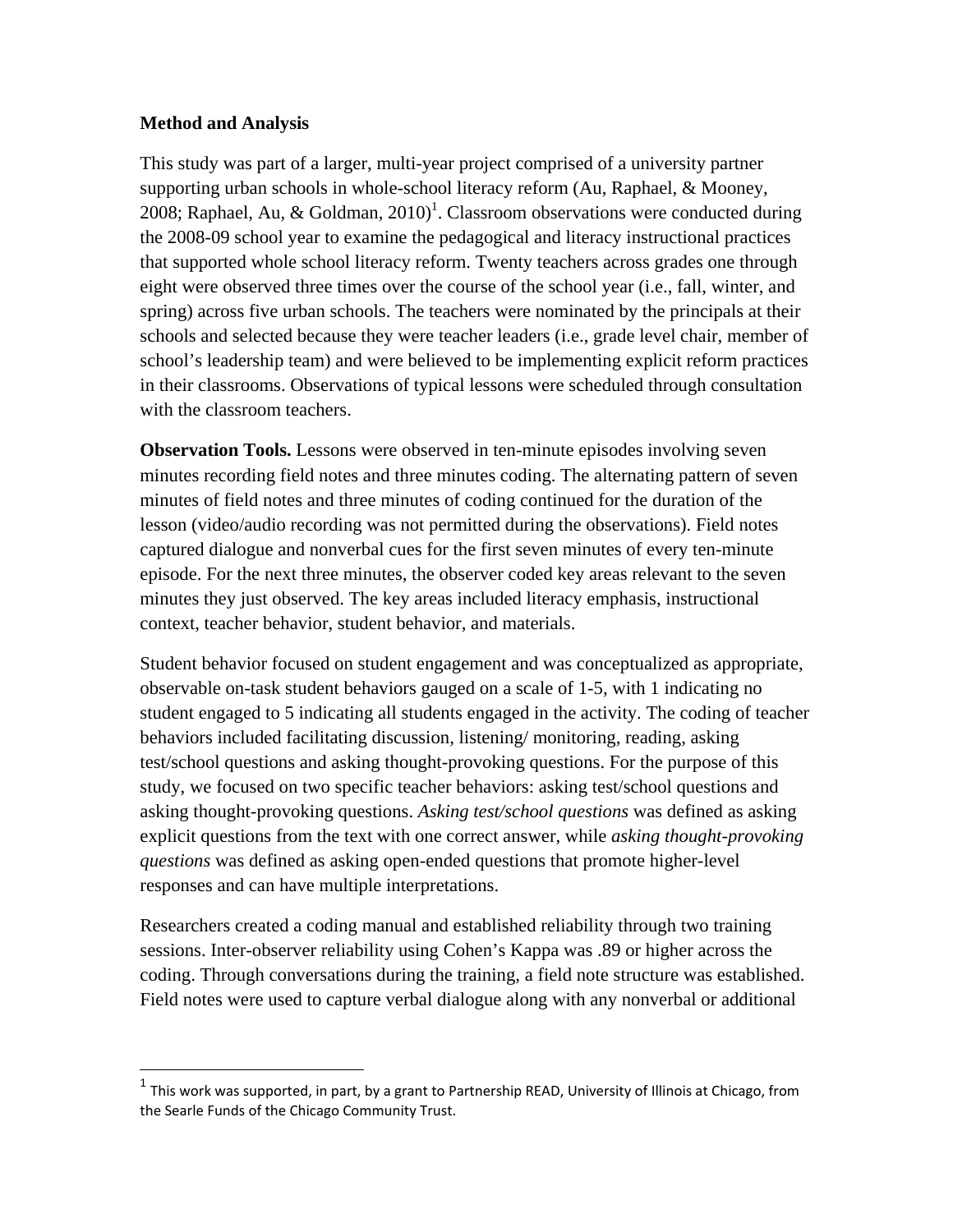contextualizing information (e.g., interruptions, calls from the office, bell ringing). To track who was talking, "T" for teacher and "S" for student were used.

**The School and Teacher.** Diller School is an urban elementary school located in a large Midwestern city. During the 2008-2009 school year, Mr. Cooper taught the 7th/8th grade gifted split class. This was his second year teaching and the first year the school took on the gifted program.

**Analysis.** Because of our content area focus, we chose to look at the six middle school  $(7<sup>th</sup>$  and  $8<sup>th</sup>$  grade) teachers observed across the five schools. These teachers taught language arts, writing, social studies or mathematics. We compared the sustained level of student engagement and the presence of *asking thought-provoking questions* in the teacher behavior category across the middle school observations. When averaging student engagement, measured on a 1-5 scale, Mr. Cooper ranked highest in sustained level of student engagement across the three lessons at 4.4. The other teachers ranged from 3.6 to 4.3. When examining teacher questioning in the check off data, across the episodes, Mr. Cooper asked thought-provoking questions more often than any other seventh or eighth grade teacher, in 68% of observed episodes. One other teacher asked thought-provoking questions in 63% of episodes. Four of the six teachers asked thought-provoking questions in 0 to 1 episode. For these reasons, we chose to take a closer look at the field notes from Mr. Cooper's classroom starting with the way he used questions to support student thinking and learning (Soter, Wilkinson, Murphy, Rudge, Reninger, & Edwards, 2008). Thus this work is exploratory in that the ideas emerged from the data and in how we systematically explored Mr. Cooper's three lessons in an attempt to contextualize how he engaged his students beyond asking thought provoking questions.

Our analytic treatment of the lessons included first establishing effective dialogic discussion in the lessons. To do this we engaged in careful repeated readings of each lesson, focusing on aspects of talk that made them dialogic in nature (i.e., talk was more like conversation, types of questions asked, uptake, student responses were considered important). In doing so, we developed a better understanding of how the talk sustained consistent levels of student engagement.

Analysis across Mr. Cooper's three lessons helped identify patterns, recurring ideas, and descriptions pertinent to how the lessons were dialogic but also included other effective aspects of engagement that went beyond what dialogic discourse covered. The importance of a social environment in which power among teachers and students is shared emerged through repeated readings. Also, the discourse was situated in the discipline of literature and that seemed important. In exploring theories and lenses that spoke to these aspects, we became aware that these were similar in nature to those described as necessary for third space and for literary understanding in particular. We looked for patterns among lessons in an effort to understand how these three aspects of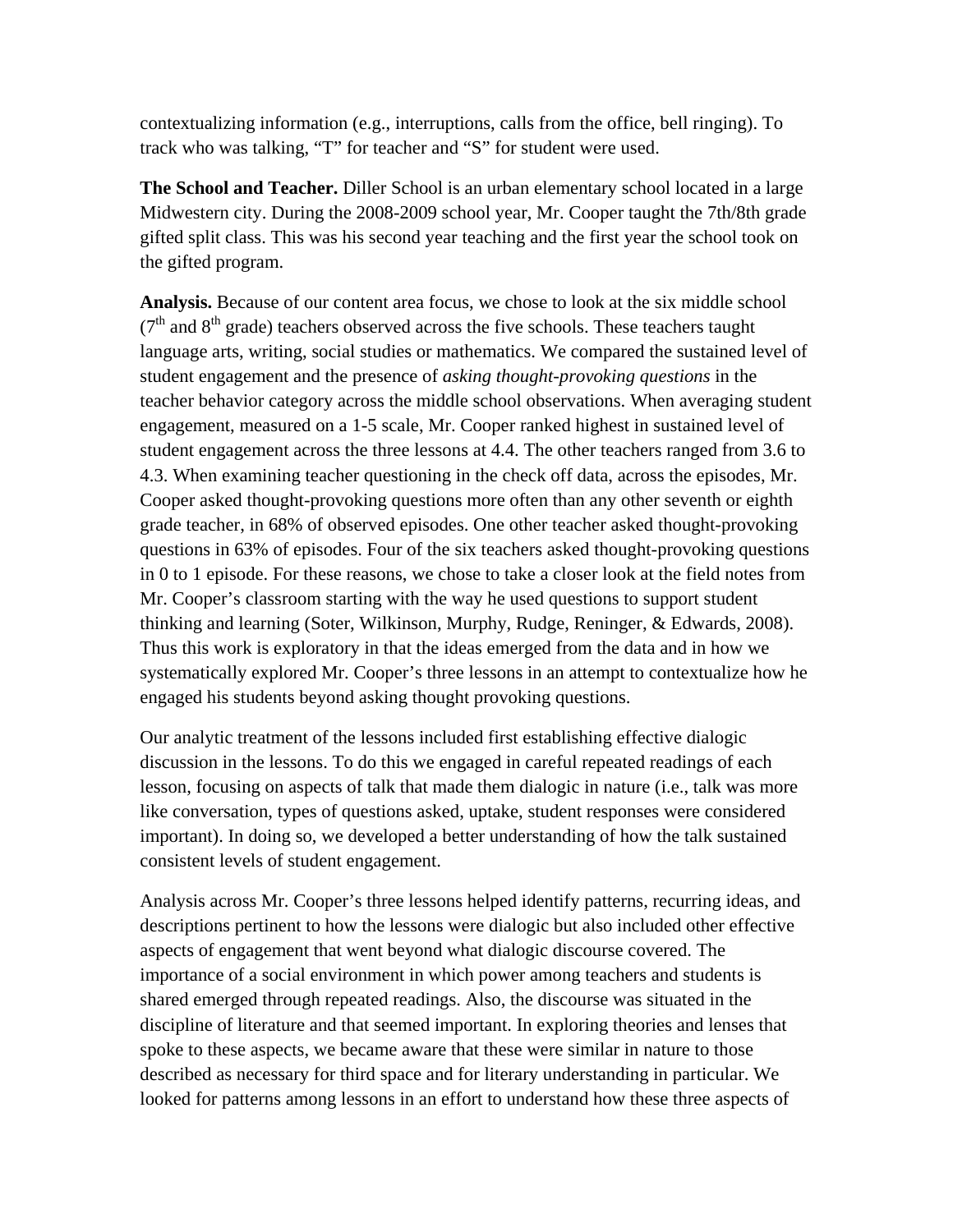learning play a part in each lesson and how they complement each other. In particular, we examined how the dialogic interactions allowed students and teacher to collaborate when other learning communities would recognize the potential learning opportunity as a point of disruption (Gutiérrez et al., 1999). Also, we looked at scaffolds and supports that helped students to develop an understanding of literature over time through changing and shifting of meaning (Langer, 2011, p. 15).

# **Findings**

 $\overline{a}$ 

Each lesson provided rich examples of dialogic discourse, ways of talk particular to literary understanding, and indicators of third space created through hybrid activity. Because these three aspects are closely intertwined and complementary, we discuss all three in each lesson, thus emphasizing that in this classroom, all three support student learning.

**Lesson One: "Harrison Bergeron."** The first lesson analyzed was from the beginning of the school year in November. This lesson focused on the futuristic science fiction story, "Harrison Bergeron" by Kurt Vonnegut. Harrison is a 14-year-old boy who is exceptionally handsome, intelligent and strong. In this story, social equality is a now law and those who are more intelligent, athletic, or beautiful are handicapped by impediments so that they are no better than anyone else. Harrison, understandably, has to bear enormous handicaps.

In discussions that allow for conversation, the questions posed are not focused on a right of wrong answer but are meant to stimulate points that may bear on understanding the story further. This lesson was built around the inquiry question: Why does Harrison declare himself emperor and order everyone around once he has escaped from jail?

The first focus is on the segment of the lesson where students discussed why Harrison is characteristically strong, athletic and handsome. A student suggested that maybe it was "because Harrison was everything the government didn't want people to be." This comment in turn, opened the door for questions from other students about the reasons behind the government's decision to make everyone equal. In particular, they began discussing the handicapping of intelligent people, which is done by sending out a loud, painful noise to their brains every 20 seconds so that their thoughts are scattered. Here, students discussed possible implications of the government's decisions to enforce equal intelligence. $2$ 

S: Why does the government stop people from thinking? How will we try to invent something new if people cannot focus for more than 20 seconds? How can someone have an education? …That's almost impossible to do?

 $^2$  All responses were recorded as stated by teacher and students.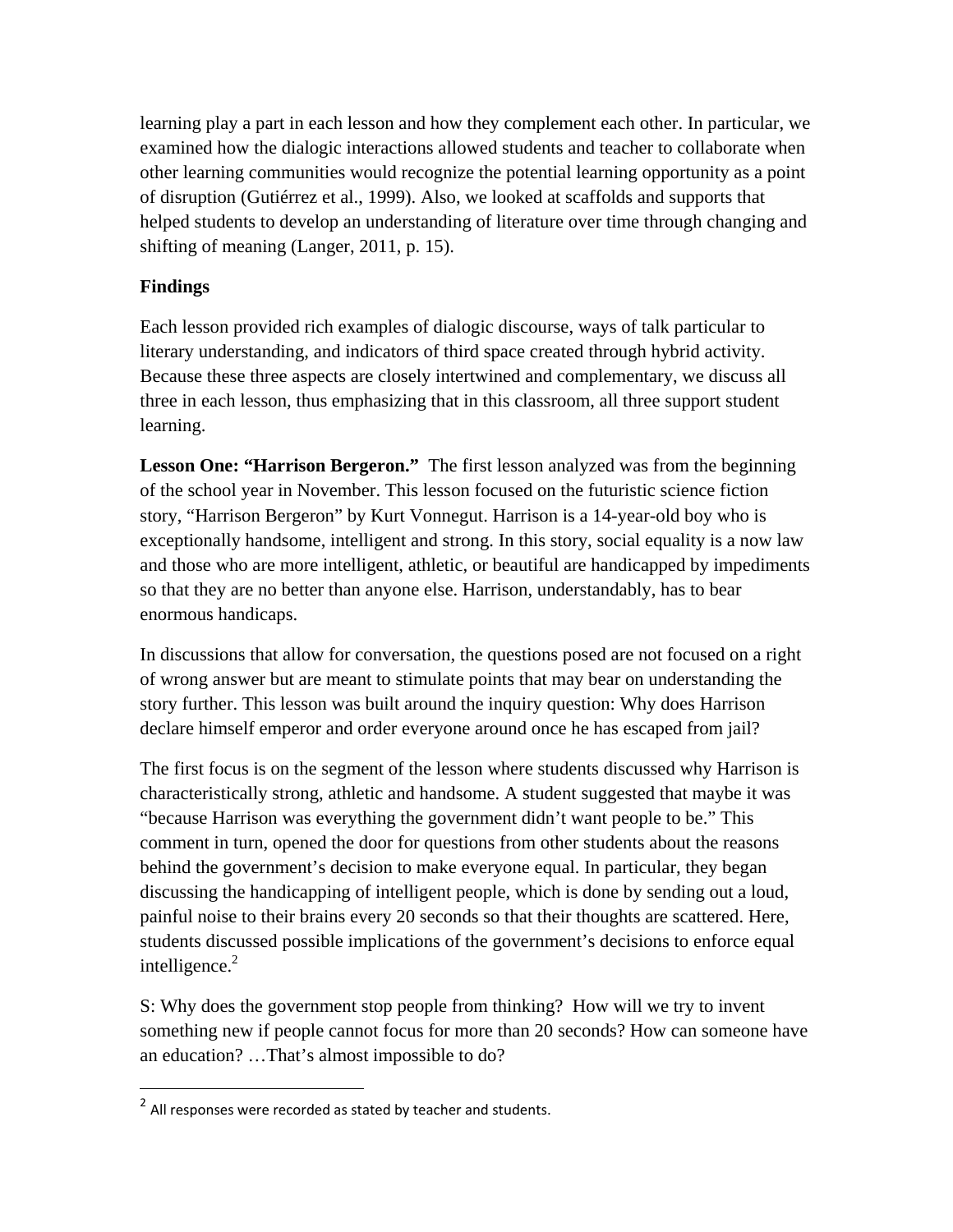T: Let me give you the final question: Why is only person who chose to revolt a fourteenyear old boy?

S: I feel that the government, he does not want to society to advance, he wants to power…the government wants them to be more like a lowering of standards…to have the most power.

S: But that wouldn't make sense. Why would you want people to lower their standards? …if you are born…if you are athletic…that's not right.

S: It's like K [a student] was saying, the government is trying to make it like they are most powerful. That's why they dumb everyone down…

S: Why?

S: I disagree with D [a student]...with free will comes competition... with this strategy...

T: [unable to capture what was said]

S: I strongly disagree with what G [a student] say…why not have everyone be equal, be the same?

S: Why not help the lower class people, not like a slow room, but help them more, not…help them understand things more thoroughly?

S: Some people make fun of them…like one time in the classroom, everybody not going to help them…

What is striking about this segment is the amount of questions raised within these 12 turns of talk. In all, nine questions were raised, including the teacher's question. Langer (2010) asserts that asking questions is one of the main principles for arriving at literary understandings. The questions raised by the students about the practices of the government in leveling intelligence are important to the understanding of the story, that is, they not only highlight the type of government that Harrison lives under, they highlight the moral and philosophical issues central to literature (Hillocks, 2010). As Hillocks (2010) explains: "these moral concepts become the basis for the warrants that tie the evidence that readers perceive to the judgments they make about characters, groups, and societies, and the writers themselves and their works as wholes" (p. 1). It seems that inherent in the students' questions, (especially when a student asked that if the goal is to make everyone equally intelligent, then why not help those less intelligent to "understand things more thoroughly") there was a particular perception or judgment formed around the type of government that would make people equally intelligent through such means.

Students' questions also raise critical social issues. For example, the student who made a case for helping others to become as intelligent as others clarifies this by stating, "Why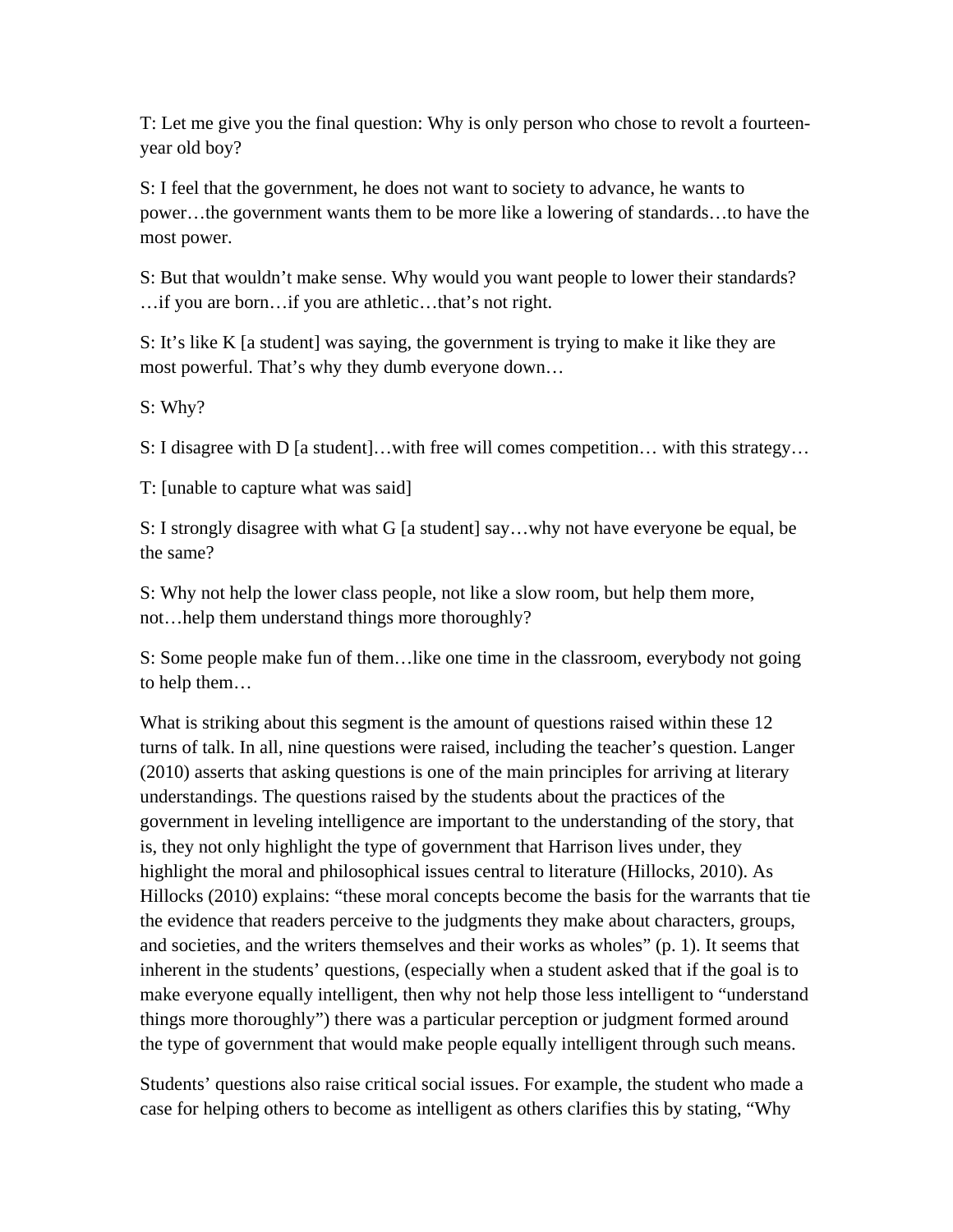not help the lower class people, not like a slow room, but help them more?" In his response to this question, another student pointed out an issue with this suggestion, namely that not everyone will be willing to help them, "some will make fun of them." Through the questions and points raised, students not only "elaborate on and incorporate their own narratives into the larger classroom text" (Gutiérrez et al., 1995, p. 453) but also come to a deeper understanding of the complexity of the issues raised in the story (cf. Wells & Arauz, 2006).

Overall, this segment shows that students' answers are not evaluated but their responses are taken as points to consider and build upon. This is a mark of dialogic discourse, where there is no clear pattern of questions solely posed by the teacher, where the teacher does not control the conversation or what interpretation students need to support. Through the dialogue in this lesson, students were able to connect the complex issues the story covers to something that is more familiar: the idea of differences in learning/ ability in schools. Conversations that allow students to bring in their understandings to connect to those of the text can only come from discussions that are open to their experiences and understandings.

It seems that issues of fairness take center place in this lesson because the classroom environment allowed for dialogic discussions in which students can think deeply about the stories they read. In this lesson, larger issues of humanity and moral and philosophical dilemmas are exposed. In order to develop this level of understanding, the environment must be one that allows for the development of such understandings through providing classroom time and support of students pursuing their own ideas and interpretations (Langer, 2010). The environment conducive to this understanding allows for a shared control between teacher and students of what questions are raised and discussed (Gutiérrez et al., 1995). In the above segment, the teacher's decision to table his own question for the sake of students' continued discussion around the issue of intelligence is indicative of this shared power (Gutiérrez, 2008).

**Lesson Two: Romeo and Juliet.** The second lesson took place in March and focused on examining the language and human intentions from Act II of Romeo and Juliet. We focus on three particular segments of the lesson in order to highlight the three aspects under consideration – dialogic discussion, third space, and literary understanding.

 At the beginning of the lesson, a student asked about the meaning of the reference to fruit as Romeo's friends talk under a medlar tree. In this scene, Romeo's friends are trying to get Romeo to appear from the darkness of the trees and in doing so discuss his relationship with Rosaline as one based on lust. The student questioned the significance of the scene, making clear he did not understand the sexual innuendo or the context in which it took place. Mr. Cooper explained that the medlar fruit represented a female body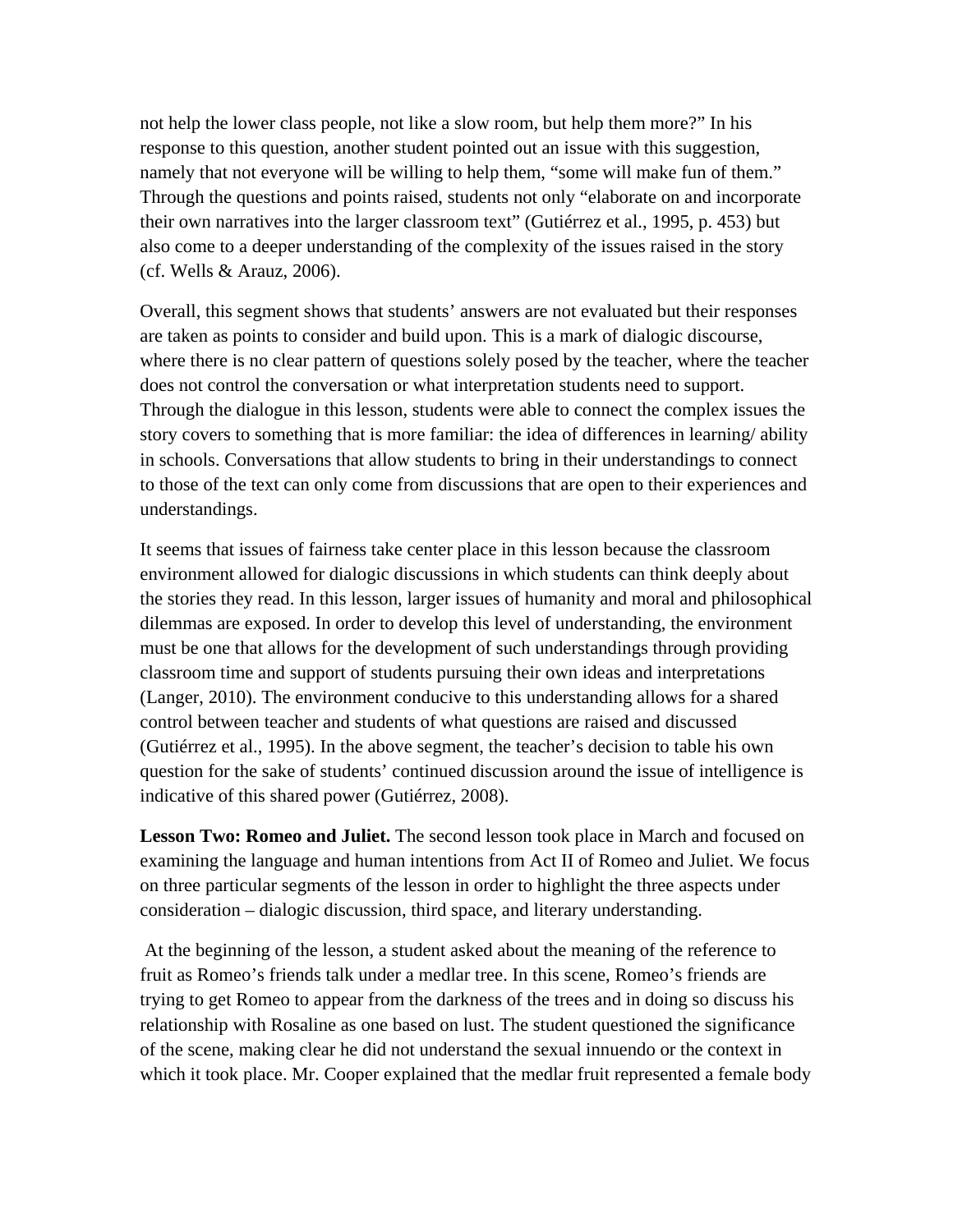part and the two friends were drunk and "pigs." Instead of snickering or giggling, another student commented on the literary importance of the scene.

S: I think he wrote this in the sexual tension. He did, he wanted to see certain people, if you only got the sexual tension, then you missing the point.

T: Can I pick up to add to that?

S: I think it was one of the, those comedic parts to get the audience laughing.

Through the explanation of the fruit, Mr. Cooper was willing to take on the student's question and tackle material that could have been deemed as inappropriate given the sexual innuendo. After he explained the meaning behind the language of this scene, Mr. Cooper did not control the conversation, instead, he took up the student's question. This contributed to the third space where students were able to establish that the scene was intended for a literary purpose, for comic relief. In this segment, students were in and moving through envisionment (Langer, 2010), using personal knowledge, text, and context to furnish ideas and spark thinking in a literary way.

In the next example from this lesson, the class discussed beliefs around falling in love. One student claimed Romeo and Juliet fell in love "based on looks and that's really shallow." The teacher acknowledged the point, and added, "We have to read more to find out if this is a deep sort of love or shallow." He went on to say that students' interpretations may differ depending on one's personal belief that "there is one soul mate for you or believe that are lots of someones" and that both interpretations are equally valid. Mr. Cooper guided his students to focus on close reading of the text and to be aware of their individual goals and beliefs about love (cf. Lee, 2007). Through the discussion, he invited his students to "become critics identifying tensions between the author's and our own sense of the world" (Langer, 2010, p. 20; see also Nystrand, 1997, p. 8) when he directed his students to attend to and be aware that their beliefs about love, in part, influence the interpretations they develop (Rabinowitz, 1987).

In the final segment from this lesson, students explored factors contributing to the characters' actions and behavior. The teacher asked students to "compare and contrast Romeo and Juliet." In doing so, they described Juliet as naïve, smart in how she handled Romeo, and also as young and in her first relationship. Mr. Cooper, a few turns later asked:

T: Do you think she's [Juliet] a respectable woman?

S: Yes, because Romeo, he be trying to get her, but she be trying to get him to tell her he loves her. If she loose, she would have already given it up.

S: Is her parents really in love?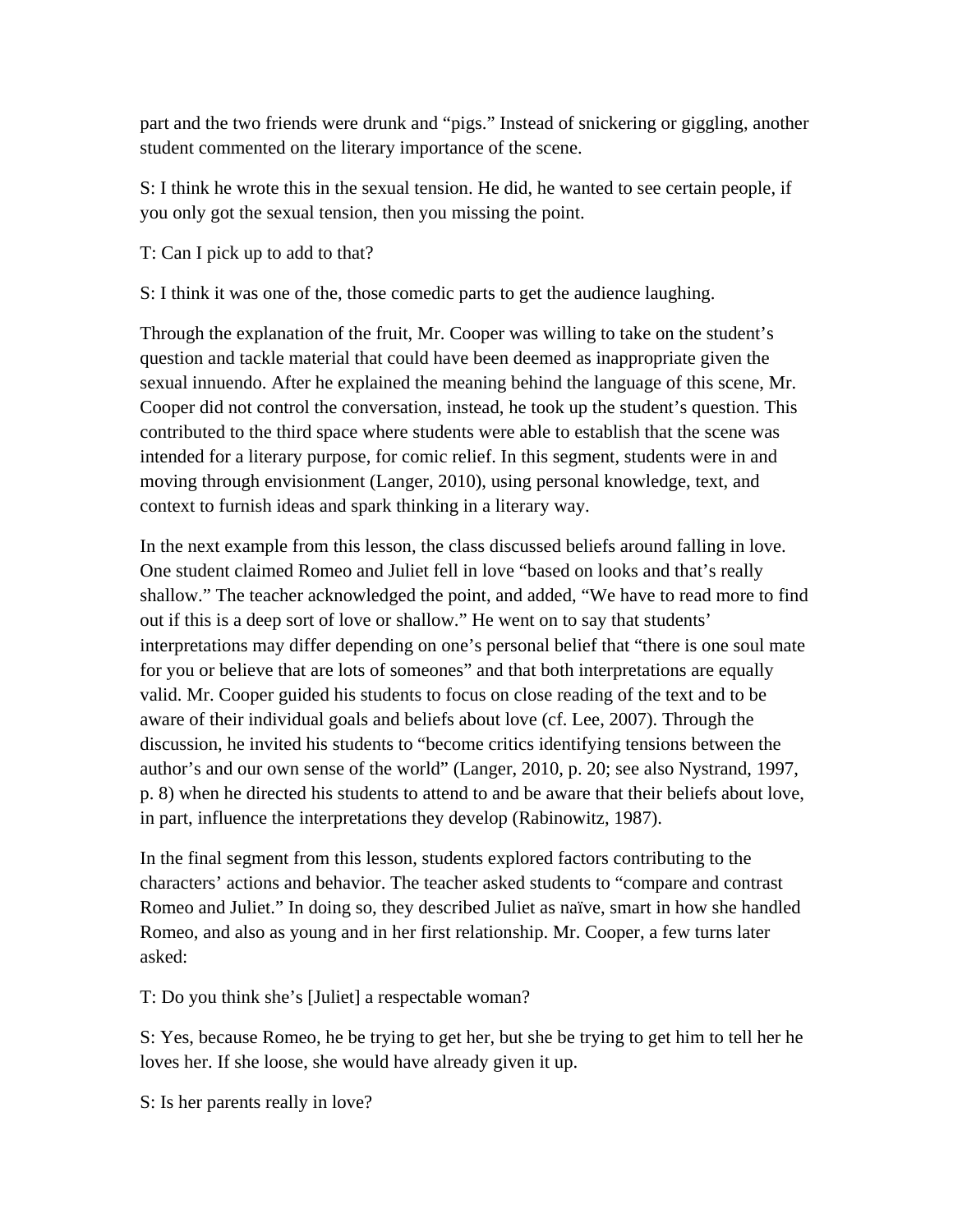#### T: That's a good question.

Here, the question about Juliet's parents seems to be inconsistent with their discussion regarding Juliet's character. The class takes up this question and the conversation continues for few more turns of talk before the lesson ended. While most of the student dialogue was inaudible, the teacher's response indicates that the discussion centered on Juliet not wanting the kind of relationship her parents had.

T: I like this connection, too. I think [student's name] is tapping into the Capulets. [They] do not have a love relationship and Juliet doesn't want that...it may be her first time, but she's ready to love.

As we have seen before, here, the teacher did not resist student's questions as outside of the classroom's theme or topic (Gutiérrez et al., 1995). As a response, the class took up this question, shifting the conversation to talk about the relationship between Juliet's parents and the possible impact it may have on Juliet. This seemingly disconnected question could have been shut down or ignored, but Mr. Cooper realized the student was inquiring about a possible relation between Juliet's actions toward Romeo and her parent's marital relationship. Mr. Cooper mediated the conversation, commenting that this question, which could have been construed as irrelevant or off topic, was a good one. He was able to "moderate, direct discussion, probe, foresee, and analyze the implications of student responses…a process that values personal knowledge and accordingly promotes student ownership" (Nystrand, 1997, p. 17). What is also important to note is that the teacher was not guiding students to a particular interpretation of the text but to their struggles with making sense of the text and possible meanings. Dialogic discussions allow for students' interpretations to emerge and be supported or debunked because their role is not merely to understand and support the teacher's interpretation.

Across the three examples from this lesson, it is clear that students were learning about noting particular details when interpreting literature (Rabinowitz,1987). This important aspect of understanding literature, knowing not only how to interpret but how to talk about that interpretation, is underscored in the next lesson.

**Lesson Three: Student Poems.** The third lesson, which took place in May, is different than the two previously analyzed. Mr. Cooper was beginning a unit on poetry and the focus was on helping students pay attention to details of a picture in order to create a poem. The picture portrayed a mother holding her young child; the child has his arms wrapped around the mother's neck. In the picture, the peaceful faces and subtle smiles suggest a strong bond and love between the mother and the child. As a culminating activity, students were to read their own poems to the class and the class was to provide comments on their work. Because this was a new way of interacting in the classroom, that is, moving away from discussions of literature to creating poetry and critiquing each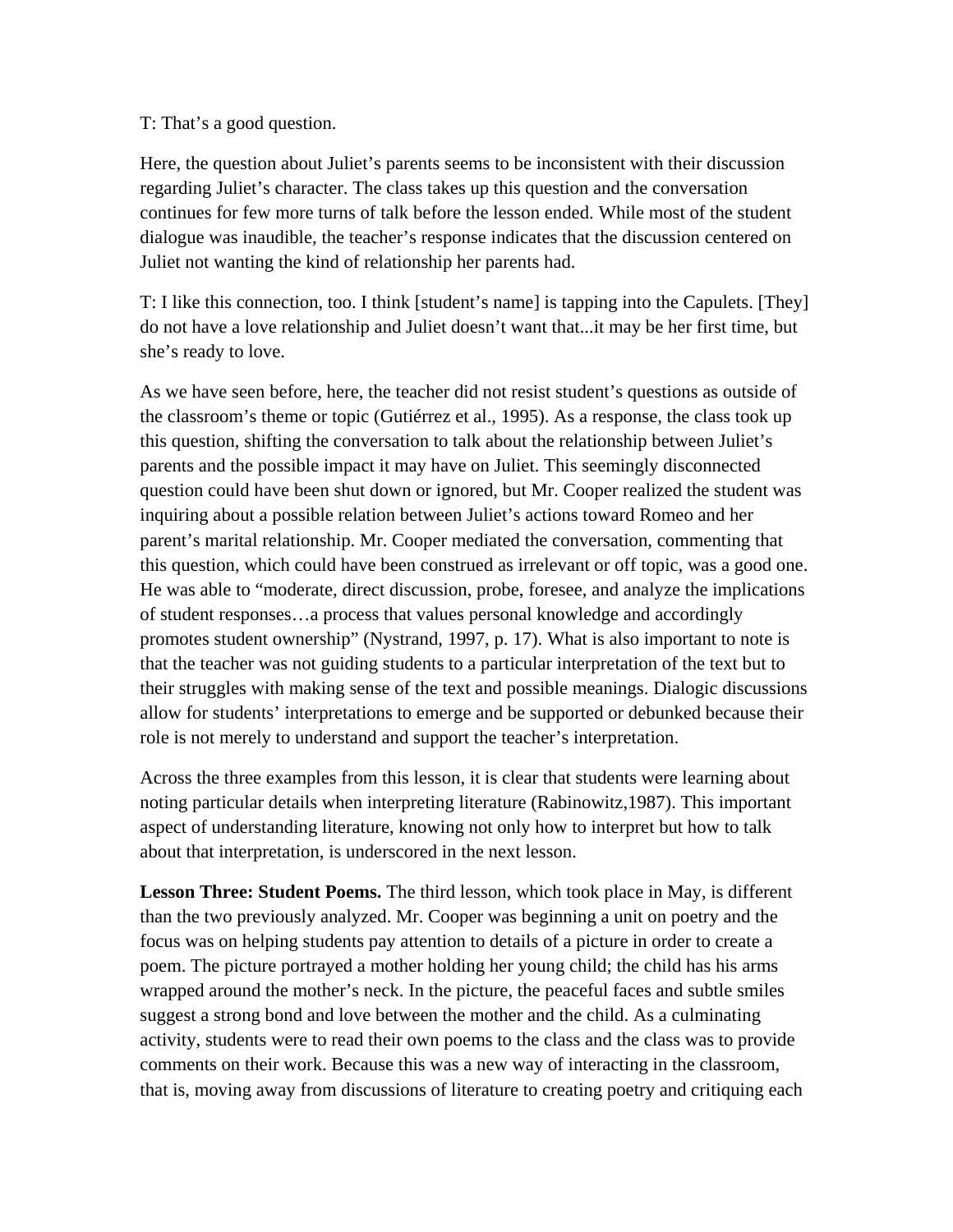other's poems, the focus was on ways to model and support discussion of poetry. As we have seen in the previous lessons and noted in our discussions of these, ways of talking about literature requires support in both development of ideas and how to talk about literature (Langer, 2010). As Langer (2010) states, "[w]hen teachers support students' ways to discuss, they focus on social behavior..." (p. 93).

Our first segment is of a poem read early on in the lesson. Mr. Cooper introduced the poem by stating, "She has a different take on this image." From his statement, Mr. Cooper placed the student as author who used language for a specific purpose. The student's interpretation of the picture, suggesting that the child is not loving towards the mother, may have been considered outside of what is acceptable to write about (Gutiérrez et. al, 1995) in some classrooms. By acknowledging that the student had "a different take" on the image, he embraced the student's work as part of the creative collective as opposed to a rule-breaking act.

- S: [reads poem] It's about the child about to do the unthinkable, choke the mother.
- T: I am interested why you chose this perspective on this image?
- S: Don't you think...
- T: Three comments
- S: I thought that you would...it was creative to take it to another side.

Through Mr. Cooper's introduction ("she has a different take on this image") and followup questions, he not only modeled the type of considerations and questions that are acceptable when discussing poetry, he also validated the author's craft. This, in turn, set up the ability for students to take seriously the author's take on the subject. For the author of the poem, her ability to manipulate language to convey meaning is obvious; that is, the student knows enough about irony to create it in her poem. Her own description of her poem "It's about the child about to do the unthinkable" is evidence that she is aware that her audience would not be expecting what her poem portrays. It is clear that students pick up on the irony of the poem when one student states, "it was creative to take it to another side." Here, the manipulation of language by the author is recognized as an intentional invitation to an imaginary world (Lee, 2007).

The next segment highlights Mr. Cooper's support for social behavior and ways of talking when critiquing poetry. After a student read his poem titled "Poverty," the student explained that his poem was about poverty and escape.

S: It's so deep I'm drowning.

T: So, who's got a comment, please somebody different or else I'm calling someone out. S: ...Put your head up. I heard that you were kind of nervous.

T: How about a comment that someone can use...putting someone on the spot, that's not cool.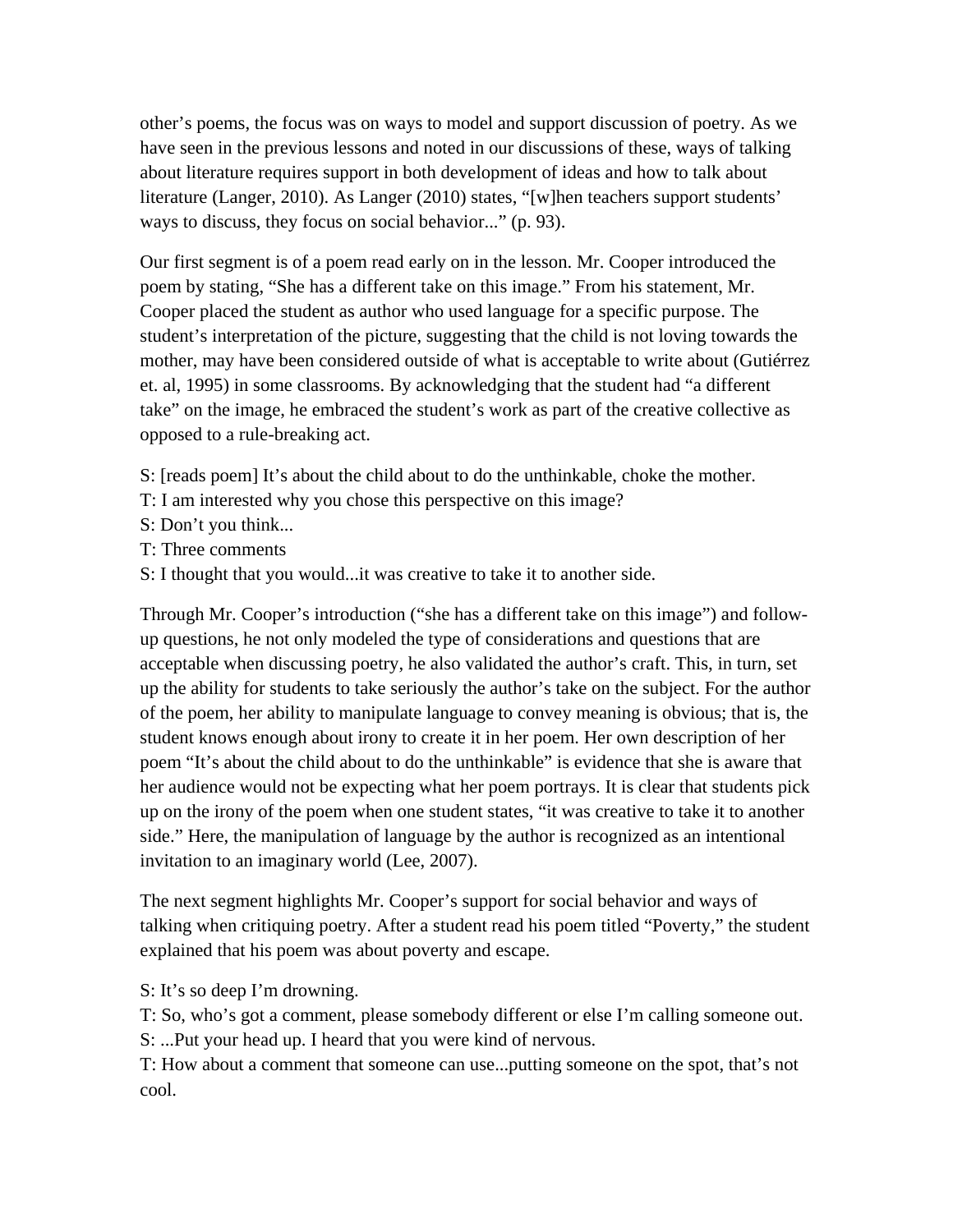S: You did good with your creativity...save me and stuff. I felt that was real good, deep. S: In the picture they are happy, in your poem you was like even though you're happy, but still going through struggles.

S: I like how you focus on...[inaudible].

T: Last comment.

S: Reminds me of that movie we watched, how they had to run a mile to get back to their home.

The segment begins with a student's playful comment "It's so deep I'm drowning." This comment may be evidence of internally persuasive discourse. According to Bakhtin (as cited in Marshall et al., 1995) there are two types of discourse: authoritative, which is rigid and relies on a power imbalance, and internally persuasive discourse, which allow students to make talk their own, move it to contexts beyond the classroom, and allow 'play' and 'flexible transitions' (Bakhtin, 1981, p. 343). We see these types of play and transitions in the previous lessons (for example, in the second lesson, when I student stated, "I wanted to be my own person" in response to the teacher's point that one's worldview affects how one interprets the developing relationship between Romeo and Juliet).

Lee (2007) ties this type of word play to what is required to a response to literary reasoning. Specifically, response to literature requires "a playful attitude toward linguistic detail and ability to deconstruct figurative language" (p. 20). Although Lee discusses in particular the cultural ways in which signifying is used by African American students to make sense of rhetorical features in fiction, this seems to fit because the student's comment above is, after all, an exaggeration of a feeling and a play on words used to indicate the depth of meaning in the poem.

The student's comment "In the picture they are happy, in your poem you was like even though your happy, but still going through struggles" is particularly interesting because the student here is attending to an allusion. The student is able to pick up that in art, or writing, concepts or ideas sometimes are not what they seem to be and thus he is able to extend his interpretation of the poem (Lee, 2007).

The comment by the last student in this segment provides an example of how students successfully enter into dialogue with the text in order to arrive at meaning. When the student stated that the poem, "Reminds me of that movie we watched, how they had to run a mile to get back to their home," the speaker is successfully building his understanding of the poem through his history (personal and school history) to form some understanding of the poem (Langer, 2010; Lee, 2007; Rabinowitz, 1987).

In the lesson overall, students were engaged in dialogic discussion all the while learning how to provide constructive comments to their peers about their poems. In this lesson,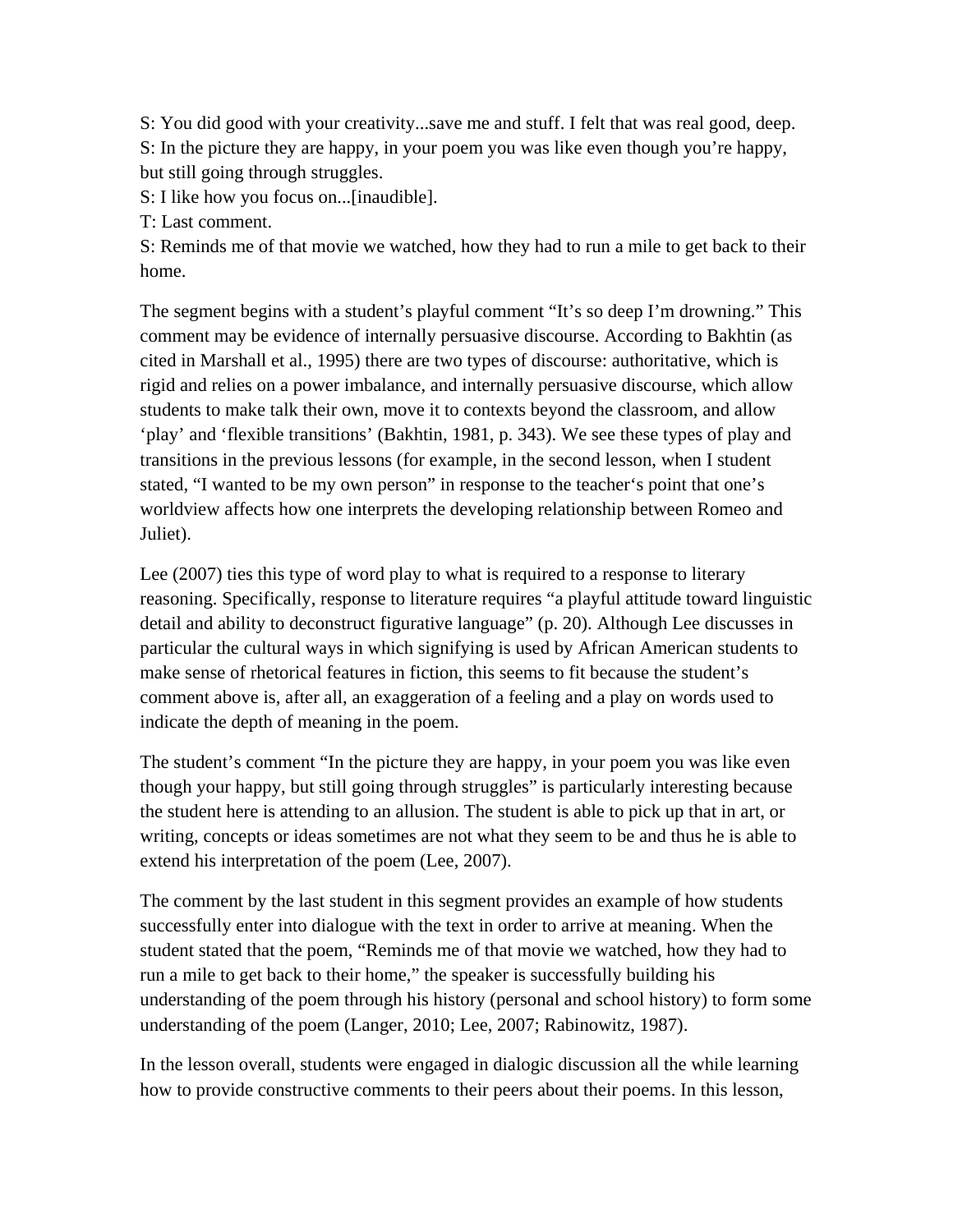attention to literary techniques, language, and ways of solving literary problems were made more explicit. Along with attention to techniques in poetry, this lesson exemplifies the supports needed in order for students to participate successfully in literary discussions. As Langer asserts (2010) "Supplying collaborative support for ways to discuss helps students learn the social rules of discussion, such as what is appropriate to talk about in an envisionment-building classroom, how to check that they are being understood, and how to take turns"(p. 93).

# **Conclusion**

All three lessons show high levels of student engagement. Each lesson consisted of whole class discussion where most of the students participated. The strongest evidence of engagement in discussion is the expanding of ideas, critique of interpretations, and providing evidence both from the text and personal experience. In the three lessons, students did just that.

The analysis of these three lessons suggest that dialogic discussion is necessary for learning but just as important are multiple aspects of student support and practice. In particular, this work makes it clear that dialogic discussion is sustained and supported by a social environment signifying third space and that these conversations must be situated within the disciplinary specific demands for learning.

This work also supports the idea that since learning is contextually based, we may need to focus on more than one framework to understand what is going on in a classroom that seems to promote student learning. In looking at the interrelatedness of the theoretical underpinnings, we realized that classroom conversations are never devoid of a domain and so they must be analyzed in the discipline in which they occur. Also, as the findings confirm, conversations do not happen unless students' experiential knowledge and capacity are recognized as assets. That is, the teacher becomes a co-participant in the classroom discussions instead of the person who controls the answers. Students equally partake in building and leading discussions by connecting what is being discussed to what they know. The literature on dialogic discourse does not consider discipline specific talk or fully explains the importance of the social environment. This work bridged these three aspects and provided deeper understandings of the various dimensions of educational teaching and learning.

There are limits associated with field notes as the only source of data for this work. More specific data about the influence of the classroom environment and disciplinary conversations are lacking. However, this limitation also points to a need for further inquiry into the influence of students participatory roles in discussions, the social environment and how these are related to students' own sense of learning and understanding.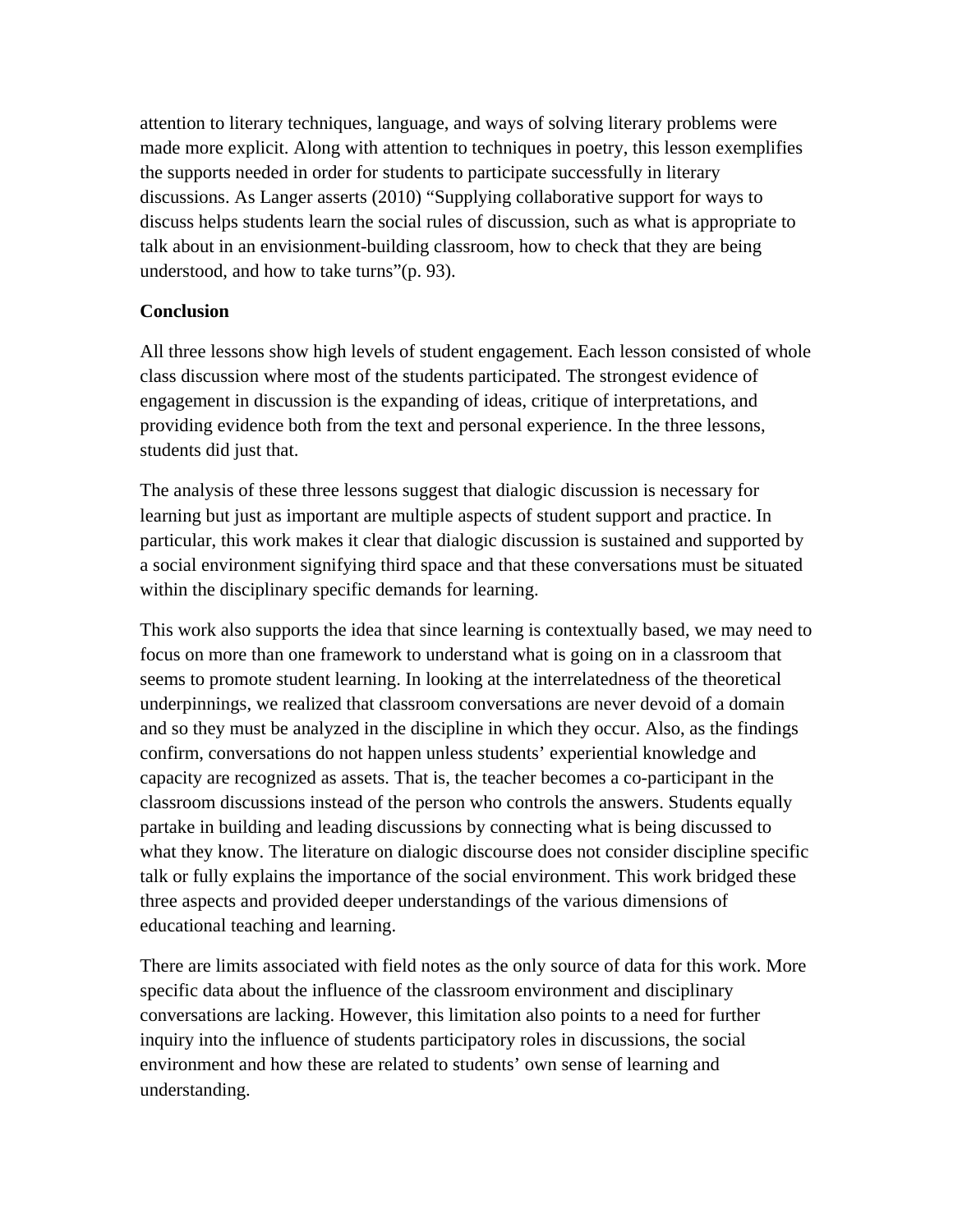The current study has several implications for practice. Teacher training programs need to help pre-service teachers understand the importance of the disciplinary specific demands for understanding literature, the norms and practices that support dialogic discussion, and the power relationships that influence student engagement and learning. More specifically, teacher training and in-service programs must include information on how to foster the type of discussions that are dialogic in nature and the beliefs necessary for disciplinary specific understanding and interpretation (for example, realizing that in literature understandings cannot be reduced to simple right and wrong answers). Also, teachers need to be provided with strategies and practice in forming, improving, and sustaining beneficial environments. Along the same lines, training needs to address ways to help teachers develop the type of teacher-student relationships that value and build on student knowledge and experience. As Gutiérrez et al. (1995) remind us, if a classroom does not have enough "interactional experience in the third space to mediate participation" then it quickly comes to a close due to being an "uncomfortable territory" (p. 466).

Future work will need to focus more closely on how disciplinary specific practices for literary interpretation, ways to engage students in practice of dialogic discussions and the space that allows for a prioritizing and voicing of student knowledge and experiences are especially beneficial for advancing minority students' understanding. This is of particular importance for minority students attending urban schools where often their cultural and experiential discourse is ignored or silenced (cf. Gonzales, 2005; Gutiérrez et al., 1995, p. 447).

#### **References**

Applebee, A., Langer, J., Nystrand, M., & Gamoran, A. (2003). Discussion-based approaches to developing understanding: Classroom instruction and student performance in middle and high school English. *American Educational Research Journal, 40*(3), 685- 730.

Au, K. H., Raphael, T. E., & Mooney, K. (2008). Improving reading achievement in elementary schools: Guiding change in a time of standards. In S. B. Wepner & D. S. Strickland (Eds.), *Supervision of reading programs* (4th ed., pp. 71-89). New York: Teachers College Press.

Beach, R., Appleman, D., & Dorsey, S. (1990). Adolescents' use of intertextual links to understand literature. In R. Beach & S. Hynds (Eds.), *Developing discourse practices in adolescence and adulthood* (pp. 224-245). Norwood, NJ: Ablex.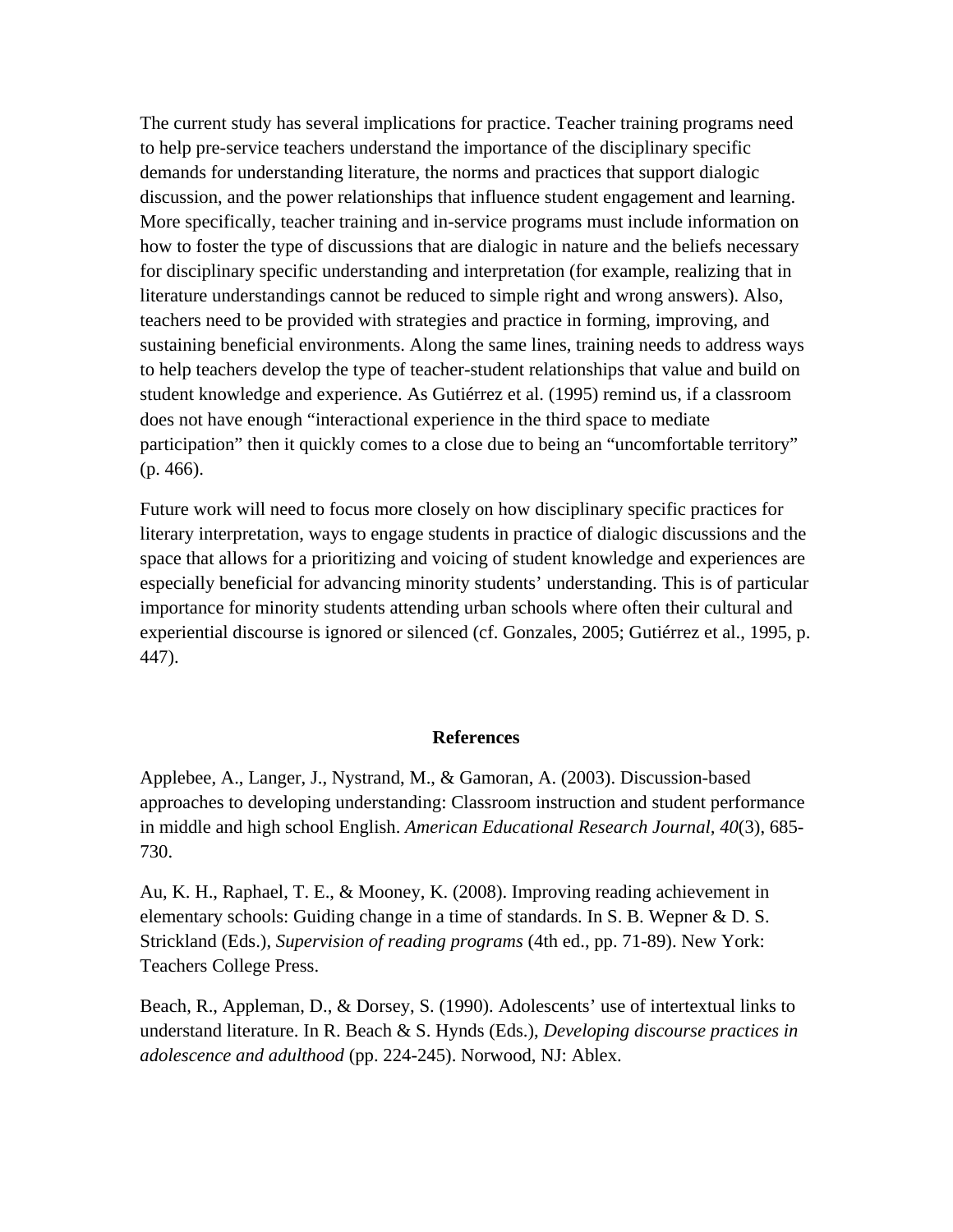Gonzalez, N. (2005). Beyond culture: The hybridity of funds of knowledge. In N. Gonzalez, L.C. Moll, & C. Amanti (Eds.), *Funds of knowledge: Theorizing practices in households, communities, and classrooms* (pp. 29-46). Mahwah, NJ: Lawrence Erlbaum Associates, Inc.

Grossman, P. (1991). What are we talking about anyway? Subject-matter knowledge of secondary English teachers. In J. Brophy (Ed.), *Advances in Research on Teaching: Teacher's Knowledge of Subject Matter as it Relates to their Teaching Practice* (Vol. 2, pp. 245-264). Greenwich, CT: JAI Press.

Gutiérrez, K. (2008). Developing a sociocritical literacy in the third space. *Reading Research Quarterly, 4*(2), 148-164.

Gutiérrez, K., Baquedano-Lopez, P., & Tejeda, C. (1999). Rethinking diversity: Hybridity and hybrid language practices in the third space. *Mind, Culture, and Activity, 6*(4), 286-303

Gutiérrez, K., Rymes, B., & Larson, J. (1995). Script, counterscript, and underlife in the classroom: James Brown versus Brown v. Board of Education. *Harvard Educational Review, 65*(3), 445-471.

Hillocks, G. (2010). *The territory of literature*. Unpublished manuscript.

Kamberelis, G. (2001). Producing heteroglossic classroom (micro)cultures through hybrid discourse practice. *Linguistics and Education, 12*(1), 85-125.

Langer, J. A. (2010). *Literature: Literary understanding and literature instruction, 2nd edition.* NY: Teachers College Press.

Langer, J. A. (2011). *Envisioning knowledge: Building literacy in the academic disciplines.* NY: Teachers College Press.

Lee, C. D. (2001). Is October Brown Chinese? A cultural modeling activity system for underachieving students. *American Educational Research Journal, 38*(1), 97-141.

Lee, C. D. (2006). 'Every good-bye ain't gone': Analyzing the cultural underpinnings of classroom talk. *International Journal of Qualitative Studies in Education, 19*(3), 305-327.

Lee, C. D. (2007). *Culture, literacy, and learning: Taking Bloom in the midst of the whirlwind.* New York, NY: Teachers College Press.

Lee, C. D., & Spratley, A. (2010). *Reading in the disciplines: The challenges of adolescent literacy.* New York, NY: Carnegie Corporation of New York.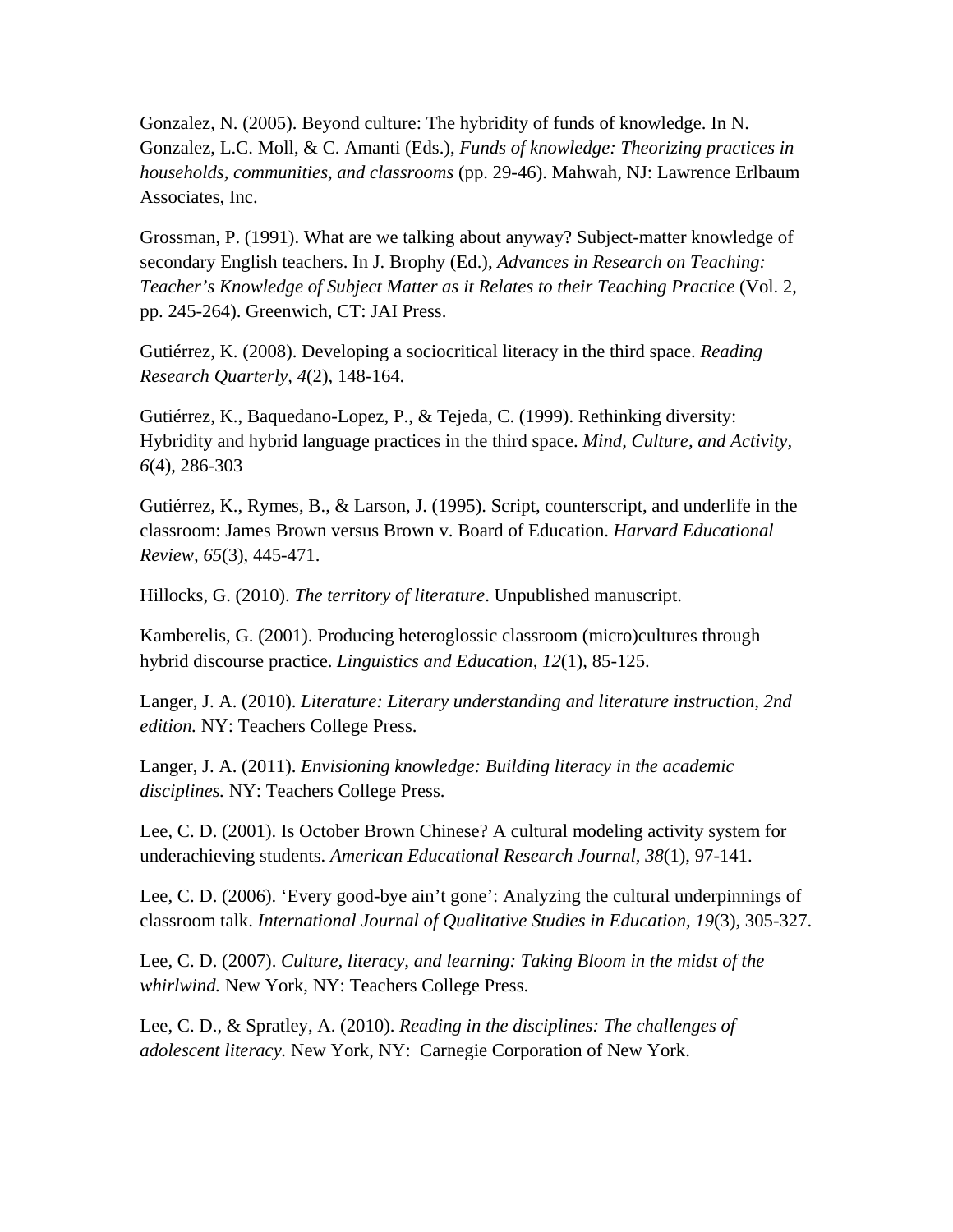Marshall, J. D., Smagorinsky, P., & Smith, M. W. (1995). *The language of interpretation: Patterns of discourse in discussion of literature.* Urbana, Illinois: National Council of Teachers of English

Mercer, N., & Littleton, K. (2007). *Dialogue and the development of children's thinking: A sociocultural approach.* London, England: Routledge.

Moje, E. B., & O'Brien, D. G. (Eds.). (2001). *Constructions of literacy: Studies of teaching and learning in and out of secondary classrooms*. Mahwah, NJ: Erlbaum.

Moll, L. C. (1992). Literacy research in community and classrooms: A sociocultural approach. In R. Beach, J. L. Green, M. L. Kamil, & T. Shanahan (Eds.), *Multidisciplinary perspectives in literacy research* (pp. 211–244). Urbana, IL: National Conference on Research in English and National Council of Teachers of English.

Moll, L. C., & Gonzalez, N. (1994). Critical issues: Lessons from research with language minority children. *Journal of Reading Behavior, 26*(4), 439–456.

Moll, L. C., & Greenberg, J. (1990). Creating zones of possibilities: Combining social contexts for instruction. In L. C. Moll (Ed.), *Vygotsky and education* (pp. 319–348). New York: Cambridge University Press.

Nystrand, M. (1997). *Opening dialogue: Understanding the dynamics of language and learning in the English classroom.* New York, NY: Teachers College Press.

Nystrand, M. & Gamoran, A. (1991). Student engagement: When recitation becomes conversation. In H. Waxman & H. Walberg (pp. 257-276), *Effective teaching: Current research.* Chicago, IL: National Society for the Study of Education

Rabinowitz, P. J. (1987). *Before reading: narrative conventions and the politics of interpretation.* Ithaca: Cornell University Press,

Raphael, T. E., Au, K. H., & Goldman, S. R. (2010). Whole school instructional improvement through the Standards-Based Change Process: A developmental model. In J. Hoffman & Y. Goodman (Eds.), *Changing literacy's for changing times*. New York: Routledge/ Taylor Frances Group.

Shanahan, T. & Shanahan, C. (2008). Teaching disciplinary literacy to adolescents: Rethinking content-area literacy. *Harvard Educational Review, 78*(1), 40-59.

Soter, A.O., Wilkinson, I.A.G., Murphy, P.K., Rudge, L., Reninger, K., & Edwards, M. (2008). What the discourse tells us: Talk and indicators of high-level comprehension. *International Journal of Educational Research*, 47, 372-391.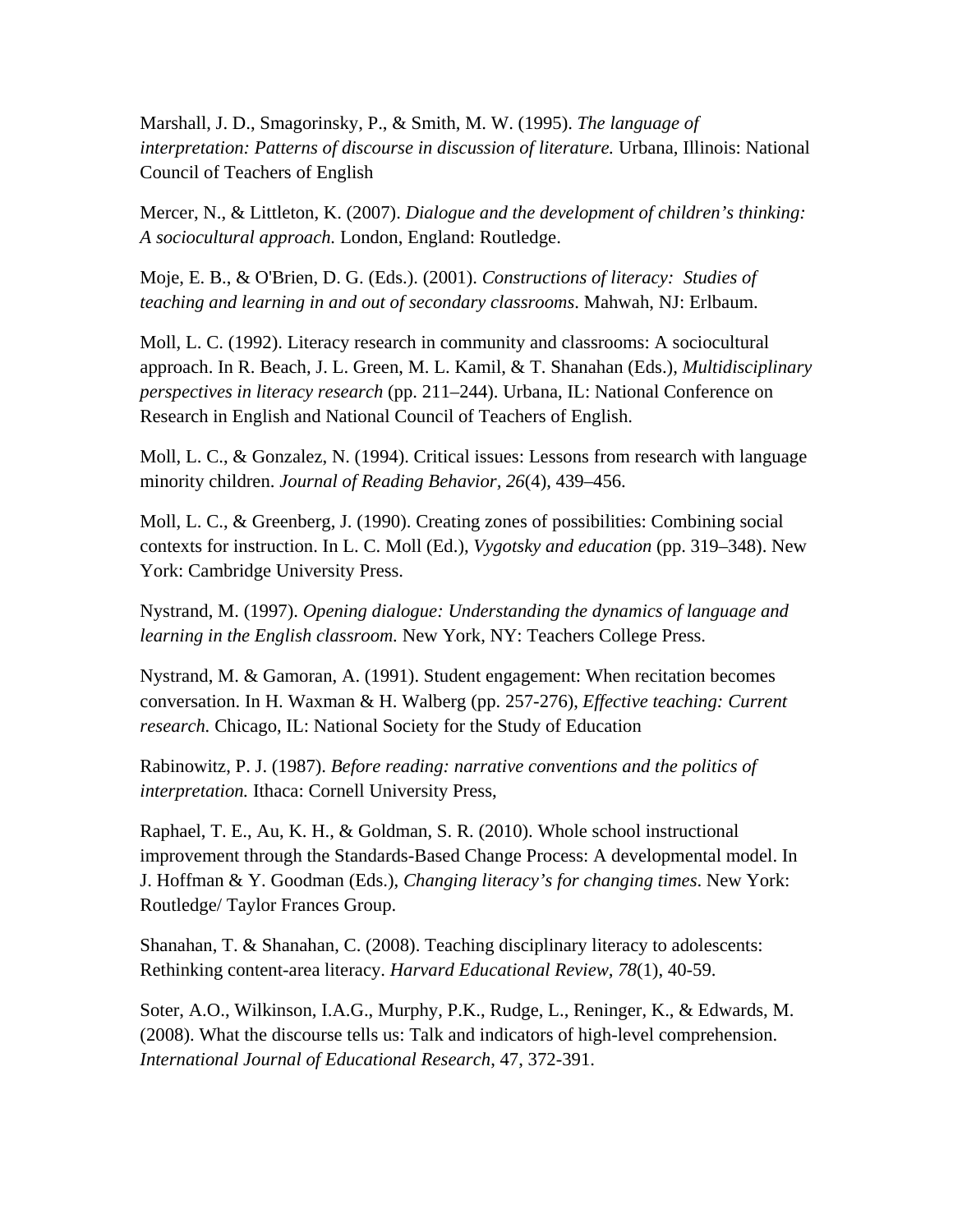Wells, G., & Arauz, R.M. (2006). Dialogue in the classroom. *Journal of the Learning Sciences, 15*(3), 379-428.

Please address all inquiries to: Teresa Sosa, Ph.D., ,University of Illinois at Chicago, Learning Sciences Research Institute, 1007 W. Harrison St. Room 2048 (MC 057) Chicago, IL 60607, tsosa2@uic.edu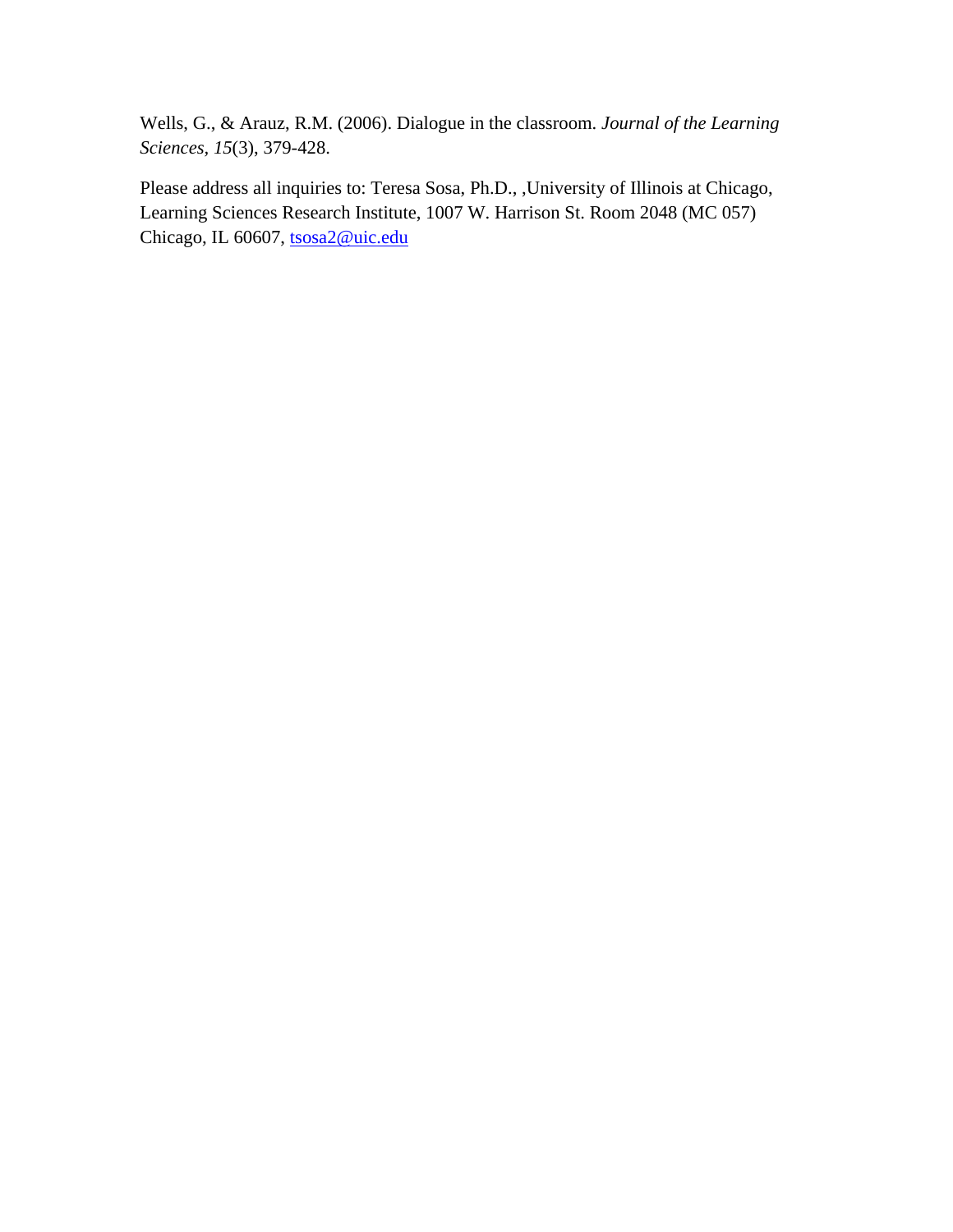## **Constructing Gender: Contradictions in the Life of a Male Elementary Teacher**

Debrah J. Fordice, Ed.D, Luther College

Lynn E. Nielsen, Ph.D University of Northern Iowa

## **ABSTRACT**

Drawing upon observations, written communications, and monthly interviews spanning the participant's first year of teaching, this case study reveals contradictions men face as elementary teachers. Entering teaching with a "male" advantage, Brad was isolated within a "female" profession. Becoming the male role model he always wanted to be, he became constantly vigilant of his interactions with children. Celebrated for departing from the scripts of masculinity, he was simultaneously rewarded for reinforcing these scripts in his work. Although friends, teachers, and parents celebrated his career choice, he felt pushed to "move up" by "moving out" of the classroom. This study reflects the spectrum of contradictions men confront as male elementary teachers. Key words: male elementary teachers, professional identity, teachers as role models, gender, scripts of masculinity

#### INTRODUCTION

Upon entering the teaching profession, male elementary teachers encounter mixed messages. If they conform too strictly to the traditional scripts of masculinity they may be perceived as incompetent to work with elementary children. If, on the other hand, they are too nurturing and empathetic their masculinity may be questioned. Many of the male elementary teachers Allan (1993) interviewed expressed frustration with conflicting gender expectations. In his study of male primary teachers, Sargent (2001) found the men in his study to be highly conflicted regarding gender. Their masculinity was both a valued asset and their greatest liability. In short, they were suspect until proven innocent.

The men most often made direct reference to sexual molestation during these individual discussions of the difference between women's laps and men's laps…

Keith: I really love these kids. You know, I just don't care anymore. I mean, I know we're supposed to be kind of standoffish, but I can't be. These little folks need care and love and hugs. I even let them sit on my lap.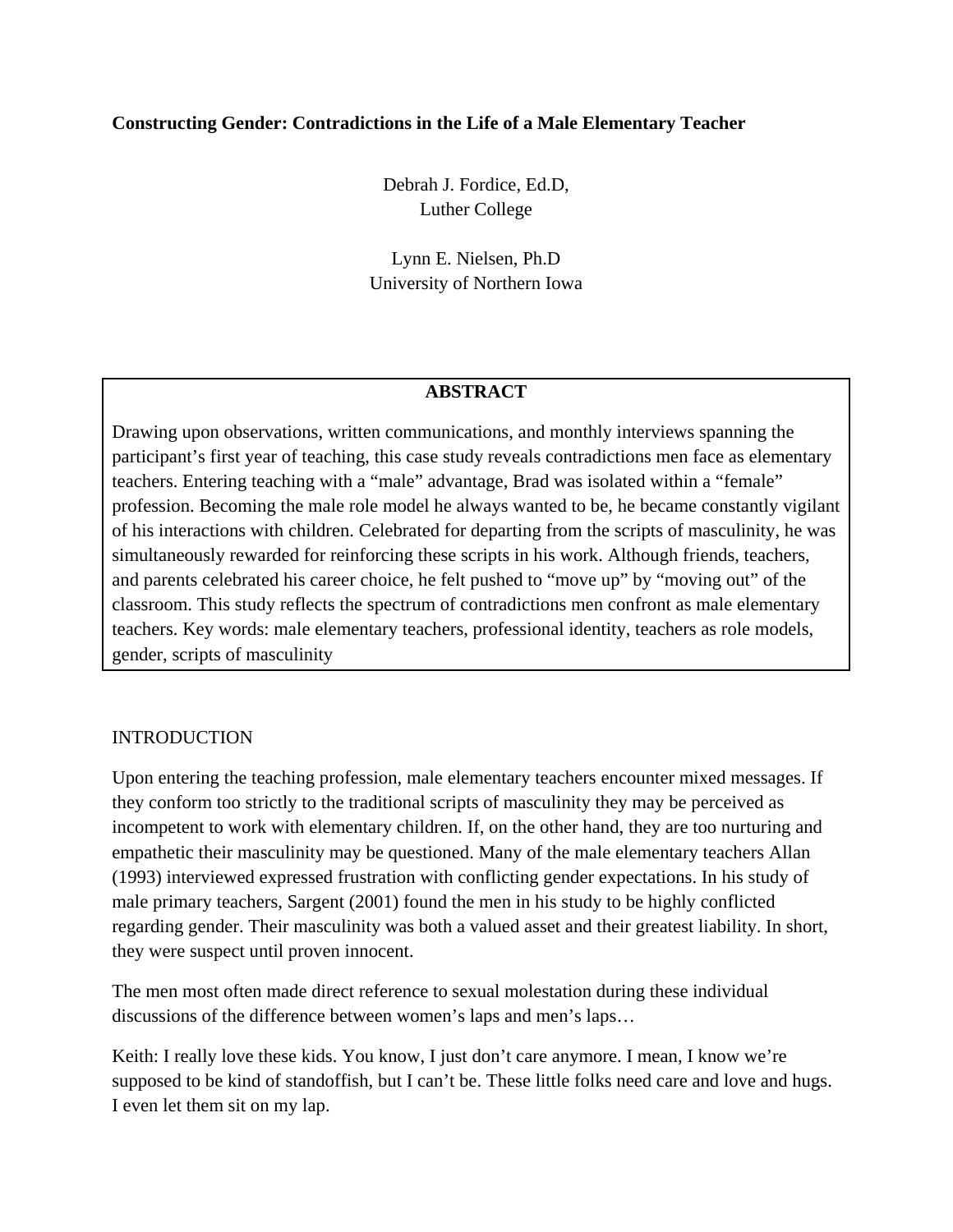Paul: Why "even"?

Keith: Oh, that's the big no-no. Women's laps are places of love. Men's laps are places of danger (Sargent, 2001, p. 53).

These mixed messages are but flashpoints in a constellation of contradictions that male elementary teachers encounter when entering the classroom. Most male elementary teachers quickly discover that the characteristic that most advantages them-their gender--also isolates them. Male elementary teachers are celebrated for their departure from the scripts of masculine hegemony yet these very scripts become the standard that validates their personal and professional behavior. On the one hand they are viewed as role models but their presence is a threat to children. They are obliged to nurture their students but must maintain a physical and emotional distance. A barrage of implicit and explicit messages compels them to leave the classroom and "move up" in the field.

# *Methodology*

The purpose of this study was to investigate the experience of Brad, a young first-year male elementary teacher, through the lens of four contradictions men face in the elementary classroom. Grounded in the professional literature (herein purposefully integrated into Brad's experiences rather than presented as a stand-alone section), this study capitalizes on the authors' interest and former research in gender studies in education. The following question provided the focus for this study: How would Brad, in his first year of teaching, negotiate the mixed messages that male elementary teachers receive?

How would Brad negotiate the contradiction of being male in a "female" world?

How would he negotiate being simultaneously perceived as a role model and a threat?

How would he disrupt scripts of masculinity while at the same time reinforce them?

How would he negotiate being pulled into the profession while simultaneously being pushed out?

As a case study form of qualitative inquiry, Brad's experiences provide an in-depth look into our educational institutions and processes (Soltis, 1990). The lens of this male elementary teacher provides insight for teacher education and professional development.

This study was conducted during Brad's first year of teaching immediately following his graduation from a small church-related liberal arts college in the Midwest. One of the authors had been a professor in his teacher education program. Brad was a traditional student who graduated in his early 20s. Following graduation, Brad obtained a teaching position in a small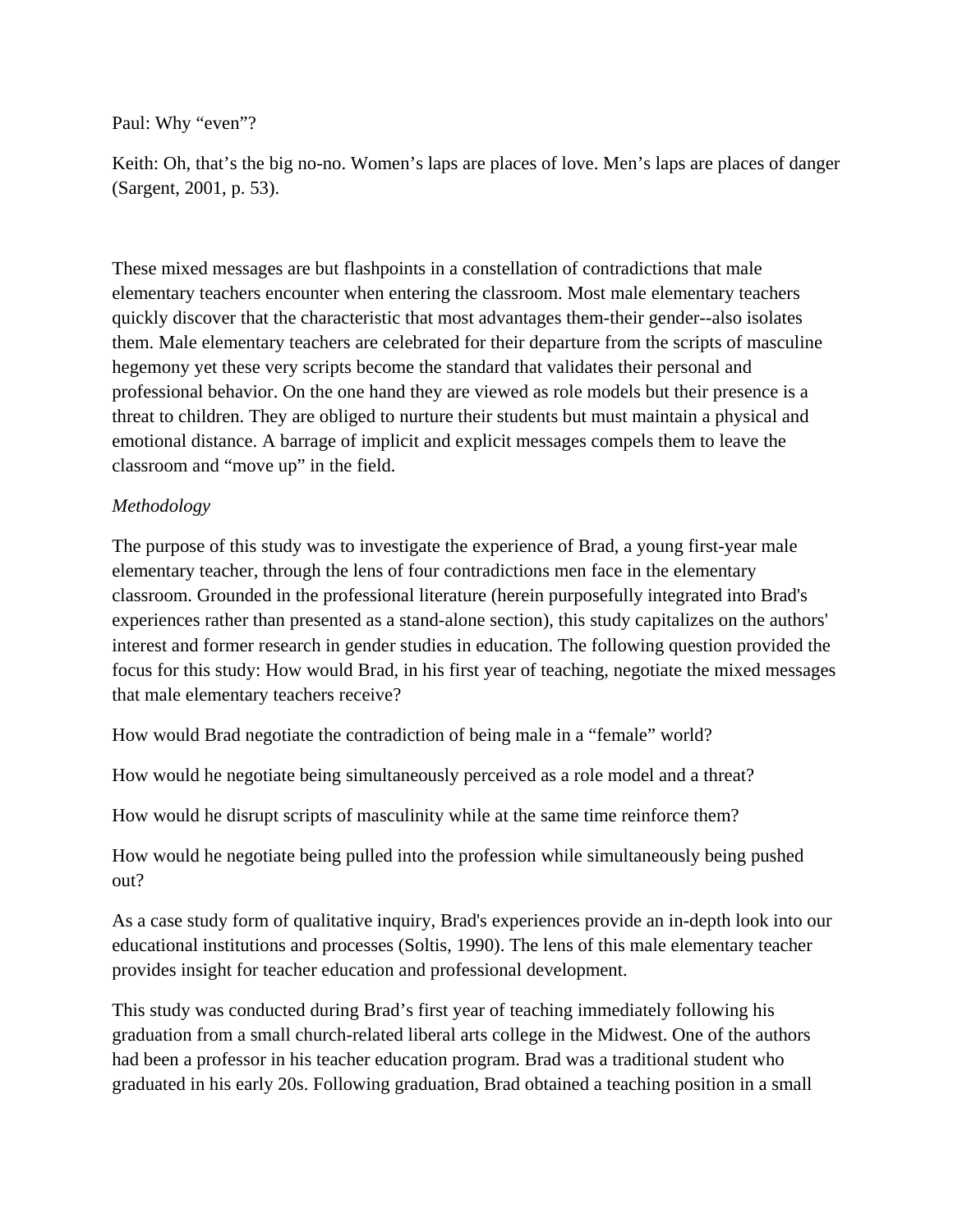rural school of 250 within a district that enrolled approximately 10,000 students. Brad was one of two male elementary classroom teachers on the staff.

Data, in the form of audio and video recordings, were collected over the course of a full year. The researchers recorded six 90-minute interviews with Brad (June, September, October, December, February, and April), two observations followed by stimulated recall sessions (September and March), and four focus group sessions. The focus groups were conducted with Brad and three other first-year teachers to provide a conversational context for the study (one in August before the school year, one in September, one in February, and one in June on the last day of the school year). Although all four first-year teachers' experiences were recorded and interpreted for various purposes, Brad's experiences were extracted from the focus group recordings to inform this study.

Multiple semi-structured interviews with Brad allowed the researchers to pursue the research questions as the year progressed with more specific, open-ended, non-leading questions such as, "What has been challenging you the most? In what ways are you experiencing success in your teaching? To whom do you go for support? What are you learning about yourself as you gain experience in the classroom?" Brad's experiences were explored before, during, and after his first year of teaching. Seidman (2006) noted that "interviewing is most consistent with people's ability to make meaning through language. It affirms the importance of the individual without denigrating the possibility of community and collaboration…it is deeply satisfying to researchers who are interested in others' stories" (p. 14).

To develop a contextual and empathetic understanding of Brad's experiences, observations were also conducted early each semester in Brad's classroom. These observations provided an opportunity to personally interpret his interactions with students and colleagues. The observations were videotaped and stimulated recall sessions were conducted with him the day afterward to co-construct an understanding of Brad's early teaching experiences.

Immersion in the Data: Collecting, Comparing, and Questioning

Interpretation, by contrast, is not derived from rigorous, agreed-upon, carefully specified procedures, but from our efforts at sense making, a human activity that includes intuition, past experience, emotion—personal attributes of human researchers that can be argued endlessly but neither proved nor disproved to the satisfaction of all. Interpretation invites the examination, the 'pondering,' of data in terms of what people make of it. (Wolcott, 2001, p. 33)

Wolcott's quote came alive in this study through the reading of transcriptions and field notes, listening to audio recordings, and repeated viewing of video recordings. The researchers also related to a critical point made by Gallagher (1995). Gallagher discovered, after struggling during her initial qualitative research experiences to make her data analysis rigorous, that the procedures described in qualitative research handbooks often went against the theory behind qualitative research itself. She concluded that although "the process of data analysis is central to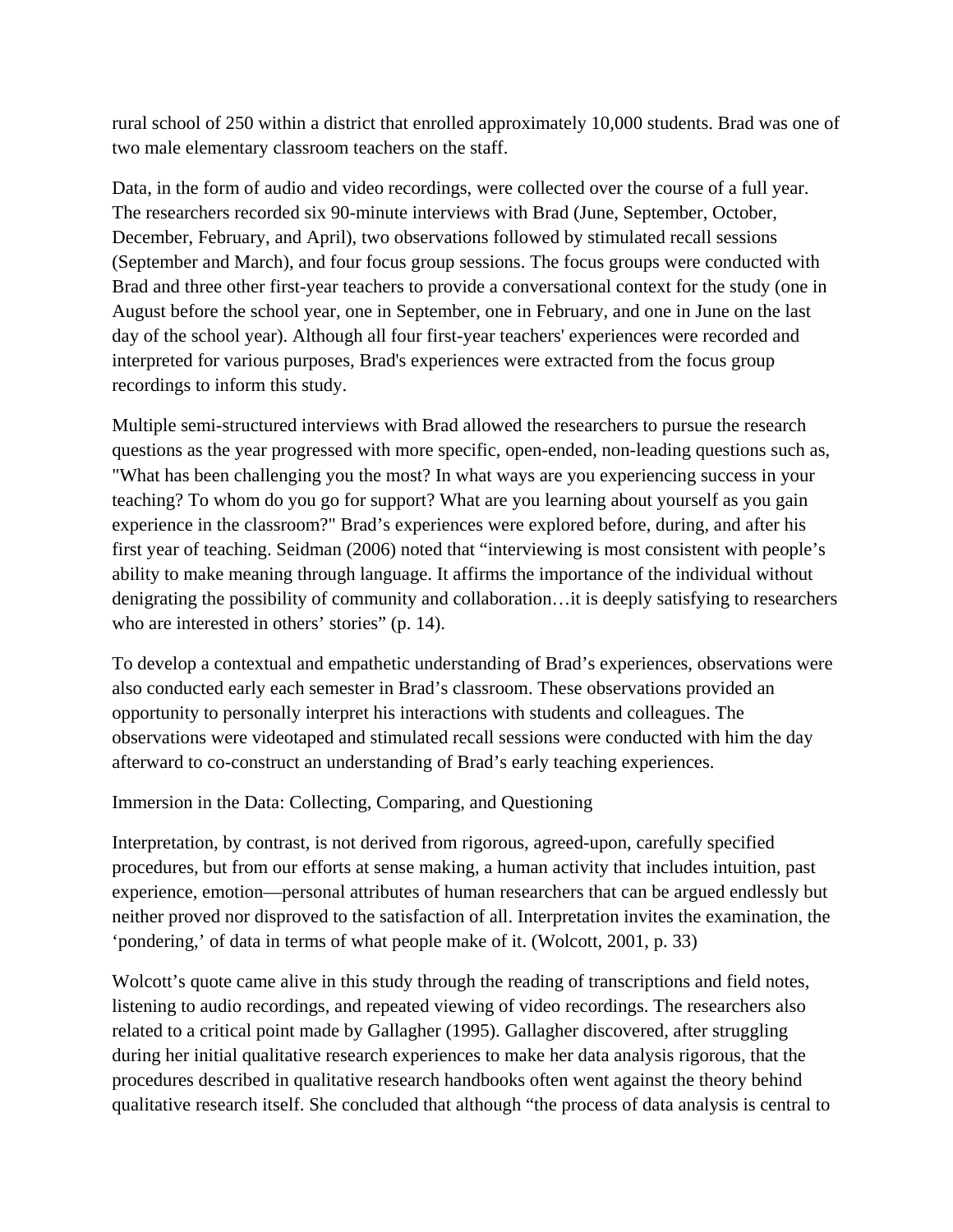conducting qualitative research…coding, managing, and displaying data should be a meaning making process, not a procedure that is to be executed with exacting proficiency" (p. 26). Gallagher found that the act of applying specific procedures made her participants' lives seem "distant and unreal" (p. 25), and prevented her from personalizing her analysis process.

Brad's experiences were closely monitored and interpreted throughout the entire process of data collection. The researchers personally transcribed all of the interviews, observations, stimulated recall sessions, and focus groups in order to hear and listen repeatedly not only to Brad's words, but to his speaking pace, volume, tone, inflections, and moments of hesitation. Additionally, the video recordings of his observations and focus group sessions provided valuable nonverbal information.

The examination of new data in comparison to former interpretations created new questions for each successive interview. This cyclical collection-comparison-question process was repeated each time data were gathered, until about two-thirds of the way through the year when the beginning of the written narrative was drafted. As Wolcott (2001) said, "The conventional wisdom is that writing reflects thinking. I am drawn to a stronger position: writing *is* thinking" (p. 22). Writing was the single activity that most shaped and solidified the interpretations during the collection and processing of the data that revealed these four key contradictions.

# *Findings*

This article examines four contradictory messages and the related literature through the lens of Brad's experience during his first year in the elementary classroom. Interviews and observations spanning a full year establish gender as the foundation of Brad's personal and professional identity. As he entered the classroom he quickly found that the long-awaited mantel of "male role-model" could be worn only with discomfort and confusion. He felt strangely apprehensive and vulnerable. His interactions with fellow teachers, students and parents were outwardly positive, but in the quietness of his own thoughts he often found himself awkwardly bumping into his own gender. Nothing in his prior experience prepared him to appropriate gender in the construction of a professional identity.

The following sections address the four research questions by summarizing the contradictions Brad experienced as related to the professional literature.

# *Contradiction 1: Male in a "Female" World*

Brad entered teaching with a "male" advantage, but was isolated and misunderstood within a "female" profession. The transition from "student of teaching" to "teacher of students" was daunting. Further complicating this transition were the conflicting social expectations that accompanied being young and male. Brad explained, "It's a total transition….I went through college with it not being a big deal," --*it* being one of few males in a predominantly female profession. Although his identity was secure as a teacher's son and most recently as a student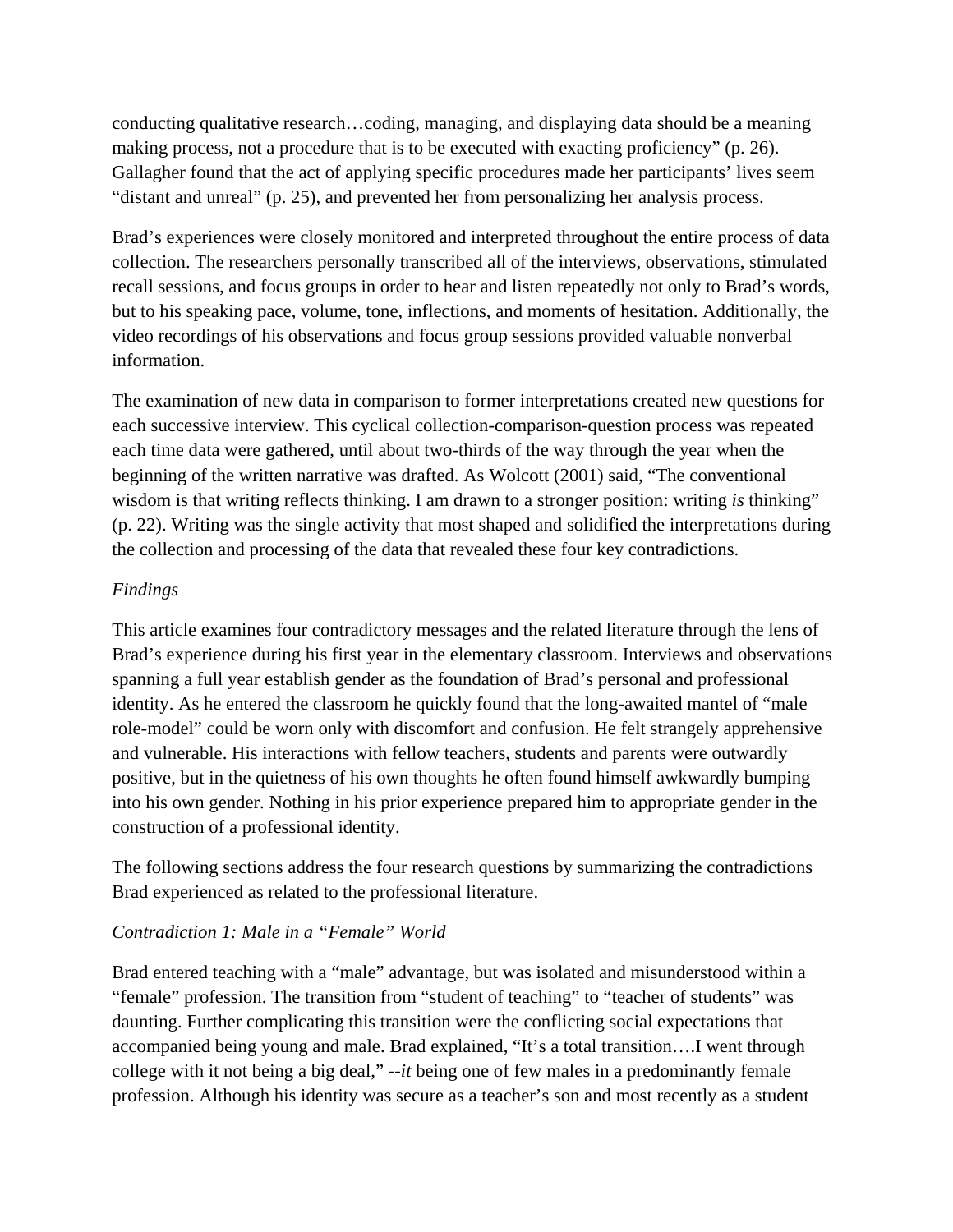teacher, now that he was out on his own, *it* bothered him. "I guess I was so used to it, I didn't really know any other way. I guess I've always been around education, so that was kind of acceptable."

When Brad got the job, he was relieved to know there would be at least one other young male staff member in his school. His male friends entering other professions did not seem to understand the challenges of teaching nor the pressures Brad would face as a male in a "female profession":

…and he's only a year older than me, so you know, not to be biased or anything, but just having another male to talk to sometimes helps a little bit, too. I'm looking forward to that. It's nice, because a lot of my friends, besides my [education major] friends that I had at Riverside, I mean…having another teacher to talk to is great because they really don't know what's going on in the classroom, and they think it's kinda like baby…I mean, you hear, "Brad, it's just teaching." But it's a lot of work, and a lot of responsibility, so, just having that support, someone to talk to, if there's a problem. Just getting it off your chest--that's what I'm looking forward to.

Brad's teacher education program did not structure purposeful discourse about the tension he would face as a man in a largely female profession. Skelton (1994) noted the need for open discussion in teacher education and in schools about how male teachers can effectively interact physically with children. Sargent (2001) also reflected on the importance of discourse about these gender-based struggles. "Teachers generally have few opportunities to exchange ideas regarding their teaching, and men teachers, in particular, are especially isolated from others" (p. 147). Nielsen (2006) contended that teacher education programs should structure opportunities to deconstruct gender issues, because "an awareness of gender discourse can better prepare men for the contradictions and conflicts they may face as they manage their masculinity in an occupation built upon the assumption that workers will draw from discourses of femininity" (p. 5).

For example, in Brad's new position planning instruction was fraught with obstacles. In college, team planning was a structured expectation in many of the courses he took. However, in his school, team planning was not the norm. His teammates were both experienced female teachers who needed to arrive right before school or leave immediately afterward. There were two disconnects—they had little time for planning and little in common with Brad. He expressed, "…the vibes just aren't there that I should feel for planning. They're both great ladies; I really respect them and like them, but to sit down and do that work, it's not there."

At a staff development session, Brad felt torn between conversing with his female teammates and paying attention to the content of the meeting. "Honestly, I don't want to rag on my team, but they were talking about ornaments and stuff the entire time, and I was trying to listen to them, but I have no idea what I'm doing, so I kind of want to listen, too." Brad imagined being on the same team as the second grade teacher – the only other male who taught in a general elementary classroom. "If I were on the same team as Dave, it would be a whole different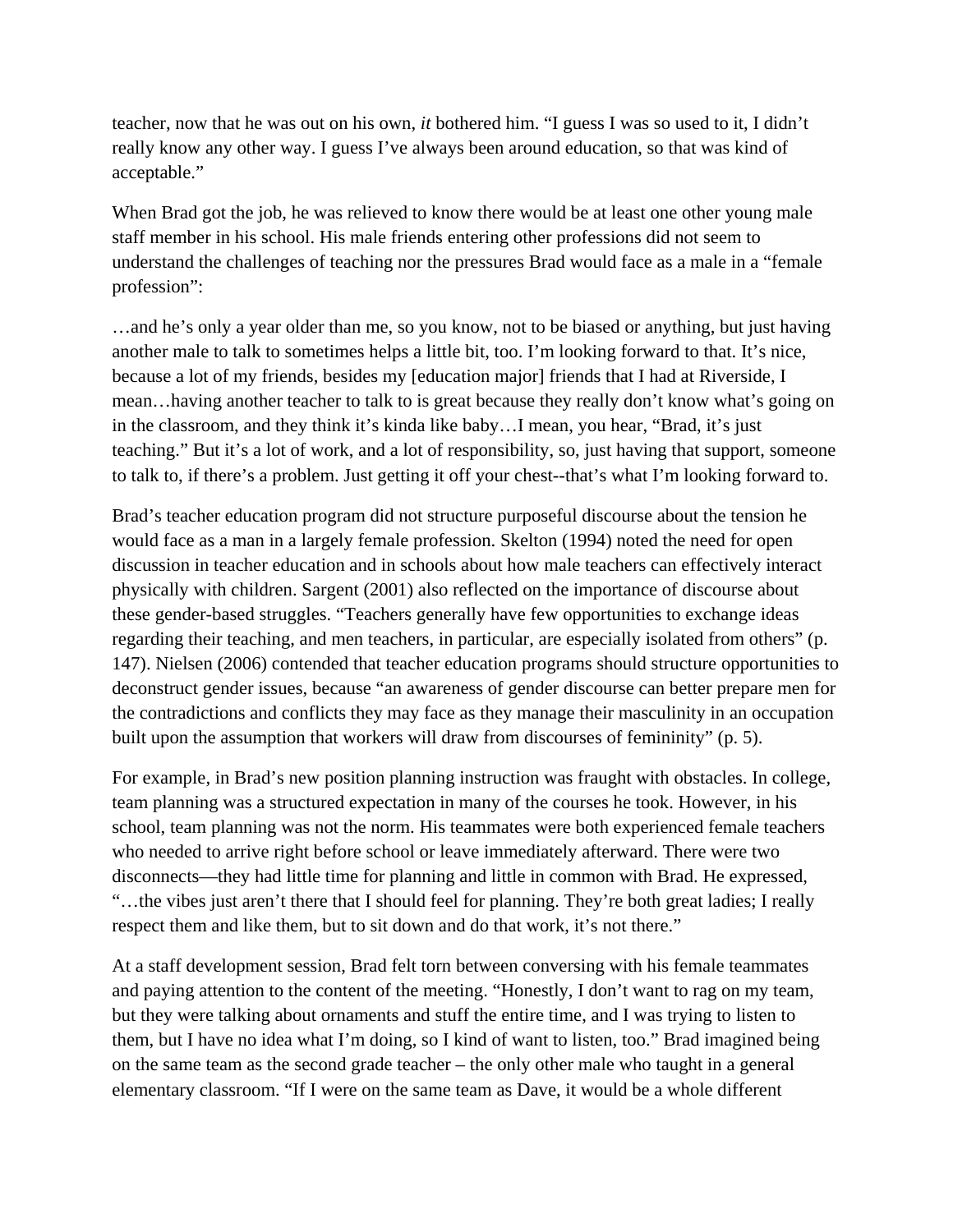story….It would be awesome, how well we would plan together; it would be perfect….If I was with Dave, I would feel more comfortable sharing my ideas."

To add to his professional isolation, Brad felt socially removed from the staff. He felt out of place as the only male who attended the school's holiday dinner, where instead of mingling with the women on staff, he sat at the bar with a male friend who just happened to be there that evening. He admitted, "I felt so out of place. Jesse [another male teacher] wasn't there because he had a game; no Mark, no Dave; no guys were there."

Brad sought out the friendship and support of the other three men on the staff -- Jesse (the P.E. teacher), Mark (the music teacher), and Dave (a classroom teacher) -- and took every opportunity to socialize with them during the school day. He even sacrificed his planning time to maintain contact with them.

Jesse--the physical education teacher--I've gotten to know him really well. A lot of the teachers, during their specialists of physical education, art, or music, they like to go back and work. It's kinda like your prep period, but it's kinda like my kind of time to talk to a teacher, too. So I'm in the gym for 15 minutes talking to him while the kids are warming up or stretching. And the music teacher, too. I'll talk to him for a few minutes before he has to get going… [the art teacher] is really nice, but I don't really connect to her. I say hi to her. It's kinda like a guy thing, almost.

Although Brad felt tension in his early teaching related to his gender, he outwardly dismissed it. "Maybe being male is different; I don't know. I haven't figured it out yet. I probably will never figure it out, either."

# *Contradiction 2: A Role Model and a Threat*

Brad realized that being a male elementary teacher automatically associated him with role modeling. Teachers, school officials, and parents reinforced this notion as well. Brad was hired after his very first teaching interview recognizing that his gender was a significant factor in the hiring decision. He admitted, "They said, 'Well, we really don't look at anybody without their reading endorsement, but since we knew you, and you're a male, and you're a nice guy, we're gonna give you a shot at an interview.'"

School administrators in a study by Riddell and Tett (2006) noted that "in some primary schools there are no men at all" (p. 51). Riddell and Tett reported that in the 2002-2003 school year 88% of U.S. elementary teachers were female. Their data also indicated that male primary teachers' minority status gave them career advantages "on the grounds that they would provide a role model for the male pupils" (p. 78).

Allan (1993) found the male elementary teachers he interviewed to be highly conscious of their male advantage. "Many men felt they were given a hiring preference because of the public's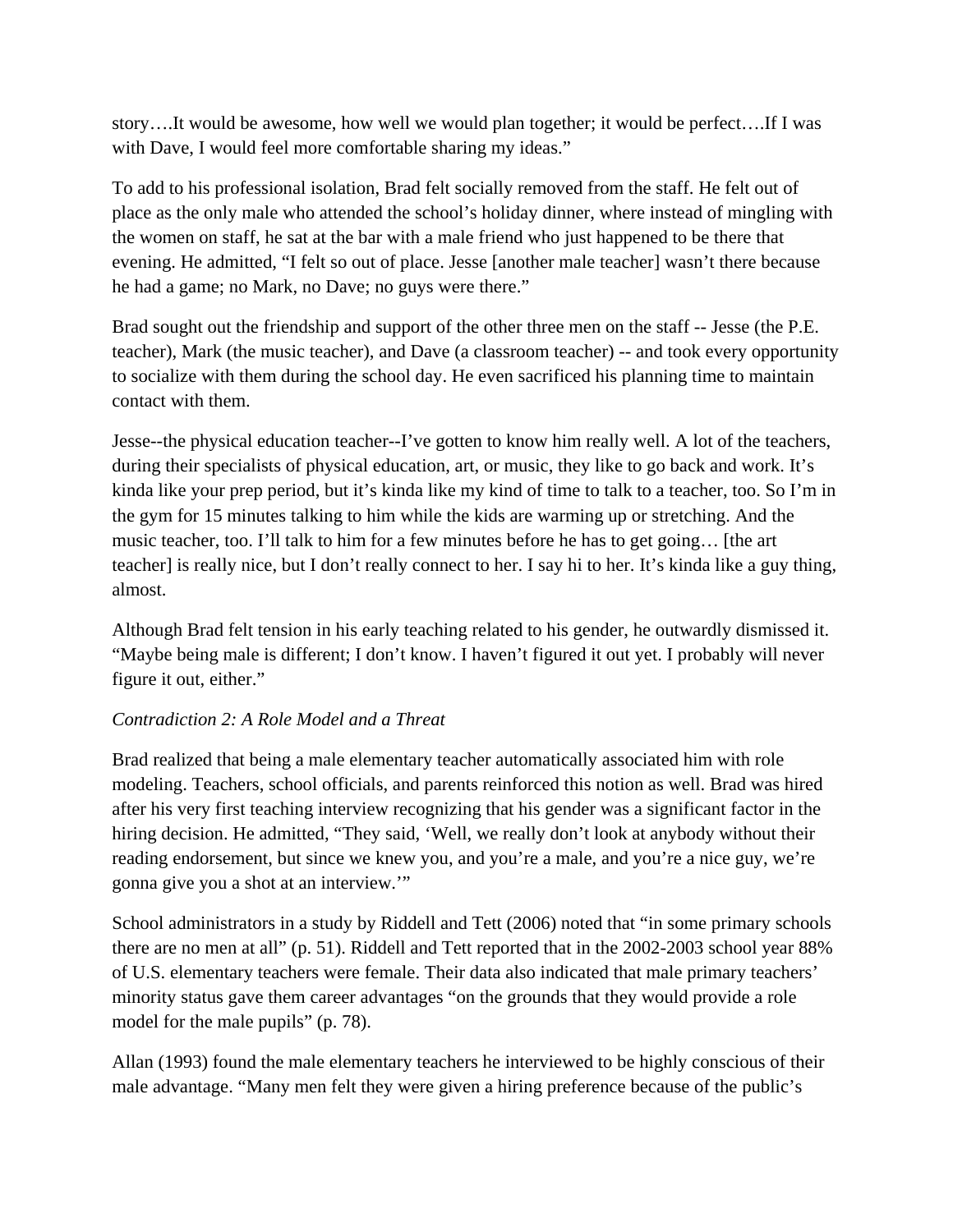demands for more male role models, but were at a loss to identify exactly what this work consisted of" (p. 122). Allan's participants perceived "an important need for increased involvement of adult men in the lives of children, owing to the increasing number of singleparent families, or families in which fathers have limited interaction with their children" (p. 115). Martino & Kehler (2006) supported the recruitment and retention of male elementary teachers, but cautioned schools and society to avoid "essentialist arguments about the need for male role models in schools as a panacea for addressing boys' diverse educational and social problems" (p. 125).

Sargent (2001) noted that the concept of "role model" came up in every interview with his 39 male participants. However, while they consistently supported the concept, none of these men could provide a good definition for "role model." The inability to define "role model" (Thornton, 1999) is problematic primarily because it perpetuates traditional stereotypes about men and women that do not advance a more complex understanding of gender.

Accordingly, Brad saw himself as a role model for elementary students but he could not define the term nor articulate specific practices or methods that activated this role. Instead he defaulted to his gender as the basis for being a "role model." From his days as a high school mentor into his first year of teaching, being a role model meant being himself.

…just being a role model in the school system for the younger kids, you know, we were always interacting with the little kids, which was great, so I felt like I had a really positive influence over kids…and I think I've been building a rapport with kids--I think I was just born to do that, honestly.

While the male coaches and student teachers from his past provided the symbol of "male role model" they provided no substantive definition. "I looked up to them so much, just being a role model and having that male influence. I thought they were the greatest guys in the world." He admired the adult males from his past and sought to replicate their behavior in his own practice. However, he lacked any conscious or analytical definition which would guide his work with children.

While Brad welcomed the positive reinforcement he received for being a male role model he also recognized a corresponding dark side to that image. He was aware that his maleness could be perceived as a threat to children (Sargent, 2001). His use of the terms "always" and "never" captured his constant vigilance.

So I never really give hugs; I always give a high five or a handshake….if a little elementary kid would come up and give me a hug, I would probably do that, but if a fifth grade girl would come up and hug me, I would never do that. It's always a handshake or a high five…as much as kids want to be hugged, I would never do that at all.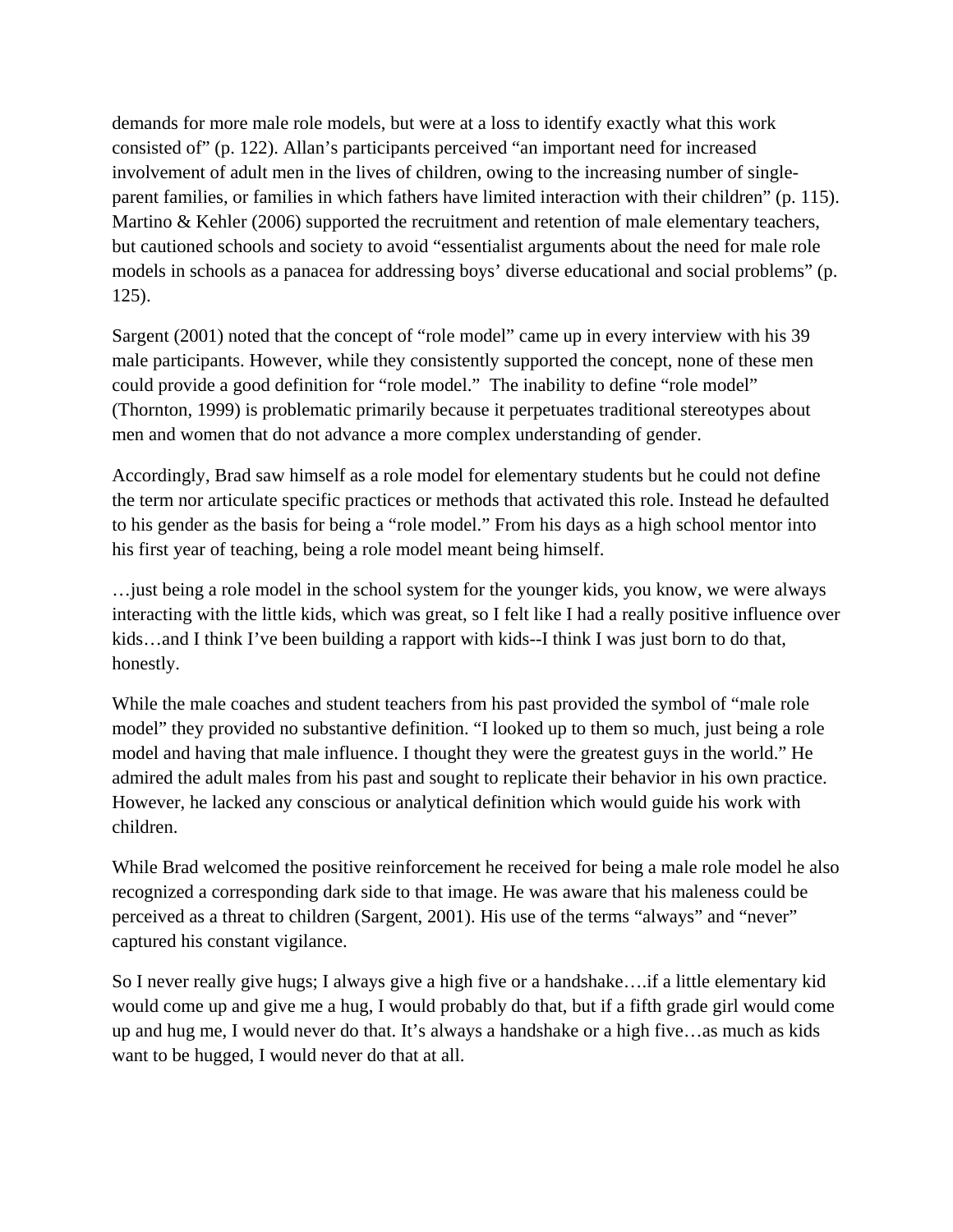Brad was constantly aware of his physical proximity to children, particularly girls.

…I always feel bad when you hear in the paper about a sexual abuse case because it puts a bad rap on guy elementary teachers. But it could happen in the case where it was a woman, too. I don't want to be looked at like that; that's kind of a bad rap right there. I always have a heads up on the situation. I'm well aware of what's going to happen. For example, when we went on a field trip and the parents were there, I felt like, you're a male around my daughter and I don't want them to think I'm a predator or anything like that. So I always keep my distance.

For example, Brad was leery of being found in his classroom alone with a female student. One day he tried to convince a girl who wanted to stay inside for recess to go outside instead.

What if someone walked in? I was at my computer and she was standing at her desk. She didn't get her homework done, so she said, "I'll stay in and get it done." And that was her responsibility. So I said, "It's alright, you can go outside." And she said, "No, I'll stay in and get it done." I guess you always hear about bad things that happen. I would never want to be in that situation where someone would think that.

His vision of himself as a role model was compromised by a corresponding set of negative social contradictions that imposed on him a threatening cloud of suspicion due to his gender. When Sargent (2001) talked one-on-one with the men in his study about gender-based tension, they accepted it as the way things were. However, when this topic came up in focus groups, the men in his study expressed anger and frustration with how society limited the quality of their interactions with children based solely upon gender. Male teachers often express concern that others could suspect them of child abuse. While these thoughts constantly run in the background, rarely is the topic addressed directly either as an accusation or as a point of professional conversation on the institutional level (Skelton, 1994).

# *Contradiction 3: Disrupting While Reinforcing Scripts of Masculinity*

Brad was celebrated for departing from the scripts of masculinity, but he was also rewarded for reinforcing these same scripts in his work. Because our society limits the extent to which males should touch or nurture young children, male elementary teachers compensate by acting as the male role model, a role that simultaneously provides distance and connection (Allan, 1993; DeCorse, 1997; Gerson, 1993; Riddell & Tett, 2006; Sargent, 2001). Specifically, "men are being forced to 'do teaching' by doing a kind of safe form of hegemonic masculinity (Martino & Kehler, 2006; Roulston & Mills, 2000), albeit one that is closely monitored, through the use of compensatory activities" (Sargent, p. 154). Allan (1993) corroborated these conclusions.

They must assert--and especially model--'being a real man' in ways that are personally sustainable, that have integrity, and that are also acceptable to those who evaluate them on this important job criterion and control their careers. At the same time they feel pressure to conform to stereotypically feminine qualities to establish the sensitive, caring relationships necessary to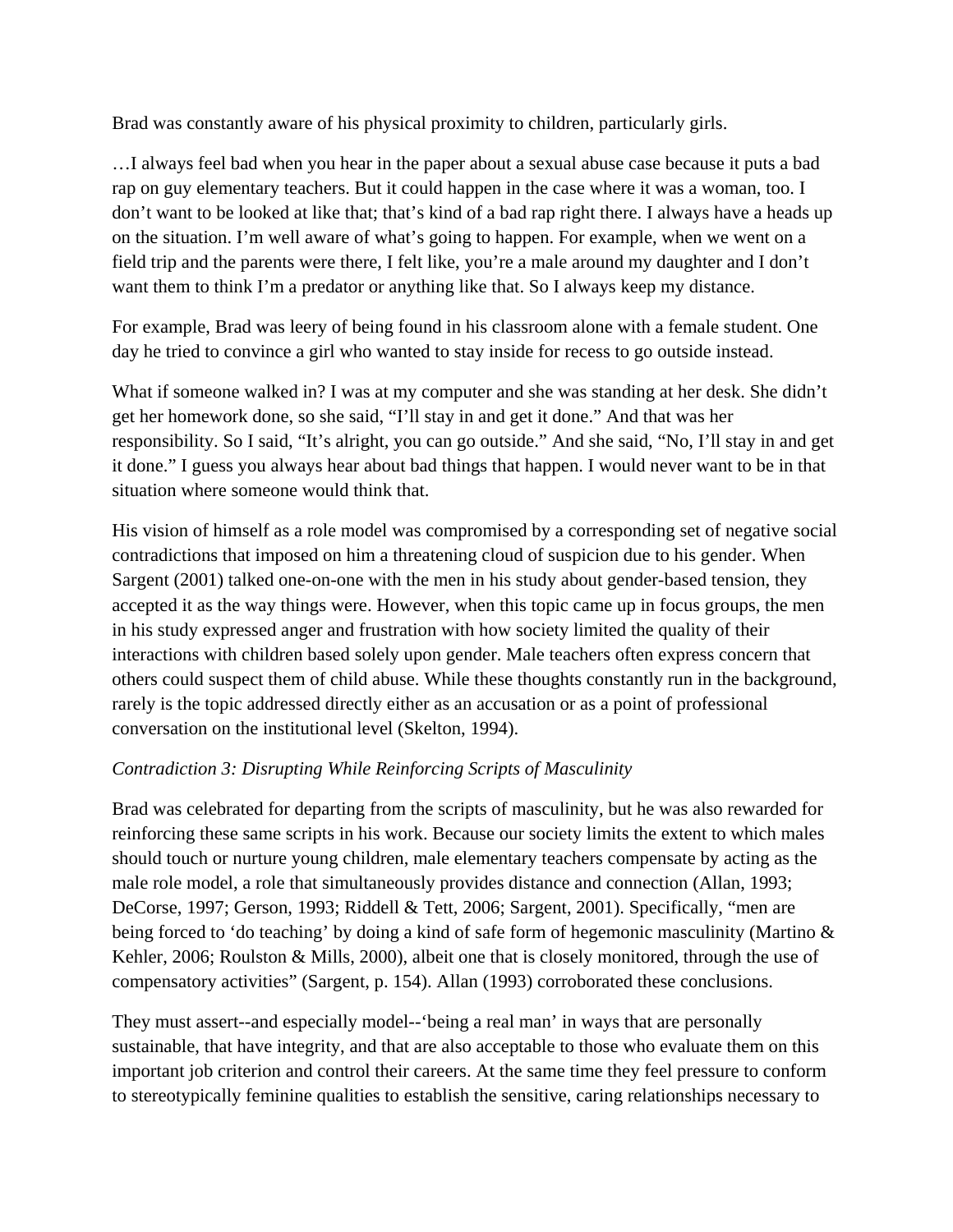effectively teach children. For these men, gender is highly problematized, and they must negotiate the meaning of masculinity every day. (p. 114)

Brad and another male teacher coached fourth graders in after-school sports. In their role as coaches, they were able to nurture students following the scripts of masculinity (Connell, 1995; Roulston & Mills, 2000). Riddell & Tett (2006) noted that sports-related activities are common compensatory activities, allowing men to contribute to their school and relate to other male elementary teachers. Sargent (2001) explained that as men purposefully distance themselves from children, **"**they participate in the reproduction of the myth of stoic, distant men. This means they are participating in their own marginalization" (p. 68**).** Brad limited physical contact with his students to high fives and handshakes, always aware of others' perceptions.

Brad also assumed that the women on his teaching team would manage any of his female students' personal problems. Consistent with Sargent (2001), he even called the female teachers "mother figures." As a male, Brad could not follow the normative social script dictating the nurture of elementary students as a mother figure (Biklen, 1995).

Sometimes I feel like they need a female in this situation. Not that I'm not a loving, caring guy— I do—I care about every kid in my class. I'd do anything for them…almost like being a Mom figure; they would know how to handle certain situations….Sometimes students need that mother figure in their life so they can show that affection, which I really can't. I try to listen to your problems, and I can tell you this, but it's totally different coming from a male.

While Brad could not be a mother figure because of his gender, his young age limited his ability to assume a fatherly role. To mediate these deficits, Brad chose "brother figure," the most closely associated role given his age and gender. The third week of school Brad reflected,

I feel like an older brother….it's different how they act toward me than they would toward an older male. I still feel like I'm really young….And as a brother figure, I honestly feel like the students are like my younger brothers or sisters, and that's how I look out for them. Hopefully that works, but sometimes I honestly feel like they need someone more mature to handle situations.

The role of "brother" was a compromise position, mediating the conflicting pressures Brad experienced as a young male elementary teacher.

Brad was conflicted. He wanted to be a teacher, but he also found himself pulled toward the safe havens within the profession that were most closely associated with masculinity. He did not envision being an elementary teacher for a lifetime. He found himself drawn away from the nurture of young children and toward stereotypically male teaching positions. "Maybe I'd like middle school where I could teach one specific area. Probably social studies. It's kind of a typical role. He's a guy, coach, social studies teacher." This position would allow Brad to "be a guy" while doing what he *really* wanted to do—teach children.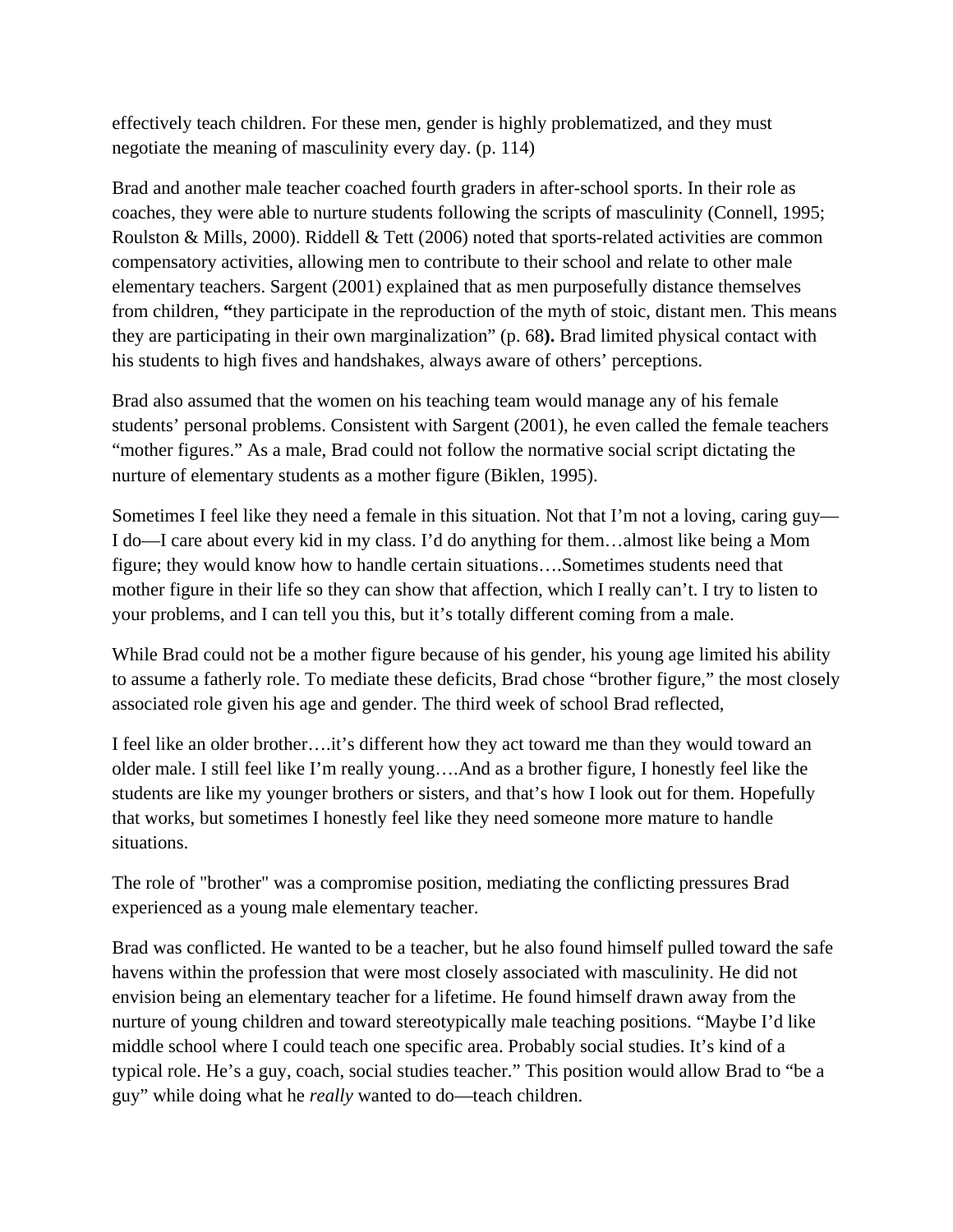# *Contradiction 4: Pulled In and Pushed Out*

Brad was celebrated for being in the elementary classroom but felt pushed to "move up" in the profession and "move out" of the classroom. While men are explicitly celebrated for becoming elementary teachers, society implicitly compels them to move into other careers (Allan, 1993; DeCorse, 1997; Gerson, 1993; Sargent, 2001). Brad's perceptions supported this phenomenon.

Well, you don't really see too many male elementary teachers staying in it too long, really. They're always in administration or something else. I don't know if that's just part of the social norm…when I go to a math meeting and there's an older gentleman teaching fifth grade, I'm surprised he's not a principal or something like that, because you're so accustomed to seeing that.

Allan (1993) offered an explanation for the dilemma that often results in career changes for male elementary teachers.

The man who is too 'masculine' would be suspected of being an incompetent and insensitive teacher, while the man who is nurturing and empathic would be stereotyped as feminine and 'unnatural.' Thus, paradoxically, an initial hiring advantage to men carries with it certain disadvantages, insofar as it places men in an untenable situation. (p. 126)

This quandary leads to the "revolving door" (Allan, 1993) where male teachers are channeled into more male-dominated positions within the field. Riddell and Tett (2006) documented gender-based tension as one reason men leave elementary teaching. "Issues around the protection of children become conflated with ideas about masculinity, leading to mistrust of men as classroom teachers" (p. 78). By mid-year, Brad had enough teaching experience to know he related well to children, but already felt pressure to "move up."

I mean, I want to teach for a while, but I don't know if I should. Maybe I should venture out after I get experience, you know, try to work my way up in the education system. I thought maybe about being an athletic director, or a counselor, but you're still working with kids, too.

Although Brad loved teaching, he reluctantly planned to move to another role within the field of education. At parent-teacher conferences in December, Brad sensed that the fathers were wondering why he was a teacher. "I kind of felt at [parent] teacher conferences that some of the dads, although they enjoyed their kids having me for a teacher…were thinking, 'You're a teacher?' I kind of get that feeling. I don't know why." He added, "Because honestly, if you think about it, who can really teach? Who has the patience to be with kids, and just cares so much…not too many people can do it, I don't think." Brad contended that a teacher's ability to care for and teach children—regardless of the teacher's gender—should be the definitive criteria. Yet he knew this was not the case (Nielsen & Montecinos, 1995).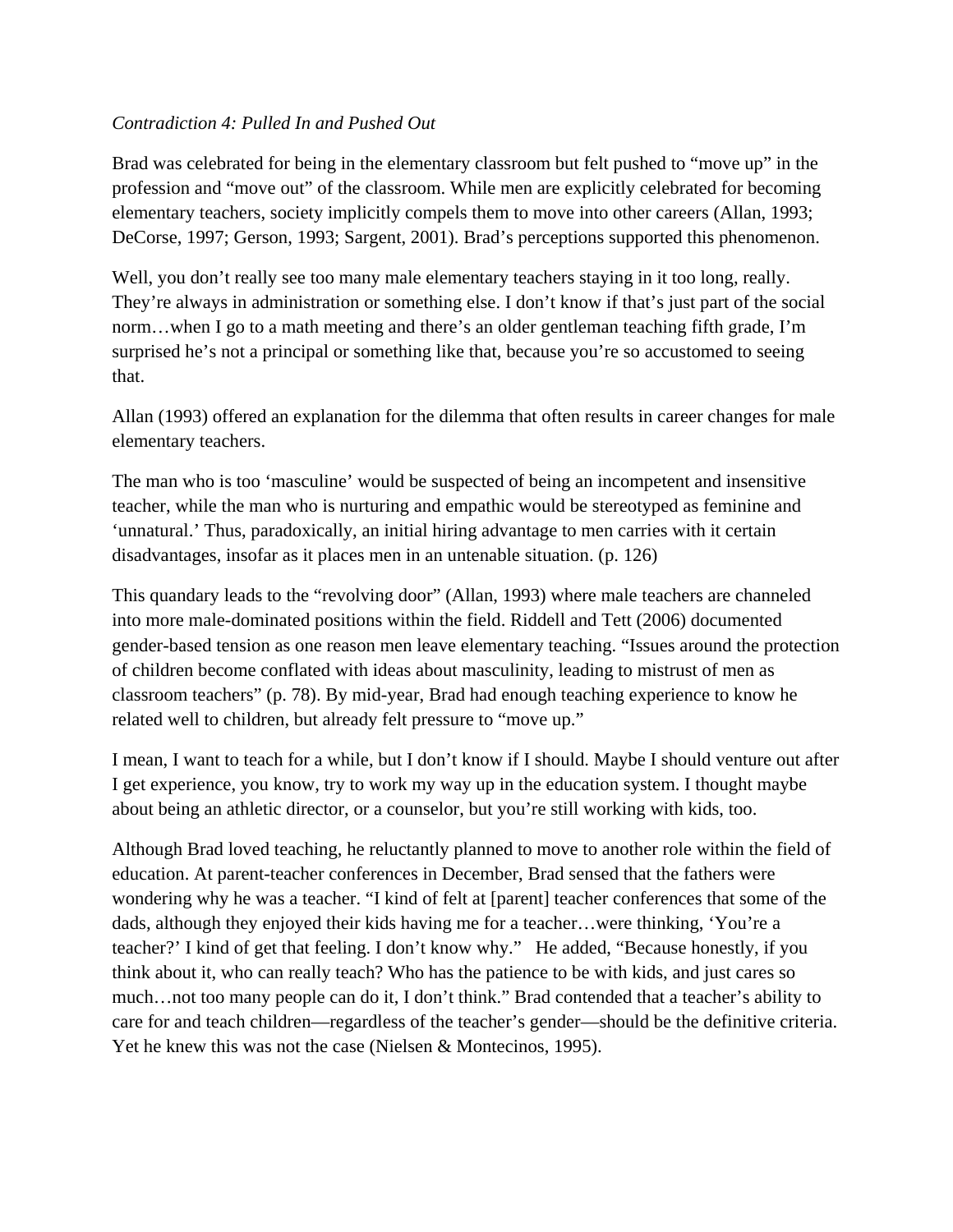# **CONCLUSION**

Brad's first year of teaching illuminated the complexities and contradictions male elementary teachers face as they enter the profession. Brad easily secured a job but soon felt alone and out of place on a female-dominated staff. Finally becoming the male role model he always wanted to be, he found himself constantly vigilant of his interactions with children. Although applauded for his desire to work with young children, Brad was conscious of his boundaries and felt constrained to nurture them through socially-sanctioned masculine roles and activities that placed distance between him and his students. His career choice was clearly celebrated by friends, other teachers, and parents. But simultaneously these allies and supporters sent subtle messages projecting on him a career that would cut short his tenure in the classroom. Following the traditional scripts of masculinity, he would move up in the profession and move out of the classroom. This path would distance him from nurturing students while diminishing his proximity to children.

# *Implications for Teacher Education*

Brad's experience offers three important implications for teacher education programs. First, such programs should construct elementary teaching explicitly through a prism of gender. The challenges Brad faced as the lonely male on a mostly-female elementary staff need to be part of the discourse of teacher preparation.

Through critical reading and discussion, coursework in the teacher education program should purposefully and explicitly help to deconstruct gender as a primary characteristic defining teacher roles (Allan, 1993; DeCorse, 1997; Nielsen, 2006; Riddell & Tett, 2006; Sargent, 2001).

Second, teacher education programs should challenge the assumption that men will by virtue of gender provide a value-added element to the classroom (Martino & Kehler, 2006). The male-asrole-model is a predominant theme in the discourse of teacher education but a clear definition of what constitutes the male role model remains elusive and undefined (Sargent, 2001).

Third, teacher education programs should directly address the impact of gender on the teacher's role. Such programs should prompt purposeful discussion that extends beyond constructing men as celebrated heroes in a field dominated by women. In turn, programs should address the problems males will encounter when finding themselves working in close proximity to children. For men, the classroom will become the stage on which the contradictions of elementary teaching will be played out. Both men and women in teacher education programs need to engage the unwarranted suspicions men are faced with and the disproportionate adulation they receive within the teacher education program and the profession (Skelton, 1994).

*Implications for Professional Development*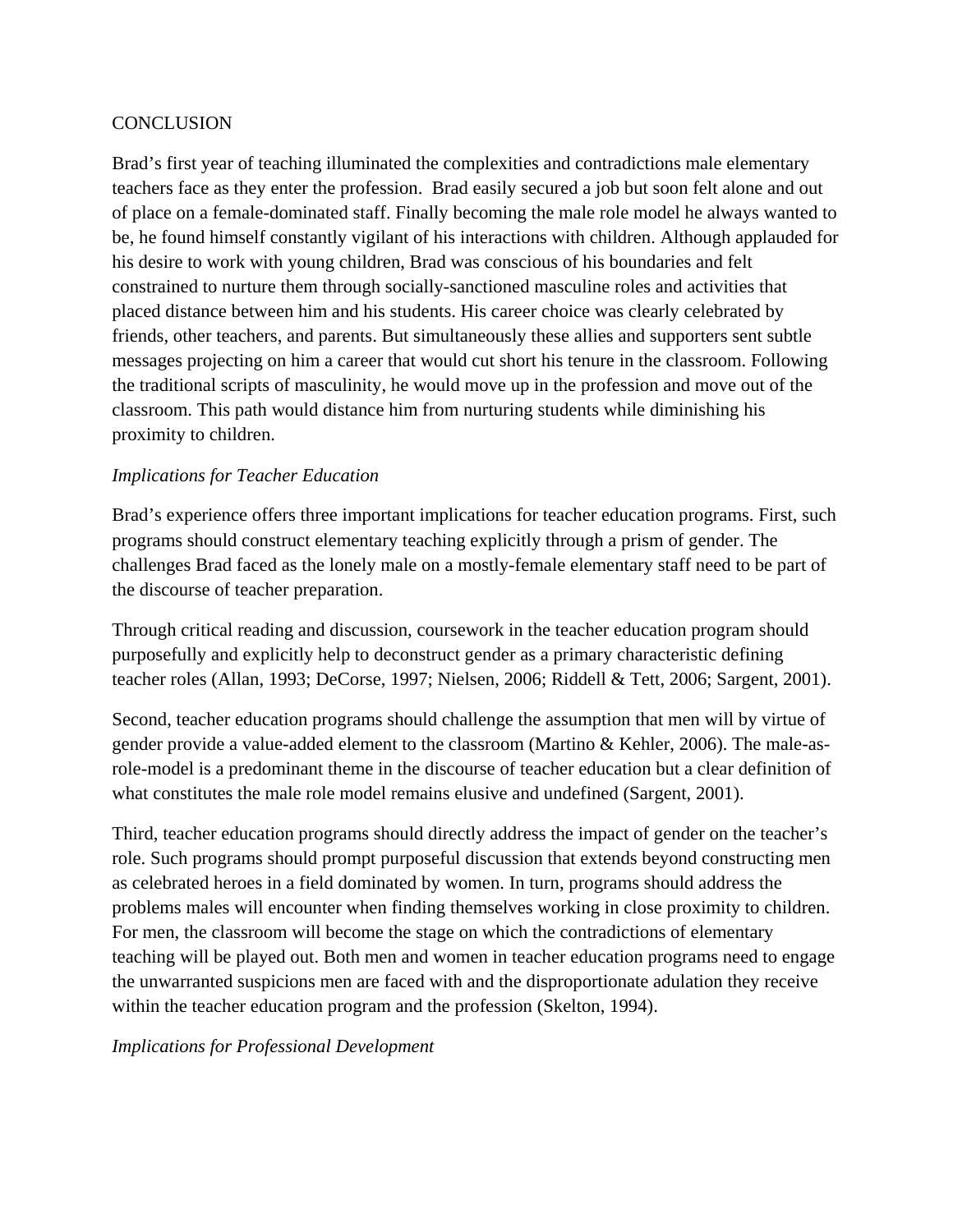It is important to assess what a case study of one teacher's experience can do and what it cannot do. Brad's experience provides a lens through which the professional literature can be examined. As such, his experience suggests three implications for professional development programs. First, as pre-service teachers graduate and are inducted into the profession, gender study needs to be a regular part of their professional development. For both male and female members of the school's staff, professional development should prompt teachers to reflect on gender as a social construct. Professional development should help to unpack the influence of gender in shaping the classroom environment and its diverse social and academic functions (Elliott & Schiff, 2001).

Second, professional development should work to disrupt the hegemonic scripts of masculinity (Martino & Kehler, 2006; Roulston & Mills, 2000) that require men to demonstrate their safeness and their straightness through traditionally-identified roles and attributes such as leading sports activities, lifting heavy articles, and technological expertise (Sargent, 2001). In short, men should not be shackled by social images limiting them to coaching, moving cartons, and fixing computers. Both the discourse and the practice of professional development should engage multiple masculinities (Collinson & Hearn, 2001).

Third, induction and professional development should find a place for images of men as career teachers, disrupting the assumptions that men will not stay in the classroom but rather move on to a "better" position (Allan, 1993). Masculine hegemony should be disrupted in the practice of elementary teaching thereby suppressing the social and institutional structures that work to replicate it (Connell, 1995).

In summary, Brad's experiences are consistent with a growing body of literature that problematizes gender and teaching. His experience reflects the tension men encounter and the resulting contradictions they face. Teacher education programs should purposefully and proactively poise men for the spectrum of contradictions they will face as male elementary teachers. Professional development programs should support male teachers through ongoing and open reflection with other men and women about the implications of gender and its impact on their professional practice.

#### **REFERENCES**

Allan, J. (1993). Male elementary teachers: Experiences and perspectives. In C. L. Williams (Ed.), *Doing "women's work": Men in nontraditional occupations* (pp. 113-127). Newbury Park, CA: SAGE Publications, Inc.

Biklen, S. K. (1995). *School work: Gender and the cultural construction of teaching.* New York: Teachers College Press.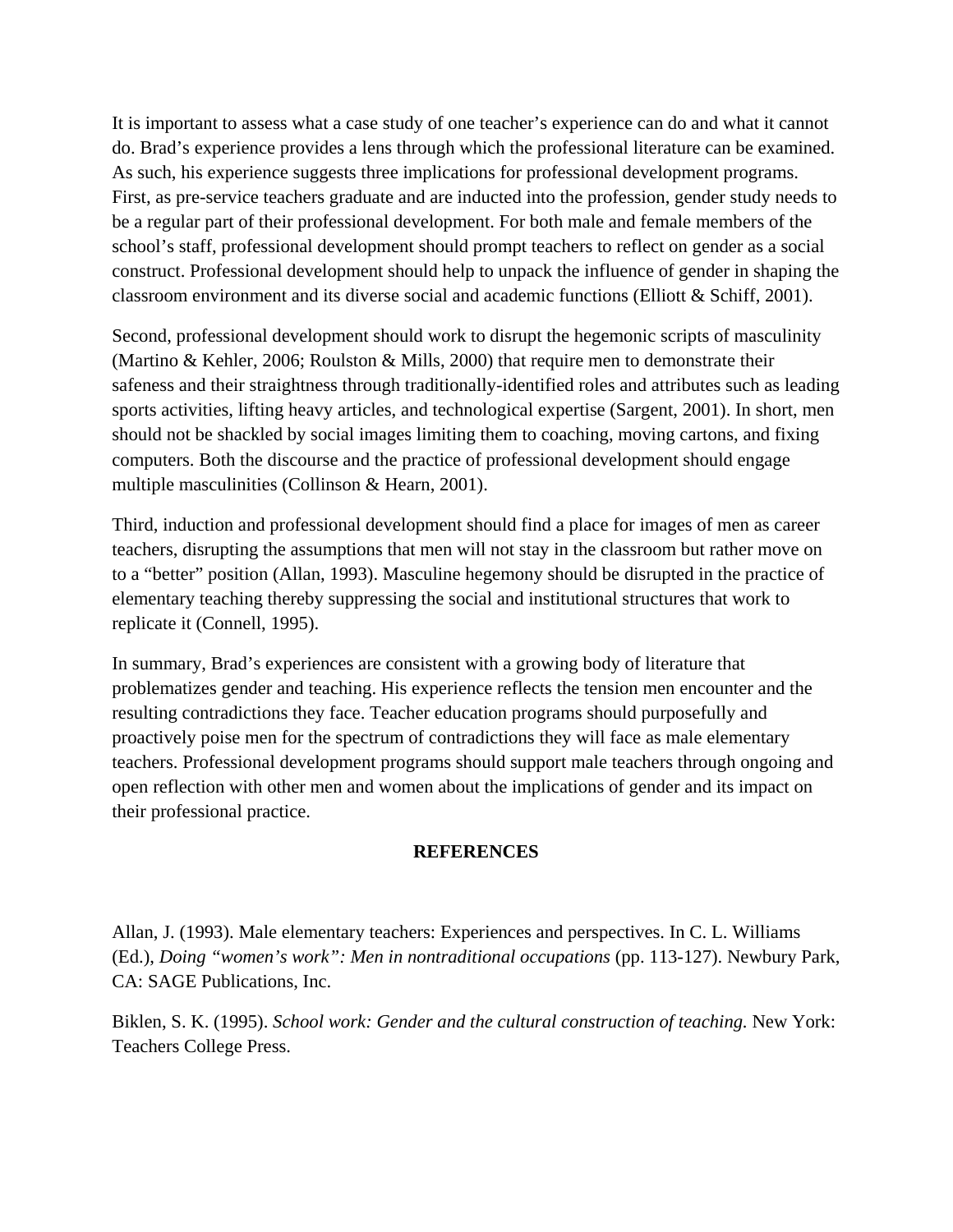Collinson, D. & Hearn, J. (2001). Naming men as men: Implications for work, organization and management. In S. Whitehead & F. Barrett (Eds.), *The masculinities reader* (pp. 149-162). Malden, MA: Blackwell.

Connell, R.W. (1995). *Masculinities.* Berkeley & Los Angeles, CA: Polity Press.

DeCorse, C. B. (1997). In a complex voice: The contradictions of male elementary teachers' career choice and professional identity. *Journal of Teacher Education*, Jan. 1, 1997.

Elliott, V. and Schiff, S. (2001). A look within. *Journal of Staff Development,22*(2), 39-42.

Fordice, D. (2008). *Thriving, coping, surviving, hoping: Negotiating the first year of teaching.* ProQuest Dissertations.

Gallagher, D. J. (1995). In search of the rightful role of method: Reflections on conducting a qualitative dissertation. In T. Tiller, A. Sparkes, S. Karhus, & F. Dowling Naess (Eds.), *The qualitative challenge: Reflections on educational research* (pp. 17-35). Norway: Caspar Forlag.

Gerson, K. (1993). *No man's land: Men's changing commitments to family and work.* New York: Basic Books, Harper Collins Publishers.

Martino, W. & Kehler, M. (2006). Male teachers and the "boy problem": An issue of recuperative masculinity politics. *McGill Journal of Education, (41)*, 113-132.

Nielsen, L. E. (2006). Female like me. *Universitas, 3*(1), 1-7.

Nielsen, L., & Montecinos, C. (1995). Patterns of professional development among master elementary teachers. *Journal of Staff Development, 16*(4), 40-43.

Riddell, S., & Tett, L. (2006). *Gender and teaching: Where have all the men gone?* Edinburgh, Scotland: Dunedin Academic Press Ltd.

Roulston, K. & Mills, M. (2000). Male teachers in feminised teaching areas: Marching to the beat of the men's movement drums? *Oxford Review of Education, (26)*2, 221-237.

Sargent, P. (2001). *Real men or real teachers?: Contradictions in the lives of men Elementary school teachers.* Harriman, TN: Men's Studies Press.

Seidman, I. (2006). *Interviewing as qualitative research.* NY: Teachers College Press.

Skelton, Christine. (1994.) Sex, males, and young children. *Gender and Education, (6)*1, 87.

Soltis, J. (1990). The ethics of qualitative research. In E. W. Eisner & A. Peshkin(Eds.), *Qualitative Inquiry in Education* (pp. 247-256). New York: Teachers College Press.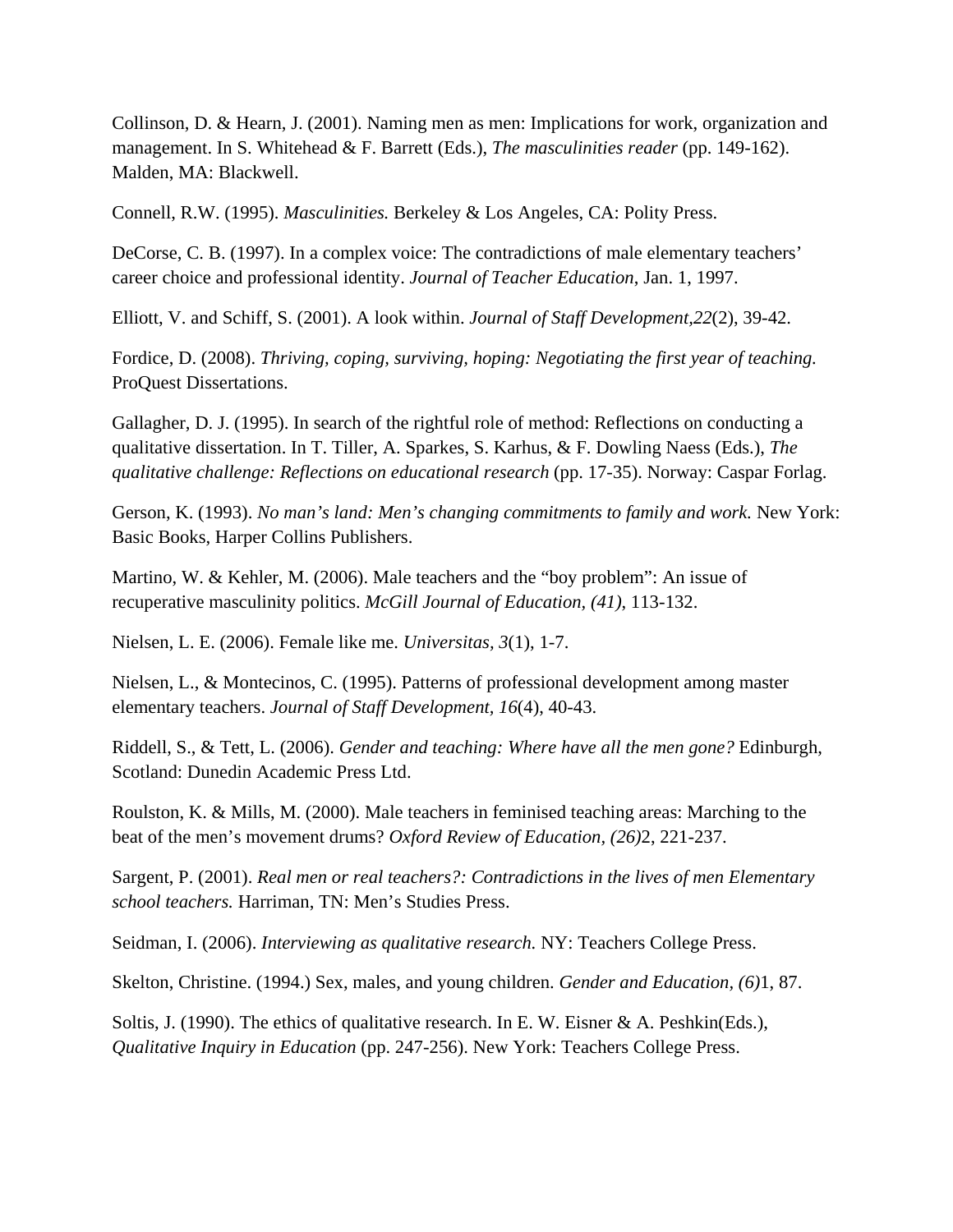Thorton, M. (1999). Reducing wastage among men student teachers in primary courses: A male club approach. *Journal of Education for Teaching, (25)*1, 41-53.

Wolcott, H. F. (2001). *Writing Up Qualitative Research* (2<sup>nd</sup> ed.). Thousand Oaks: Sage Publications.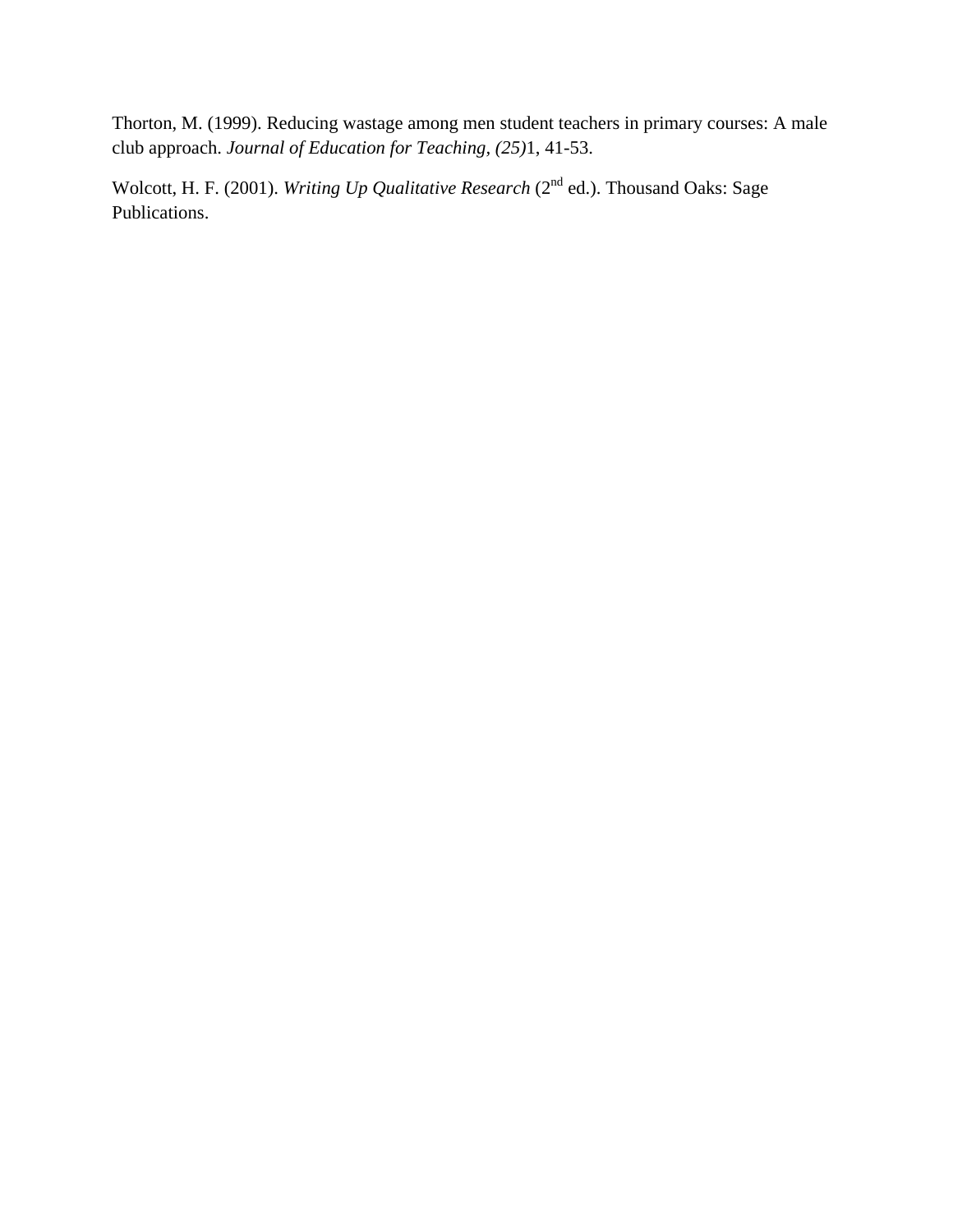# Perceptions About Learning to Read in 2<sup>nd</sup>-5<sup>th</sup> Graders

Mary Alice Barksdale 

Heidi Anne Mesmer 

Virginia Tech

#### **Abstract**

Perceptions about learning to read were studied in 474 second through fifth graders in three elementary schools. The children were asked to respond in writing to a question about what they would say if they were asked to help someone learn to read. Initially, the responses were analyzed qualitatively by identifying themes and categories; further analyses involved numerical comparisons between themes. The most common responses were about sounding words out, affirmative offers to provide help and recommendations for learning to read, and text choices; few answers reflected the importance of meaning or the role of comprehension in reading.

Teaching...can be likened to a conversation in which you listen to the speaker carefully before you reply. ~Marie Clay, 1985

Since the 1990s, so much has been revealed about how to teach reading. We know that proficient readers have strong decoding/word identification/vocabulary skills and are able to flexibly use comprehension monitoring and regulating strategies to make sense of text (Baker & Brown, 1984; Keer & Verhaeghe, 2005; Pressley & Allington, 1999; Raphael, 2000). We know that early intervention with struggling readers can counteract a downward trajectory (Cox & Hopkins, 2006; Glasswell & Ford, 2010; Reynolds & Wheldall, 2007). Yet with all that we know, we sometimes forget to *listen*, as Clay reminds us. We forget to find out what our students are really learning as we teach them to read. We forget to examine how our language, instruction, and actions across years are all transmitting a hidden curriculum of sorts and that in learning to read, students are acquiring much more than the explicit content that we are teaching.

The purpose of this study was to engage in a focused investigation of students' perceptions about what it means to learn to read, after they themselves had become readers. A perception is the result of using one's mind and senses to understand and is a formed understanding of about something in the world. There are a number of lines of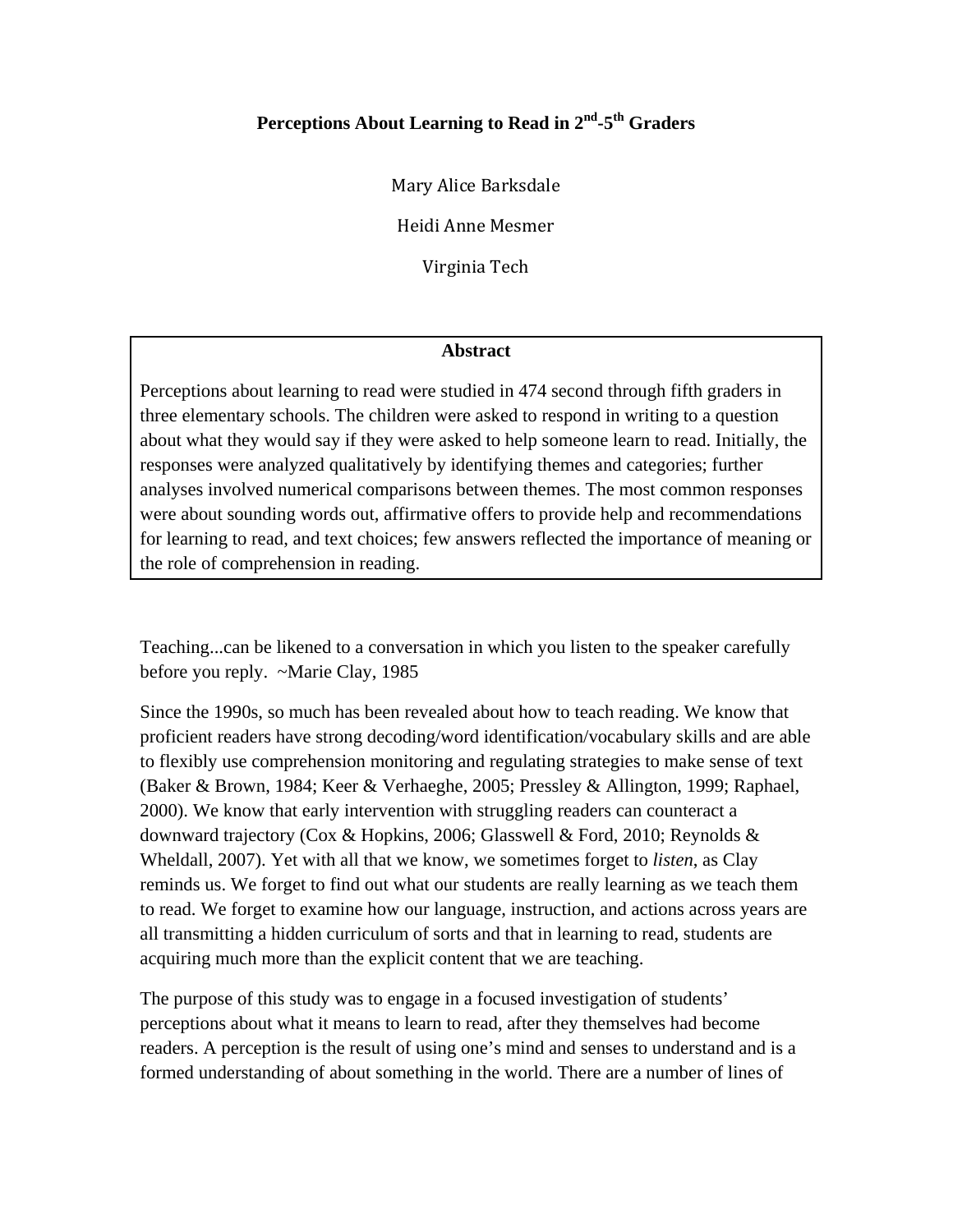research focusing on students' perceptions and our study is located within this body of literature.

A rich line of research describes students' self- perceptions as readers or their beliefs about their reading abilities (Gambrell, Palmer, Codling, & Mazzoni, 1996; Henk & Melnick, 1995; McKenna, Kear, & Ellsworth, 1995). These studies indicate that selfperceptions can have a powerful impact on literacy development because beliefs tend to guide practices (Good & Brophy, 2003). Students' competence in learning to read is dependent upon both their developing skills and their beliefs of self-efficacy that make possible the effectual use of skills (Bandura, 1993; Chapman & Tunmer, 2003). Students' understandings of reading and their sense of efficacy as readers can influence stance about the reading process, choices of literacy activities, level of effort and persistence in establishing comprehension, and achievement (Henk & Melnick, 1995; Keer & Verhaghe, 2005).

## *Students' Perceptions of Reading*

 The focus of our study was not on students' perceptions of themselves as readers but instead on their understandings of learning how to read. The study centers on listening to what students perceived about the learning to read process and, in particular, the actions that they believed children must engage in to read, the skills needed for reading, the tools required, and the attitudes or motivations readers must possess. It fits into a line of work begun as early as the 1960s and stretching into the current era. A set of studies focusing on student's perceptions of reading involved interviewing mostly pre-readers or beginners to understand what researchers called, readers' *definitions of reading, concepts of reading,* or *perceptions of reading.* Reid's 1966 landmark study introduced what appeared to be a prototype for the line of research. Reid interviewed 12 non-reading fiveyear olds asking them three questions, "What is in books? How do grown-ups read? What is writing?" The results indicated that these young emerging readers had very limited understandings of the mechanisms of written language and little understanding of the overall purposes of reading. In 1969 Downing replicated and extended Reids' work by interviewing 12 five-year old children and experimentally testing their abilities to discriminate sounds and words auditorily. When asked, "What is in books?" children usually provided the following responses, "pictures," "writing," or "stories." Some would recall verbatim sections of text (e.g. Mary had a little lamb.) One clever fellow actually explained that stories could be found "on the floor, near the piano" where his teacher gathered the children to for read alouds. Children rarely used terms like "words" in their descriptions and never identified that information was the content of books. When asked, "How do grown-ups read?" children gave responses like "looking," "by sitting down," "by looking at the writing," or "by looking at the numbers." Downing concluded that both his study and the Reid's suggested that children had serious (and potentially crippling) understandings about the purposes of reading – to understand the meaning. He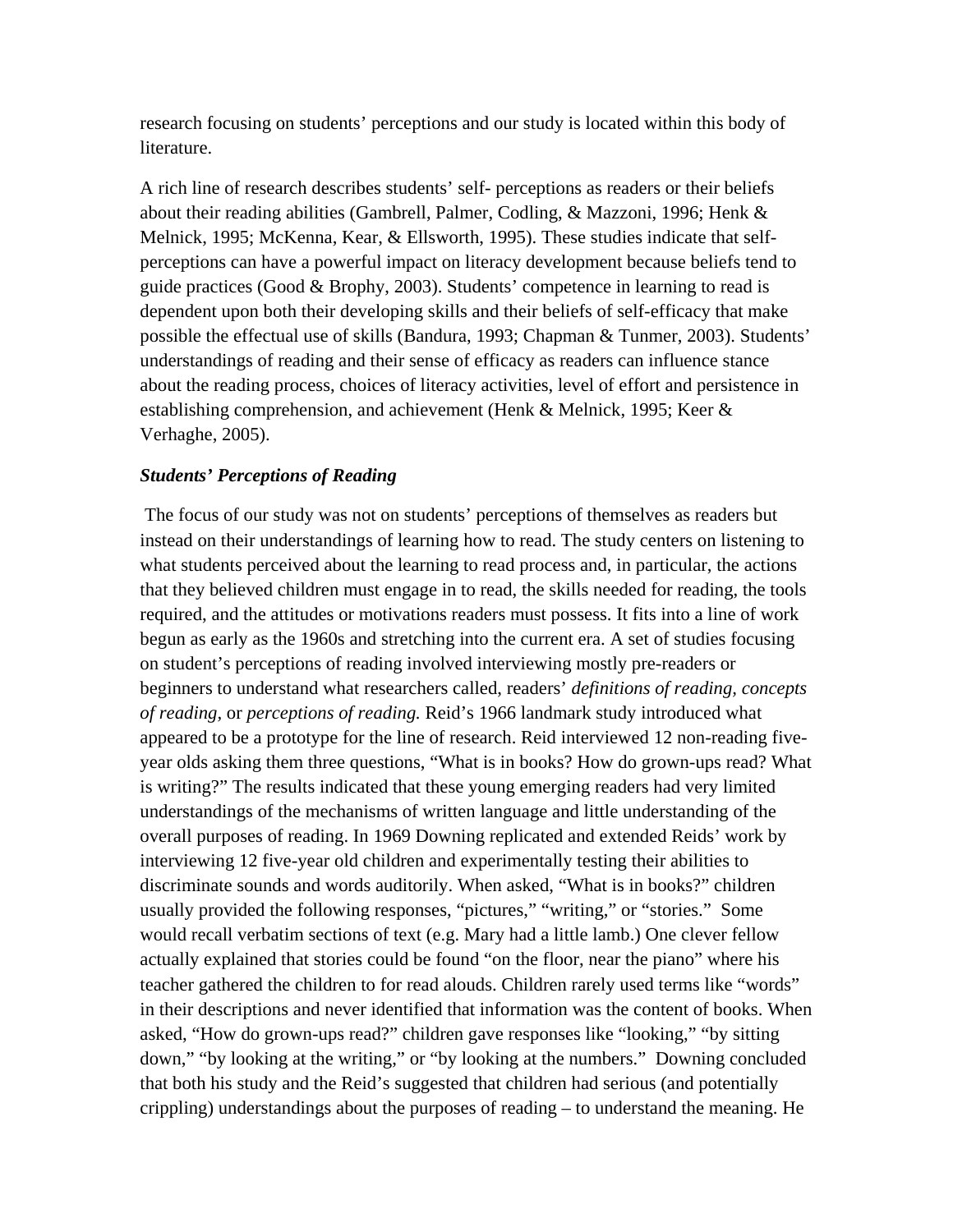also concluded that they had limited insight about the abstract linguistic terminology used in the teaching of reading. It was upon the basis of the Reid (1966) and Downing (1969) studies that Clay's landmark Concepts of Print test was based (Clay, 1989). Clay's assessment focused primarily on the mechanics of reading and evaluating the degree of knowledge a child possessed along a continuum of understandings about print. Her approach was more behavioral in nature. Instead of asking children what was in books or how grown-ups read, itself a rather abstract task, she simply organized a set of tasks through which children could demonstrate their understandings of reading mechanics.

Interestingly, a 2010 study of first graders' concepts of reading matches many of the findings in the earlier studies. Kiiveri, Maatta, & Uuiautti (2012) conducted a study in Finland with six-year olds, most of whom were non-readers, at the point of school entry. The phenomenographic study used an interview to investigate the perceptions of readers in four areas: a) their assessment of their own skills (self-concept as a reader); b) their perceptions about the ease (or difficulty) of learning to read; c) their opinions about how interesting reading might be; and d) their perceptions of the usefulness of literacy. The main finding of the study was that children concentrated mostly on the concrete elements of reading as described in the following quote:

Reading was something where one uses eyes and light if needed, sometimes one uses one's mouth and voice but mostly one uses a book or something else that can be read – according to some children, pictures can be read perfectly well, too. . . . reading appears in children's opinions as observing, recognizing words, and understanding them, it is a meaningful interpretation of written symbols. (Kiiveri et al., p. 35, 2012).

The Kiiveri et al., (2012) study sheds light upon the messages that pre readers have received about the act of reading and what they believe it to involve, but their perceptions are naïve.

In the 1970s Johns extended the early concepts of reading work with studies that included older and more experienced readers and related children's conceptions of reading to their relative achievement levels (Johns, 1971; 1974; Johns & Ellis, 1976). In all of these studies, Reid's original focus, What is reading?, appeared to be the thrust but Johns investigated the responses of older students. In a very simple 1971 study he asked 53 fifth graders the "What is reading?" question and ranked their responses using a five-level system (i.e.  $1 =$  don't know what reading is,  $2 =$  reading is a set of classroom proceduresworkbooks, 3=reading is decoding, 4=reading is about meaning, 5= reading is both meaning and decoding.) Using the Gates MacGinitie Reading Test, he found a modest correlation between test results and concepts of reading (*rs*= .31, .33). A 1976 study of over 1,600 children in grades one through eight obtained answers to the following three questions: 1) What is reading?, 2) What do you do when you read?, 3) If someone didn't know how to read, what would tell him/her that he/she would need to learn? Many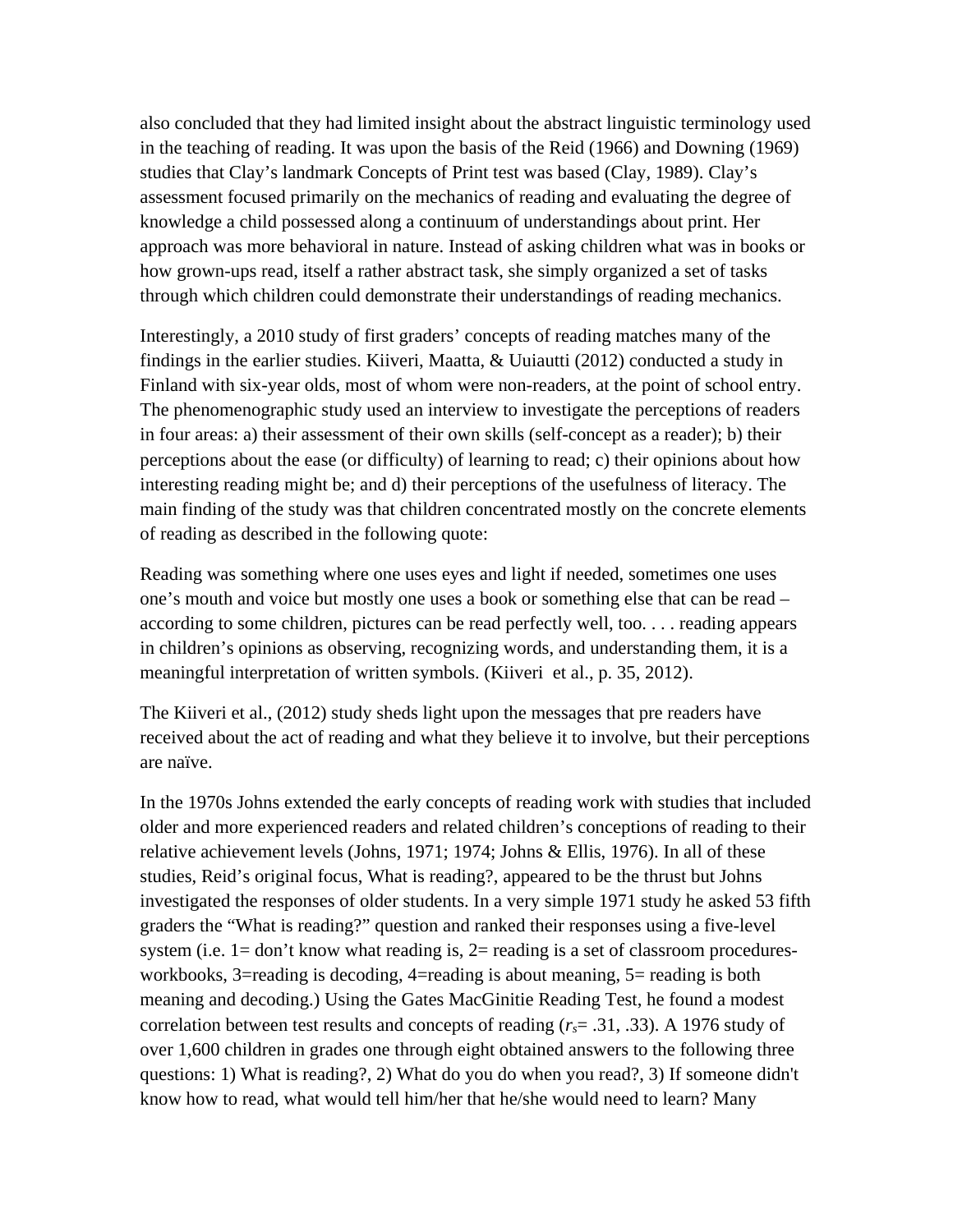readers described reading as a set of classroom-based activities such as reading textbooks, workbooks, and meeting in reading groups. Additional responses focused on the decoding elements of reading and there appeared to be a trend with older readers having better understandings of the reading process than younger students.

### *Influences on Students' Perceptions of Reading*

Many factors, including home, community, peers, and teachers have an impact on children's understandings about reading (Almasi, 1996; Johnson-Glenberg, 2000; Keer & Verhaeghe, 2005; Mathes, Torgesen & Allor, 2001; Moore, Alvermann, & Hinchman, 2007). Specifically, the practices and perspectives of classroom teachers can have a great influence upon students' conceptions of reading, motivation to read, attitudes about reading, and self-efficacy related to reading (Acikgöz, 2005; Chapman & Tunmer, 2003; Grossman, 1991; Richards, 2001; Zancanella, 1991). For instance, in classrooms where reading instruction is highly balanced, supporting motivation and enthusiasm and including focal areas in phonics, decoding, fluency, vocabulary, story structure, metacognition, and comprehension, we would expect that student perspectives of reading would be similarly balanced and reflective of those elements of reading. On the other hand, in classrooms in which there is a strong instructional focus on specific skills such as phonics, we would expect that children would view reading as being about knowing and utilizing letter/sound knowledge. We would also expect that as students move into the upper elementary grades, their emergent literacy skills such as phonemic awareness would be well developed and integrated, and their perceptions would more heavily reflect that reading is about comprehending and learning from text (Keer & Verhaeghe, 2005; Pressley & Allington, 1999; Raphael, 2000).

In fact, empirical work supports these assumptions. A set of very targeted studies in the late 1980s and 1990s similar to the earlier Reid and Downing research, contrasted children's' concepts of reading based upon different skill levels and experiencing different instructional approaches (Bondy, 1990; Dahlgren & Olsson, 1986; Freppon, 1991; Rasinski & DeFord,1988). Bondy conducted a four-month naturalistic study in a first-grade classroom and found that students' concepts of reading differed based on their reading groups. Higher ability reading groups held more meaning-centered concepts about reading while students in lower level reading groups held views more centered on the surface level elements of reading. Rasinski and DeFord (1988) contrasted first graders' concepts of reading based on the instructional styles of their teachers (i.e. Mastery Learning, Traditional, Literature-based). Students were asked, "What is reading? What is writing? What do you do when you read and write?" Researchers rated answers on a seven-point scale with a score of seven matching the most meaning-based answers. Students in Mastery Learning or Traditional classrooms viewed reading as something to get done in the classroom or as a set of tasks to be completed, while students in the Literature-based classrooms viewed the purposes of reading and writing as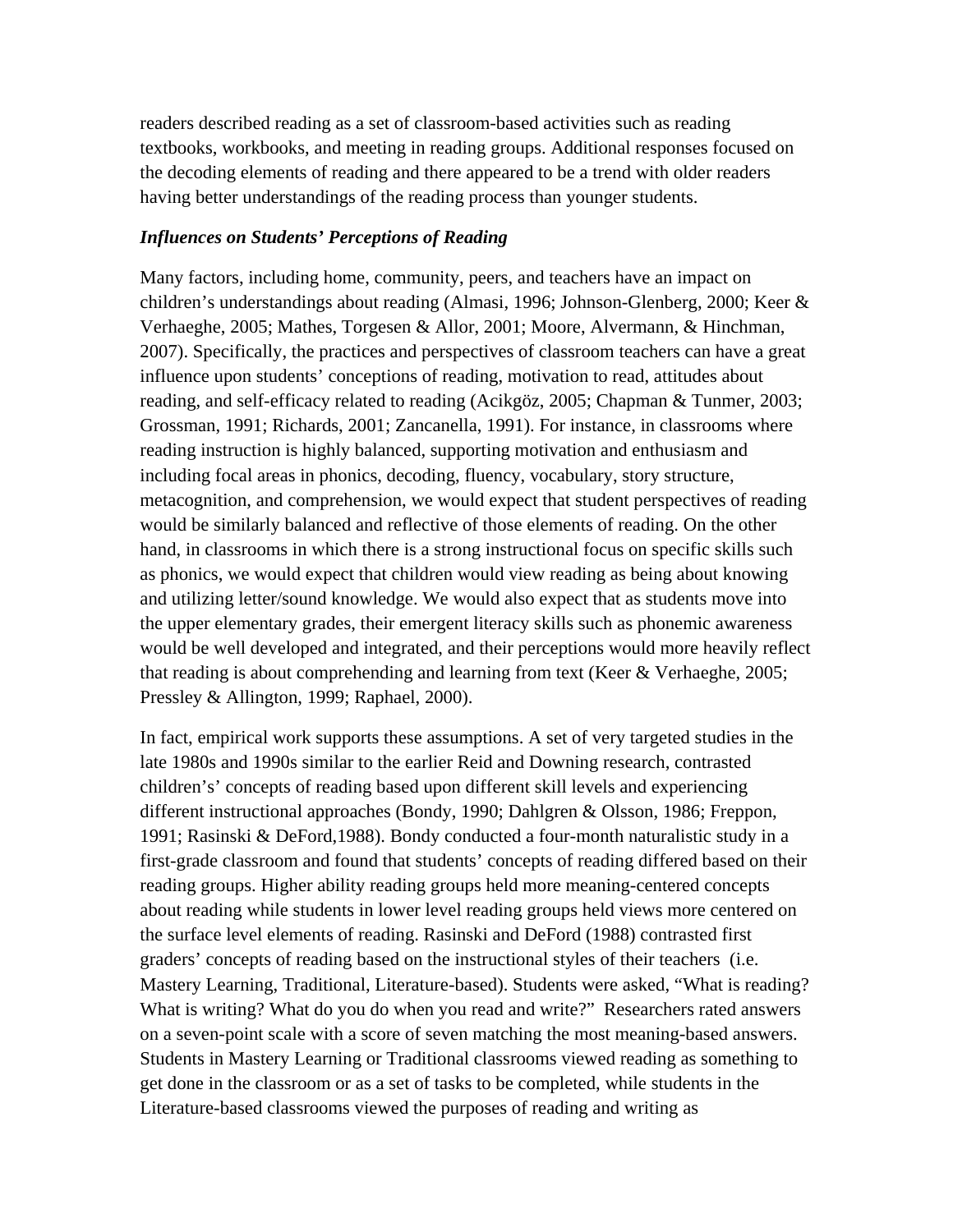communicating and accessing stories. In a similar 1991 study, Freppon investigated first graders' concepts of reading in skill-based and literature-based classrooms. In addition to using a number of achievement measures, Freppon also used running records and passages that were altered to identify readers' strategies. A 17-item interview provided data about learners' perceptions about reading. They were asked a forced choice question about what is more important in reading: (a) getting the words right or understanding the story, or (b) thinking about the story in your mind or saying all the words right. Both groups actually possessed similar concepts of reading but the literature-based group used more reading strategies and viewed reading as a meaning making process. This group also rejected the altered passages as incomprehensible. In sum, this set of studies indicated that first graders' practices in approaching and making sense of text are guided by their perceptions about reading, which are influenced by their schooling experiences.

 We were interested in the how instructional approaches and teachers influenced the perceptions of older readers, however. Moore, Alvermann and Hinchman's (2007) findings indicated that teachers influenced the literacy practices of adolescents and significant others in their lives, and some connected reading experiences in school and out of school. Students who enjoy and are enthusiastic about reading appreciate that reading is a necessary life skill that allows them to understand people, life, and themselves. Yet, we were unable to find studies investigating the influences of instruction on the perceptions of readers in second through fifth grade.

#### *Rationale for the Study*

Despite the rich base of research investigating students' concepts of reading, our analysis of the literature suggested that gaps existed. We conducted this study for three reasons. First, we noted that the preponderance of the evidence related to students' perceptions of reading focus on first graders or emergent readers. In fact, the most recent study investigating the perceptions of readers above grade one was conducted in 1976 (Johns & Ellis, 1976). We wanted to understand the perceptions that readers at higher levels possessed to see if trends in findings shifted as students developed. Second, we wanted a study that reflected students in grades two through five who were attending school in a more recent era. Reading instruction in the 1970s is quite different from reading instruction today. Third, we wanted to use a written question to gather students' perceptions. In considering the oral interview methodology we noted the pressure in asking students to produce an oral response with an adult. Although this methodology connects with emerging readers who likely have very limited writing skills, we believed that we would get richer answers without the pressure of adult "face time." Furthermore, many of the previous studies did not gather students' natural responses to questions about reading but instead offered up to five forced choice answer options, thus limiting the data.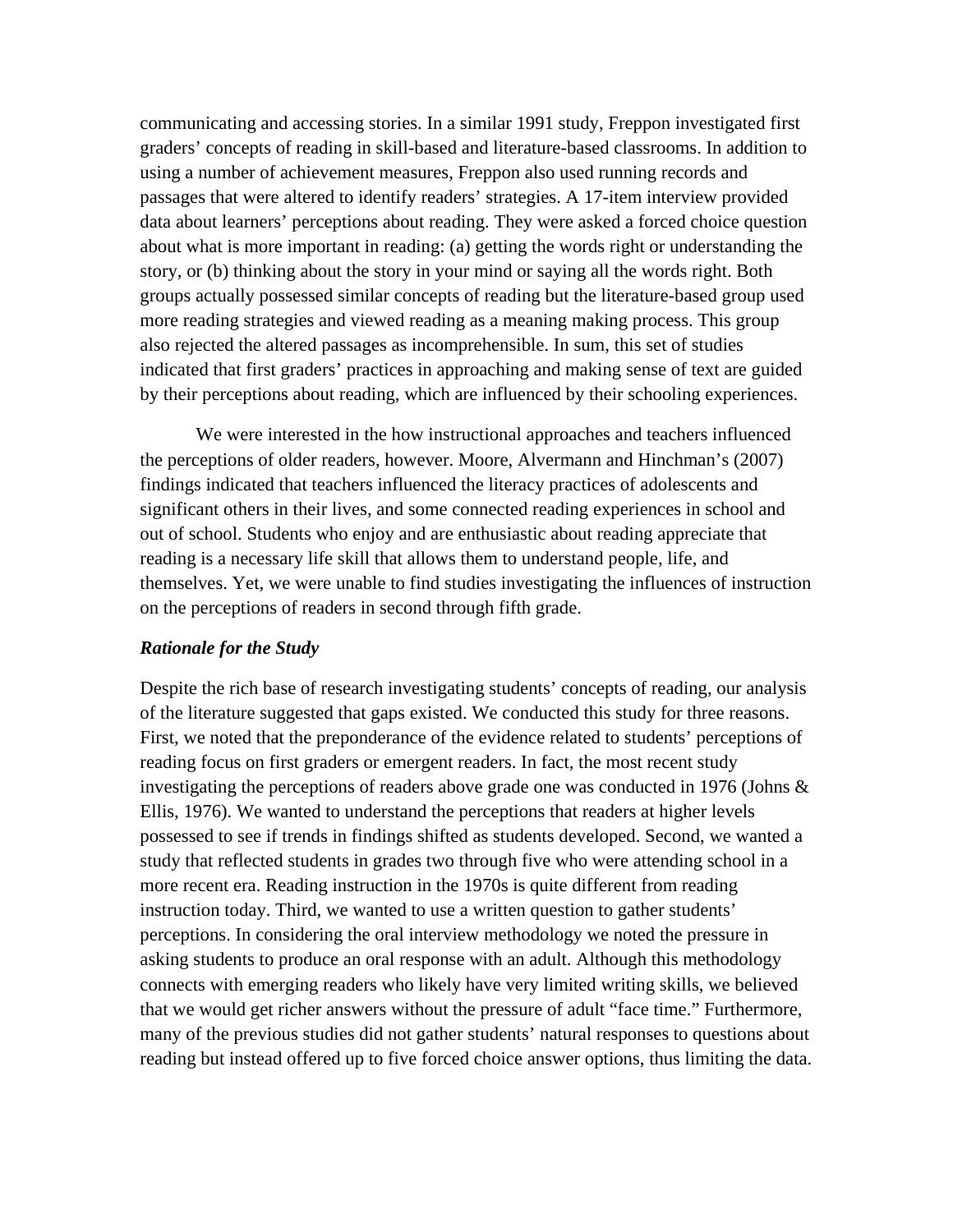Understanding children's perceptions provides a lens into what they are experiencing and how they are making sense of it. The purpose of this study was to examine perceptions of  $2<sup>nd</sup> - 5<sup>th</sup>$  graders about learning to read. Upper elementary students in grades 2-5 were selected for this study because these grades encompass a range of students including those who are at or beyond the emergent reading level through those who have reached a level at which they are expected to have the capacity to engage in reading to learn. We expected that children's mature perceptions of reading would be reflected in their suggestions for emergent readers. The research question was: What recommendations do  $2<sup>nd</sup> - 5<sup>th</sup>$  graders have for beginning readers?

## **Methods**

## **Participants**

A total of 474  $2<sup>nd</sup>$  -5<sup>th</sup> graders participated in the study. Data were collected from students in three different elementary school settings in a mid-Atlantic state. Each school was in a different school district. Mountain Elementary had 45 teachers, served 553 PK-5 students and was located in a university town of 39,000 residents. Creek Elementary had 35 teachers, served 416 K-5 students, and was located in a town of 25,000 residents. Harvest Elementary had 25 teachers and served 228 PK-5 students in an urban town with 91,000 residents. All three schools, referred to by pseudonyms, qualified for Title I federal assistance. Table 1 includes information on the schools. The proportions of students across the four grade levels were evenly distributed, with the majority of students in each grade level ranging from 22 to 27% within school. At Mountain Elementary, 24% of the population was identified as culturally diverse. Creek Elementary included 19% and Harvest Elementary had 97% culturally diverse students. The objective in selecting these three schools was to include a representative population of schools in the state/region.

### **Survey and Procedure**

A survey was developed that included demographic questions (grade level, gender) and one question about children's' perceptions about learning to read. The focus question was an open-ended short answer question - "If you were going to tell someone how to read, what would you say?" Children's understandings of reading and the process of learning to read were reflected in their suggestions about how others could go about learning to read. Responses to the short-answer question varied from no response, to a few words, to 2-3 sentences or phrases.

The survey was administered to the students in their classroom settings during a 30 minute time frame. To assure consistency in survey administration across schools and classrooms, a script directing teachers to read the items was provided for the teachers. To counteract inherent social desirability bias in self-report measures, the surveys were completed anonymously.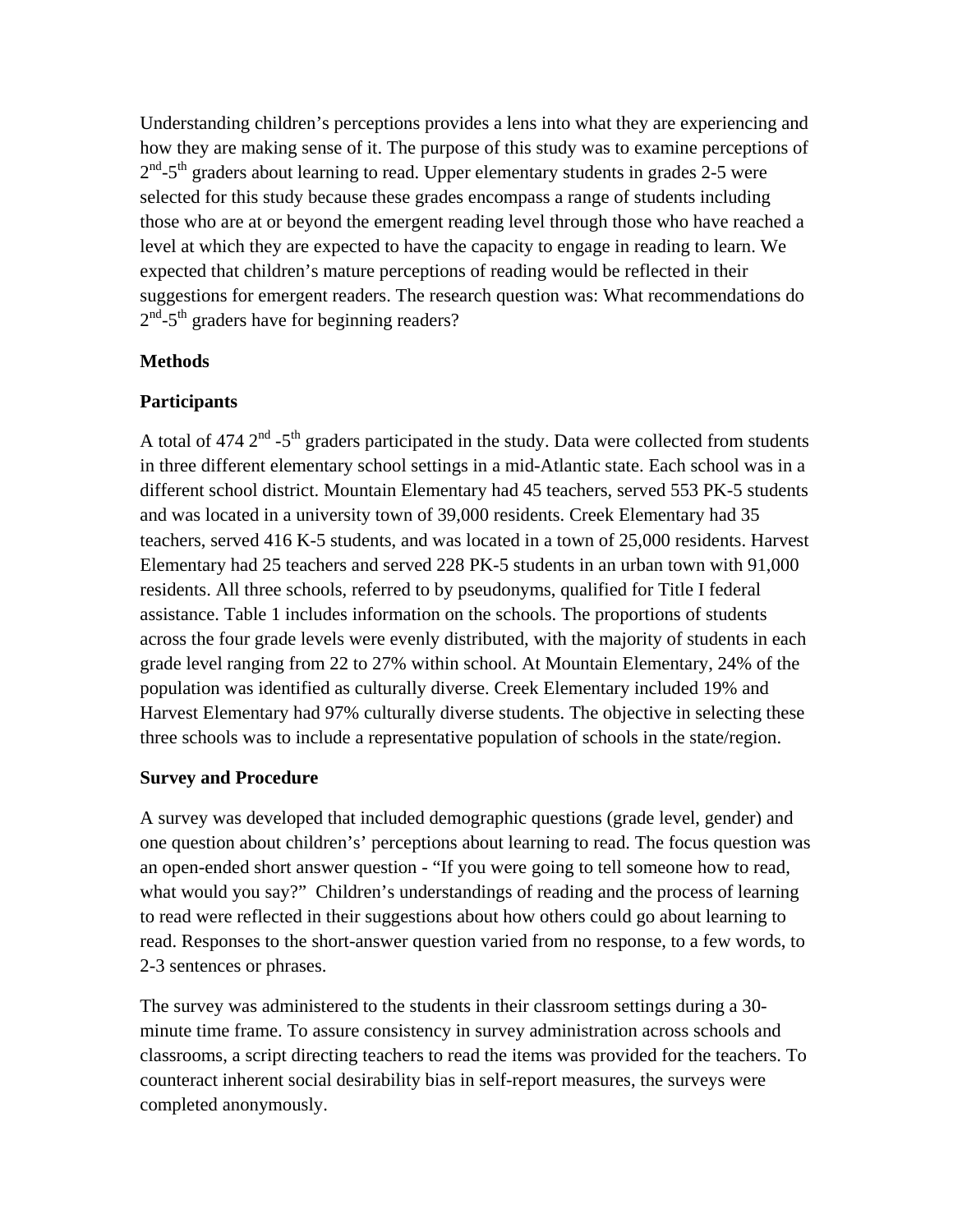### **Analysis**

Initial data analyses were qualitative, with the open-ended response data categorized to identify student perceptions about learning to read. The open-ended responses were read repeatedly for the purpose of initial identification of recurring themes. After prevalent themes were noted, constant comparative analysis was utilized to inductively code each of the responses, using a successive process of examining, comparing, and categorizing the data. Constant comparative methods of analysis utilize inductive reasoning, add rigor, and provide a systematic approach to qualitative data analysis procedures (Strauss  $\&$ Corbin, 2007). The data were double coded to maintain the contexts in which information was provided. First, the data were coded as a whole, then they were segmented by grade levels and by schools for the purpose of considering possible differences in the perceptions of students at different elementary levels and in differing school contexts.

Because of the large number of participants and coded responses for each theme, counts were made of the numbers of written comments recorded for differing themes by grade level and school. Percentages of coded responses were calculated as a means of comparison. These numeric perspectives on the data allow for a comparison across the grade levels and schools; however, because of the qualitative nature of the data and the use of double coding where individual data items reflected more than one theme, these counts and percentages can only be considered illustrative of the data.

### **Results**

The results are reported by: (a) themes across the entire data set, (b) comparisons of themes across  $2<sup>nd</sup>$ ,  $3<sup>rd</sup>$ ,  $4<sup>th</sup>$ , and  $5<sup>th</sup>$  grades, and (c) comparisons of the themes across the three school contexts. The numbers of items for each theme identified in the data were counted to provide perspective on the incidence of data related to specific themes. Because some responses were double-coded, there are greater numbers of total coded responses than actual responses. Table 2 identifies the percentages of total coded responses in the identified themes. About 12% of respondents did not provide an answer to the question.

### **Sound it out or pronounce it**

The most common response, subsuming 33% of all coded responses, was the advice to "sound it out." When asked what they would tell someone if who needed help learning to read, many respondents advised readers to sound out words. In this same category were included a handful of directives to pronounce the words. A sampling of the writings included: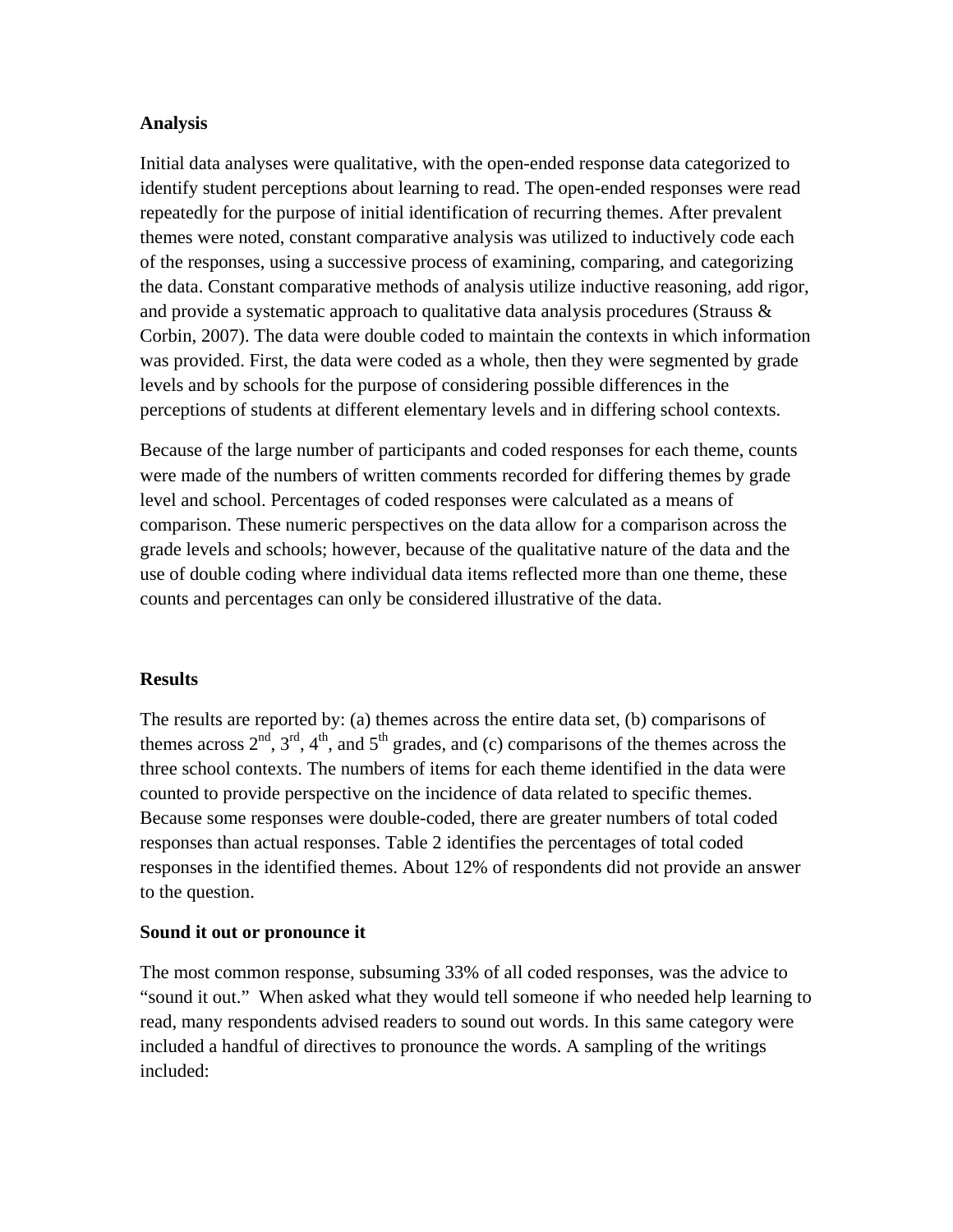Wut is this werd soud it out.  $(2<sup>nd</sup>)$ 

You haft to sound it out and you can mack it into littl words and sond it out all tugr.  $(3<sup>rd</sup>)$ 

Know every letter + the sound of it. Know the sound of combinations of letters.  $(4<sup>th</sup>)$ 

You pronounce the letters in each word then read the words.  $(5<sup>th</sup>)$ 

The recommendation that someone learning how to read should make use of grapheme/phoneme relationships in pronouncing words was consistent across all three schools, and all four grade levels.

A review of responses showed that a number included invented spellings. Many of the participants did not know how to spell the word "sound," so they produced versions including sand, sod, sond, sown, soud, sowd, sud, sawd, sowed, sownd, saw, soned, soand, shound. We were interested in whether or not misspellings were more frequent in the "sound it out" theme and so we identified the proportion of responses within top six themes with misspellings along with the numbers of words misspelled. Proportionally, 19% of the 225 coded responses in the "sound it out" theme possessed 42 misspelled words. This proportion of misspelled words was surpassed only by the "try and practice" theme in which 22% of the 51 coded responses possessed misspellings. By contrast, in the next largest response category -"give help," only 4% or seven of coded responses possessed spelling errors. Thus, respondents who suggested, "sound it out," appeared to be more likely to have misspelled words.

# **Willingness to Give Help and Recommendations**

The second most common response to the question was a response about willingness (or unwillingness) to provide help (28%). Many respondents gave a basic response indicating their willingness to help (e.g. "Yes," "Sure I would," "I would teach you how to read," "no,"). In this theme, the majority of children stated that they would help someone learn to read with responses such as, "yes." There were also numerous cases in which students implied willingness to help with comments like, "if you can't sound it out ask me and ill tell you," and "do you have trouble with reading cause I can help you."

Thirteen students had negative responses indicating that they would not help someone learn to read. Some just said, "no," and others made comments such as, "I'm to busy to teach you," and "I can't teach you how to read because I don't know how to teach someone how to read." Several children indicated uncertainties such as "if I wolud help you, what if I miss a word," and "I need help reading so you could help me."

There were also numerous recommendations about what beginning readers should do. These suggestions included using suggestions like using a finger to point to words, reading from left to right, enjoying reading, choosing interesting texts, having courage,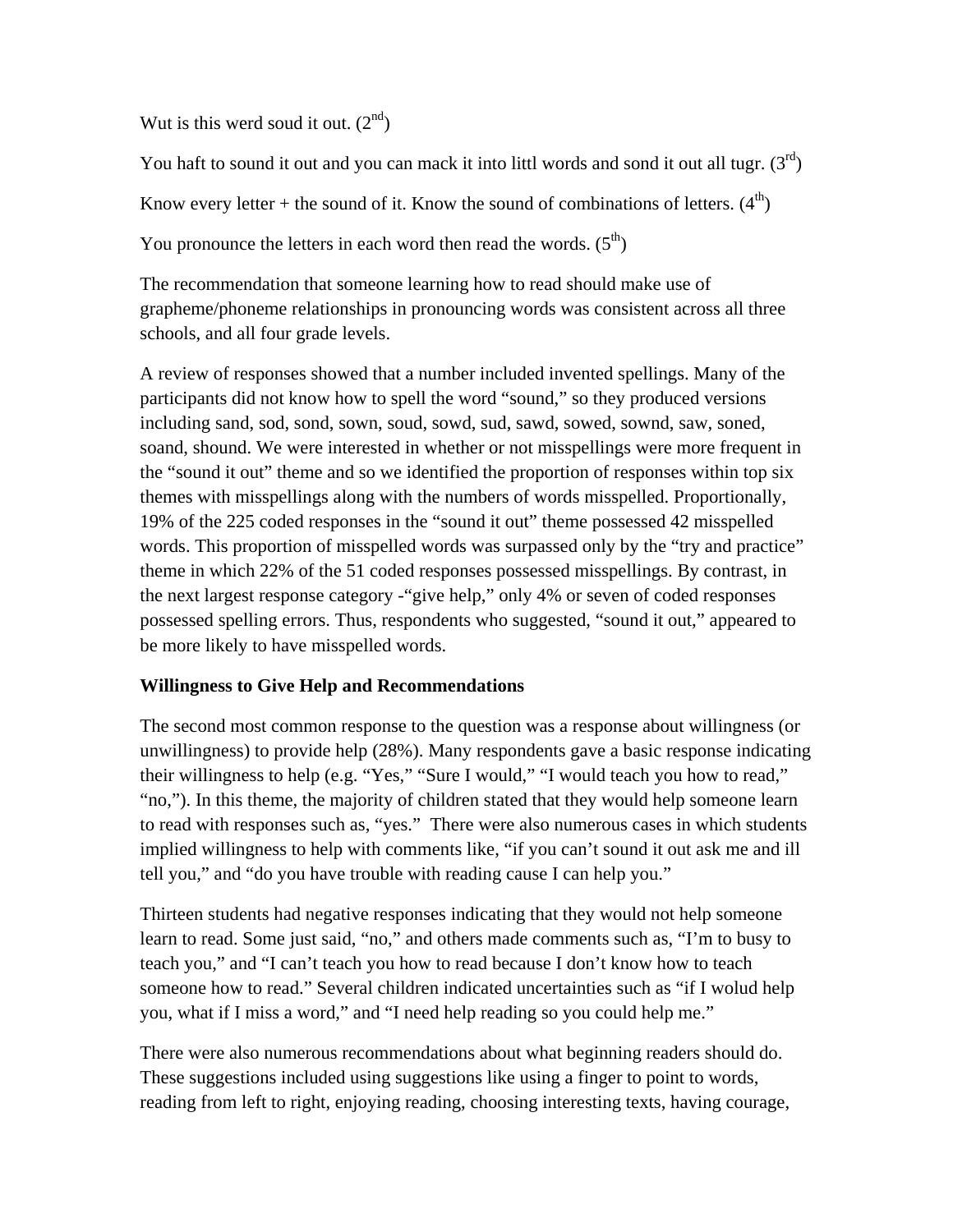and not stressing out. There were fifteen students who stated that readers should get help from adults. They suggested getting assistance from teachers, reading teachers, librarians, parents, and adults in general.

Some representative comments included:

"if you cannot read the book or it is boring do not try to. theres no poit is read a stoy that's not fun their ment for fun"  $(3<sup>rd</sup>)$ 

"take your time! and enjoy the book."  $(4<sup>th</sup>)$ 

"It takes courage and imagination to read a book. Believe that you can do it."  $(5<sup>th</sup>)$ 

The most striking aspect of this theme was the willingness of the participants to help others learn to read. Their written comments about learning to read appeared to be genuine, as though they perceived that the survey request was likely to lead to a request for their help.

### **Reader-Text Matching**

About 11% of all responses reflected participants' attention to text-reader matching finding books that were at the appropriate difficulty or interest levels. Many of the participants made recommendations about text difficulty with attention given to the unique needs of beginning readers. A common suggestion was that readers should begin by reading easy books then move on to more difficult texts. For example, a 4<sup>th</sup> grader wrote, "get a esy book like a adb. Look, red it and that's what made me read," and a  $5<sup>th</sup>$ grader wrote, "I would say to start off on easy books with easy words, and a lot of pictures in it." Several participants made references to leveled books and picture books. "Get 1<sup>st</sup> leveled books." ( $2<sup>nd</sup>$ ) "I would say start off on a 1 level book and keep going up until you start to read." Other students identified specific titles or authors, as in, "Hatching magic. The hungry caterpillar. treehouse,"  $(2<sup>nd</sup>)$  "read Dr. sues books,"  $(4<sup>th</sup>)$ and "I would tell them that they should start learning words with the cliford's phonics"  $(5<sup>th</sup>)$ . These responses suggested an awareness of text leveling systems and/or an understanding of text features available in texts that might make them easier or harder (e.g. pictures, phonics support, high frequency words in Dr. Seuss).

A second feature of this text-reader matching theme was attention to interest and motivation. The following responses exemplified this idea, "to make the first book they read about there favorite topic,"  $(4<sup>th</sup>)$  and "Read something you like and another way is to ask your friends if they know any good books"  $(5<sup>th</sup>)$ . Similarly, a number of students pointed out the importance of enjoying books, as in, "Be able to enjoy the book don't read books you don't love"  $(4<sup>th</sup>)$ . A few students noted that books should be obtained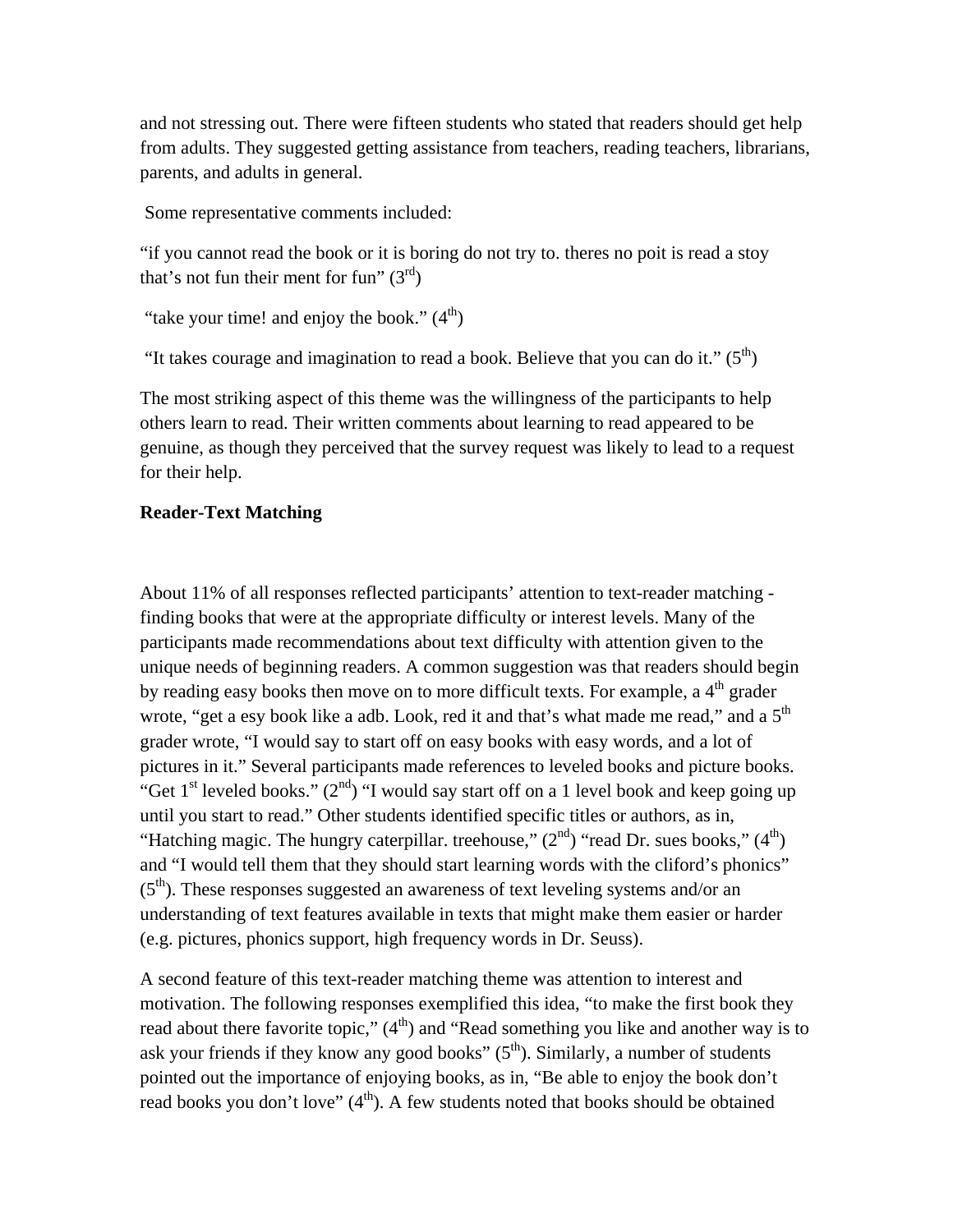outside of school. A third grader wrote, "Don't like school books. Good books at home," and a fifth grader commented, "go to a bookstore to get books about real people and different kinds of people." The participants in this study demonstrated in their comments that they found the reading of easy, leveled, interesting books to be important in learning to read. Interestingly, there were no references to learning materials such as workbooks, workbook pages, or skill-building materials and activities that some children encounter in school reading instruction. As discussed further in the article, the text-reader matching theme was much more prevalent in fourth and fifth grades (See Figure 1).

# **Read, learn, or memorize words**

A total of sixty responses or 9% of all coded responses, centered on word-level reading. The following responses exemplified this theme, "Read a word then another word than you will read;"  $(2^{nd})$  "It's easy. All you have to do is read words;"  $(3^{rd})$  and "You have to try to figer out want the words are and the after that you are reading"  $(4<sup>th</sup>)$ . There were also several suggestions that readers must learn or memorize words. For instance, from a second grader came the comment, "learn some words." One third grader wrote, "When you see it again, memorize it," and a fourth grader provided the advice, "Memorize the words. May memory be with you." In a few cases, there were suggestions that knowing words was connected with sounding words out, as in "Sound out the words. help them learn what word it is"  $(3<sup>rd</sup>)$ . However, the data related in this theme were primarily about saying, learning, or memorizing words and the responses often contrasted with "sound it out" approach.

# **Try or practice**

Over fifty of the participants (7%) acknowledged the importance of practicing for people learning to read. Most commonly, they wrote, "try your best," "try again," or "try hard." Some students connected trying or practice with improvements, as in "If you can't read just keep trying and you will get it"  $(2<sup>nd</sup>)$  and "If your not very good at reading try try again."  $(5<sup>th</sup>)$ . In other words, when asked to explain how they would tell someone to read, these participants offered encouragement and suggested practice.

# **Spelling**

A small set of participants (3%) identified a connection between reading and spelling. For example, a second grader wrote, "Start to spell so you know the words and can read," and a fifth grader commented, "If you want to read you need to learn to spell." Other participants more generally suggested that spelling is helpful in learning to read, as in, "Start to spell so you know the words and can read,"  $(2^{nd})$  and "First I would help them" by spelling out words little by little"  $(5<sup>th</sup>)$ .

# **Letters/alphabet/syllables**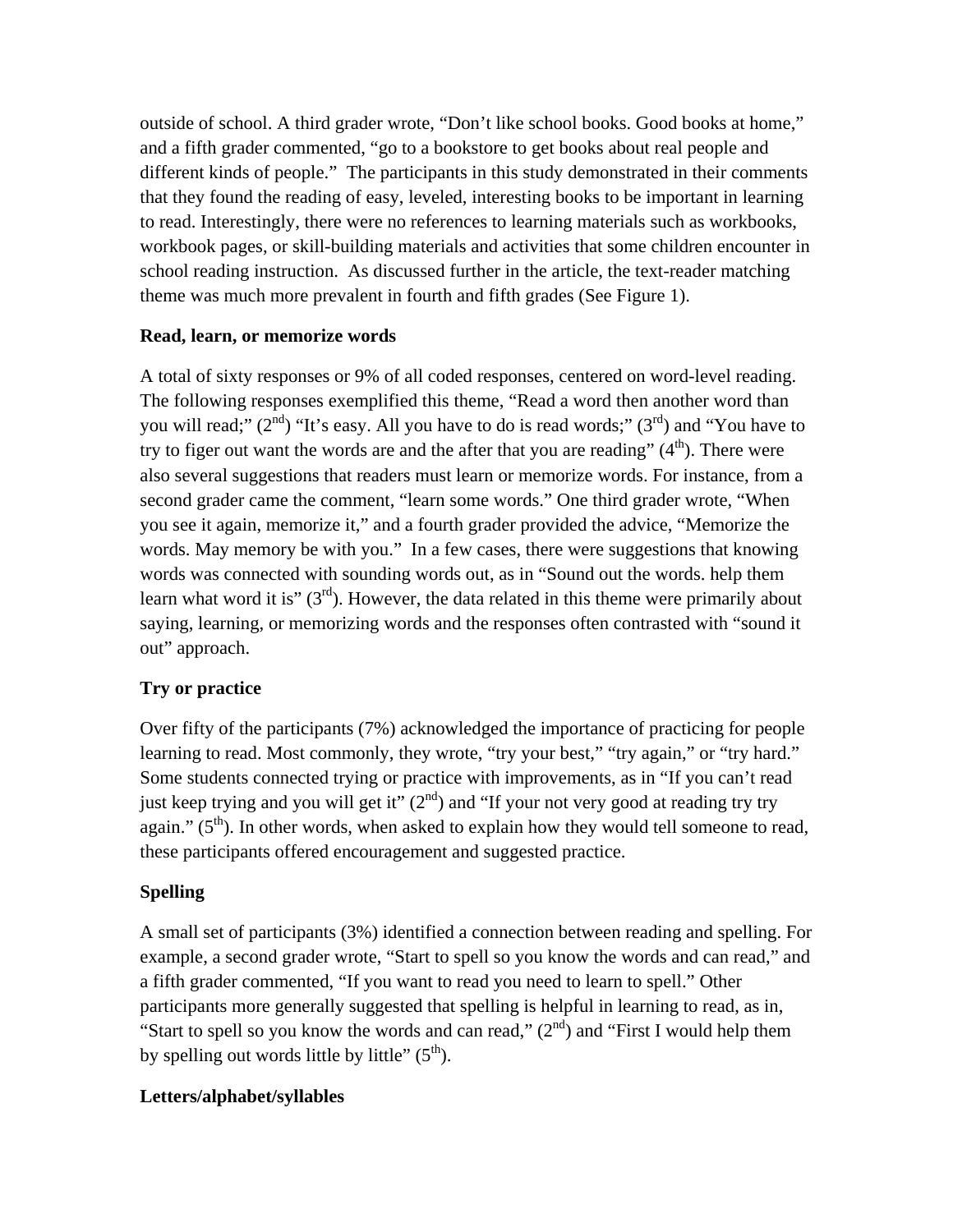Another topic of focus for a few participants was that of learning letters or the alphabet, or syllables. Comments included: "I would teach them the alfabet,"  $(3<sup>rd</sup>)$ , "If you know the alphabet, look at the letters and sound out the word with the letters of the alphabet,  $(5<sup>th</sup>)$ , "I would tell them about all the sounds A-Z. I would explain how to read letters together"  $(5<sup>th</sup>)$ , and "Figure out how to say the syllables:  $(4<sup>th</sup>)$ .

# **Meaning/understanding**

Fifteen participants wrote responses that contained the word "mean" or reflected that understanding or connecting with a story is important in reading. In more than half of these cases, meaning was indicated at the word level. For example, a second grader wrote "I wude say that word means \_\_\_\_," and a fourth grader commented, "I'd tell them what the words mean."

There were six recommendations that indicated understandings beyond knowing meanings of words. A second grader wrote one of these and fifth graders submitted the others. The six suggestions related to meaning were:

"Try to say it with your imagination."  $(2^{nd})$ 

"Try to picture the scene."  $(5^{th})$ 

"Feel like you are inside the book."  $(5<sup>th</sup>)$ 

The low number of written comments related to this theme demonstrated that these participants did not believe that meanings or understandings are significant in learning to read.

# **Read to them or reread**

Eight students specified that they would help another person learn to read by reading to them and/or recommending that they reread. Responses in this category included, "Listin to me read this book then you repeet after me"  $(2<sup>nd</sup>)$ , and "I would read the book to him then see if he can read it"  $(4<sup>th</sup>)$ .

# **Talk or writing**

Five participants indicated either that reading was related to talking, or that writing is helpful in learning to read. Regarding talk, a third grader wrote, "I would say first you wold need to know how to talk and how to prone different words. If they can talk and say different words I would tell them to start with easy books then get harder." Suggesting that writing is helpful, a fourth grader responded with, "You should write a small story to get to know what words look like."

# **Use illustrations**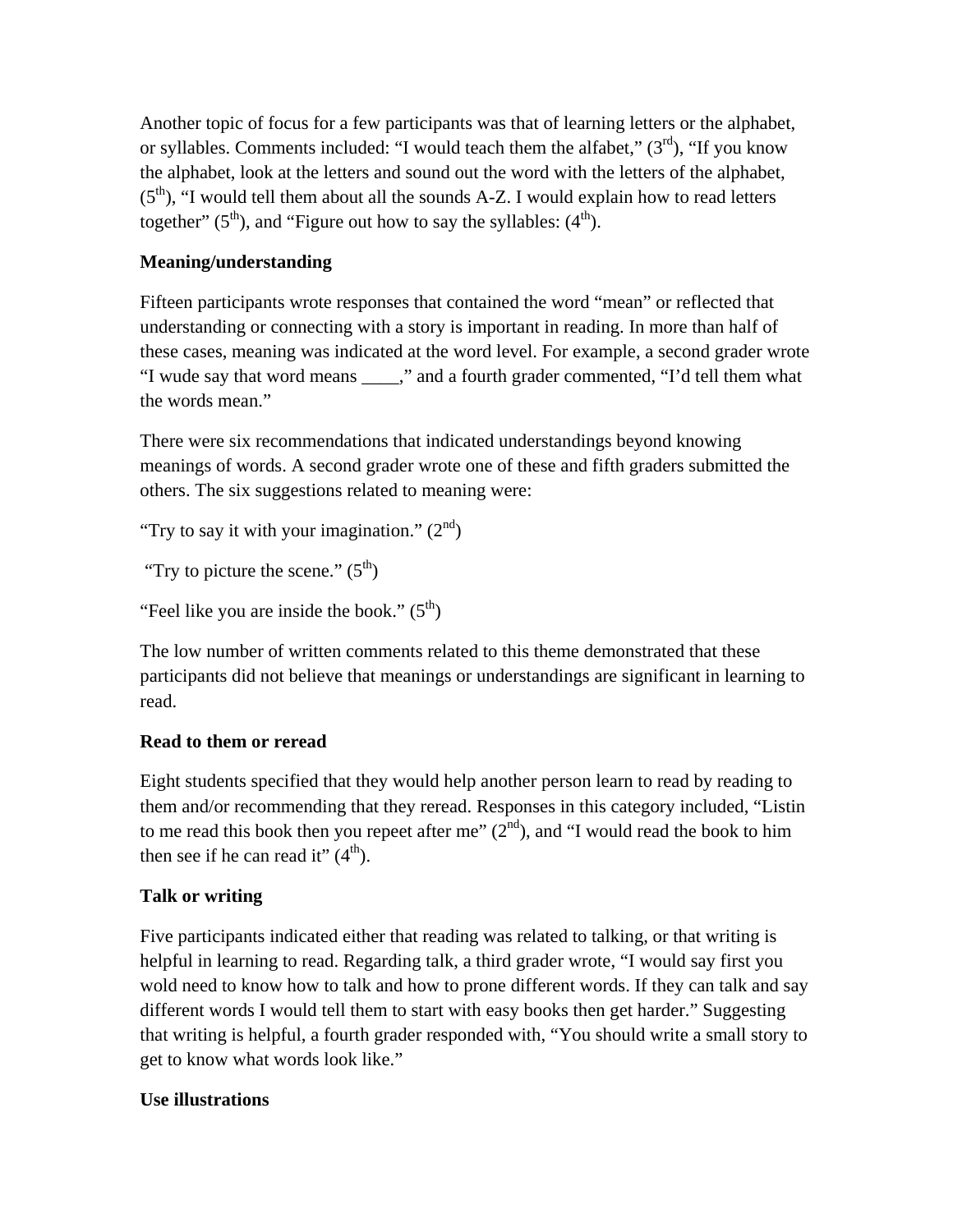In three responses, participants indicated that illustrations could be helpful to readers. For example, a fourth grader wrote, "First look at the words and sound them out, and look at the picts, they help you."

# **Comparisons across 2nd, 3rd, 4th, and 5th grades**

To compare the proportion of coded responses by grade level, we identified the percentages of coded responses within each grade level for all of the themes (See Figure 1). Keep in mind that the responses were doubled coded, so response levels within categories were not mutually exclusive. A respondent could have expressed "willingness to help" and a reference to "spelling," for example. The percentages of response coded to different categories within grade levels, do, however, reflect potential trends. These analyses revealed the following four patterns: a) the consistency across grade level of the "sound it out theme;" b) the prevalence of attention to text-reader matching in grades four and five; c) a greater percentage of second and third graders responding in the *give help*  theme, and d) a higher incidence of no responses in second and third grade.

The advice to "sound out" words was uniformly the most common response to the question about telling another person how to learn to read. Participants in all grades consistently suggested this idea at rates at or above 25%.

Fourth and fifth graders more frequently identified text-reader matching as an important reading suggestion (14-17%) than second and third graders (4-5%). This suggested that developmentally upper elementary students were more aware of text-reader matching as an important variable than lower elementary students. Importantly, fourth and fifth graders gave attention to both difficulty and interest, suggesting that they believed both to be important.

Second and third graders were more likely to respond with an offer of help. Over 28% of second and third grade respondents expressed some level of willingness to help in response to the question whereas a little over 20% of fourth and fifth graders showed this same interest. In all grades, the *sound it out* and the *willingness to help* themes, subsumed over 50% of responses. In second grade, non-responses were equivalent to those in the *sound it out* theme (25%). The older students had a greater variety of responses, and appeared to show more diversity in their recommendations.

### **Comparisons across the three school contexts**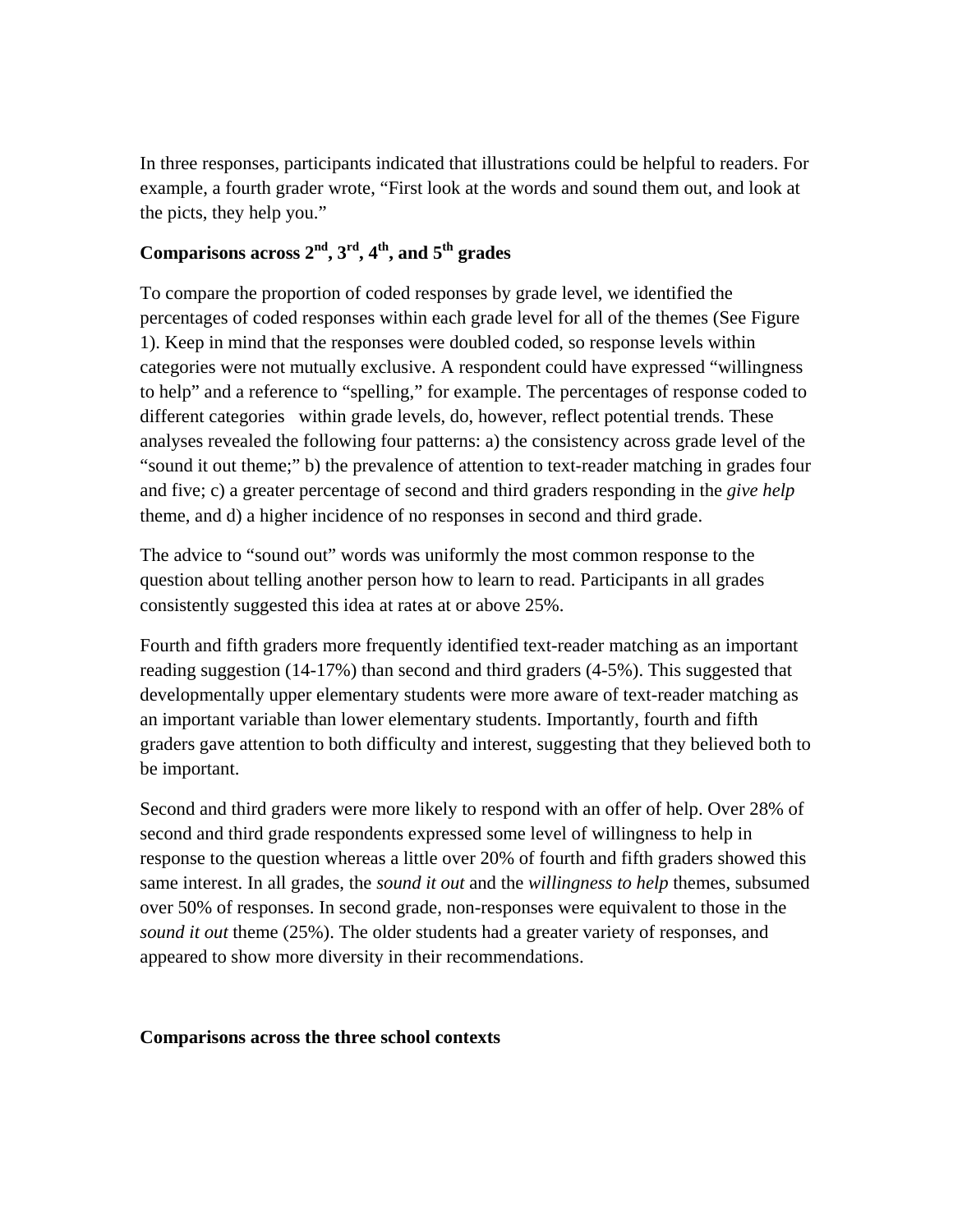To examine possible differences across the three school contexts, counts were made for each theme by school. This yielded the percentage of respondents within a school who provided responses within a given theme (See Figure 2).

Within each school between 45 and 73% of responses were coded in the "sound it out" or "give help" theme. Nonetheless there were differences in the degree to which participants in different schools supplied certain types of responses. For instance, students from Mountain Elementary identified "sound it out" responses at higher levels (36%) than the other two schools (25-26%). In addition, students at Harvest were more likely to express willingness to give help to beginners (37%) than students at the other schools (Creek-26% Mountain-20%). Text-reader matching was about twice as likely to be a suggestion of Creek students (14%) than Harvest (5%) or Mountain (8%). The Harvest students wrote shorter responses to the question posed and their comments were more evenly divided across all themes.

### **Discussion**

In 1969 Downing wrote, "It is a serious error to assume that children always learn only what the teacher thinks she is teaching. This is why teaching methods are extremely important. They are important not for the usual reasons which people give, but because of the concealed lessons which are unintentionally taught by different methods" (p. 226). As literacy teachers we are so often in the position of guiding reading instruction and supporting high quality instruction. While teaching a child to read is a highly responsive and interactive endeavor, we rarely stop to ask children what they believe about learning how to read. By asking students in  $2<sup>nd</sup> - 5<sup>th</sup>$  grades what they would tell a student learning how to read, we were able to get some small indication of the messages that they received and had perhaps internalized. The study produced some interesting patterns that we believe have implications for beginning reading instruction. Below we describe four patterns that emerged from the findings: a) the degree to which meaning-making is married with perceptions of learning to read; b) the preponderance of *sound it out*; c) a willingness to give help; and d) developmental trends in the awareness of reader-text matching.

# *Second-Fifth Graders Do Not Perceive Learning How to Read as Involving Meaning-Making*

As discussed further in the paper, most participants, regardless of grade or school responded to the survey question with suggestions to sound out words or with an indication of willingness to help. While this reflects what was on their minds, it is also remarkable because it shows what was *not* on their minds - meaning. Three types of recommendations for beginning readers related to meaning or comprehension. These themes were (a) getting the meaning or understanding the story, (b) talking or writing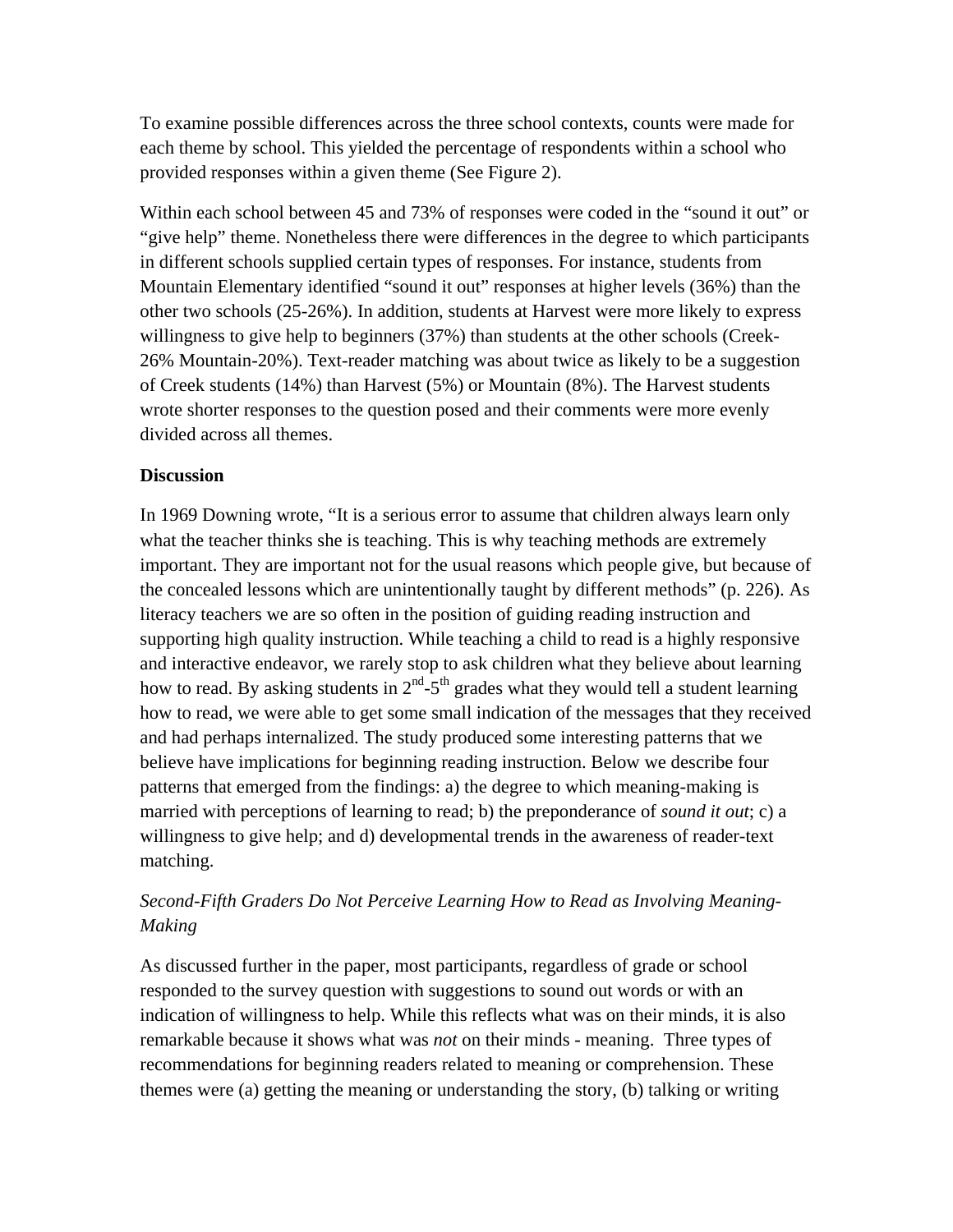about stories, and (c) using illustrations. Taken together, there were 23 student responses that corresponded with these three categories (less than 4% of all coded responses).

We make several observations about this trend in the findings. The first is that the responses could be both a reflection of the question asked and the hurdle that word recognition developmentally poses for the beginning reader. In considering the low number of responses related to finding meaning, it is important to recall that the participants were asked a question about what they would say if they were going to tell someone how to read. This question clearly focuses on process - how to read - and likely sent participants to the mechanics of reading. It is certainly not surprising that participants described elements of word recognition (e.g. letters, sounds, memory) in responding to the question, as it is one of the most concrete, tangible, and prominent behaviors of the learning-to-read process. The children's responses reflect the perspective that being able to identify words is a precursor to comprehension; the goal is to figure out the words, and once that happens, getting the meaning will be possible. Yet, we found it noteworthy that meaning-checking was not described as at least some part of the process of learning to read.

Second, participants may intuitively understand that the kinds of stories read by beginning readers are typically short (often less than 100 words) and not rich with meaning or fodder for comprehension. They may correctly understand that the most difficult challenge for most beginning readers is recognizing words. It is the behavior that holds students back initially.

Lastly, it might be that the respondents did not mention meaning as a strategy for telling someone how to read because, in their minds, it was the goal and so very obvious that it did require explicit attention. Nonetheless, an orientation in the early grades that does not include some mention of comprehension as part of the learning-to-read process may be contributing to a pervasive mindset that is carried into the intermediate grades - reading is about word recognition solely. [Note. As described below, older participants did show attention to interest as a variable in text-reader matching and this appeared to reflect some attention to the influence of content in the learning-to-read process, but is a separate type of response.]

#### *Sound it Out: Children Echoing an Oft-Misguided Prompt*

The results showed that, across grades and schools, at least 25% of responses included the suggestion that sounding out words would help someone learning how to read. This perspective is in keeping with both the alphabetic nature of English as well as the literacy research that reflects the essential nature of phoneme/grapheme knowledge in emergent literacy (Adams, 1990; Chall, 1996; Ehri, 1998). English *is* a morphophonemic language - learning and automatizing phoneme/grapheme relationships and morphemes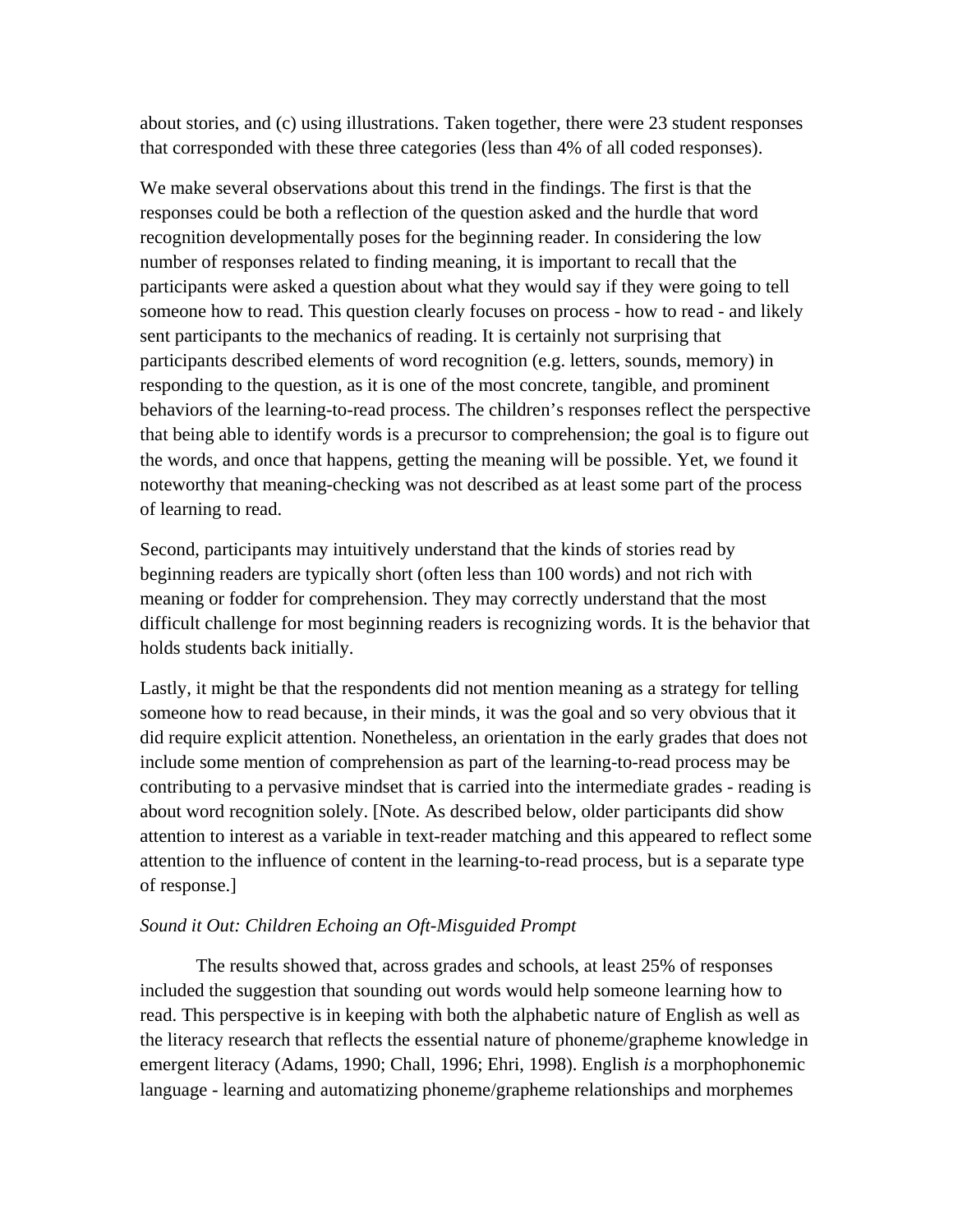significantly influences word recognition and thereby comprehension. Because the participants were asked to make recommendations for emergent readers, we can presume that they had instruction in using phoneme/grapheme relationships to identify words. It is logical and reasonable that they felt it was important for children to sound out and pronounce words.

We did find it striking that there was one school in which a greater proportion of responses included the *sound it out* recommendation. Thirty-six percent of responses from Mountain Elementary suggested sounding out words, which was about 10% more than the other schools. We are not sure how to explain these differences, but beginning reading instruction at Mountain Elementary may have placed slightly heavier emphasis on explicit phonics instruction and this might have influenced respondents' perceptions about how to help beginners. We did review the demographics of the three schools but we did not identify any characteristics to which we might attribute the trend at Mountain Elementary. Mountain and Creek represented higher numbers of Caucasian students and lower levels of poverty, while Harvest served a culturally diverse population in a high poverty neighborhood.

What was most ironic and revealing about respondents' suggestions to sound out words was that for 19% of them, the *sound it out* response was coupled with misspellings, on average about two spelling errors. So while they recommended making use of phoneme/grapheme relationships, it appeared that they did not have a complete command of these relationships themselves. We interpret this finding in three ways. First, although the script that guided the administration of the survey did not contain specific directions about spelling, respondents were told that the survey would not be graded and that the focus of it was on understanding their perspectives. So, correct spelling was not emphasized and respondents might have correctly assumed that getting their ideas down was more important than spelling correctly. Second, we note that spelling and word recognition are separate but related processes. Usually, children can recognize words before they can accurately spell them. Word recognition is an analytic process in which children begin with a printed stimulus on a page whereas spelling is a synthetic process in which children must integrate their knowledge and produce the likeness of a word on a blank page. It is not unusual for children's spelling to lag slightly behind what they can read. However, responses in the *sound it out* theme were more likely to possess misspellings even when compared to another large theme (*e.g. willingness to give help)*  with a similar number of coded responses (n=191). Only 4% of responses in the *willingness to give help* category possessed misspellings. This led us to our third interpretation. For many children (19% in this study) the directive to *sound out* words may be repeated by parents and teachers so much that it becomes a part of advice that they pass on but they may not fully understand this advice within the context of the words they are asked to sound out. For them it is just what you tell someone to do if they cannot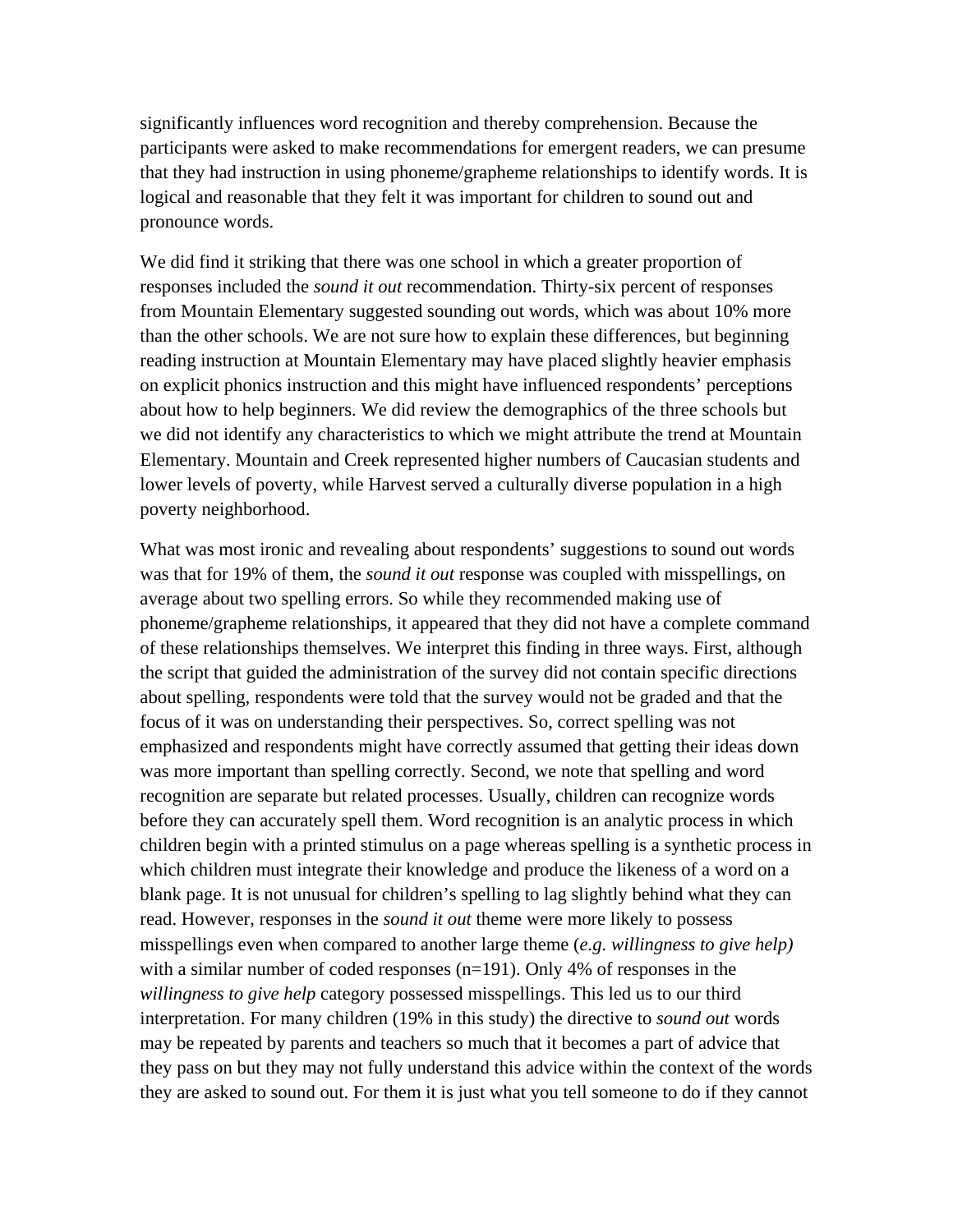read a word - but "sound it out" works only if you have knowledge of the letter/sounds and/or morphemes in the word that you are trying to recognize. It is totally useless if there are patterns that you do not know. For instance, directing a second grader to "sound out" the word *enough* does not make sense unless the student has command of the –*ough* pattern. Without this knowledge, sounding out will not lead to an accurate oral pronunciation of the word. As asserted by Brown (2003), teachers and parents should align word prompts with student development and only use the *sound it out* prompt for words that contain patterns that a child can honestly sound out.

#### *Willingness to Give Help*

The second most common response that participants provided was an indication of their willingness to help. The theme of giving help and making recommendations can be viewed as closely related to the theme of suggesting that beginning readers try hard and practice. It was heartening that the participating children in all three schools were apt to respond to the survey item with willing offers to help others learn how to read. There was great sincerity in children's comments like, "Yes, I will help them." The overall response to the survey was positive in nature, with many indications that the children took on the task of survey completion seriously and authentically. Some children indicated worries about their inability to help others learn to read; others recommended getting help from adults including parents, teachers, and librarians. We are reminded of the classic study of very young children, whose insight that they did not know how to read, signified some understanding of the complexities of the process (Clay, 1977). We also found it interesting that at Harvest Elementary School, there was a greater percentage of students who made a response about their willingness to help (37% vs. 20-26%). Again this suggested that some school-level feature might influence students. It could be that that culture at Harvest particularly emphasizes cooperation amongst students. There was also the belief that learning to read requires effort and practice.

The responses in this category also led us to the possibility that our question was a bit misconstrued. The intent of the question was to capture perceptions about the process of learning to read, how students learn to read. However, responses describing willingness to help did not focus on the process but instead addressed the question of *whether* or not the respondent was willing to help. We wondered if there might be a developmental trend in this response, perhaps suggesting that younger responders were more likely to provide this response because they did not understand the question in the same way as the older readers. We did not clearly find such a trend in the data.

We did find however, that second graders showed of highest proportion of non-responses than students in other grades (25% in  $2<sup>nd</sup>$  vs. 7% in  $3<sup>rd</sup>$ , 11% in  $4<sup>th</sup>$ , 10% in  $5<sup>th</sup>$ ). This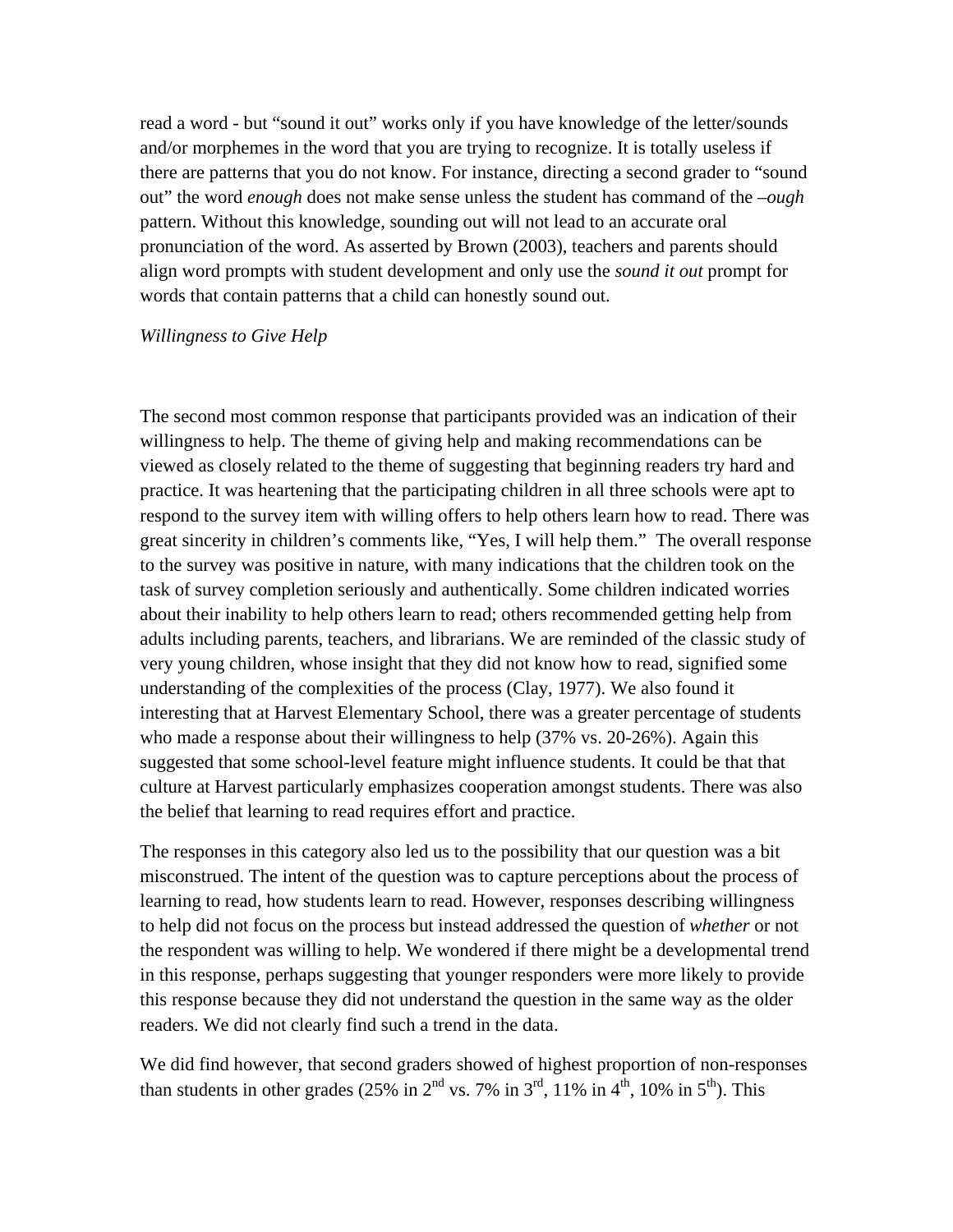suggested that indeed it was possible that second graders may have been more likely than responders in other grades to misunderstand the question.

# *Child Awareness of Reader-Text Matching May Have a Developmental Component*

Participants did give attention to the importance of reader-text matching as something that they would tell someone learning how to read. We found four trends in these data.

First, respondents addressed both text difficulty and interest as components of reader-text matching. They frequently suggested finding easy or leveled books. Indeed, inappropriate books can derail the learning-to-read process (Author, 2007). They also used the term "leveled" to describe text difficulty, which suggested a language that may be in place in some schools. However, respondents also advised beginning readers to find books that they liked or that were interesting, noting that unmotivating, uninteresting books should not be the diet of beginning readers. Interestingly, respondents did not make reference to any other types of materials related to school literacy instructional practices such as workbooks, worksheets, or basal readers. They did not say, "Get a workbook and start on p. 1" or "Do your workbook pages the best you can." This suggested that these types of materials may not have been used in the participating schools and/or were not perceived to be an essential part of beginning reading instruction.

Third, we noticed that Creek Elementary students were more likely to address reader-text matching and this suggested that their school might have given more attention to this element of reading. Lastly, and perhaps most interestingly, we found evidence for a developmental trend in awareness of reader-text matching. Fourth- and fifth-grade readers provided more responses in the reader-text matching theme than younger readers, suggesting that they may have been had more cognizance of this feature of reading instruction. This would fit with a developmental trend that usually shows older students to be more metacognitive about literacy processes.

# *Connections to Previous Studies*

When we related the findings in this study to the literature we found interesting intersections between our findings and those of others, as well as discrepancies. The focus of our respondents on the most concrete and tangible elements of reading, the words, letters, and sounds connected exactly with the earliest studies showing that young emerging readers formed perceptions of reading around the imageable elements of the act (e.g. books, looking, sitting, words) (Downing, 1969; Kiiveri, et al., 2010; Reid, 1966). In our study, however, respondents were more specific in their understandings, referring predominantly to using letter sounds to sound words out. Our participants seemed to possess the explicitly linguistic terminology that the emergent readers in the earlier studies did not. However, the participants in our study did not appear to have moved beyond those explicit terms, as the series of studies by Johns showed (Johns, 1971; 1974;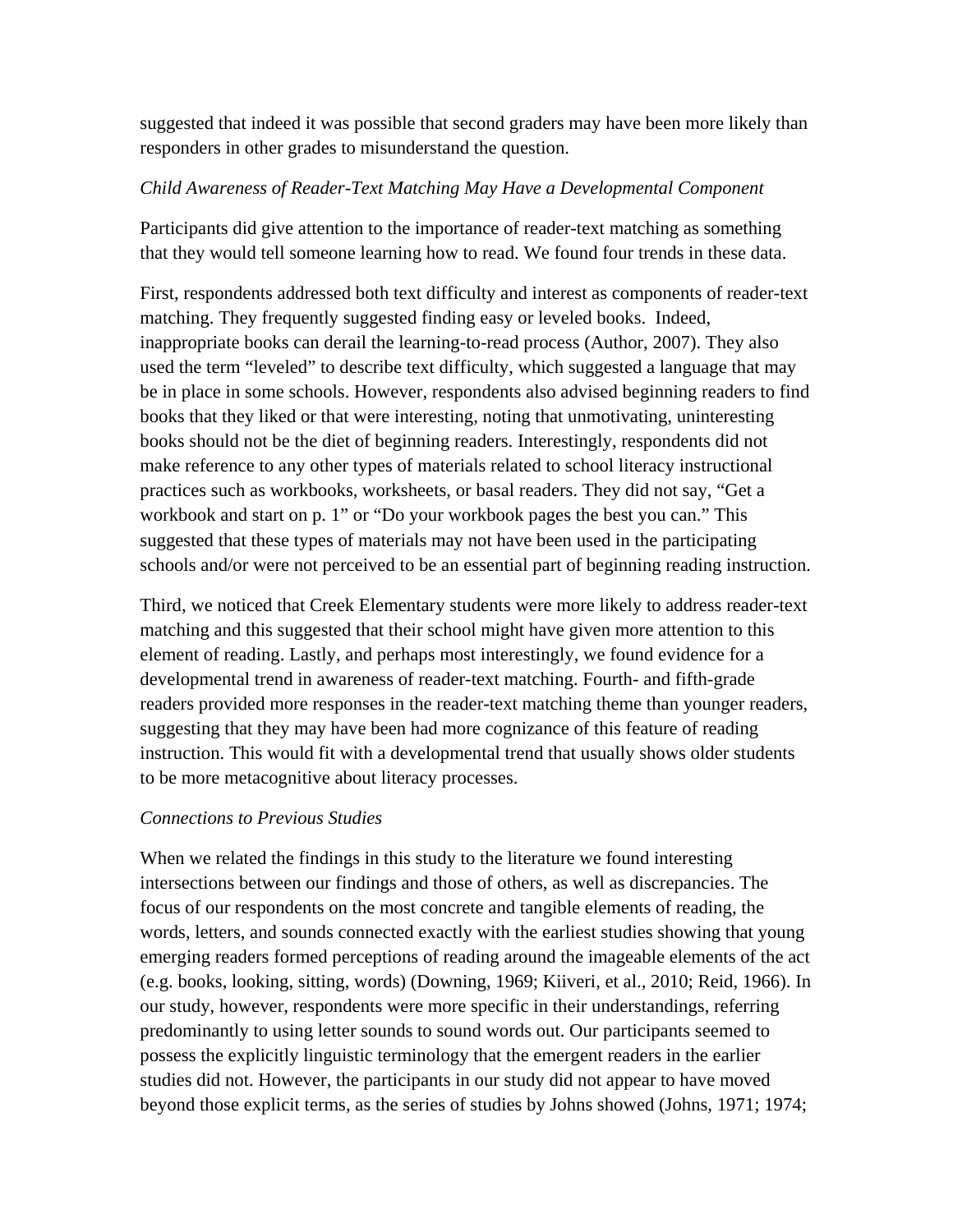Johns & Ellis, 1976). Unlike the older readers in the Johns studies, our participants did not appear to hold more meaning-centered views of reading. The older readers in our study did appear to naturally mention text-reader matching and motivation more than the younger participants but did not explicitly identify comprehension or meaning. Thus, when not provided with a forced-choice option (as in the Johns' and Bondy studies) our participants did not mention meaning more frequently. Lastly, we can make some hypotheses about the influence of instruction on our respondents based on the literature. Although we did not identify the instructional approaches taken by teachers or the groups within which students were taught, as in Freepon (1991) and Rasinski and DeFord (1988), we can surmise that their classrooms likely had a big emphasis on decoding. Both the Freepon and Rasinki and DeFord (1988) studies made this connect and we surmise that these students, who likely experience instruction impacted by Reading First initiatives, were influenced by the instructional approaches in their classrooms.

#### *Summary*

The purpose of this study was to understand the perceptions that students had about learning to read - what they believed about how to help other children in the process of learning to read. Although we do not have conclusive explanations about exactly why students responded in the ways that they did, we do have several theories and believe that this work has some implications. When reflecting on the results of this study we are reminded of the importance of the language that we use with young readers, the influence of school culture in shaping perceptions about reading, and the need to integrate the very important code-level focus in primary grades with the equally important meaning-making focus.

In several instances this survey functioned as a mirror, with respondents reflecting back to us the messages and language that we as teachers use with them. The prevalence of the advice to "sound out" words in all situations and with all words connects with our experiences that reflect both the pervasive and often mindless use of this word prompt. In our opinion, many teachers and student teachers give this advice almost automatically without any analysis of the word that the student is to sound out. We feel strongly about ending this pattern in beginning reading instruction. First we must give careful attention to the books that we ask children to read. If sound it out is a frequent mantra during the reading process, the reader-text match might not be right. We also believe strongly in Brown's (2003) advice on this issue, which emphasizes the alignment of teacher prompts with student development. Brown (2003) suggested that advice to sound out words should come after a wait period and a generic, follow-up prompt. Only after these two actions and, only if the word contains patterns that the child knows, should "sound it out" be used. "Sound it out" must cease to be the mindless mantra repeated for every word with which a child struggles.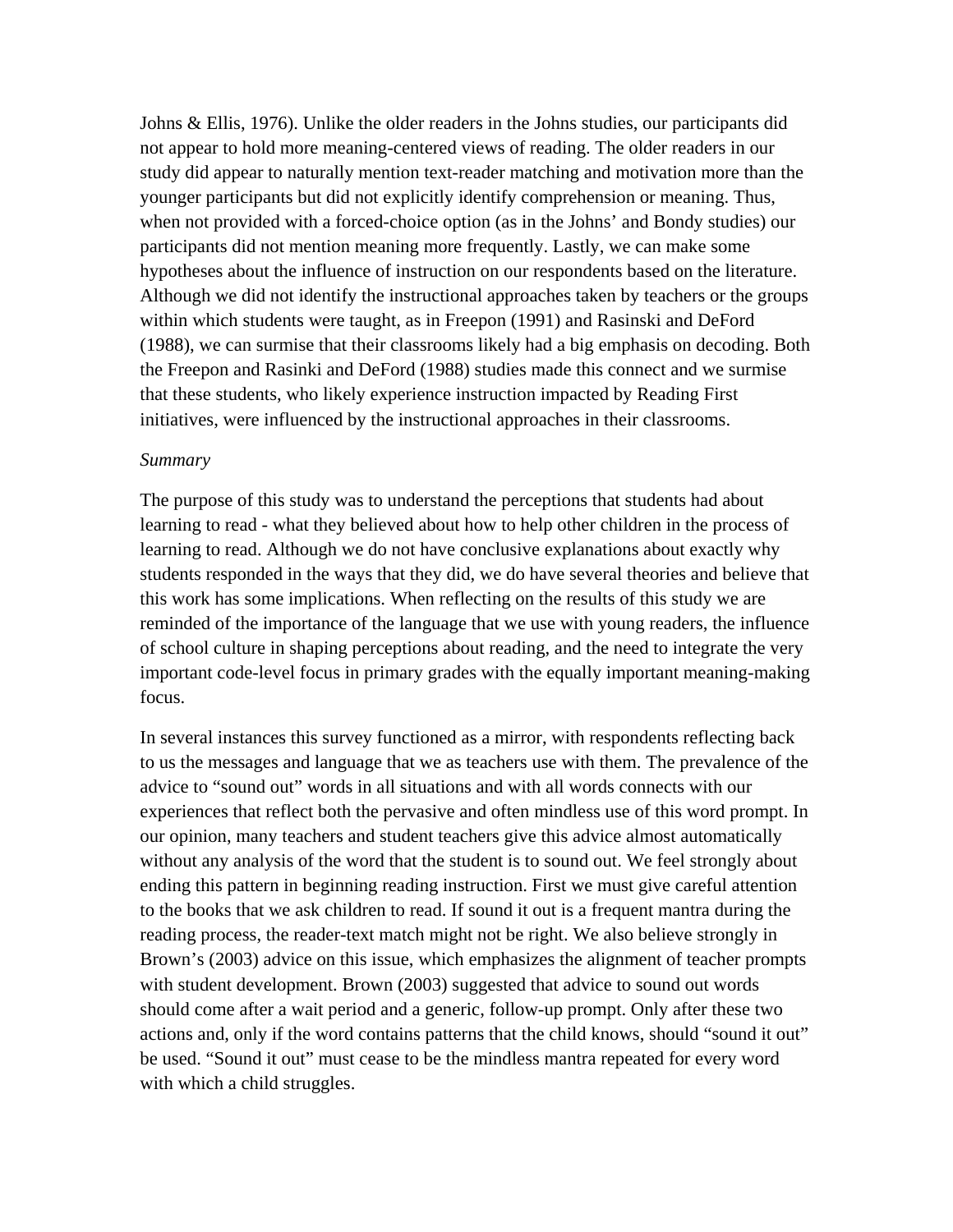Intersecting with our reflection about the significance of language is the significance of school cultures and environments for influencing students' perceptions about read. In three cases we found slightly higher levels of students providing advice in particular categories. Reading programs, as designed and carried out at the school-level, do influence students and we can be mindful about whether or not the messages that we are sending connect with our intentions.

Lastly, both the language that we use and the school reading program has the power to create perceptions about what children should do when they are reading that could influence them for years to come. Beginning reading instruction will always be heavily focused on word recognition; reading is about words, but not words alone. We believe that primary reading instruction that does not include attention to meaning as part of the message creates a habit-of-mind that may be contributing to the many intermediate readers who experience the infamous fourth-grade slump. If readers perceive reading to be solely about word recognition, they may experience a struggle when they encounter lengthier, information-dense passages in the upper grades. This study reminds us how very perceptive and intuitive children really are and how much we have to learn from them if we will only ask and listen.

#### **References**

- Acikgöz, F. (2005). A study on teacher characteristics and their effects on students' attitudes. *Reading Matrix, 5*(2), 103-115. Retrieved from http://www.readingmatrix.com/archives/archives\_vol5\_no2.html
- Adams, M. J. (1990). *Beginning to read: Thinking and learning about print.* Cambridge, MA: MIT Press.
- Almasi, J. F. (1996). The nature of fourth graders' sociocognitive conflicts in peer-led and teacher-led discussion of literature. *Reading Research Quarterly, 30*(3)*,* 314- 351. Retrieved from http://www.jstor.org/stable/747620
- Baker, L. & Brown, A. L. (1984). Metacognitive skills and reading. In P. D. Pearson, R. Barr, M. L. Kamil, & P. Mosenthal (Eds.), *Handbook of reading research* (pp. 353-394). New York: Longman.
- Bandura, A. (1993). Perceived self-efficacy in cognitive development and functioning. *Educational Psychologist, 28,* 117-148. doi 10.1207/s15326985ep2802\_3
- Bondy, E. (1990). Seeing it their way: What children's definitions of reading tell us about improving teacher education. *Journal of Teacher Education, 41*(5), 33-45. doi: 10.1177/002248719004100505
- Brown, K. (2003). What do I say when they get stuck on a word? Aligning teachers' prompt with students' development. *The Reading Teacher, 56 (8).* 720-733.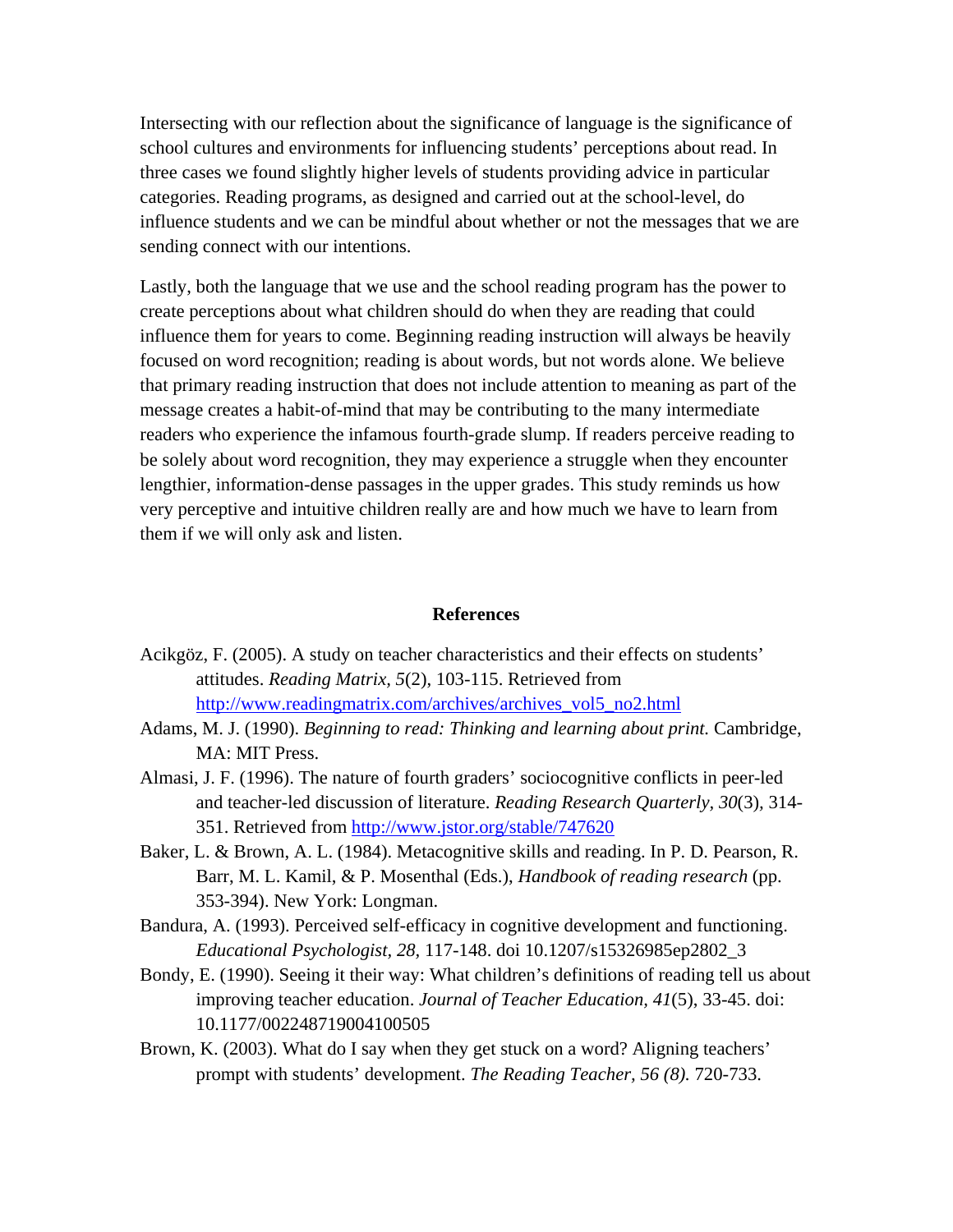- Chall, J. S. (1996). *Learning to read: The great debate (3rd Ed.).* San Diego, CA: Harcourt Brace.
- Chapman, J. W. & Tunmer, W. E. (2003). Reading difficulties, reading-related selfperceptions, and strategies for overcoming negative self-beliefs. *Reading and Writing Quarterly, 19*(1), 5-24. doi: 10.1080/10573560308205
- Clay, M. (1977). *Reading: The patterning of complex behaviour.* Exeter, NH: Heinemann.
- Clay, M. (1989). Concepts of Print in English and other languages. *The Reading Teacher, 42*(4), 268-276.
- Clay, M. M. (1985). *The early detection of reading difficulties* (3rd ed.). Auckland, New Zealand: Heinemann.
- Cox, B. E., & Hopkins, C. J. (2006). Building on theoretical principles gleaned from Reading Recovery to inform classroom practice. *Reading Research Quarterly*, *41*(2), 254-267. doi:10.1598/RRQ.41.2.5
- Dahlgren, G. & Olsson, L. (1986). The child's conception of reading. Paper presented at the Annual Meeting of the American Educational Research Association, San Francisco, CA. Retrieved from: http://www.eric.ed.gov/ERICWebPortal/detail?accno=ED268497
- Downing, J. (1969). How children think about reading. *The Reading Teacher, 23*(3), 217- 227.
- Ehri, L. C. (1998). Grapheme-phoneme knowledge is essential for learning to read words in English. In J. L. Metsala & L. C. Ehri (Eds.), *Word recognition in beginning literacy* (pp. 3-40). Mahwah, NJ: Erlbaum.
- Freppon, P. (1991). Children's concepts of the nature and purpose of reading in different instructional settings*. Journal of Literacy Research, 23*(2), 139-163. doi: 10.1080/10862969109547734
- Gambrell, L. B., Palmer, B. M., Codling, R. M., & Mazzoni, S. A. (1996). Assessing motivation to read. *The Reading Teacher*, *49*(7) 518-533.
- Glasswell, K., & Ford, M. P. (2010). Teaching flexibly with leveled texts: More power for your reading block. *Reading Teacher*, *64*(1), 57-60. doi:10.1598/RT.64.1.7
- Good, T. L. & Brophy, J. E. (2003). *Looking in classrooms (9th Ed.).* Boston: Allyn & Bacon.
- Grossman, P. (1991). What are we talking about anyhow? Subject matter knowledge of secondary English teachers. In J. Brophy (Ed.) *Advances in research on teaching, Volume 2: Subject Matter Knowledge* (pp. 403-422). Greenwich, CT: JAI Press.
- Henk, W. A. & Melnick, S. A. (1995). The Reader Self-Perception Scale (RSPS): A new tool for measuring how children feel about themselves as readers. *The Reading Teacher, 48*(6), 470-482. Retrieved from: http://www.jstor.org/stable/20201471
- Johns, J. L. (1971). Children's concepts of reading and their reading achievement. *Journal of Literacy Research, 4*(4), 56-57.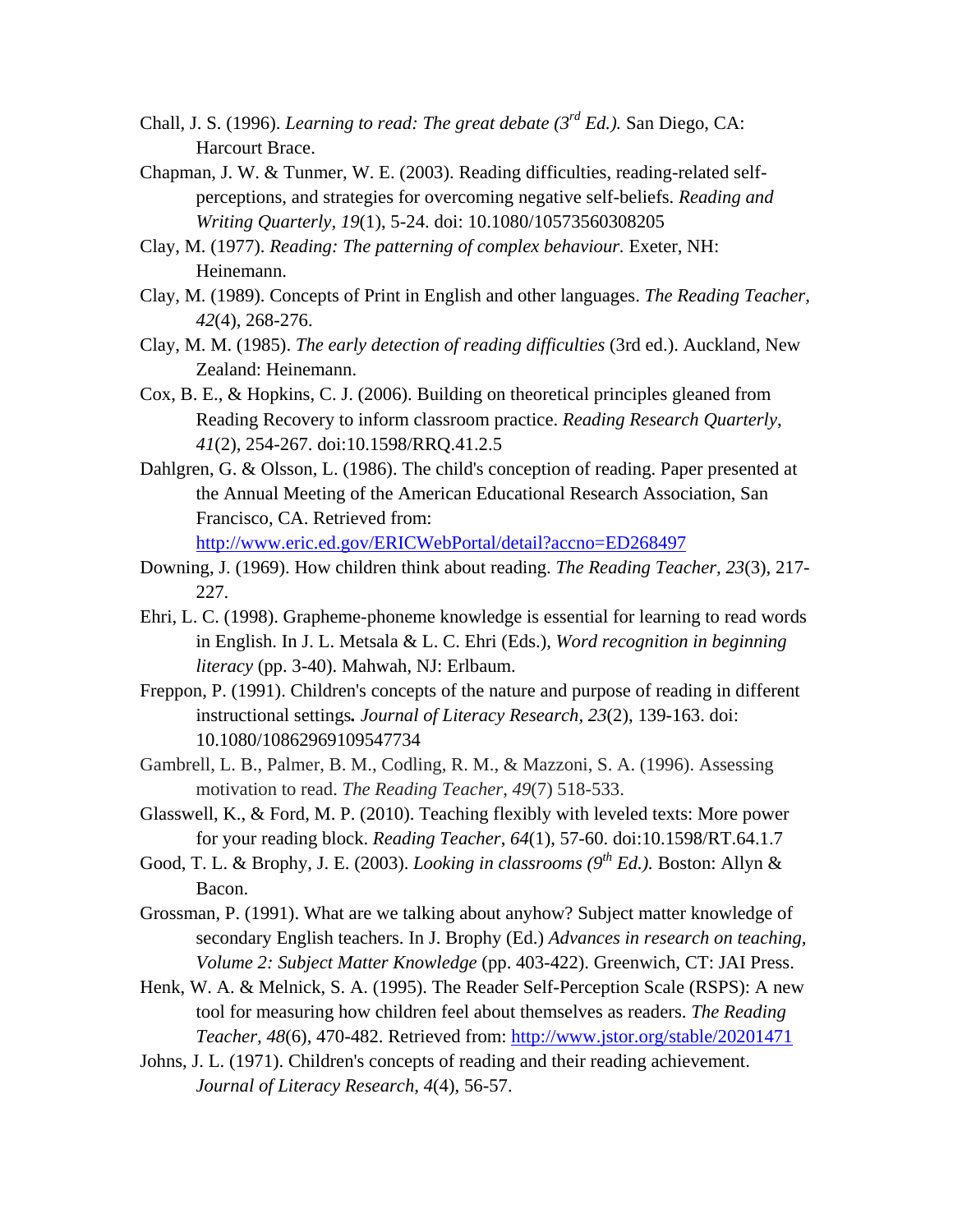- Johns, J. L. (1974). Concepts of reading among good and poor readers. *Education, 95*(1), 58-60.
- Johns, J. L., & Ellis, D. W. (1976). Reading: Children tell it like it is∗. *Literacy Research and Instruction, 16*(2), 115-128.
- Johnson-Glenberg, M. C. (2000). Training reading comprehension in adequate decoders/poor comprehenders: Verbal versus visual strategies. *Journal of Educational Psychology, 79*(4), 772-782. Retrieved from http://citeseerx.ist.psu.edu/viewdoc/download?doi=10.1.1.118.9549&rep=rep1&t ype=pdf
- Keer, H. V. & Verhaeghe, J. P. (2005). Effects of explicit reading strategies instruction and peer tutoring on second and fifth-graders' reading comprehension and selfefficacy perceptions. *Journal of Experimental Education, 73*(4), 291-329. Retrieved from

http://search.ebscohost.com/login.aspx?direct=true&db=pbh&AN=17787571&sit e=ehost-live

- Kiiveri, K., Määttä, K., & Uusiautti, S. (2012). Literacy matters The  $21<sup>st</sup>$ -century children's opinions on the significance of literacy. *Problems Of Education In The 21st Century, 49*(1), 27-39.
- Mathes, P. G., Torgesen, J. K., & Allor, J. H. (2001). The effects of peer-assisted literacy strategies for first-grade readers with and without additional computer-assisted instruction in phonological awareness. *American Educational Research Journal, 3*(4), 371-410. Retrieved from http://www.jstor.org/stable/3202463
- McKenna, M. C., Kear, D. J., & Ellsworth, R. A. (1995). Children's attitudes toward reading : A national survey. *Reading Research Quarterly*, *30*(4), 934–956. Author (2007).
- Moore, D. W., Alvermann, D. E., & Hinchman, K. A. (2007). Literacies in and out of school: A survey of U.S. youth. *Reading Matrix, 7*(3), 170-190. Retrieved from http://www.readingmatrix.com/archives/archives\_vol7\_no3.html
- Pressley, M., & Allington, R. (1999). What should reading instructional research be the research of? *Issues in Education, 5*(1), 1-35. doi: 10.1016/S1080-9724(99)00019- 1
- Raphael, T. (2000). Balancing literature and instruction: Lessons from the Book Club Project. In B. M. Taylor, M. F. Graves, & Van Den Broek (Eds.) *Reading for meaning. Fostering comprehension in the middle grades (pp. 70-94). New York:* Teachers College Press.
- Rasinski, T. V. & DeFord, D. E. (1988). First graders' conceptions of literacy: A matter of schooling. *Theory into Practice, 27*(1), 53-61. doi: 10.1080/00405848809543330
- Reid, J. F. (1966). Learning to think about reading. *Educational Research, 9*(1), 56-62. doi: 10.1080/0013188660090109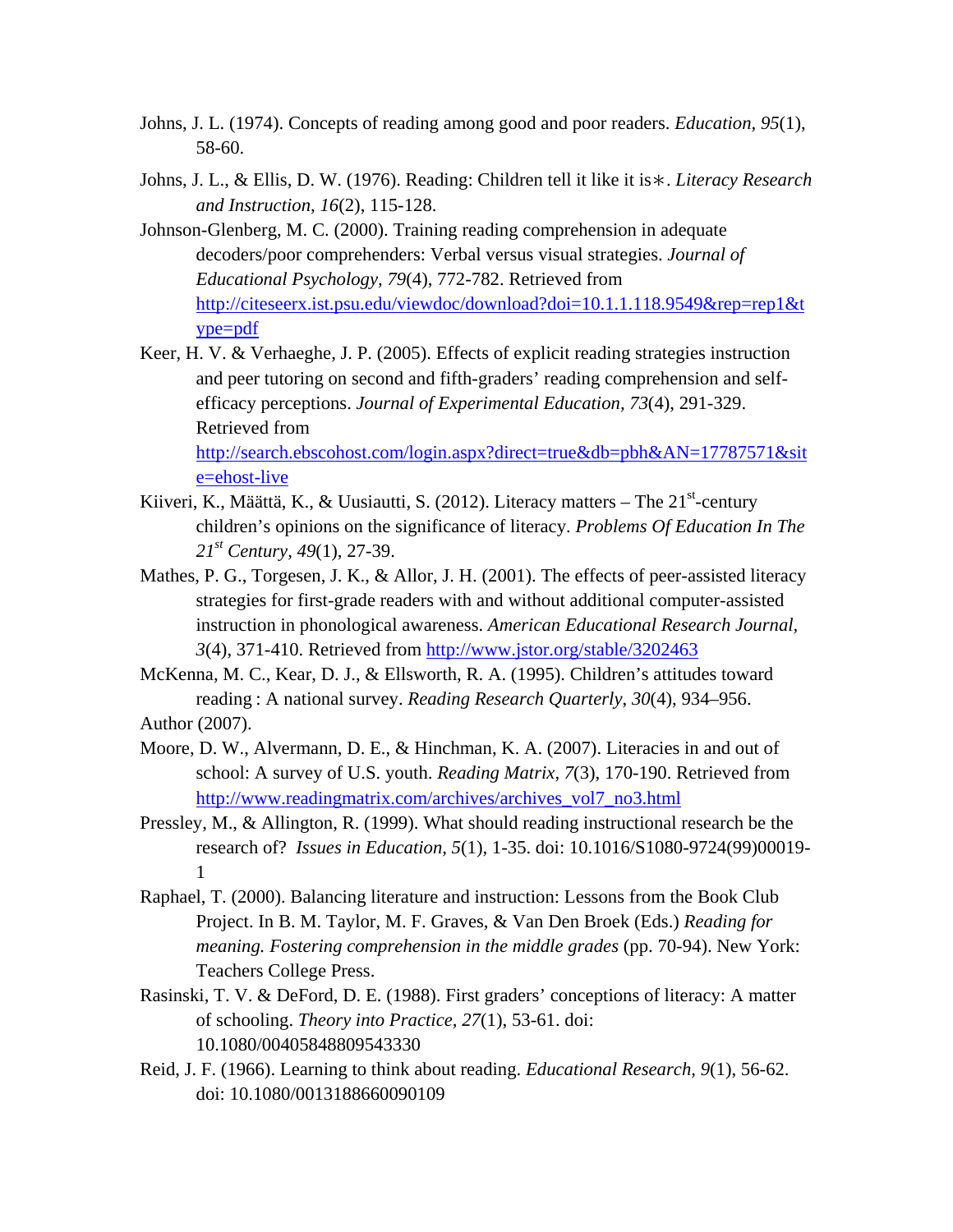- Reynolds, M., & Wheldall, K. (2007). Reading recovery 20 years down the track: Looking forward, looking back. *International Journal Of Disability, Development & Education*, *54*(2), 199-223. doi:10.1080/10349120701330503
- Richards, J. (2001). What do teachers and their students think and know about reading?: An exploratory study. Paper presented at the  $12<sup>th</sup>$  European Conference on Reading, Dublin, Ireland. Retrieved from

http://www.eric.ed.gov/contentdelivery/servlet/ERICServlet?accno=ED464043

- Strauss, A. & Corbin, J. (2007). *Basics of qualitative research: Techniques and procedures for developing grounded theory.* Los Angeles, CA: Sage.
- Zancanella, D. (1991). Teachers' reading/Readers teaching: Five teachers personal approaches to literature and their teaching of literature. *Research in the Teaching of English, 25*(1)*,* 5-32. Retrieved from http://www.jstor.org/stable/40171179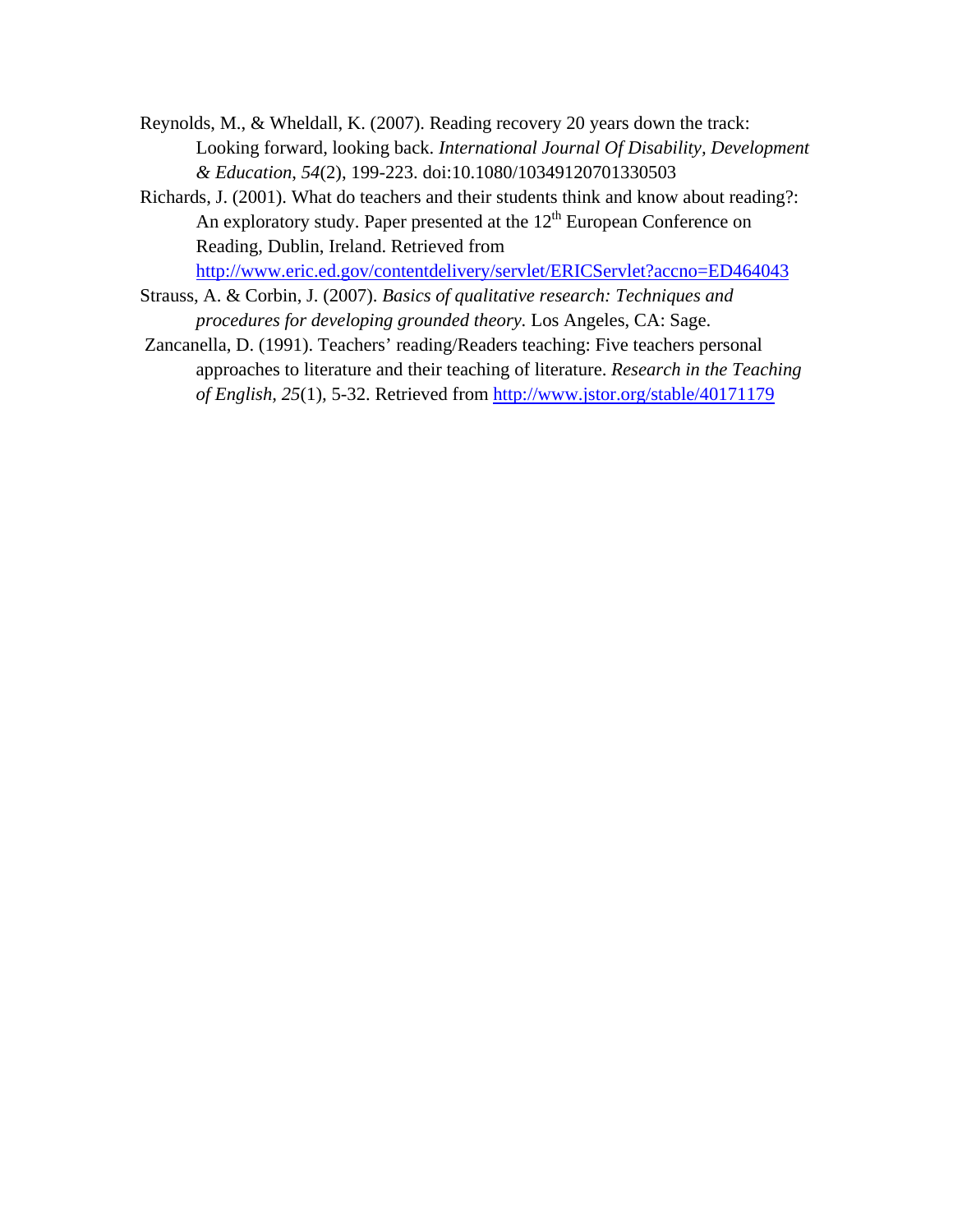Table 1. *Cultural and Socioeconomic Characteristics of Student Populations at Mountain, Creek, and Harvest Elementary Schools*

| <b>Cultural/Socioeconomic</b><br><b>Characteristics</b> | Mountain |    | <b>Creek Harvest</b> |
|---------------------------------------------------------|----------|----|----------------------|
| Caucasian                                               | 76       | 81 |                      |
| <b>African American</b>                                 |          | 16 | 90                   |
| <b>Hispanic</b>                                         |          |    |                      |
| Asian                                                   | 10       |    |                      |
| <b>Native American</b>                                  |          |    |                      |
| <b>Free and Reduced Price Lunch</b>                     | 29       | 33 | 99                   |

Table 2. *Percentages of Total Coded Responses for Each Theme*

| <b>Theme</b>                 | <b>Number Responses in</b> | <b>Percentage of Total Coded</b> |
|------------------------------|----------------------------|----------------------------------|
|                              | Category                   | <b>Responses</b>                 |
| Sound it out or pronounce    | 225                        | 33.43                            |
| it                           |                            |                                  |
| Giving help and              | 191                        | 28.38                            |
| recommendations              |                            |                                  |
| <b>Text choice</b>           | 77                         | 11.44                            |
| Read, learn, or memorize     | 60                         | 8.92                             |
| words                        |                            |                                  |
| Try or practice              | 51                         | 7.58                             |
| <b>Spelling</b>              | 22                         | 3.27                             |
| Letters/alphabet/syllables   | 16                         | 2.38                             |
| <b>Meaning/understanding</b> | 15                         | 2.23                             |
| Read to them or reread       | 8                          | 1.19                             |
| Talk or writing              | 5                          | 0.74                             |
| Use illustrations            | 3                          | 0.45                             |
|                              | 673                        | 100.00                           |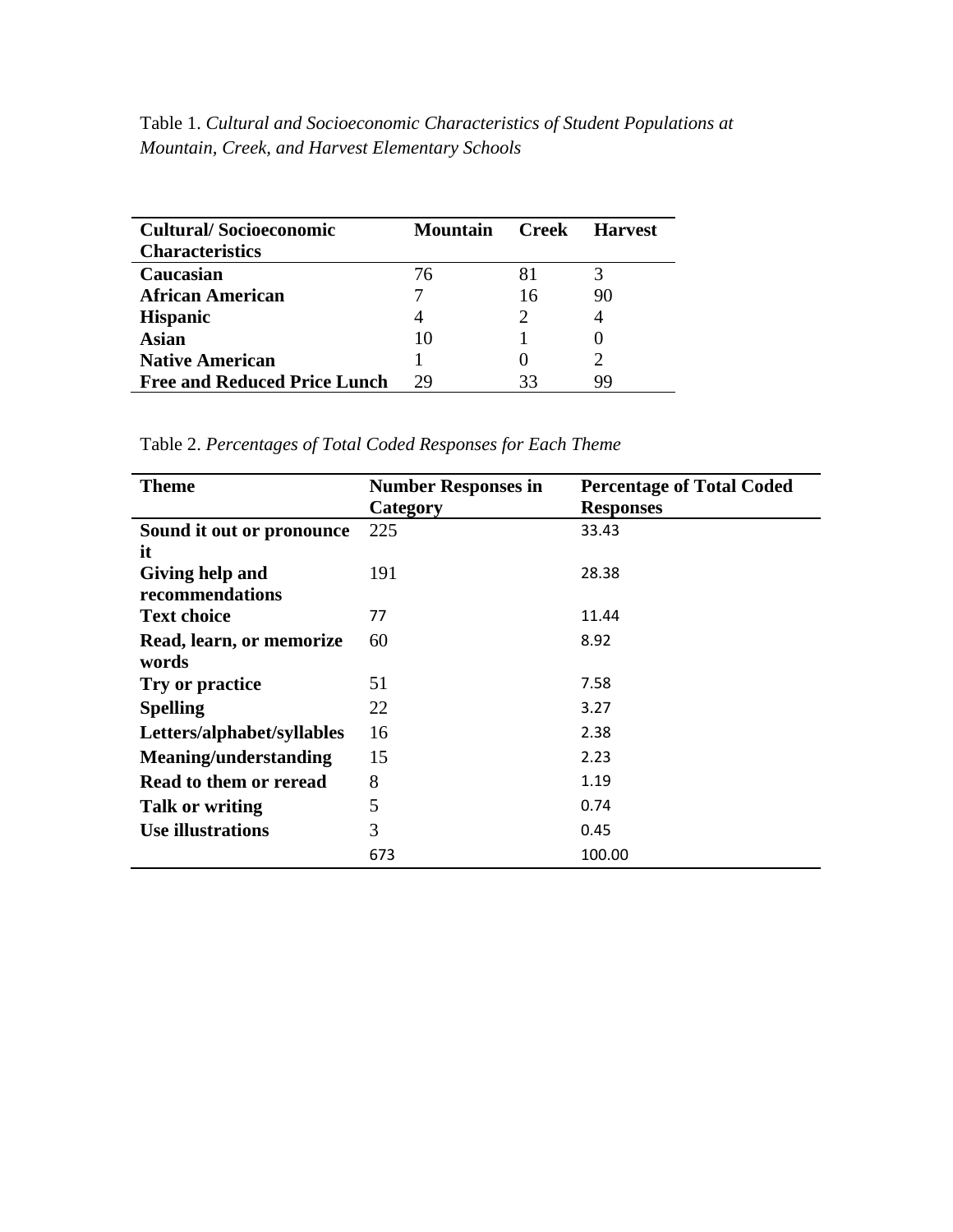



*Percentage of responses within grade level and by school in top nine themes* 





*Percentage of Responses in Themes by Grade Level*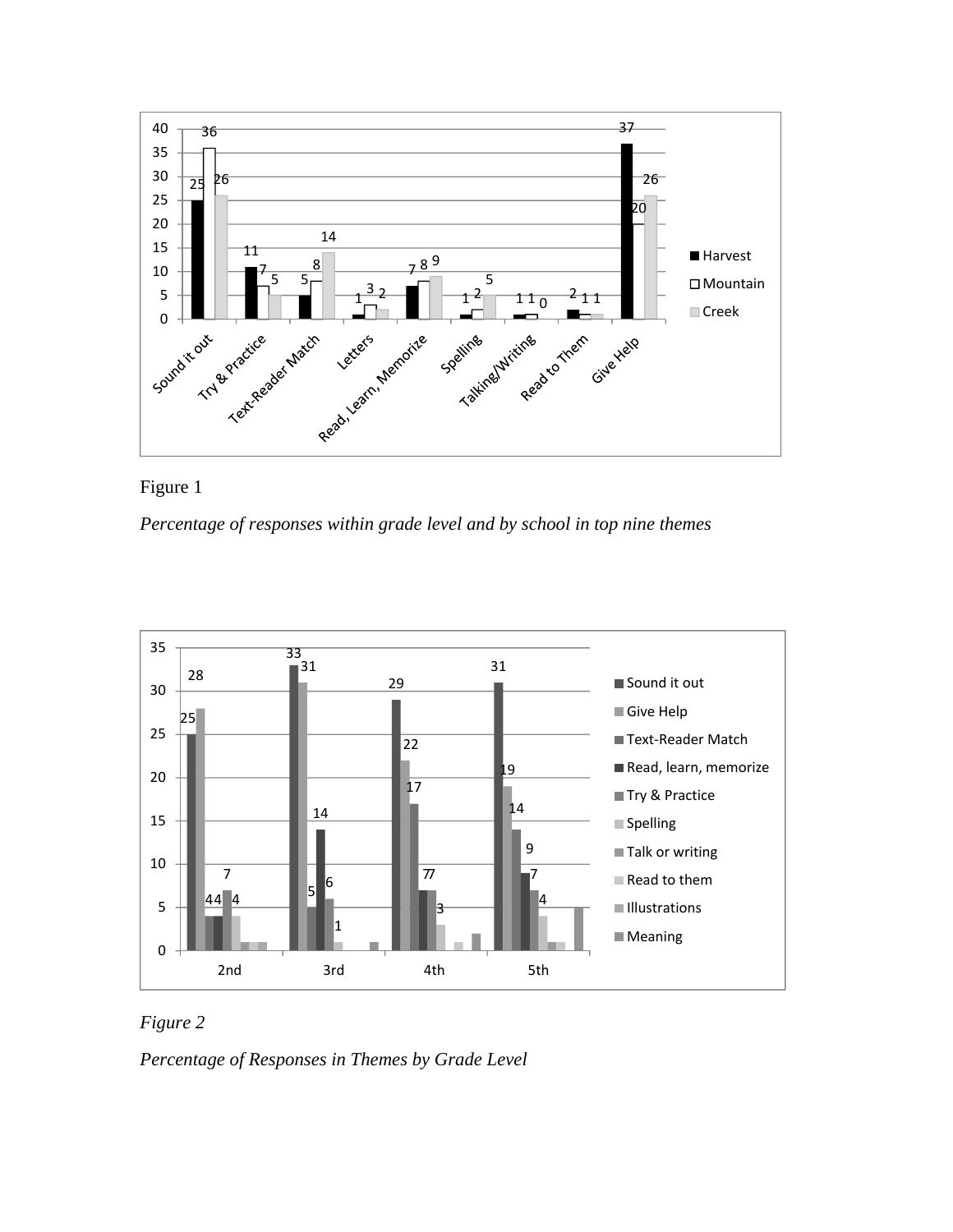#### **Technology Leadership Preparedness: Principals' Perceptions**

Wendy Metcalf, Ed.D. Gwinnett County Public Schools, GA

> Jason LaFrance, Ed.D. Georgia Southern University

#### **Abstract**

Adopting technology in the K-12 classroom is evolving from adapting lessons that highlight a technology to pervasive use of interactive and handheld devices. In this environment, school leaders have the complex task of incorporating technologies to enhance teaching and learning. The purpose of this quasi-experimental quantitative study was to examine leaders' perceptions of technology leadership preparedness and analyze the impact of the Quality-Plus Leader Academy (QPLA) on leaders' perceptions. The research was guided by the overarching question: What is the perceived technology leadership preparedness level of school administrators as measured by their understanding of the 2009 ISTE NETS-A standards? The following sub-question added clarity: How do technology leadership preparedness perceptions differ between principals who attended the Quality-Plus Leader Academy and those who did not, across the five NETS-A themes: visionary leadership, digital age culture, excellence in professional practice, systemic improvement, and digital citizenship? This study revealed principals' perceived they were most prepared for digital citizenship and least prepared for visionary leadership. In addition, there was a statistically significant difference between technology leadership preparedness perceptions between QPLA participants and non-QPLA participants. Considering these findings we recommend that Educational Leadership programs align coursework with NETS-A standards to help leaders develop the knowledge and skills necessary to lead technology rich schools. In addition, school districts should consider using supplemental principal preparation programs that incorporate the NETS-A standards to further prepare their building leaders. Technology leadership skills should be embedded in the standard dimensions of leader development.

John Dewey stated, "If we teach today as we taught yesterday, we rob our children of tomorrow." School leaders must embrace this philosophy and engage in activities which prepare them to lead  $21<sup>st</sup>$  century schools. Increasingly, this involves developing an understanding that technology in the K-12 classroom is evolving from adapting lessons that highlight a technology to pervasive use of interactive and handheld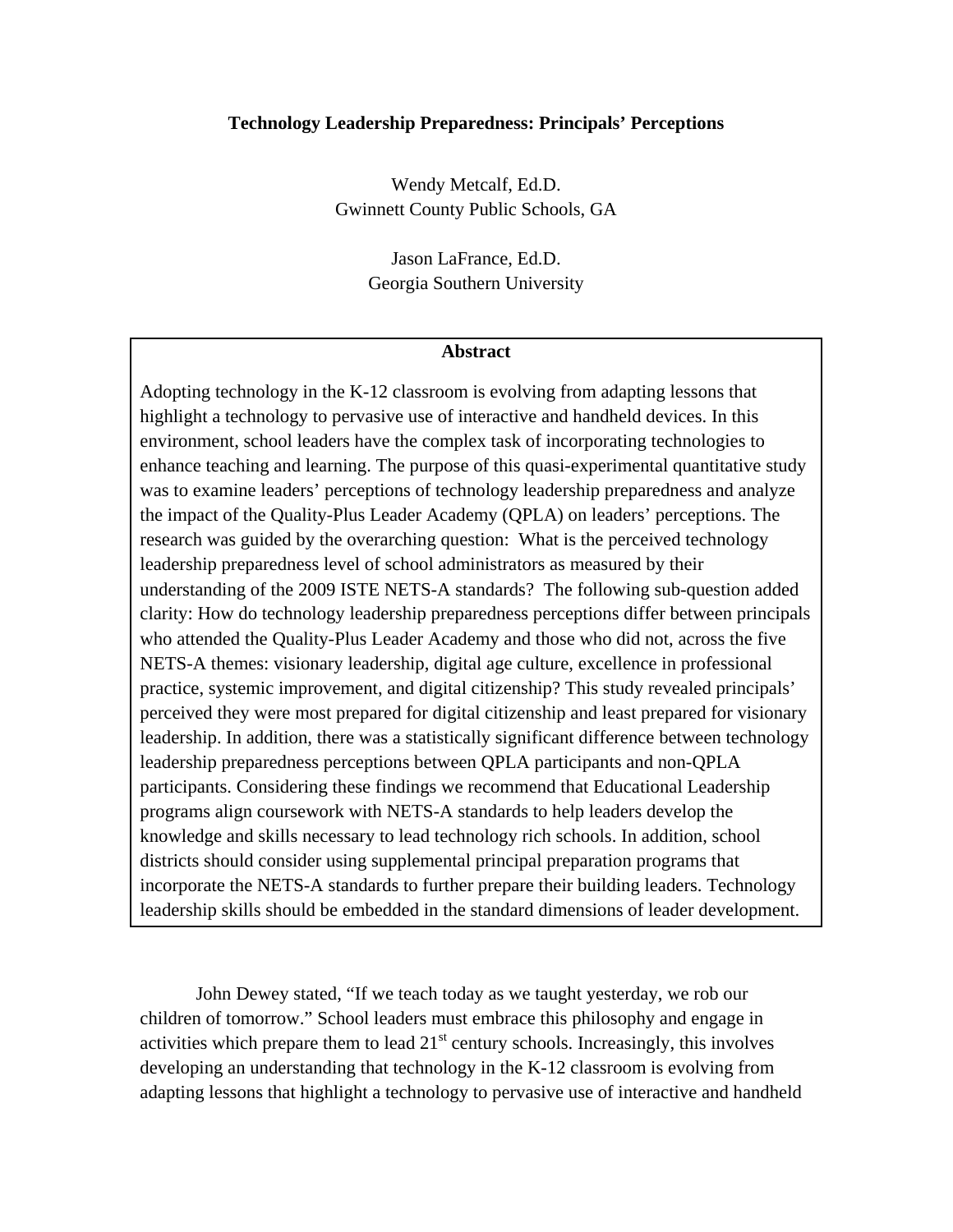devices. This instruction-technology connection creates high expectations to engage today's learners and transform education to support  $21<sup>st</sup>$  century skills. In this environment, school leaders have the complex task of incorporating technologies to enhance teaching and learning. In addition, researchers note that today's students have grown up immersed in technology and some schools are responding to this demand by providing more engaging and collaborative technologies for students and staff (Gosmire & Grady, 2007; Prensky, 2010). However, some school leaders have not been prepared to support ever-changing technology-rich environments (Bush, 2008; Levin, 2005).

In an effort to provide guidance for leaders, the International Society of Technology Education developed educational technology standards, called NETS-A (ISTE, 2009). The purpose of this quasi-experimental, quantitative study was to explore the perceptions school principals have of their technology leadership preparedness and determine the impact of the Quality-Plus Leader Academy on leaders' perceptions of their technology leadership preparation. The district of study used a supplemental leader preparation program, Quality-Plus Leader Academy, to enhance traditional leader preparation. Technology leader preparation skills were defined by the 2009 NETS-A standards. This is important because understanding how leaders perceive their own skills and analyzing the impact of training will inform decision makers who provide training for school leaders.

### **Conceptual Framework**

In March 2010, the National Educational Technology Plan (NETP) focused on transforming education through effective use of engaging technology. It suggested successful implementation relies on strong leadership (United States Department of Education, 2010). In fact, researchers have suggested leadership is the best predictor of the effect of technology on teaching and learning (Anderson & Dexter, 2005; Reilly, 2005). Meanwhile, technology skills are scarcely addressed in formal educational leadership programs (Dexter, 2008; Redish & Chan, 2007). Having an understanding of the current technologies and how they can be utilized is critical because securing and allocating necessary financial resources for technology is one of the many responsibilities of a K-12 building leader. In addition, researchers have concluded that leadership is the most important factor in effective school change (Leithwood & Riehl, 2005), including change brought about by technology (Dexter, 2008; Gosmire & Grady, 2007; Grey-Bowen, 2010; Macaulay, 2009; Redish & Chan, 2007). Specifically, the principal's role in visionary leadership, modeling best practices, and support for instructional technology is key to successful technology integration (Gosmire & Grady 2007). To fulfill these roles, it is clear that technology leadership skills are needed and awareness of those skills is critical.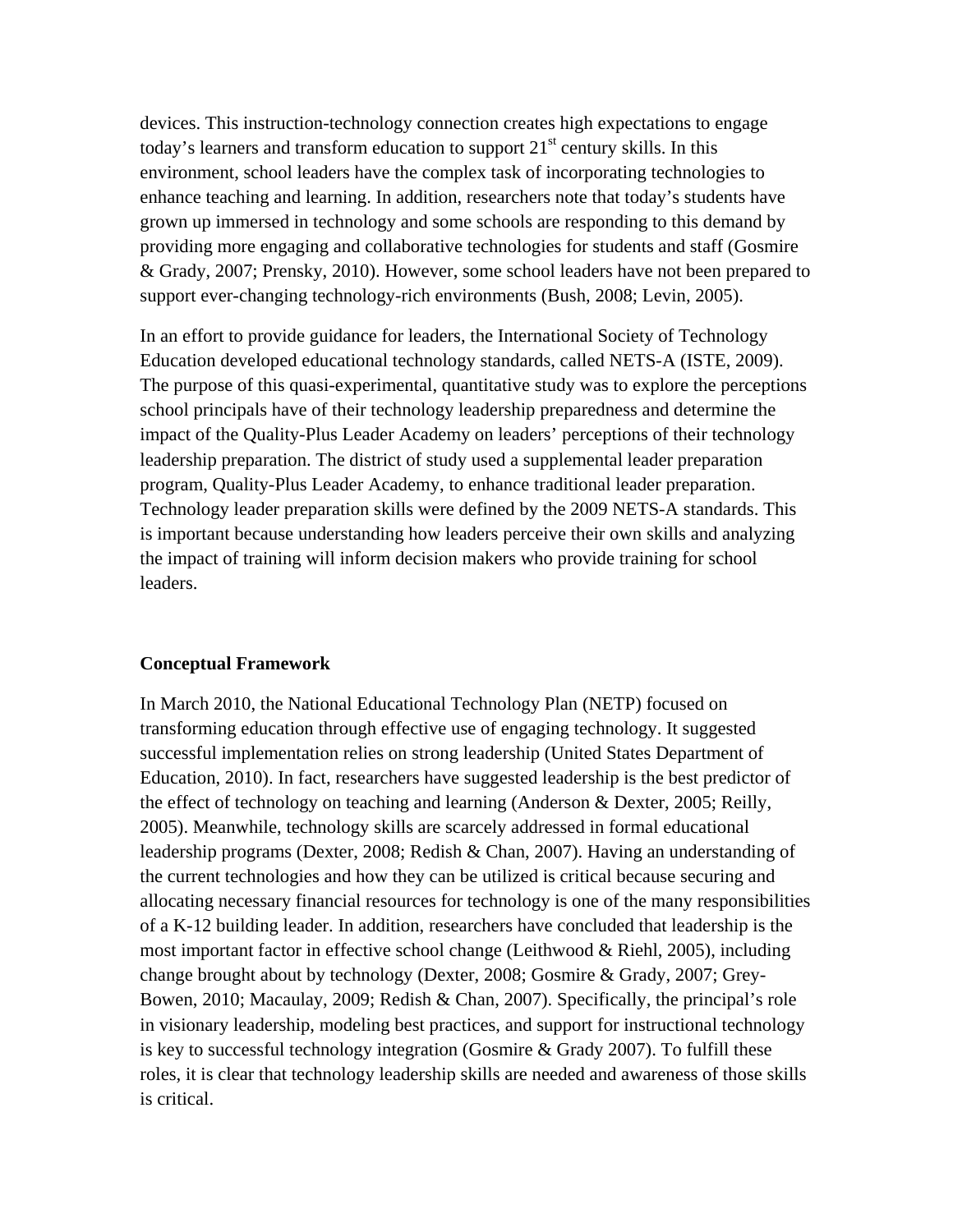# **Technology Leadership Skills**

Researchers have attempted to identify the necessary skills for technology leadership (Anderson & Dexter, 2005;Davies, 2010; Grady, 2011). In 2005, Anderson and Dexter (2005) developed a model for technology leadership with eight technology leadership indicators: technology committee, school technology budget, district support, principal email, principal days (on technology), staff development policy, grants, and intellectual property policies. Their study concluded that "although technology infrastructure is important, for educational technology to become an integral part of a school, technology leadership is even more necessary" (Anderson & Dexter, 2005, p. 74). More recently, Grady (2011) provided a list of 10 tasks for the principal's role as technology leader. These include:

The principal should establish the vision and goals for technology in the school.

The principal should carry the technology banner in the school.

The principal should model use of technology.

The principal should support technology use in the school.

The principal should engage in professional development activities that focus on technology and integration of technology in student learning activities.

The principal should provide professional development opportunities for teachers and staff that emphasize use of technology and that facilitate integration of technology into student learning.

The principal should secure resources to support technology use and integration in the school.

The principal should be an advocate for technology use that supports student learning.

The principal should be knowledgeable and supportive of national technology standards and promote attainment of the standards in the school.

The principal should communicate the uses and importance of technology in enhancing student learning experiences to the school's stakeholders.

Grady (2011) made a final note on the task list to remember that "technology is nothing more than a tool used to complete work" (p. 8). This task list, as well as the technology models by Anderson and Dexter (2005) and Davies (2010), provided guidance to principals for technology leadership skills. All three researchers support the development and use of nationally recognized technology leadership standards. The most prominent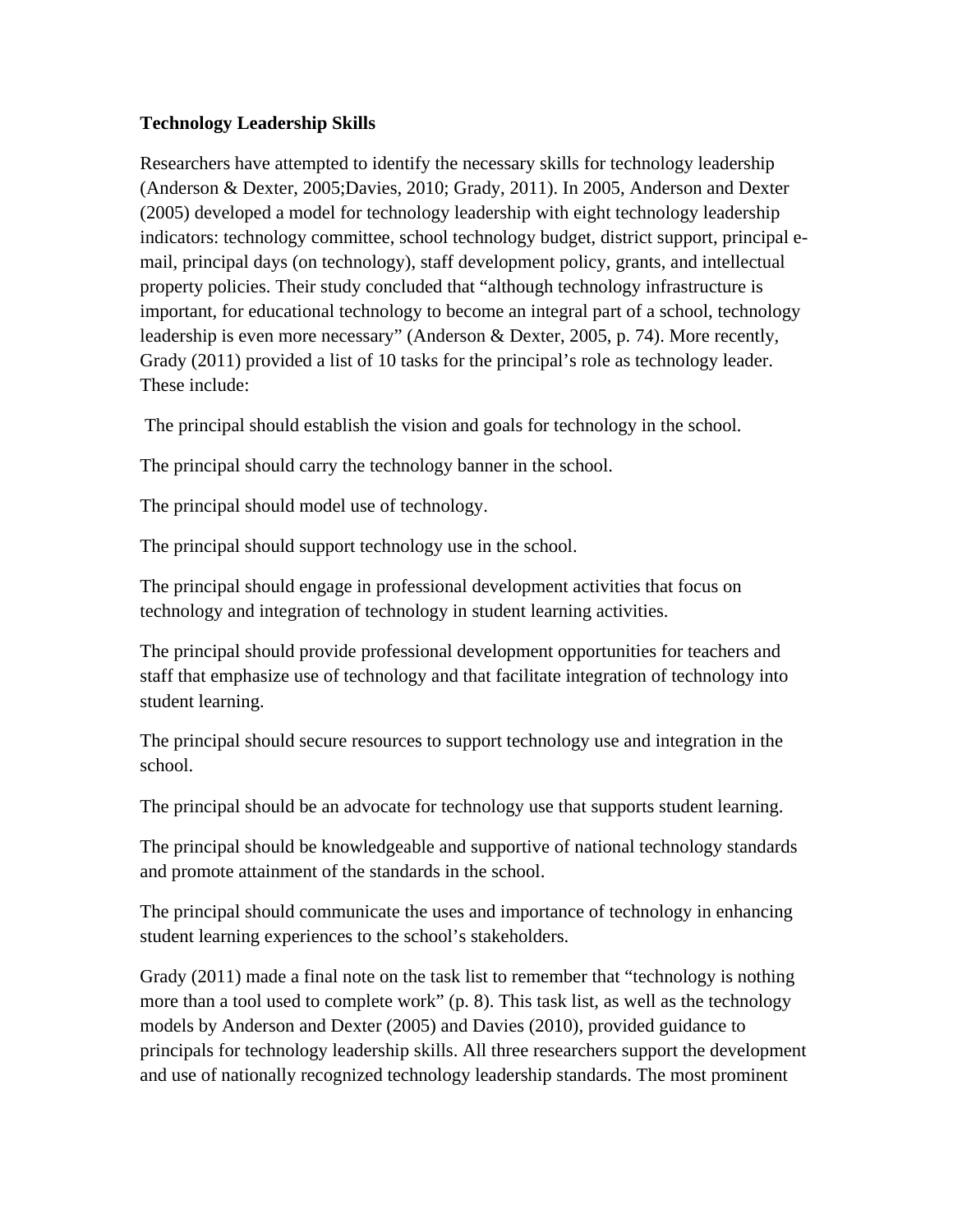and frequently used standards for administrators are the International Society for Technology in Education (ISTE) National Educational Technology Standards (NETS-A).

# **Standards for Technology Leadership**

In 2001, the International Society for Technology in Education (ISTE) developed educational technology standards for students and teachers, NETS-S and NETS-T, respectively. In 2002, ISTE developed technology standards for leaders, known as NETS-A which were updated in 2009 (ISTE, 2009). The rationale for NETS-A was that leaders must be able to support students and teachers and ensure that conditions essential to ensuring optimal benefits from technology are in place (Knezek, 2009). These standards were grouped by six subscales: leadership and vision; learning and teaching; productivity and professional practice; support, management, and operations; assessment and evaluation; and social, legal, and ethical issues. For each of the six subscales, performance indicators were added to further explain the theme (ISTE, 2009).

The visionary leadership subscale guides leaders to inspire a shared vision with stakeholders to maximize positive instructional change. A visionary leader is expected to advocate technology efforts by committing time and resources to support change (ISTE, 2009).

The digital citizenship subscale calls for leaders to ensure equitable access to technology resources. Digital citizenship expects leaders to promote, model, and establish policies that ensure safe, legal, and ethical use of technology. Responsible use of technology and social interactions in a digital environment are also expected (Knezek, 2009).

Systemic improvement emphasizes data-driven decision making. This subscale guides leaders to recruit and retain tech-savvy teachers and staff. Leaders should also support a technology infrastructure and partner with business for technology operations and support (Sykora, 2009).

Excellence in professional practice is the fourth NETS-A subscale. Leaders demonstrate this subscale by empowering teachers and ensuring time and resources for technology professional development. Leaders are expected to promote and model digital tools as well as remain current in technology research and trends (ISTE, 2009).

Digital age culture includes improving instruction through technology integration. Technology should be utilized to meet individual student needs. Leaders should model and promote effective use of technology while keeping up with local, national, and global innovations (Sykora, 2009). The standards reflect the pervasive role of technology in society and the need to prepare students for the  $21<sup>st</sup>$  century.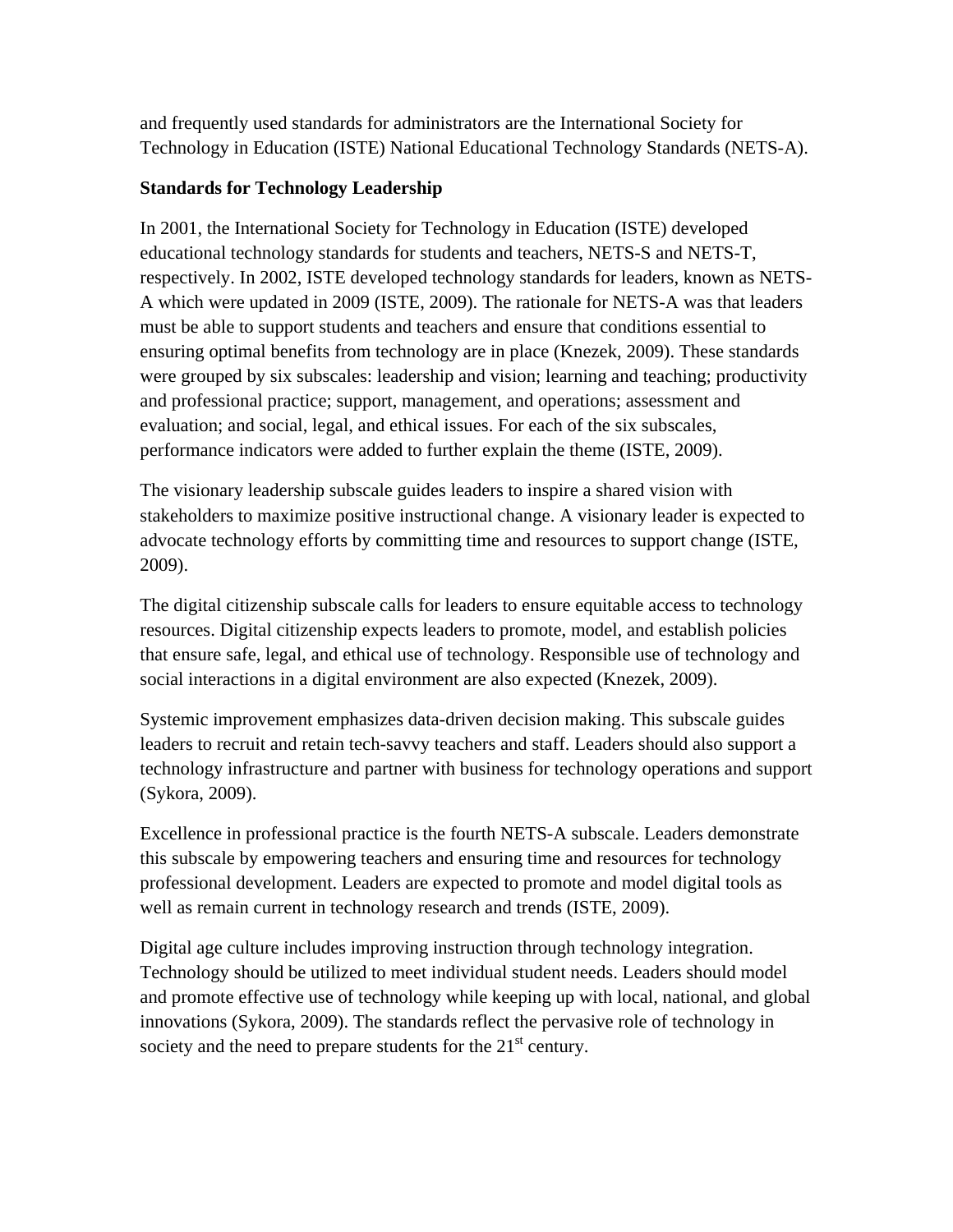Today's administrators need to have a strategic vision supported by technology to help tomorrow's students compete globally. These standards were "meant to inspire administrators to become  $21<sup>st</sup>$  century leaders and provide guideposts to get there" (Sykora, 2007, p. 48) and provide a framework to inform leader preparation in the area of technology leadership (Knezek, 2009; Miller, 2008). Having reviewed the standards for successful technology leaders we reviewed the literature on leadership preparation.

# **Leadership Preparation**

It is widely accepted that school leadership has great influence on student outcomes (Leithwood & Riehl, 2005). Therefore, how principals are prepared for their role has never been more important. Most of today's school leaders came into their positions through a traditional education and certification process. The triad responsible for passage to administration starts with college or university leadership programs. Once completed, a state professional standards committee grants a leadership certificate. Finally, a school district hires for a leadership position (Mitgang, 2008; Young, 2010). Unfortunately, this traditional path is not leading to the preparation of leaders for today's schools (Schrum et al., 2011). This is supported by Levine (2005) and Hess and Kelly (2007) as they examined the environment and curriculum for traditional leader preparation. These researchers suggested that although the educational environment is quickly changing, leader preparation is not changing as fast. Due to this gap, there is a growing acceptance that leaders need on-going training to bridge between learning situations and work situations (Bush, 2008; Mitgang, 2008). Due to the mismatch of traditional leader preparation and daily activities, districts are creating their own programs to fill the gap (Bush, 2008; Levin, 2005; Mitgang, 2008; Young, 2010). One program where leaders are getting these skills is the Quality-Plus Leader Academy.

# **Quality-Plus Leader Academy**

The Quality-Plus Leader Academy (QPLA) is one of the member organizations of the Rainwater Leadership Alliance (RLA). This supplemental leader preparation program was developed in 2007 in response to one district's need to prepare future principals for 35 new schools opening between 2006 and 2011 in addition to other vacancies that would naturally occur. The goal of the academy is to "train and develop future school principals, with a curriculum created and developed by school system leaders" (Cheney, 2010, p. 131).

QPLA and the other RLA programs select one cohort of 25-30 aspiring leaders per year. Cohort applicants are identified within the district and recommended by their immediate supervisor as an aspiring leader. The selection process relies on multiple measures to get a complete picture of each candidate. The screening and selection process includes: interviews, simulated in-basket items, written reflections, and oral competency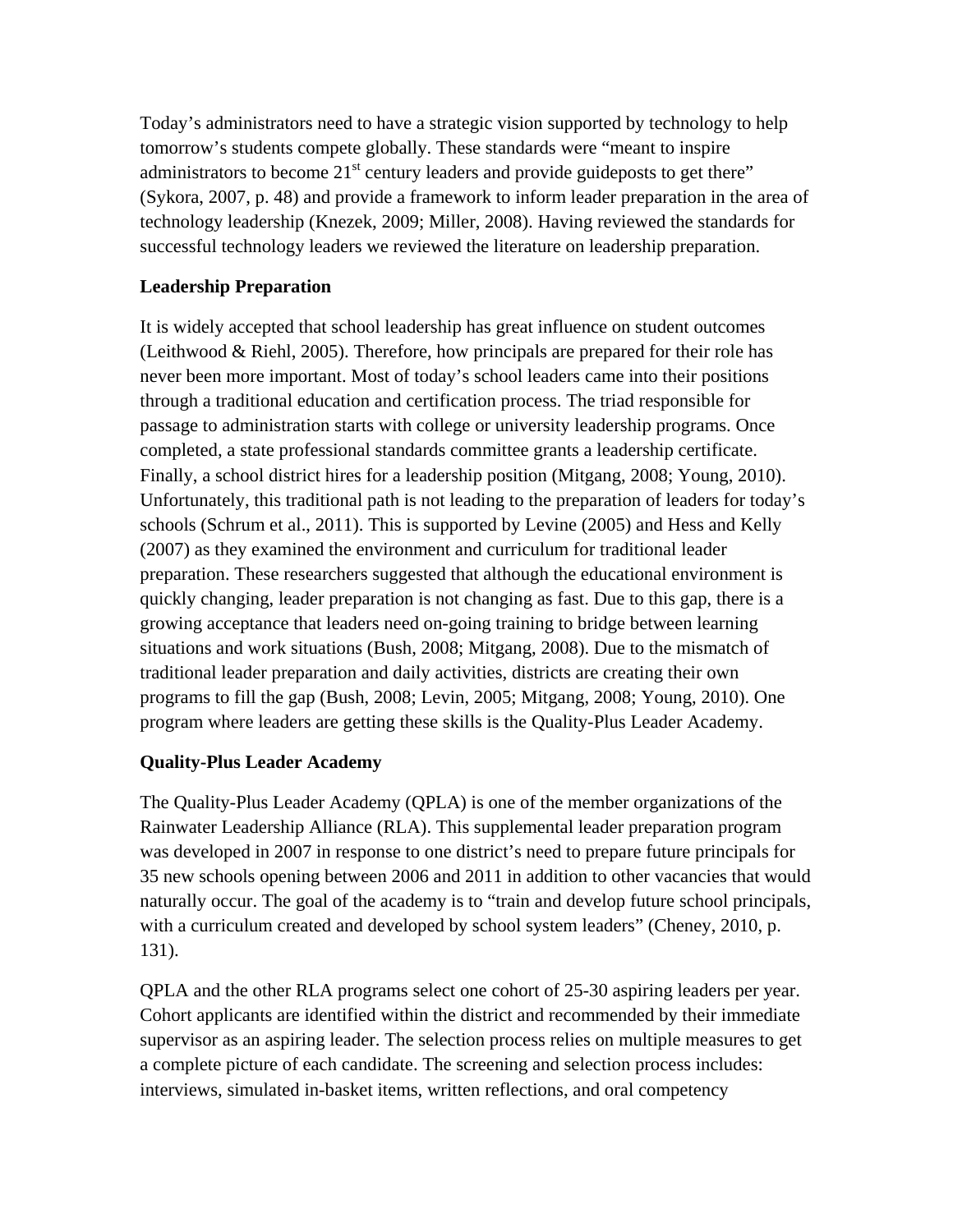evaluations. QPLA uses commercially produced leadership instruments such as Principal Insight, a Gallup Organization instrument, to identify some soft skills and adult leadership tendencies. Candidates also participate in a full-day diagnostic skills assessment process entitled "Selecting and Developing the 21<sup>st</sup> Century Leader," developed by the National Association of Secondary School Principals.

Likewise, in order to provide a complete training program, multiple development opportunities make up QPLA. Coursework, residency, and coaching are the three training and development components. The first phase is a year-long series of practical sessions designed to support a principal's daily tasks and activities. During this time aspiring principals experience in-depth training in the areas of human resources, budget, facilities, data management, and technology. These practical sessions are developed and conducted by system-level leaders. Because most of the QPLA participants are internal candidates in the leadership pipeline that are familiar with each other and grounded in the district culture (Cheney, 2010).

Several of the sessions include the NETS-A standards. However, one of the sessions specifically targets technology leadership and vision. Participants learn about digital citizenship and digital-age culture with activities that explore the impact of social media, federal internet regulations, and technology-infused quality instruction. Excellence in professional practice is instilled through data integrity, total-cost of ownership, and communication strategies. In all QPLA sessions, systemic improvement is addressed.

The second component of the Academy is participation in two 25-day residency experiences with successful principals. This residency experience is overseen by an experienced principal who serves as a mentor. Academy members may choose the school level for each of the residencies. During the residency, participants follow an individual plan that includes goals, targeted areas of growth, detailed rationale, and measurable results. Participants also submit a reflective summary of each residency.

Coaching is the third component of the QPLA program. Program graduates who are in a principal position are assigned a mentor for the first two years of a principalship. Mentors provide individual support for new leaders through "one-on-one meetings, small group support sessions, and just-in-time training on essential leadership topics" (Cheney, 2010, p. 195). One of the purposes of mentoring is to establish non-evaluative partnerships between new leaders and experienced leaders who have consistently demonstrated the characteristics of QPLA leaders.

Beyond the coursework, residencies, and coaching, Academy members receive ongoing support. When Academy members graduate, they participate in ongoing professional learning activities. These include a yearly Summer Leadership Conference, monthly leadership development sessions, and periodic initiative-specific training. Sample topics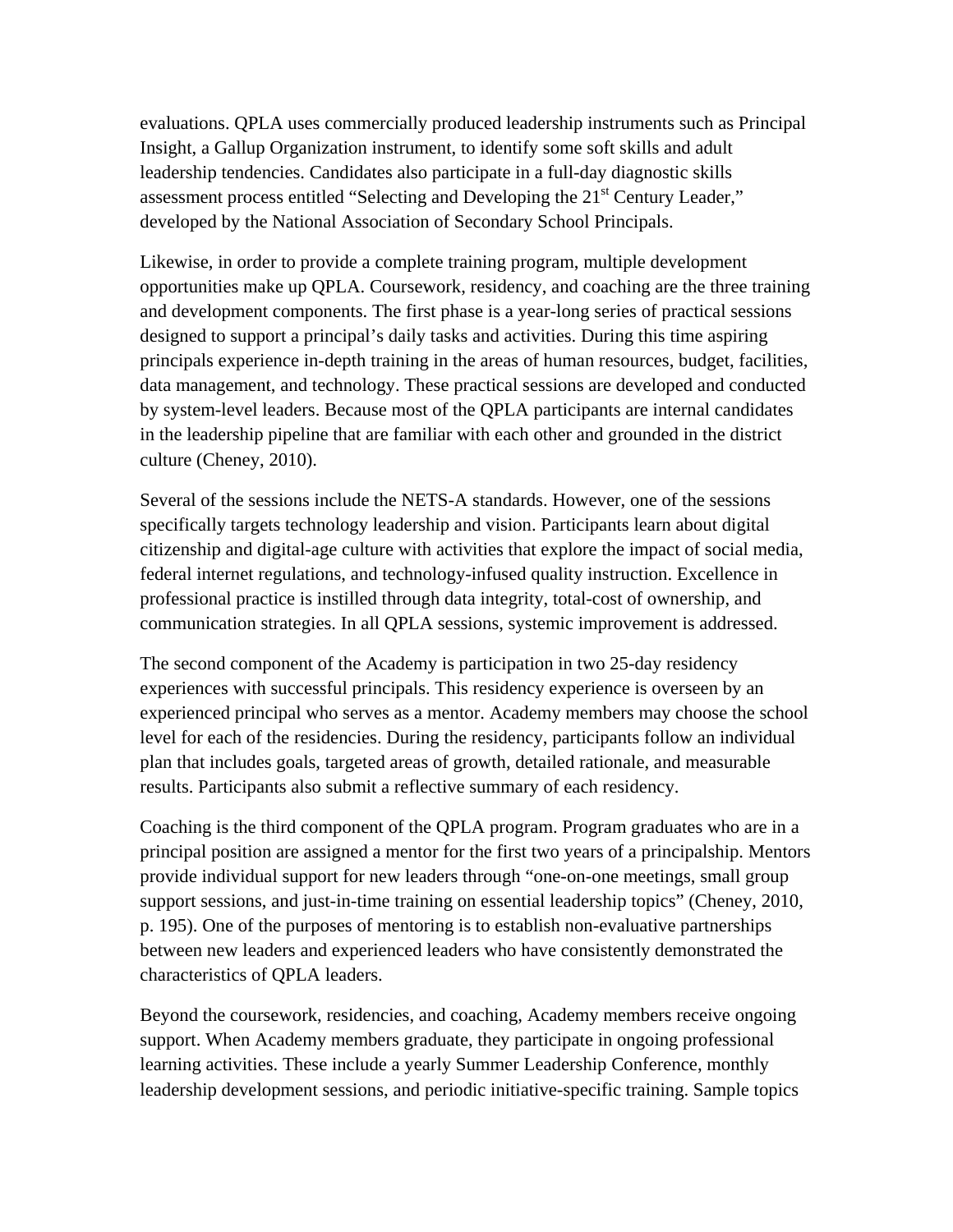and speakers for ongoing professional learning include quality-plus teaching strategies, continuous quality improvement, Dr. John Antoinetti, author of *The Engagement Cube: What's Engaging Today's Learners*? and Dr. Anthony Muhammad, author of *Transforming School Culture* (Cheney, 2010).

### **Summary**

 The role of the principal has changed significantly in the past two decades and includes an increasing number of responsibilities. Increasingly, leaders need the requisite knowledge and skills to respond to changes brought about by technology. However, school leaders are often underprepared to support technology-rich environments. In an effort to provide guidance for technology leadership, ISTE developed educational technology standards targeting administrators called NETS-A. Research suggests that these nationally recognized standards should be incorporated in traditional and supplemental leadership development. Since many traditional leader preparation programs have not integrated these skills into coursework, supplemental leader preparation programs have been developed by educational organizations and school districts to bridge the gap between what formal education provides and what is needed for the changing role of the principal. QPLA is one example of a supplemental leadership preparation program.

Given the growing importance of these skills for school leaders we examined how leaders perceive their own skills and analyzed the impact of QPLA training on the development of technology leadership skills.

# **Methodology**

# **Research Design**

 The research was guided by the overarching question: What is the perceived technology leadership preparedness level of school administrators as measured by their understanding of the 2009 ISTE NETS-A standards? The following sub-question added clarity:

How do technology leadership preparedness perceptions differ between principals who attended the Quality-Plus Leader Academy and those who did not, across the five NETS-A themes: visionary leadership, digital age culture, excellence in professional practice, systemic improvement, and digital citizenship?

This quantitative study was designed to examine the perceptions of K-12 principals regarding their technology leadership preparedness based on the 2009 NETS-A and the impact of QPLA on those perceptions. In this case, some of the school principals had participated in QPLA and some had not. This study examined an ex post facto treatment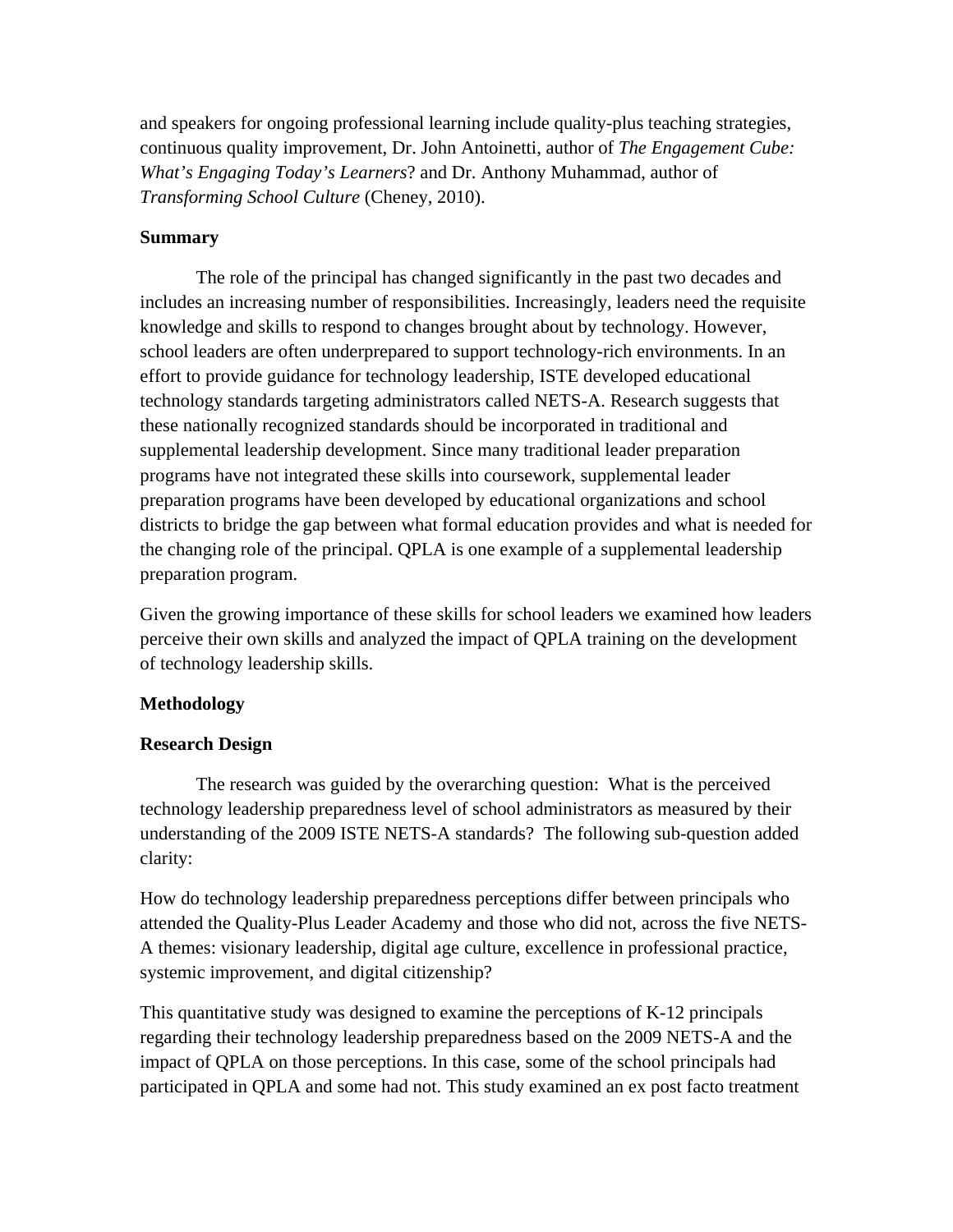enacted on the participants. Participation in QPLA was the experimental treatment that occurred during the four years preceding this study. Therefore, this study was quasiexperimental (Creswell, 2009).

### **Sample and Sampling**

This study was conducted in a large metropolitan public school district in the southeastern United States. The school district comprised 135 schools and more than 160,000 students. There were 22 high schools, 25 middle schools, 80 elementary schools, and 8 special program facilities. The student demographics were approximately 1% American Indian, 30% African American, 10% Asian American, 25% Hispanic, 5% multiracial, and 30% Caucasian. In addition to being ethnically diverse, the system was socioeconomically diverse with more than 50% of the student population qualifying for free or reduced-cost lunch.The district was chosen based on their use of a nationally recognized leader preparation program, QPLA.

The response rate was calculated by the number of respondents divided by the number of eligible respondents (Fink, 2006). In this study, 134 principals from all school levels were asked to participate. According to Krejcie and Morgan (1970), the number of respondents should be greater than or equal to 97 in order to meet the requirements for a 95% confidence interval. A total of 102 responses were gathered for a 76% response rate, meeting this requirement.

#### **Respondents**

An email was sent to all principals in the district of study with a link to the web-based survey. Within one week of the request, 62 principals had responded. After an email reminder, a total of 102 responses were gathered for a 76% response rate. On the survey 57 principals indicated they had participated in the Quality-Plus Leader Academy (QPLA). The respondents who did not participate in QPLA numbered 45. This rate is consistent with the 54% of participants that attended QPLA training district-wide. All survey responses (N=102) were used when compiling descriptive statistics.

An initial review of the responses indicated that 10 participants did not respond to one survey question. One respondent skipped two questions. All other survey responses were complete. The 11 surveys with missing data were excluded in inferential analysis resulting in 91 surveys used for calculations.

### **Instrumentation**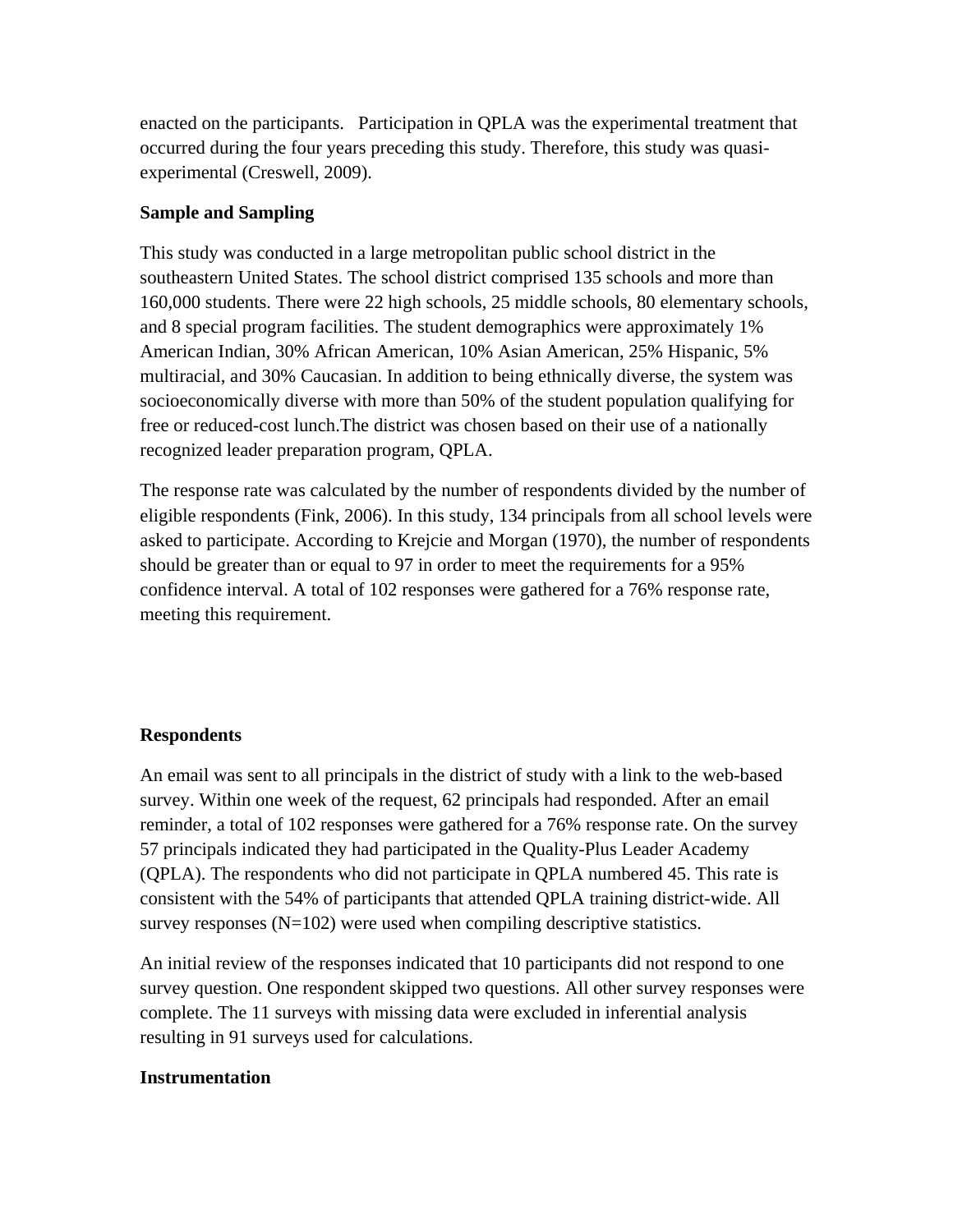The Center for the Advanced Study of Technology Leadership in Education (CASTLE) developed a statistically validated assessment entitled *The Principals' Technology Leadership Assessment* (PTLA) based on ISTE's 2002 NETS-A (McLeod, 2005). The 2002 PTLA surveyed administrators' participation in several tasks involved in technology leadership. The tasks were developed from 2002 NETS-A, developed by the International Society for Technology in Education (ISTE). In 2009, ISTE updated the NETS-A standards. The overall reliability of the 2002 PTLA instrument is high, with a Chronbach's alpha (a) = .95. The 2002 PTLA also exhibited high internal reliability which was neither enhanced nor diminished by removal of individual items (McLeod, 2005).

The 2002 PTLA was the basis for instrument development for this study. With the permission and collaboration of the Center for Advanced Study of Technology Leadership in Education (CASTLE), an updated survey was developed by replacing the 2002 NETS-A standards with the 2009 NETS-A standards. Each survey item was written to operationalize the NETS-A standards (S. McLeod, July 2, 2011, personal communication). The updated PTLA survey utilized the same format by grouping questions based on the NETS-A subscales. An additional demographic question was included in the survey to support the research question based on participation in QPLA. Both surveys used the same rating scale for participant responses. Principals were asked to indicate their perception of preparedness on 21 technology leadership skills*.* Each question had a 5-point scale where 1 represented *not at all* prepared, 2 represented *minimally* prepared, 3 represented *somewhat* prepared, 4 represented *significantly*  prepared, and 5 indicated *fully* prepared. Subscale ratios were calculated to account for variances in the number of questions in each subscale.

The 2009 PTLA survey was piloted to establish content validity and improve questions (Creswell, 2009). The pilot included five school administrators outside the sample population. The survey was revised to improve clarity based on the pilot respondents' feedback.

### **Data Collection**

After procuring approval for the research to be conducted, principals' email addresses were obtained from the district administrator database, which listed every building administrator in the school system. Participants were contacted via electronic mail with a request to participate in the survey. A link to the web-based survey was sent to the sample principals. An additional request for participation was sent seven days after the original request to increase responses.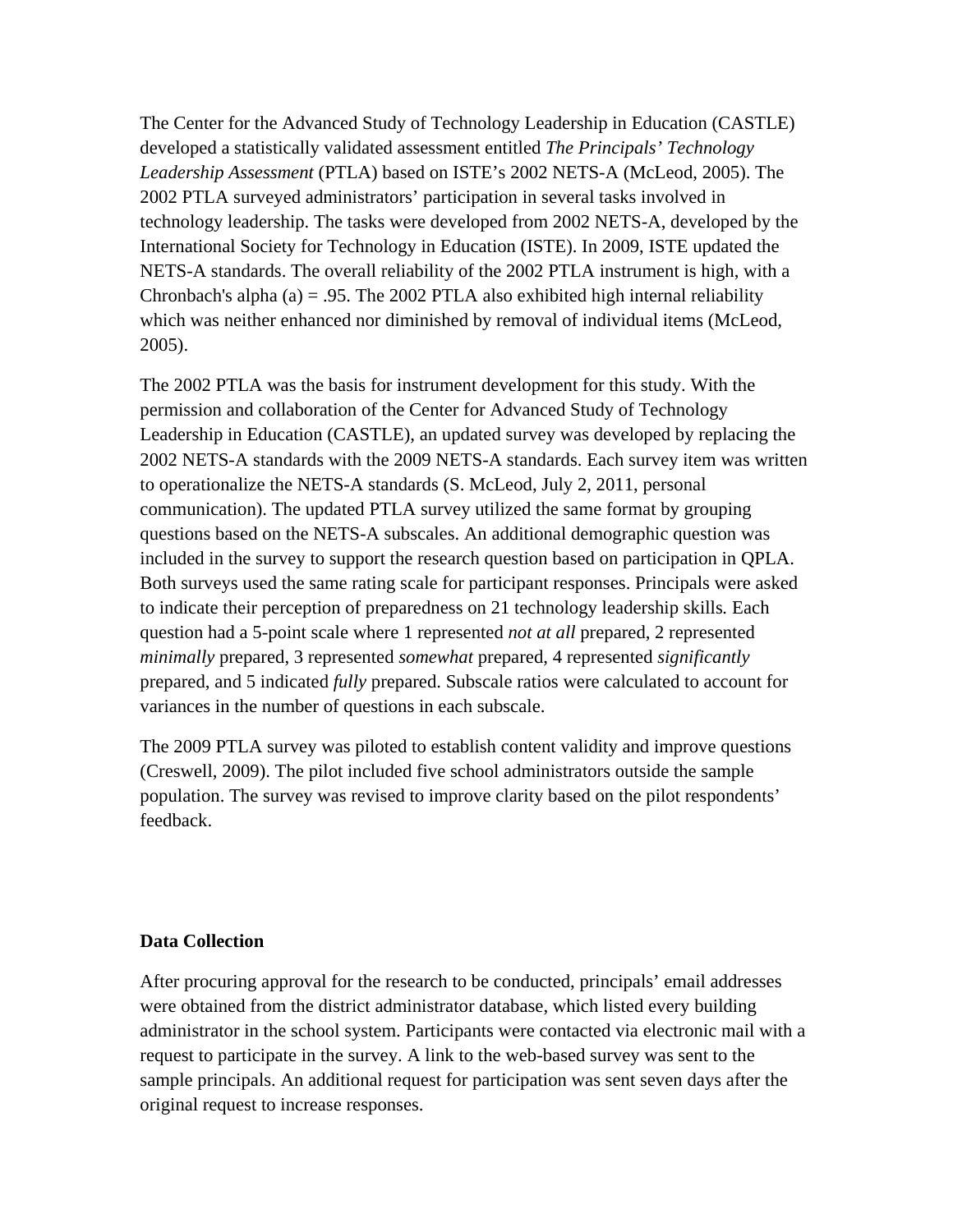The survey instrument was an anonymous web-based survey created and accessed through *SurveyMonkey*®. There was no identifying information captured as part of the survey. Survey data was collected through the *SurveyMonkey*® password protected website and exported to Microsoft® Excel. Next, the data was formatted and imported into SPSS 19.0 to generate descriptive statistics and inferential analysis.

# **Data Analysis and Reporting**

Using SPSS 19.0, the first level of data analysis was a table of descriptive statistics including frequency, mean, range, and standard deviation. The descriptive statistics were analyzed for anomalies such as empty survey responses.

The next level of analysis was a multivariate analysis of variance (MANOVA) to evaluate the effect of the independent variable across the five NETS-A subscales: visionary leadership, digital age culture, excellence in professional practice, systemic improvement, and digital citizenship. The independent variable was participation in the Quality-Plus Leader Academy. The dependent variables were the five NETS-A subscales. The results compared the perception of preparedness based on whether or not the principal participated in the leader preparation program. Further analysis using a one-way analysis of variance was performed to reveal any subscale statistical significance.

# **Results**

# **Perceived Technology Leadership Preparedness**

The results are organized by research question. First, data was analyzed to investigate the perceived technology leadership preparedness level of school administrators as measured by their understanding of the 2009 ISTE NETS-A standards. The first level of data analysis used descriptive statistics for each of the non-demographic survey questions. Each of these questions referenced one of the technology leadership indicators. The number of responses for each question ranged from 99 to 102. P*romote, model and establish policies for safe, legal and ethical use of digital information and technology* had the lowest response rate with 99 out of 102 participants responding. There were seven other questions where one or two respondents did not answer. The remaining 13 indicators were answered by all respondents.

Responses ranged between 2, indicating *minimally* prepared and 5, indicating *fully* prepared for all except two questions. Responses for *ensure instructional innovation focused on continuous improvement of digital learning* ranged from 3, indicating *somewhat* prepared, to 5. *Ensuring access to appropriate digital tools and resources to meet the needs of all learners* had the widest response range of 1 to 5.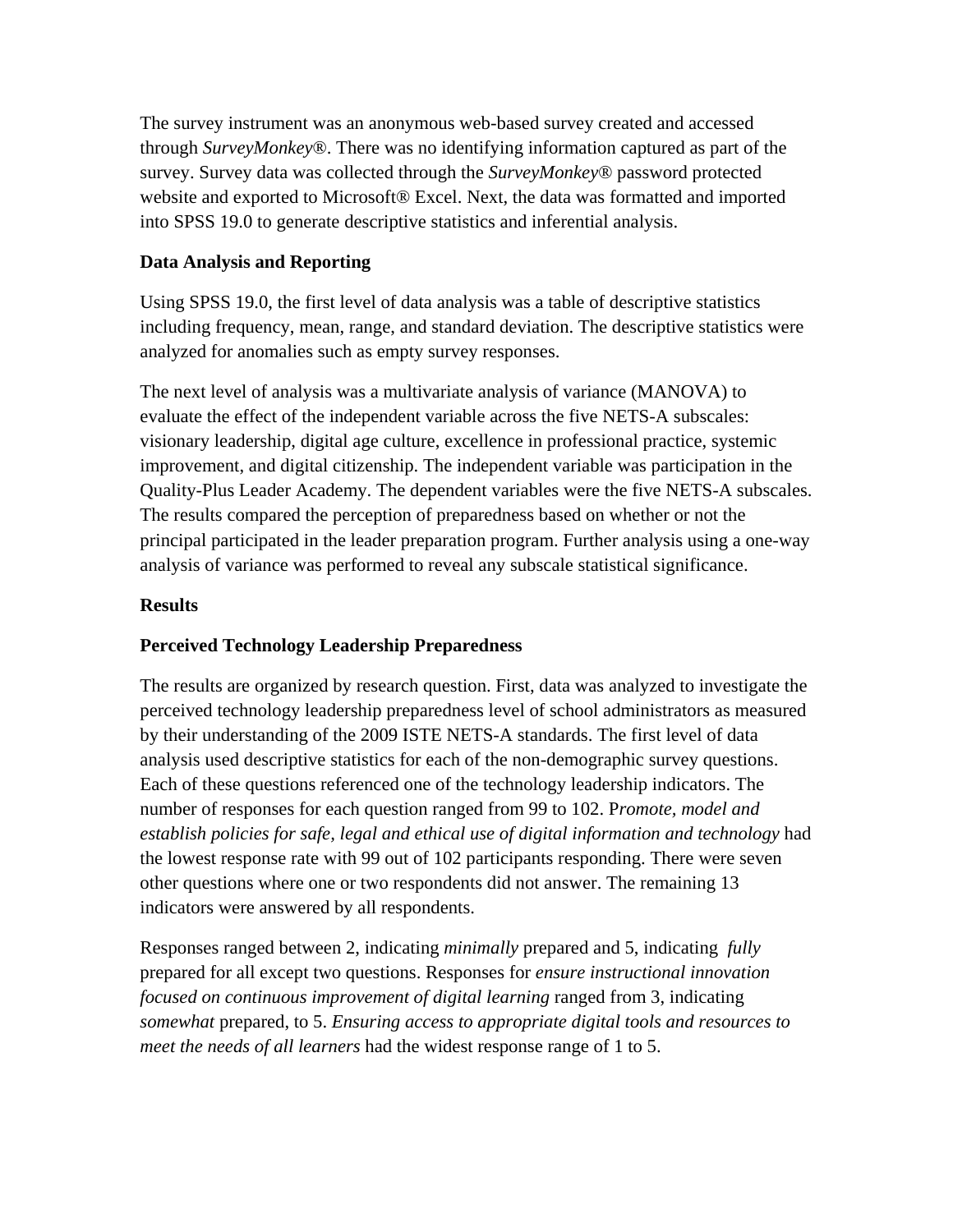For the second level of analysis, each survey question had a possible response mean range from 1, indicating *not at all* prepared, to 5, indicating *fully* prepared, for each of the 21 indicators. The mean range was from a low score of 3.85 on a scale of 5 to a high score of 4.30 on a scale of 5. The lowest ranked mean  $(m = 3.85)$  was the same for three questions. These were: *facilitate a change that maximizes learning goals using digital resources; promote programs and funding to support implementation of technology – infused plans*; and *establish and leverage strategic partnerships to support systemic improvement*. The highest ranked mean (m = 4.38) was for *promote, model, and establish policies for safe, legal, and ethical use of digital information and technology.* The next highest mean (m = 4.3) was for *promote and model responsible social interactions related to the use of technology and information*.

Principals indicated the highest level of preparation on the subscale digital citizenship. Out of a total possible mean score of 20, the subscale scored 16.74 (ratio  $= .796$ ). The subscale ratio for excellence in professional practice was 20.83 out of 25 (ratio = .790). Digital age learning culture scored 16.03 out of 20 (ratio = .752). The subscale ratio for system improvement was 19.98 out of 25 (ratio  $= .749$ ). Finally, the subscale visionary leadership scored 11.57 out of 15 (ratio  $= .714$ ).

Principals indicated they were most prepared for safe, legal and ethical use of technology  $(m = 4.38)$  as well as responsible social interactions related to the use of technology (m =4.3). The next highest scoring indicator concerned using learning communities to stimulate and support faculty in the study and use of technology (m =4.28).

### **Impact of QPLA on Perceptions**

The second research question focused on whether technology leadership preparedness perceptions differed between principals who attended the Quality-Plus Leader Academy and those who did not, across the five NETS-A themes. This analysis involved descriptive statistics for the five NETS-A subscales: visionary leader, digital age culture, excellence in professional practice, systemic improvement, and digital citizenship related to QPLA participation. Compiling the indicators for each subscale provided a better representation of the constructs of technology leadership. The five subscales had unequal associated indicators that accounted for additional variation in mean scores. Therefore, subscale ratios were included for comparison.

The first subscale, visionary leadership, was determined by three indicators, Question 1 through Question 3. The possible range for the mean of this subscale was 3 to 15. The mean score for QPLA participants was 11.62 versus 11.61 for those who did not participate. The digital age culture subscale was comprised of Question 4 through Question 8 with a possible range of mean scores from 5 to 25. The mean for QPLA participants was 20.80 and 19.47 for non-participants. The third subscale, excellence in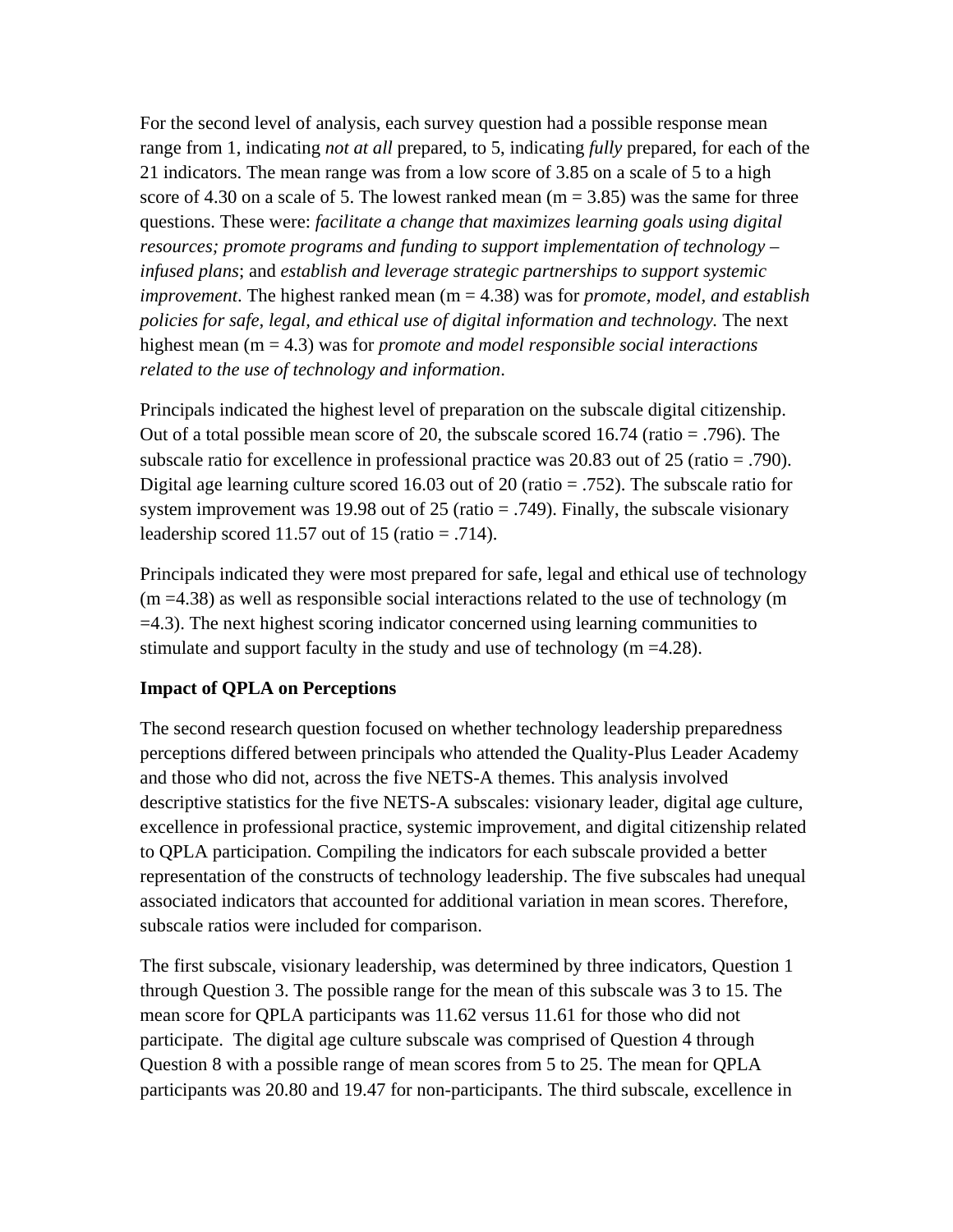professional practice, had a mean range of 4 to 20 and was calculated using Question 9 through Question 12. The mean score for QPLA participants was 16.95 versus 16.1944 for non-QPLA participants. Systemic improvement, the fourth subscale, with a mean range of 5 to 25 was generated from responses to Question 13 through Question 17. QPLA participants reported a mean of 20.58 compared to non-participants with a mean of 19.22. The last subscale, digital citizenship, included Question 18 through Question 21 with a mean range of 4 to 20. The mean score for QPLA participants was 17.55 versus 15.78 for non-QPLA participants.

Prior to performing inferential analyses, preliminary assumption testing was conducted to check for normality, linearity, univariate, and multivariate outliers, homogeneity of variance-covariance matrices, and multicollinearity, with no serious violations noted. A multivariate analysis of variance (MANOVA) was used to investigate the differences between QPLA participation and perceived technology leadership preparedness level across the five subscales. For this analysis a Wilks' Lambda value of .84 was generated. A Wilks' Lambda value of 1 indicated no difference in the means; therefore, this analysis showed a difference in means. The F ratio calculated for this MANOVA was 3.33. This value indicated that the variability between groups is 3.33 times greater than the variability within the groups. The F ratio of 3.33 exceeded the statistical significance level with alpha level .05. Further analysis showed that the probability of the responses being attributed to chance is 1 in 100 ( $p = 01$ ) or a 1% chance. Finally, the eta square value ( $n^2$  = 16) indicated that the effect size is large, which further indicated a difference between the QPLA and non-QPLA participants.

With statistical significance being reached, analysis of the individual subscales was performed to determine which subscales differed. An analysis of variance (ANOVA) for each subscale was performed to provide this information. A Bonferroni adjustment generated an alpha level of .01 (.05/5). This adjustment was made to reduce Type I errors that can be generated by repeated ANOVA tests. The subscale with the least variance between QPLA and non-QPLA participants was visionary leadership with an eta square of .00. An effect size of  $n^2$  =.03 was calculated for excellence in professional practice. Subscales, digital age culture and systemic improvement, had a .04 effect size. The largest effect size of .10 was for digital citizenship. In addition to a large effect size for digital citizenship, the level of significance,  $p = 0.00$  rounded from .002, was the only subscale to reach statistical significance of variance. This level indicated that there is no probable chance that the difference between groups is random. Approaching statistical significance was the subscale systemic improvement with a significance level of  $p = 0.05$ .

To determine if there was a statistically significant difference between QPLA and non-QPLA participants, a multivariate analysis of variance (MANOVA) was performed. Overall, there was a statistically significant difference between QPLA participation on the combined dependent variables,  $F(5, 85) = 3.33$ ,  $p = .009$ ; Wilks' Lambda = .84;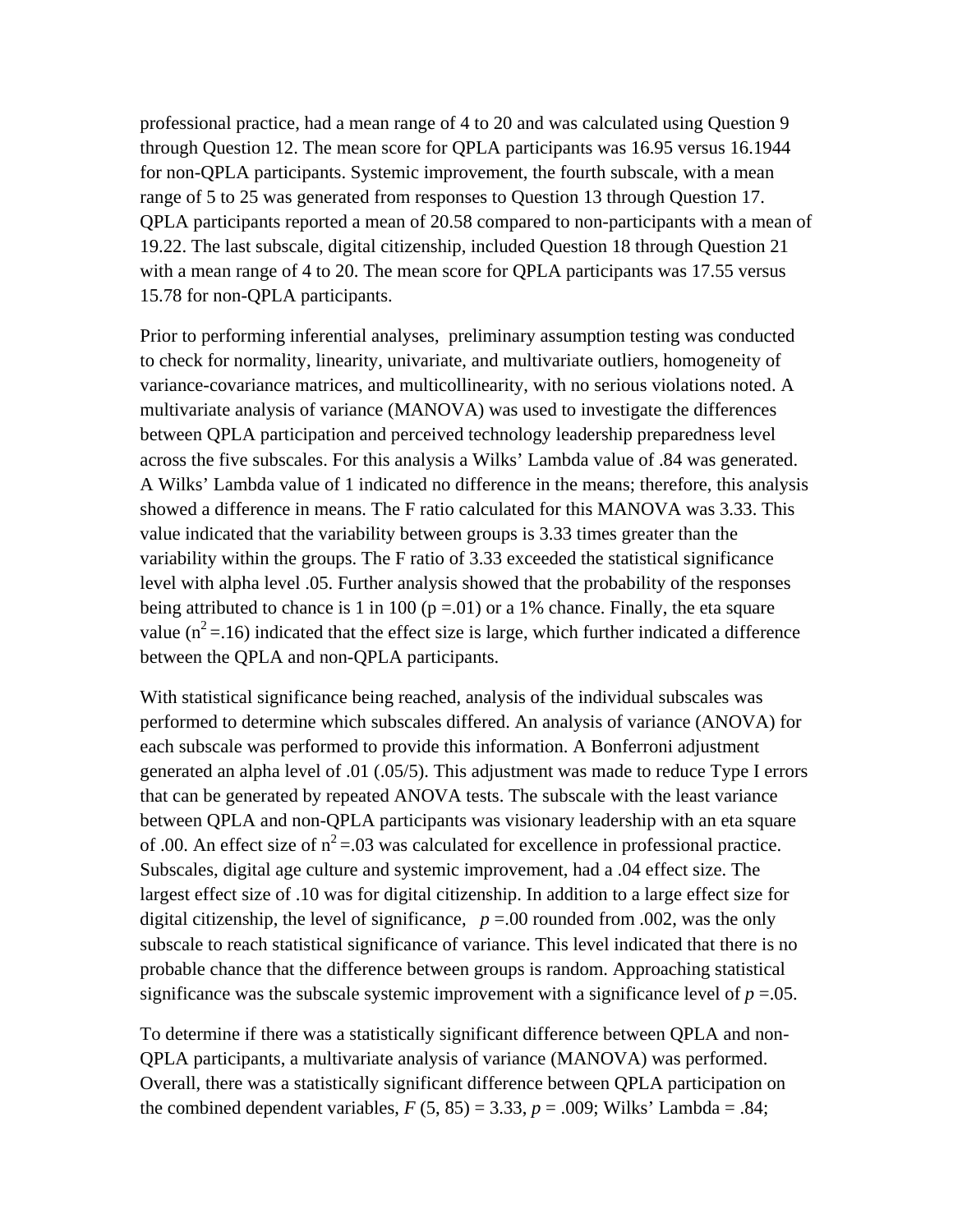partial eta squared = .16. In all five subscales, QPLA participants reported a higher mean score than principals who did not participate in QPLA.

Once it was determined that there was a statistically significant difference, further analysis was conducted to determine which of the five subscales demonstrated a significant difference. A one-way analysis of variance (ANOVA) was conducted for each of the five subscales. To reduce type 1 errors, a Bonferroni adjusted alpha level of .01 was set for the level of significance. The only subscale to reach statistical significance was digital citizenship,  $F(1, 89) = 9.76$ ,  $p = .002$ , partial eta squared = .10.

# **Results Summary**

The 102 principals perceived themselves to be the best prepared in the area of digital citizenship (subscale ratio = .796). The subscale that principals indicated they felt least prepared was visionary leadership (subscale ratio  $= .714$ ). For all participants the mean scores on the 21 indicators ranged from 3.85 on a scale of 5 to 4.30 on a scale of 5. These scores reflect a high level of perceived technology leadership preparedness among those who responded to the survey.

There were 57 respondents who participated in QPLA and 45 who did not. A one-way between-groups multivariate analysis of variance was performed to investigate the differences in perceived technology leadership preparedness between QPLA and non QPLA participants. Five dependent variables were used: visionary leadership, digital age culture, excellence in professional practice, systemic improvement, and digital citizenship. The independent variable was QPLA participation. There was a statistically significant difference between QPLA participation on the combined dependent variables,  $F (5, 85) = 3.33, p = .009$ ; Wilks' Lambda = .84; partial eta squared = .16. When the results for the dependent variables were considered separately, the only difference to reach statistical significance, using a Bonferroni adjusted alpha level of .01, was digital citizenship,  $F(1, 89) = 9.76$ ,  $p = .002$ , partial eta squared = .10. An inspection of the mean scores indicated that principals who attended QPLA reported slightly higher perception levels in digital citizenship ( $M = 17.55$ ,  $SD = 2.16$ ) than those principals who did not participate in QPLA  $(M = 15.78, SD = 3.24)$ .

# **Discussion**

If we take Dewey's statement regarding preparing students for the future at face value we realize that technology will increasingly be a part of the educational experience for children. Considering that a leader who is being prepared today may be leading for the next 20 to 30 years, it seems certain that they will be leading technology rich schools. As such, school leaders must be engaged in activities which prepare them to lead these schools. This research gives some insight into how current leaders perceive their technology leadership skills and how QPLA impacted those perceptions.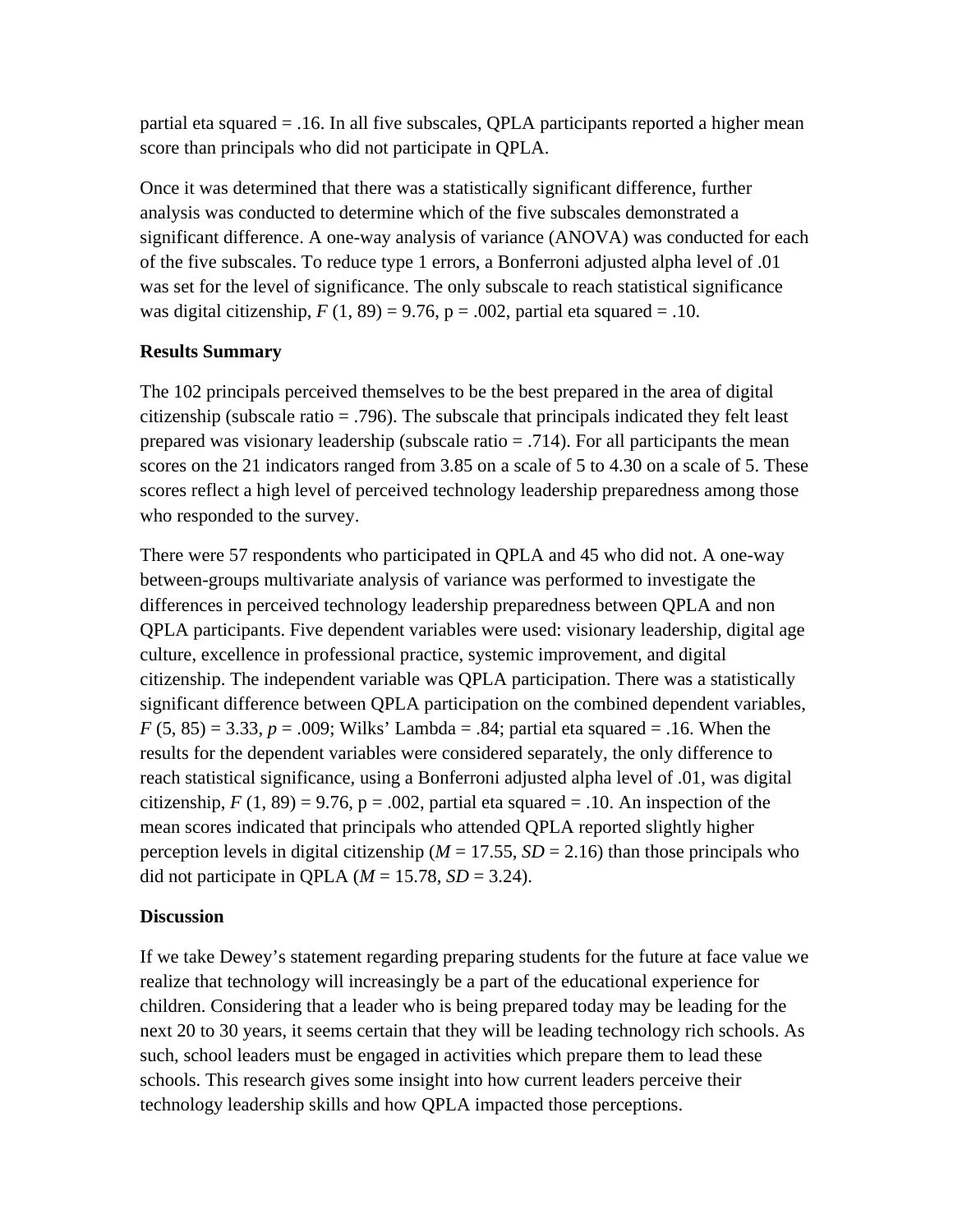# **Technology Leadership Preparedness**

The primary purpose of this study was to evaluate how principals perceived their preparedness for technology integration. This study revealed principals' perceptions of technology leadership preparedness in the following order based on the subscale mean ratio: digital citizenship (.837), excellence in professional practice (.833), digital age learning culture (.801), systemic improvement (.799), and visionary leadership (.771).

Principals reported their highest level of technology leadership preparedness as digital citizenship  $(F (1, 89) = 9.76, p = .002$ , partial eta squared = .10). This subscale called for leaders to ensure equitable access to technology resources. Digital citizenship expected leaders to promote, model, and establish policies that ensured safe, legal, and ethical use of technology. Responsible use of technology and social interactions in a digital environment were also expected. This finding may be the result of the QPLA activities where participants learned about digital citizenship and digital-age culture. These activities explored the impact of social media, federal internet regulations, and technology-infused quality instruction.

This finding was consistent with the results of a study by Hess and Kelly (2007) that indicated leader preparation programs had the highest prevalence of curriculum related to policies, management, and school law. Anderson and Dexter (2005) also reported that 82% of schools had technology and staff development policies in place. The high level of technology leadership preparedness was also found to be in the top half of the subscale scores in a study by Redish and Chan (2007).

Conversely, other studies found skills common to digital citizenship were lacking among administrators. Macaulay (2009) and Grey-Bowen (2010) reported that the social, legal, and ethical issues indicator was the lowest NETS-A subscale score. Garcia (2009) reported that total cost of ownership (TCO) and equity of access were the lowest scored areas for principals which contradicted the findings of this study.

Visionary leadership was identified as the NETS-A subscale with the lowest perceived preparation level by the respondents  $(F(1, 89) = .00, p = .99,$  partial eta squared = .00). This subscale guides leaders to inspire a shared vision with stakeholders to maximize positive instructional change. A visionary leader is expected to advocate technology efforts by committing time and resources to support change. This finding was particularly interesting in that one session specifically targeted technology leadership and vision.

Studies by Levine (2005), Hess and Kelly (2007), and Leonard and Leonard (2006) indicated that technology leadership preparation was lacking in traditional leader preparation programs. Due to this perceived gap, Garcia (2009) recommended more involvement in long-term technology planning for principals.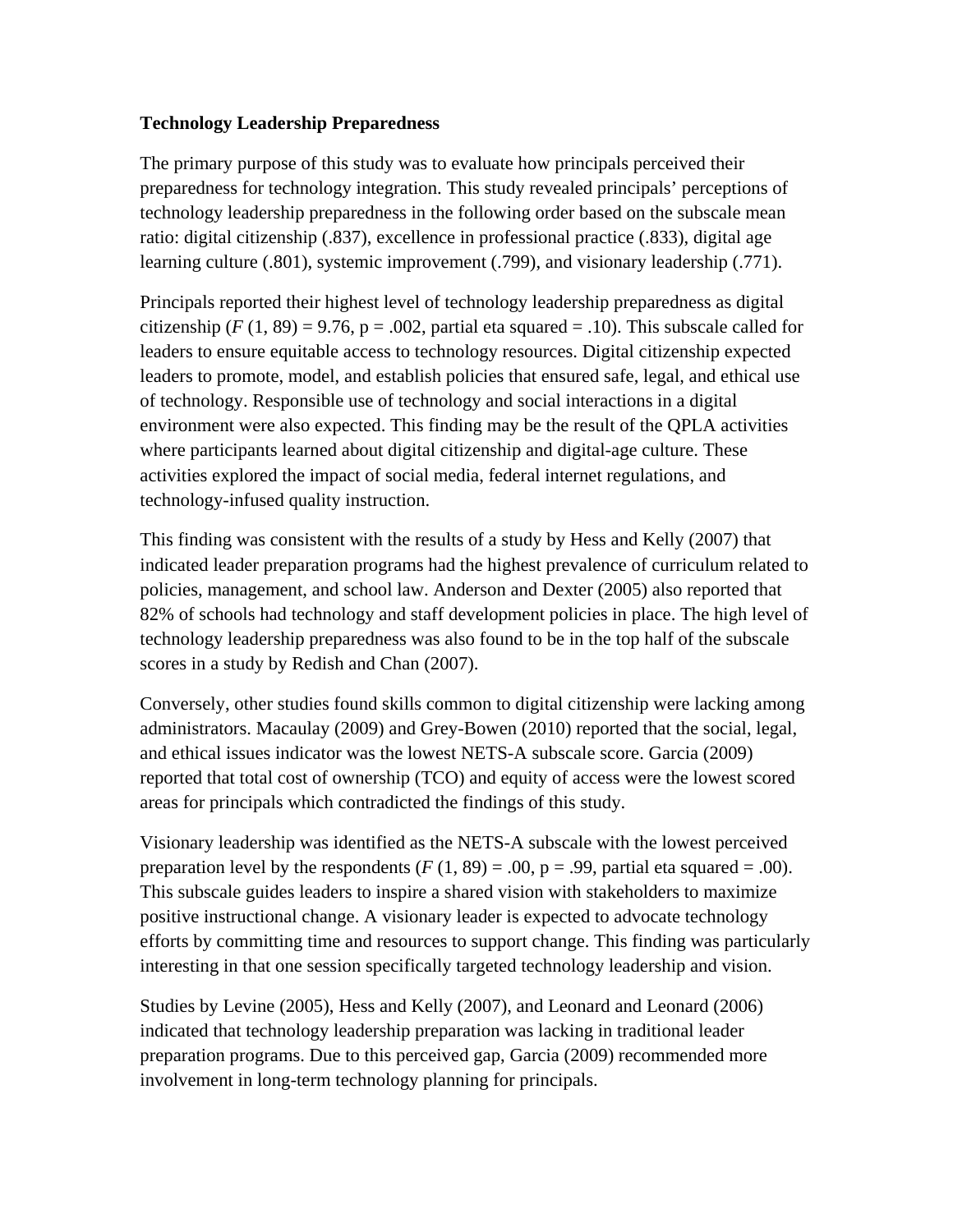Additional research supported the finding of visionary leadership as the lowest score. Studies using the 2002 NETS-A showed the subscale for leadership and vision as the greatest professional development need (Grey-Bowen, 2010; Miller, 2008). Redish and Chan's (2007) study of a supplemental leadership program showed that leadership and vision ranked fourth out of the six 2002 NETS-A standards. Next we discuss the impact of QPLA on these perceptions.

## **Quality-Plus Leader Academy Impact**

Differences in technology leadership preparedness perceptions among principals who attended the Quality-Plus Leader Academy (QPLA) and those who did not across the five NETS-A themes were also examined. There was a statistically significant difference between technology leadership preparedness perceptions of QPLA participants and non-QPLA participants  $(F (5, 85) = 3.33, p = .009;$  Wilks' Lambda = .84; partial eta squared = .16). Further review indicated that for all five subscales, QPLA participants had a higher mean score than non-QPLA participants. Therefore, QPLA participants' perceptions were higher than non-QPLA participants on the five NETS-A subscales. Several of the QPLA sessions included NETS-A standards. Given that professional development activities addressed technology leadership and vision, digital citizenship, digital –age culture, and systemic improvement these findings are to be expected. These findings are also supported by research which suggested that traditional leadership preparation alone is insufficient for today's schools (Hess & Kelly, 2007; Leonard, 2006; Levine, 2005; Mitgang, 2008; Young, 2010). Frequently, principals who had high levels of technology leadership skills credited technology-related workshops for their knowledge (Garcia, 2009). Furthermore, Grey-Bowen (2010) recommended that district and regional educational entities should supplement traditional programs with ongoing professional development related to NETS-A. The findings from this study indicate that this advice is relevant since leaders who participated in QPLA perceived that they were better prepared to lead technologically rich schools than that those who had not articipated.

## **Recommendations**

This research has implications for Educational leadership faculty and school districts that prepare school leaders. The review of literature suggested that the role of the principals is changing due to increased technology use and leadership preparation in this area is limited in traditional leader preparation programs. The findings of this study also indicate that principals' technology leadership skills have room for improvement. Considering these findings we recommend that Educational Leadership programs align coursework with NETS-A standards to help leaders develop the knowledge and skills necessary to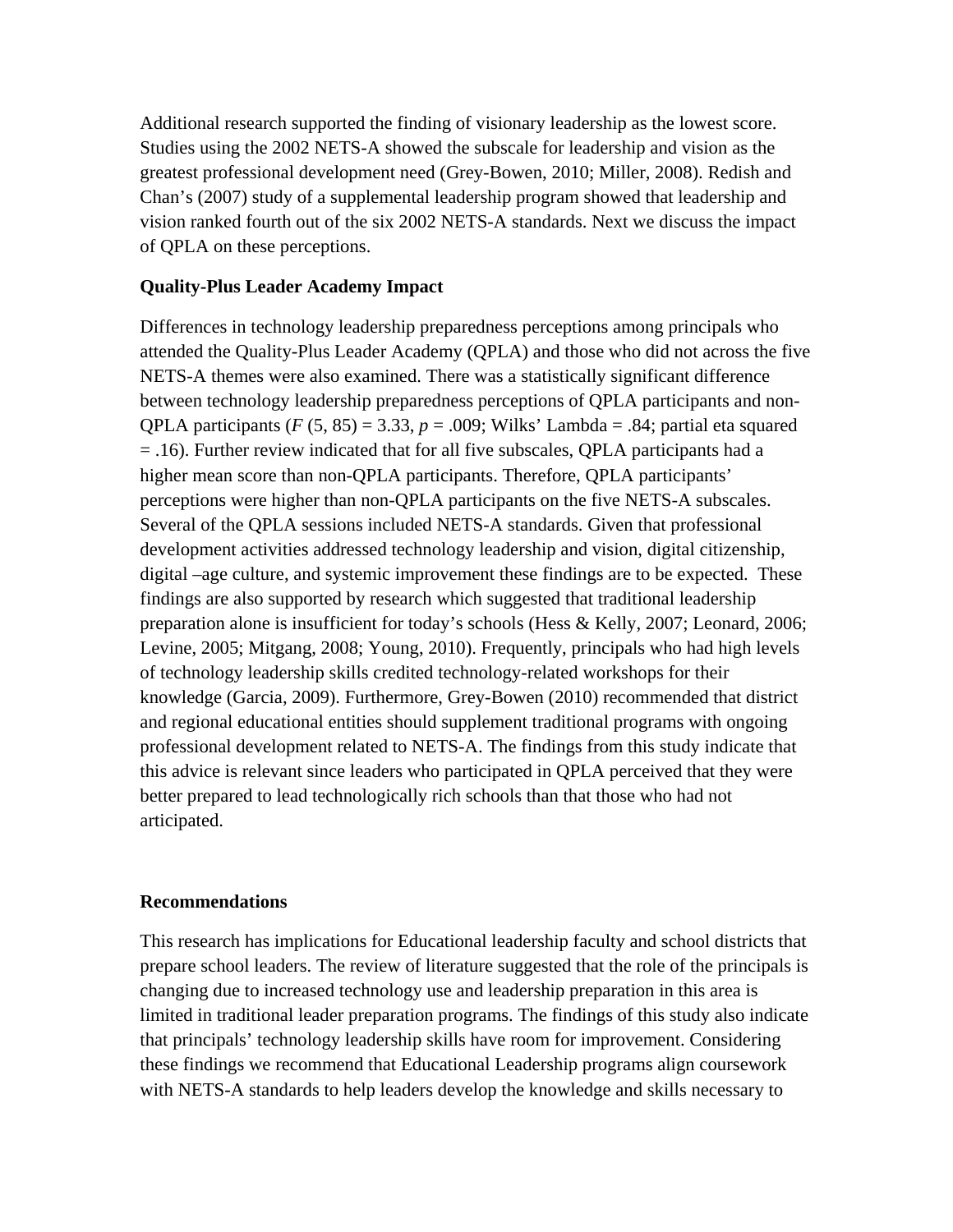lead technology rich schools. In addition, school districts should consider using supplemental principal preparation programs that incorporate the NETS-A standards to further prepare their building leaders. Technology leadership skills should be embedded in the standard dimensions of leader development.

While this research examined principals' perceptions of their technology leadership skills and the impact of QPLA on those perceptions, future researchers may consider:

 Further study of the NETS-A subscale, digital citizenship to provide better understanding of the divergent study results.

Examination by school level to provide insight about how technology leadership differs among elementary, middle, and high schools.

A qualitative study focused on the causes of higher perceived technology leadership preparedness.

# **Conclusions**

The National Educational Technology Plan calls for transforming education through effective use of engaging technology and suggests that successful implementation relies on strong leadership. Unfortunately, literature has indicated that technology skills are scarcely addressed in formal educational leadership programs and supplemental programs are developing to meet this need.

The findings in this study further solidify the vast body of research indicating that principals are not adequately prepared for leadership in a technology-rich environment. Principals must leverage resources beyond formal leadership preparation to develop technology leadership skills. There is evidence that principals perceive themselves to be better prepared in the area of digital citizenship than the other four NETS-A subscales. However, there is a wide gap to be closed with the remaining NETS-A subscales: visionary leadership, systemic improvement, digital age culture, and excellence in professional practice. Based on these findings, we argue for changing foundational and on-going leadership development to include technology leadership is imperative. The ISTE 2009 NETS-A standards provide a framework for developing these skills. Traditional leader preparation programs, regional education centers, and school districts should include the NETS-A standards in leadership development activities. This is imperative so that leaders are not leading schools that teach today as we taught yesterday and rob our children of tomorrow.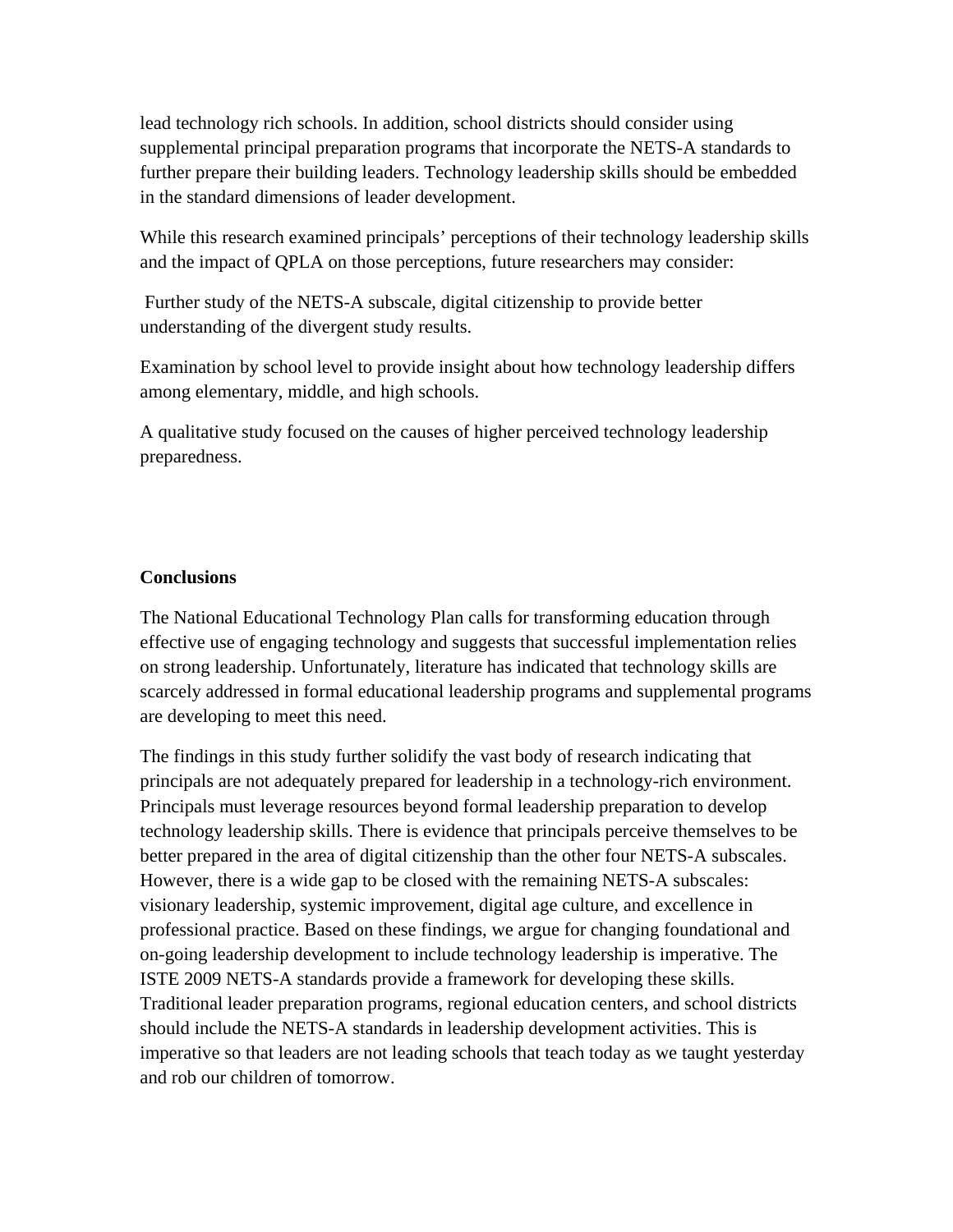#### **References**

Anderson, R. E., & Dexter, S. (2005). School technology leadership: An empirical investigation of prevalence and effect. *Educational Administration Quarterly, 41*(1), 49-82.

Bush, T. (2008). *Leadership and management development in education*. London: Sage.

Cheney, G. R. (2010). *A new approach to principal preparation: Innovative programs share their practices and lessons learned*. Fort Worth, TX: Rainwater Leadership Alliance.

- Creswell, J. W. (2009). *Research design: Qualitative, quantitative, and mixed method approaches*. Thousand Oaks, CA: Sage Publications.
- Davies, P. M. (2010). On school educational technology leadership. *Management in Education, 24*(2), 55-61. doi: 10.1177/0892020610363089
- Dexter, S. (2008). Leadership for IT in schools. *International handbook of information technology in primary and secondary education, 20,* 541-554. New York: Springer. doi: 10.1007/978-0-387-73315-9
- Fink, A. (2006). *How to conduct surveys: A step-by-step guide.* Thousand Oaks, CA: Sage Publications.
- Garcia, A. (2009). *The development of the elementary principal as a technology leader* (Doctoral dissertation, University of Texas-Pan American). ProQuest.
- Gosmire, D., & Grady, M. L. (2007). A bumpy road: Principal as technology leader. *Principal Leadership*, *7*(6), 16-21.
- Grady, M. L. (2011). *Leading the technology-powered school*. Thousand Oaks, CA: Corwin Press.
- Grey-Bowen, J. E. (2010). *A study of technology leadership among elementary public school principals in Miami-Dade county* (Unpublished doctoral dissertation). St. Thomas University. Retrieved from http://gradworks.umi.com/ 34/27/3427096.html
- Hess, F. M., & Kelly, A. P. (2007). Learning to lead: What gets taught in principal preparation programs. *Teachers College Record, 109*(1), 244-274.
- International Society of Technical Educators. (2009). *International Society of Technical Educators National Educational Technology Standards for Administrators*. Retrieved from http://cnets.iste.org/administrators/a\_stands.html
- Knezek, D. (2009, March 1). *Updating tech standards for administrators* [Web log interview]. Retrieved from http://www.youtube.com/watch?v=82AtD9frGnM
- Krejcie, V., & Morgan, D. (1970). Determining sample size for research activities. *Educational and Psychological Measurement, 30*(608).
- Leithwood, K. A., & Riehl, C. (2005). *What we know about successful school leadership.*  Philadelphia, PA: Laboratory for Student Success, Temple University.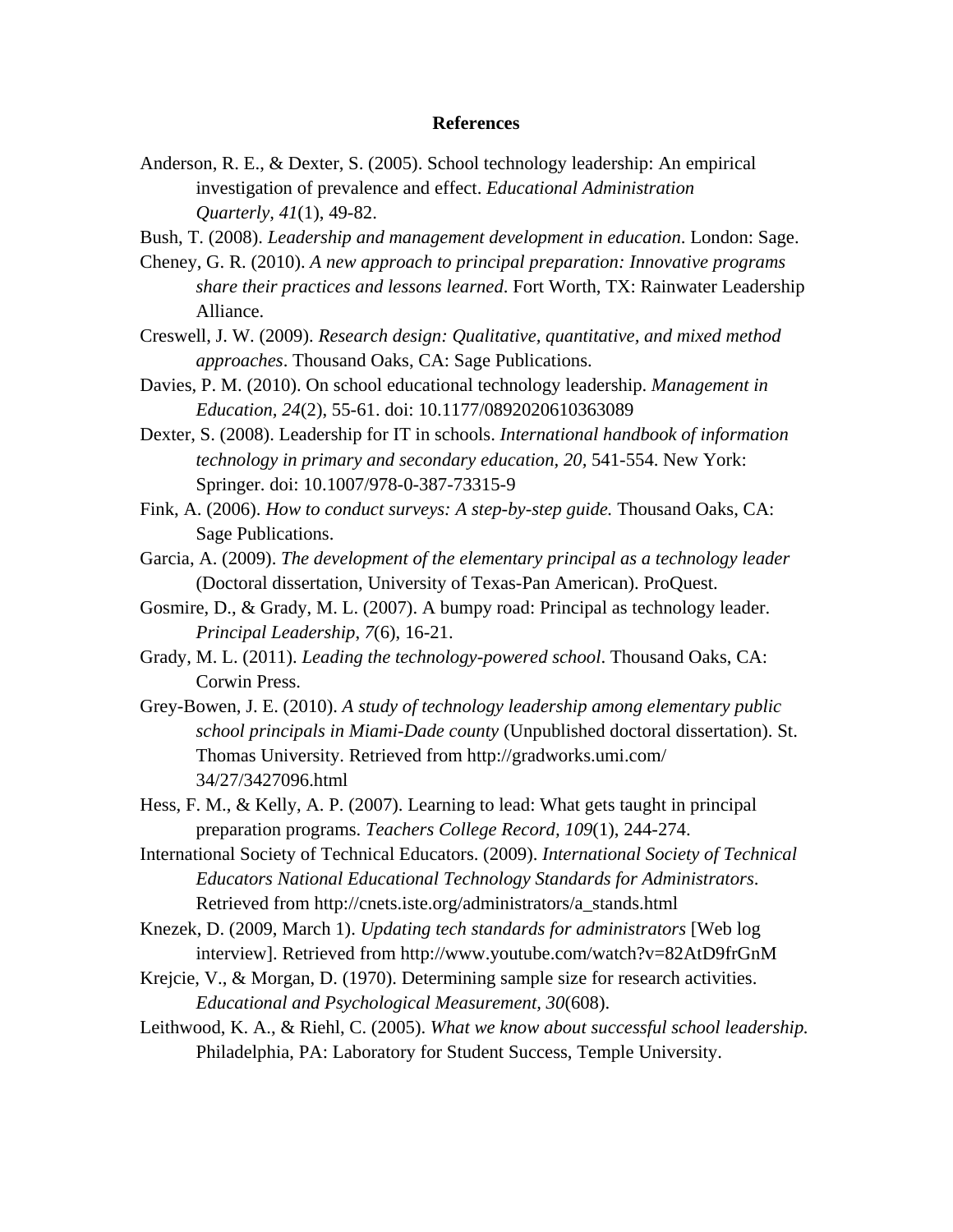Leonard, L., & Leonard, P. (2006). Leadership for technology integration: Computing the reality. *Alberta Journal of Educational Research, 52*(4). Retrieved from http://ajer.synergiesprairies.ca/ajer/index.php/ajer/article/view/576/561

Levine, A. (2005). *Educating school leaders* (Publication). The Education Schools Project.

Macaulay, L. S. (2009). *Elementary principals as technology instructional leaders.*  (Doctoral dissertation). Retrieved from http://www.iste.org/Content/ NavigationMenu/Research/NECC\_Research\_Paper\_Archives/NECC2009/

McLeod, S. (2005). *Principals technology leadership assessment* [Survey instrument and directions]. Center for the Advanced Study of Technology Leadership in Education. Retrieved from http://schooltechleadership.org/research/projects/ptla/

Miller, M. L. (2008). *A mixed-methods study to identify aspects of technology leadership in elementary schools* (Doctoral dissertation, Regent University). ProQuest.

Mitgang, L. D. (2008). Becoming a leader: Preparing school principals for today's schools. *Perspective,* 1-11.

Prensky, M. (2010). *Teaching digital natives: Partnering for real learning*. Thousand Oaks, CA: Corwin.

Redish, T., & Chan, T. C. (2007). Technology leadership: Aspiring administrators' perception of their leadership preparation program. *Electronic Journal of Integration of Technology in Education*, *6*, 123-139.

Reilly, P. (2005). Leadership: Walking the talk. *Technology & Learning*, 20-26.

Schrum, L., Galizio, L. M., & Ledesma, P. (2011). Educational leadership and technology integration: An investigation into preparation, experiences, and roles. *Journal of School Leadership, 21*(2), 241-261.

Sykora, C. (2009, March/April). Building ed tech leadership. *Learning & Leading with Technology*, 48.

United States Department of Education. (2010). *U.S. Department of Education*. Retrieved from http://www.ed.gov/technology/netp-2010

Young, M. D. (2010). From the director: Why not use research to inform leadership certification and program approval? *UCEA Review*, *51*(2), 1-3.

Wendy Metcalf ,437 Old Peachtree Rd. NW, Suwanee, GA 30024, Phone: 678-301-6650

Fax: 678-301-6523, E-mail: wendy\_metcalf@gwinnett.k12.ga.us

Jason LaFrance , Department of Leadership, Technology, and Human Development

PO Box 8131, Statesboro, GA 30460, Phone: (912) 478-5642, Fax: (912) 478-7104

E-mail: jlafrance@georgiasouthern.edu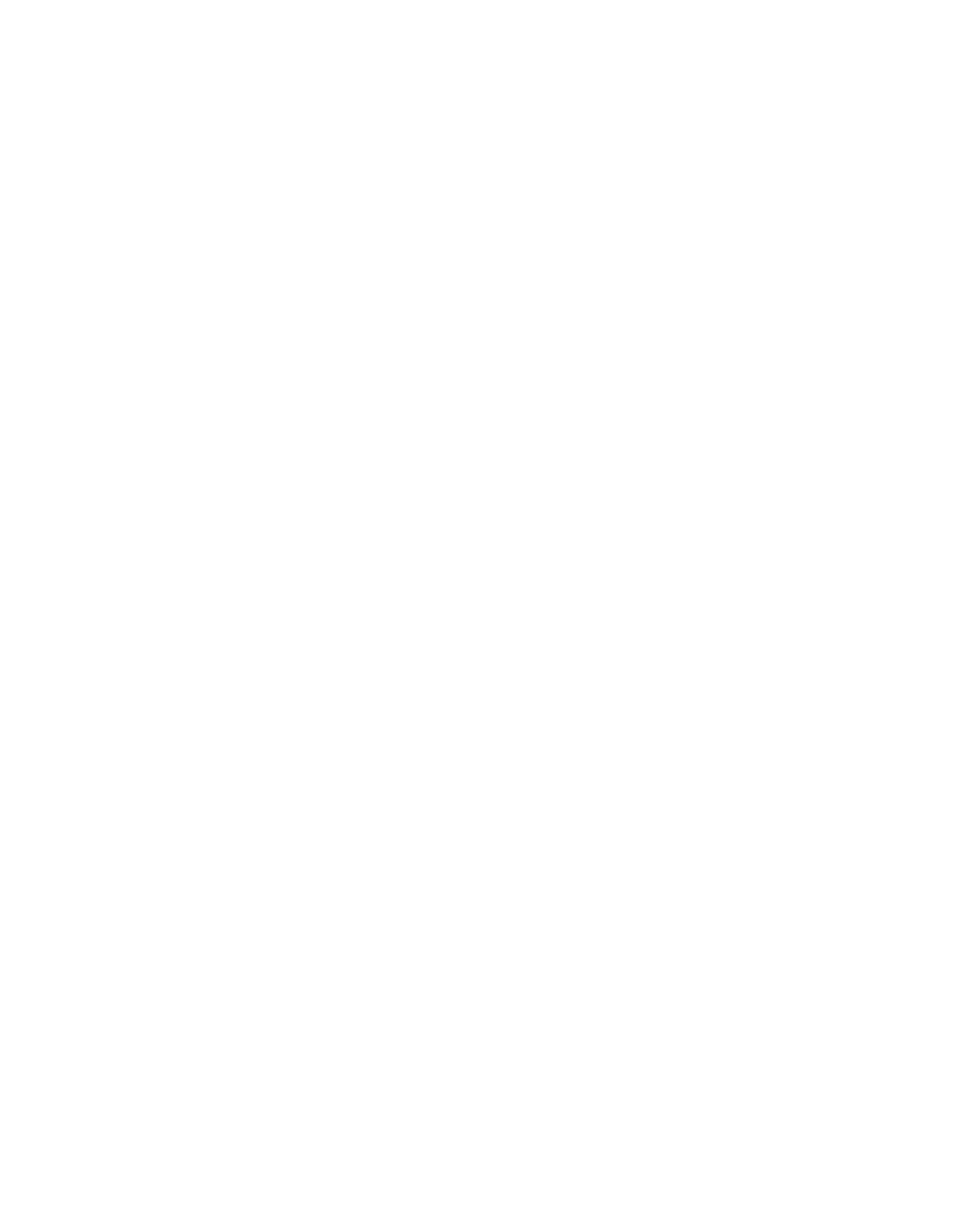### **Improving Metacognition in a College Classroom: Does Enough Practice Work?**

Christopher A. Was Kent State University

Tara L. R. Beziat University of South Carolina Aiken

Randy M. Isaacson Indiana University South Bend

#### **Abstract**

Metacognition is often described as knowledge and control over one's cognitive processes. Models of metacognition often include knowledge monitoring as the foundation of metacognitive skills. The current study was designed to determine whether the ability to accurately assess one's knowledge can increase throughout a semester long course, when students are provided knowledge monitoring practice. Undergraduates' enrolled in an educational psychology course were administered 13 exams during the course of a semester and provided a number of opportunities to practice knowledge monitoring. Prior to each exam students were required to predict their exam scores. Calibration (the difference between predicted scores and actual performance) improved over the course of the semester. However, the data also revealed improved calibration might have been an artifact of the data. Put differently, calibration was poor at the beginning of the semester as students were on average overconfident. By the end of the semester, students predicted scores had not changed, but exam scores increased thus improving calibration.

Knowledge monitoring is a basic metacognitive process essential to learning. Imagine a student preparing for an upcoming examination in her educational psychology course. To prepare efficiently and to be well prepared for the exam, the student must be able to identify those concepts she has already mastered and those concepts that will require more effort and study time. This ability to monitor one's own knowledge is a key to metacognitive and self-regulation processes during learning. Indeed, Tobias and Everson (2009) proposed a hierarchy of metacognitive processes with monitoring knowledge as the foundation. In the Tobias and Everson (2009) model, higher-level metacognitive processes, such as selecting strategies, evaluating learning, and planning are dependent upon accurate knowledge monitoring. Tobias and colleagues have demonstrated that the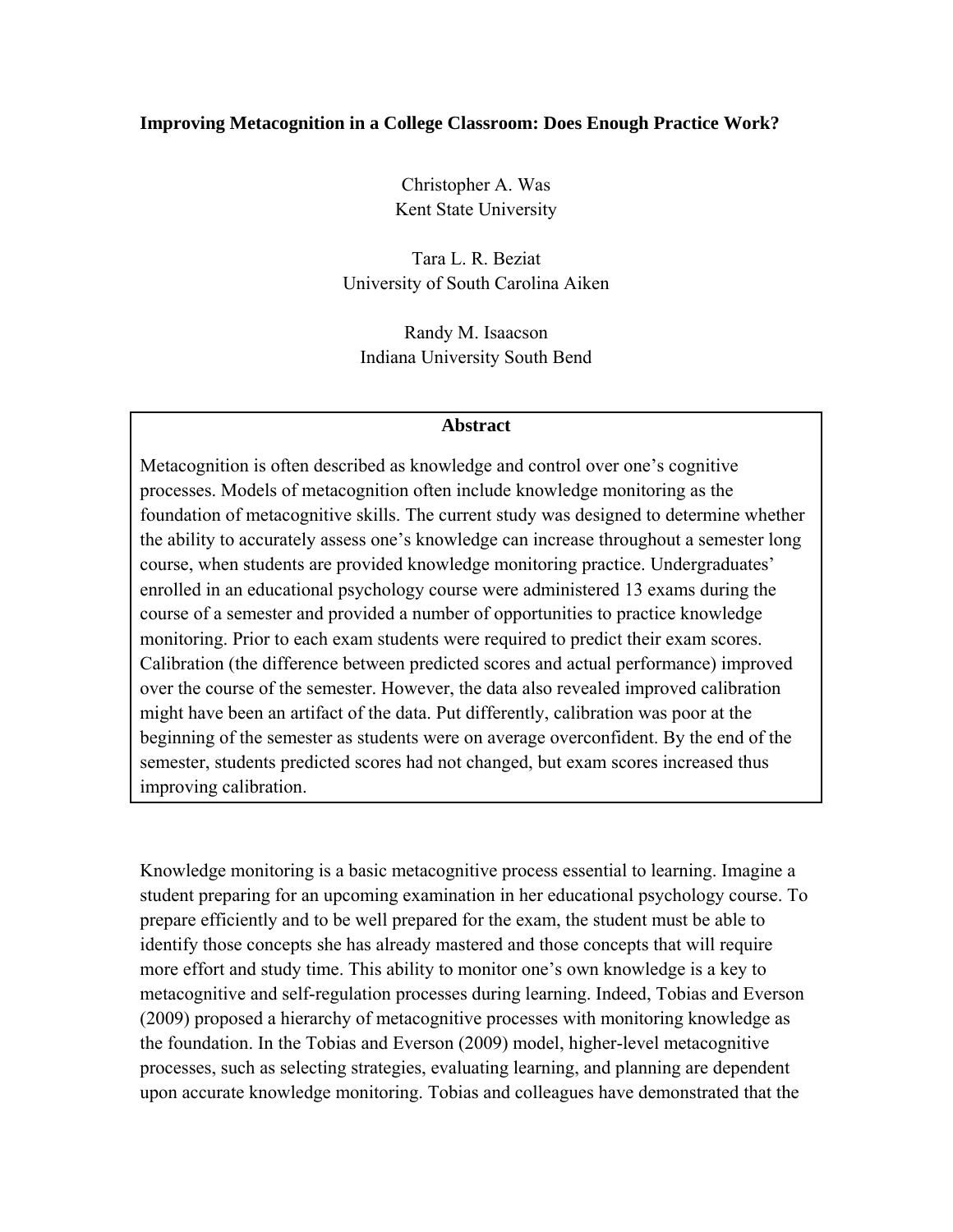ability to accurately judge one's knowledge (knowledge monitoring accuracy) is predictive of math achievement, reading achievement and even GPA scores (see Tobias & Everson, 2009 for a review).

Other theories of metacognition also propose that effective knowledge monitoring leads to better regulation during studying (e.g., Metcalfe, 2009; Nelson & Narens, 1990). One goal of the current investigation was to determine if individual differences in knowledge monitoring accuracy are related to academic success within a classroom setting. A second goal was to determine if training improves students' knowledge monitoring accuracy as measured by calibration.

# *The Knowledge Monitoring Assessment*

As noted by Serra and Metcalfe (2009) metacognition is not flawless and poor metacognition can have a negative impact on studying and performance. Previous research has demonstrated that college students who are better at knowledge monitoring, as measured by predicting scores on an exam (i.e., calibration) are also likely to outperform those students who are not accurate knowledge monitors (Hacker, Bol, Hogan & Rakow, 2000; Isaacson & Fujita, 2001). Hartwig, Was, Isaacson, & Dunlosky, (2012) demonstrated a clear connection between knowledge monitoring accuracy and academic performance. In their investigation Hartwig, et al. (2012) developed a knowledge monitoring assessment based on the method presented by Tobias and Everson (2002; 2009).

The knowledge monitoring assessment used by Hartwig, et al. (2012) required participants to judge whether they knew the definition of a word or not. Participants made a yes (known) or no (not known) judgment for each of 50 vocabulary words, and were then required to complete a multiple choice test in which they were presented with each of the 50 vocabulary items and five possible synonyms. Four of the possible synonyms were distractors and a fifth was an actual synonym of the vocabulary items. The knowledge monitoring assessment generated the following possible outcomes. Students indicate the word is: 1) known and correctly responded to the item on the vocabulary test [hits]; 2) known but responded to incorrectly on the test [false alarms]; 3) unknown but the correct response was given on the test [misses]; and 4) unknown and responded to incorrectly on the test [correct rejections]. Hits and correct rejections represent accurate knowledge assessment, whereas false alarms and misses represent inaccurate knowledge assessments.

Hartwig et al. (2012) administered this knowledge monitoring assessment in the first two weeks of the semester of an undergraduate course in educational psychology and found that accuracy on the knowledge monitoring assessment was correlated to final exams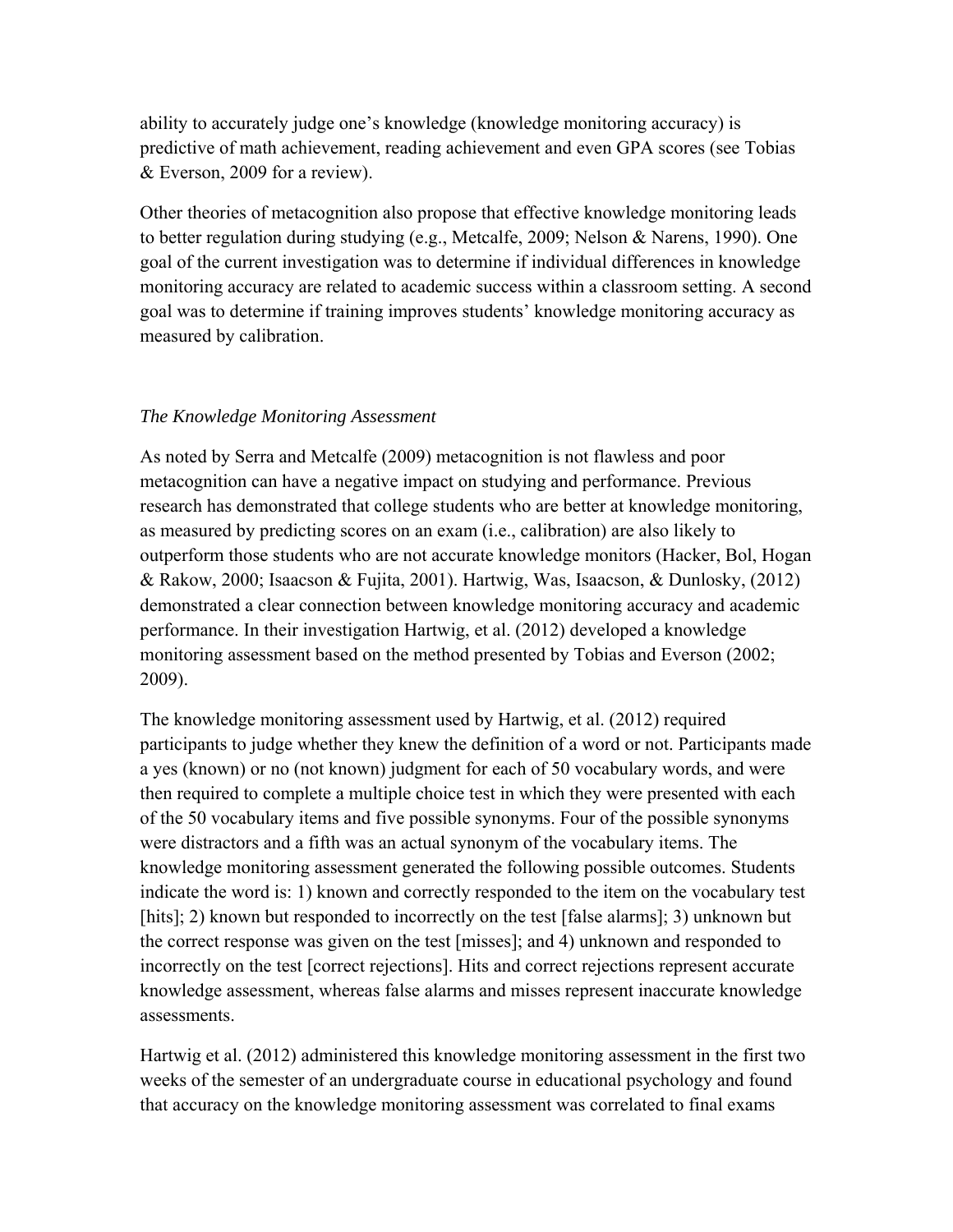scores. Although the correlation between the knowledge monitoring assessment and final exam score was moderate (*r = .*39) it represented a substantial amount of variance in final exam scores when one considers the knowledge monitoring assessment was completed at the start of the semester and the final exam was administered at the end of the semester. Furthermore, the number of variables that might influence final exam performance is quite large. The finding that the knowledge monitoring assessment accounted for variance in final exam scores is therefore notable. Indeed, Hartwig et al. (2012) split the participants into quartiles based on the knowledge monitoring assessment scores and found the quartiles differed in exam performance such that students who monitored more accurately also earned higher grades, on average, on the final exam.

### *Improving Monitoring Accuracy*

The results of Hartwig, et al. (2012) and others (e.g., Hacker, et al., 2000; Isaacson & Fujita, 2001) provide evidence that knowledge monitoring accuracy is related to performance on exams. Although these findings are important, it is even more important to know if knowledge monitoring accuracy can be improved. If successful knowledge monitoring leads to positive academic outcomes, it follows that teaching students to be better knowledge monitors would make them better and more successful students. In an attempt to determine if students' knowledge monitoring accuracy could be improved through pedagogical practices, Isaacson and Was (2010a) designed a classroom study in which they measured the knowledge monitoring accuracy at the beginning and the end of the semester of 106 undergraduates enrolled in an educational psychology class. Throughout the semester the students were required to frequently make monitoring judgments about their knowledge. Several opportunities were provided to the students to practice knowledge monitoring (cf. Isaacson & Was, 2010b). The most important of which was a weekly variable-weight and variable-difficulty exam (the exam format is described in detail in the methods section).

Isaacson and Was (2010a) used the same stimuli in both administrations of the knowledge monitoring assessment. It was found that the knowledge monitoring assessment completed at the beginning of the semester and the one completed at the end of the semester were both correlated to the score on the final exam in the course. This finding supports the conclusions of Hartwig, et al (2012). More importantly, Isaacson and Was (2010a) found a significant increase in students' knowledge monitoring accuracy from the knowledge monitoring assessment scores at the beginning of the semester to scores at the end of the semester. Isaacson and Was (2010a) proposed that the weekly monitoring practice provided throughout the semester increased students' general knowledge monitoring ability.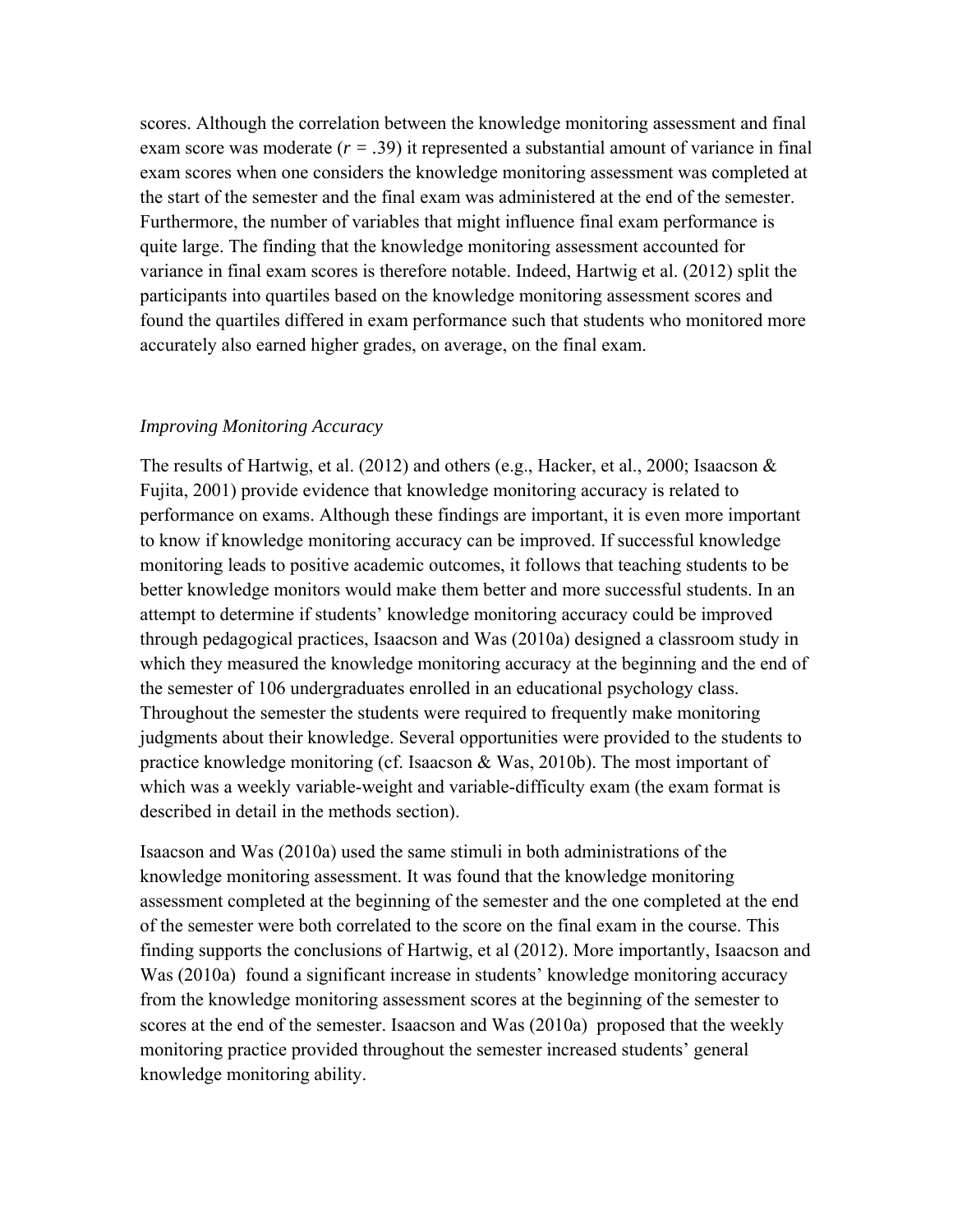In an attempt to replicate the findings of increased knowledge monitoring accuracy over the course of the semester, Was, Issacson, Beziat, and Dippel (2011) conducted a study using the same methodology. Again, a significant increase in knowledge monitoring accuracy was found. However, Was et al. (2011) discovered that although there was a significant increase in the number of hits and a significant decrease in the number of misses, the rate of false alarms did not change. Therefore, the increase in gamma may reflect an artifact of the data. Put differently, if students are overconfident in their knowledge assessments the increase in hits at the end of the semester may reflect an increase in knowledge (i.e. items answered correctly), not an increase in accurately identifying known items. This may indicate that students have difficulty changing an optimistic bias or overconfidence (Hacker et al., 2000). The lack of change in the rate of false alarms and the increase in hits raised two important questions.

### *Overconfidence*

The first question is whether there is a general overconfidence bias in students' knowledge monitoring? The most common method in the extant literature used to measure knowledge monitoring within a classroom context is calibration between exam score prediction and exam scores (e.g., Hacker, Bol, Hogan & Rakow 2000; Isaacson & Fujita 2001, Miller & Geraci, 2011). Calibration is operationalized as the difference between predicted performance and actual performance. A common, yet not surprising finding involving undergraduate students, is a striking difference between high and low performing students in their ability to predict their test scores. Typically, successful students demonstrate better calibration, whereas poorer performing students overestimate their future performance. For example, Hacker et al. (2000) administered three multiple-choice exams to undergraduates over the course of a semester. Before each exam, students were required to predict their test scores. Immediately following the exam, but before it was graded, students again estimated their test scores (postdiction). Results indicated that the highest performing students were more accurate in their predictions of exam scores as well as the post-diction of performance. In turn, the lowest performing students' calibration was poor in both prediction and postdiction of exam scores, with the lower performing students greatly over estimating their performance even after completing the exam.

Isaacson and Fujita (2001) administered 10 weekly examinations to undergraduate students over the course of a semester. Again, lower achieving students had a tendency to make predictions that were higher than their actual test scores. Overconfidence bias was also demonstrated in an investigation conducted by Vadhan and Stander (1994). The results of these studies suggest that high performing students are able to predict how they are going to do on a test and can also accurately assess how they have performed.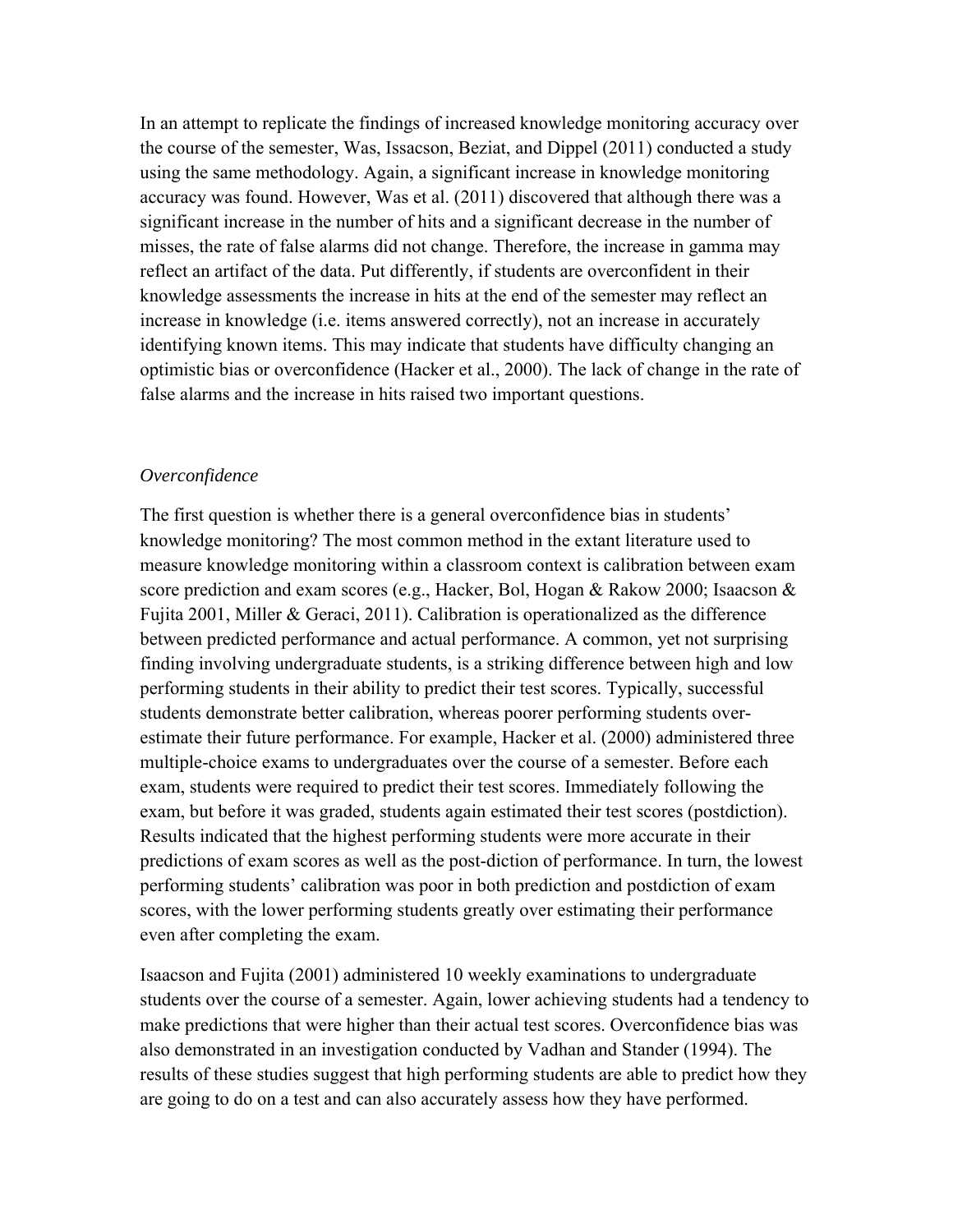However, in general, students have a tendency to be overconfident when predicting their test scores, with the lower performing students having the most difficulty with calibration, with a tendency to be overconfident. Clearly, knowledge monitoring accuracy, as measure by calibration, has an impact on students' academic outcomes.

## *Improvement*

This leads to our second question. Can classroom practices decrease students' overconfidence? There is inconsistency in the literature regarding the improvement in students' ability to predict their performance on test of knowledge and understanding. For example, Hacker, et al. (2000) found that undergraduates' predictions of exam scores were more accurate on a third exam as compared to the first exam. However, the third exam was a cumulative examination of material contained in the first and second exam, and this may in part account for the increased accuracy. Contrary to the Hacker et. al. (2000) results Bol, Hacker, O'Shea and Allen (2005), also, Nietfeld, Cao and Osbourne (2005) found no improvement in monitoring accuracy even after a semester of monitoring practice, but a more recent study conducted Nietfeld, Cao and Osbourne (2006) found that an intervention of monitoring exercises and feedback had a significant impact of students' calibration and test performance.

In a recent investigation involving undergraduate in two semester long studies, Miller and Geraci (2011) again found that students were overconfident in their predictions of test scores and again the lower performing students were particularly poor at predicting their test scores. Germane to the current study, Miller and Geraci (2011) attempted to increase metacognition (as measured by improved calibration) by providing incentives for calibration accuracy and feedback regarding how to improve calibration. The data from Experiment 1 indicated that providing incentives and only minimal feedback did not improve calibration or exam performance. However, in Experiment 2 increasing the salience of the feedback increased calibration for lower performing students without increasing their exam performance.

The investigation conducted by Miller and Geraci (2011) had two limitations that may have contributed to their limited findings. First, in both experiments, Miller and Geraci administered only four exams across the semester. This provided limited opportunities for the participants to practice predicting their test scores.

Second, Miller and Geraci (2011) required students to record a letter grade as the prediction of their exam outcomes (e.g. "A-"). For analyses this letter grade prediction was converted into a numeric value based on the grading scale used in the course. For example, if a student recorded a "B+" that prediction would be converted into an 88%. A prediction of "B" was converted to 85% as that was the midrange of a B on the grading scale. To calculate calibration, the percent correct on the exam was subtracted from the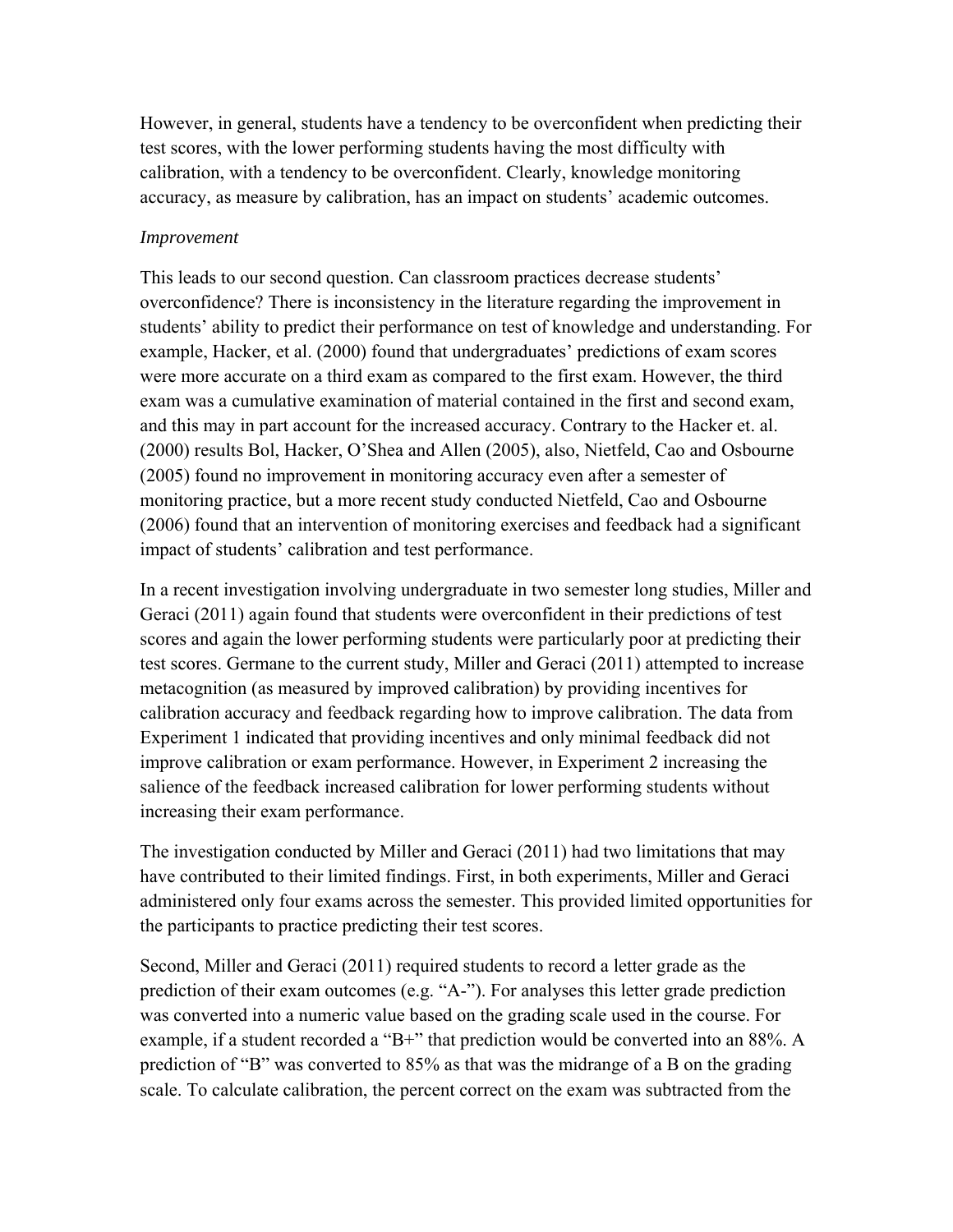converted prediction and divided by 100. This was then subtracted from one and multiplied by 100 to account for the fact that 100% was the maximum percentage correct. The students participating in the two experiments were informed via the course syllabi that they could earn two percentage points extra credit for each of the four exams if they predicted any version of the grade earned. For example, if a student predicted an "A" but received an "A-" they would be given the extra credit. The formula used to measure calibration and the awarding of credit for limited accuracy may have contributed to the lack of substantial improvement in both calibration and performance. For example, the student who predicted a  $B+ (88%)$  but received a  $B- (82%)$  would receive the credit, but the student who predicted a  $C + (78%)$  and received a B-  $(82%)$  would not. Thus the less accurate student in this case would receive positive feedback and reinforcement for being less accurate.

Another contributor to the lack of change in calibration in the Miller and Geraci (2011) investigation may have been the treatment used to improve calibration. The instruction given to participants to improve their predictions was that improving their scores (performance) or lowering their predictions would improve calibration. It is unlikely that such feedback would increase actual metacognition. Although the lower performing students did state that they increased their studying or lowered their predictions, this does not translate to better understanding of knowledge monitoring or metacognition. The most common response among high performing students was that the feedback did not influence their predictions.

## *Goal of the Current Investigation*

The current investigation was undertaken in order to improve upon what we see as limitations in the extant literature. To date, researchers' attempts to determine if practice could improve calibration have provided students limited opportunities to practice predicting the outcomes of examinations, limited and delayed feedback on performance, and a focus on improving predictions, not improving metacognition. In the current investigation, we provided students with much more opportunities to practice knowledge monitoring and reflect on their own knowledge than any study we were able to find. Furthermore, we feel that extensive practice and training is necessary to increase students' metacognition, beyond simply decreasing the difference between predicted test scores and actual performance.

We conducted the current investigation to determine if more practice would lead to improved metacognition as measured by calibration. It was our hypothesis that weekly practice of prediction and postdiction of test scores, and the opportunity to reflect on calibration based on immediate feedback, would improve students' calibration.

## **Methods**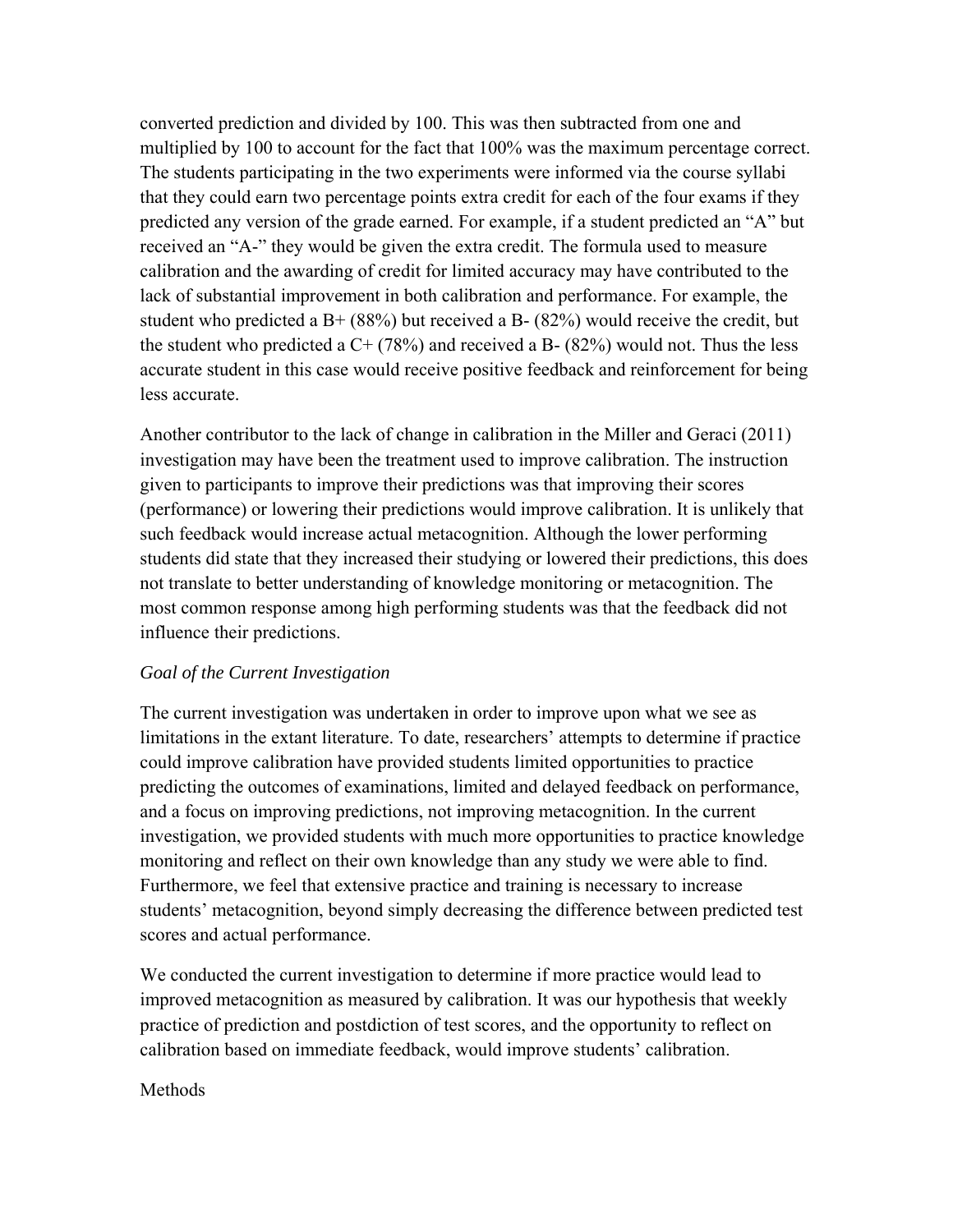## *Participants:*

250 students enrolled in and introductory educational psychology course participated in exchange for course credit. Females represent 77% of the participants. All students did not complete every exam and/or every prediction questionnaire and therefore, there is missing data. All analyses were completed using listwise deletion.

## *Design and Procedure:*

*Weekly Examinations:* Students were administered weekly objective examinations throughout the duration of the semester in which they were enrolled in the course for a total of 13 examinations. Each examination was based on a variable weight, variable difficulty format. Each examination contained a total of 35 questions composed of 15 Level I questions that were at the knowledge level, 15 Level II questions at the evaluation level, and 5 Level III questions at the application/synthesis level. Scoring of the exam was based on a system that increased points for correct responses in relation to the increasing difficulty of the questions: Level I questions were worth 2 points each, Level II questions were worth 5 points each, and 5 Level III questions were worth 6 points each. Students were also required to choose the questions they were least confident about and these questions were only worth one point (5 of the 15 Level I and II questions, and 2 of the 5 Level III questions). The scoring equaled a possible 100 points for each exam. Correlations between total score and absolute score (number correct out of 35) ranged from  $r = .87$  to  $r = .94$ . Therefore, all analyses were completed using total score.

## *Knowledge Monitoring Practice Opportunities.*

Throughout the semester long course, students were presented with a number of resources in the curriculum to improve knowledge monitoring. For example, students were encouraged to take on-line practice quizzes each week that have a format similar to the weekly exams (variable weight and variable difficulty) in which students are asked about their confidence of each answer before the practice quiz was graded on-line. The course also used a web-based course management system with a variety of resources developed to improve metacognition (e.g., students completed weekly self-reflections which focused on self-regulated learning and metacognition). The course had small discussion classes led by peer mentors where students were given a quiz each week also using a format similar to the weekly exams. Students also submitted a journal to their peer mentor each week that focused on self-regulated learning and metacognition. The class had two lectures each week and students were presented with a Question of the Day at the start of every class with their answer to these questions recorded using a student response system (i.e., "clickers") that required students to indicate whether they are absolutely sure, fairly sure, or just guessing at the answers. Students could earn 200 points (8% of the total course grade) across the semester for their Question of the Day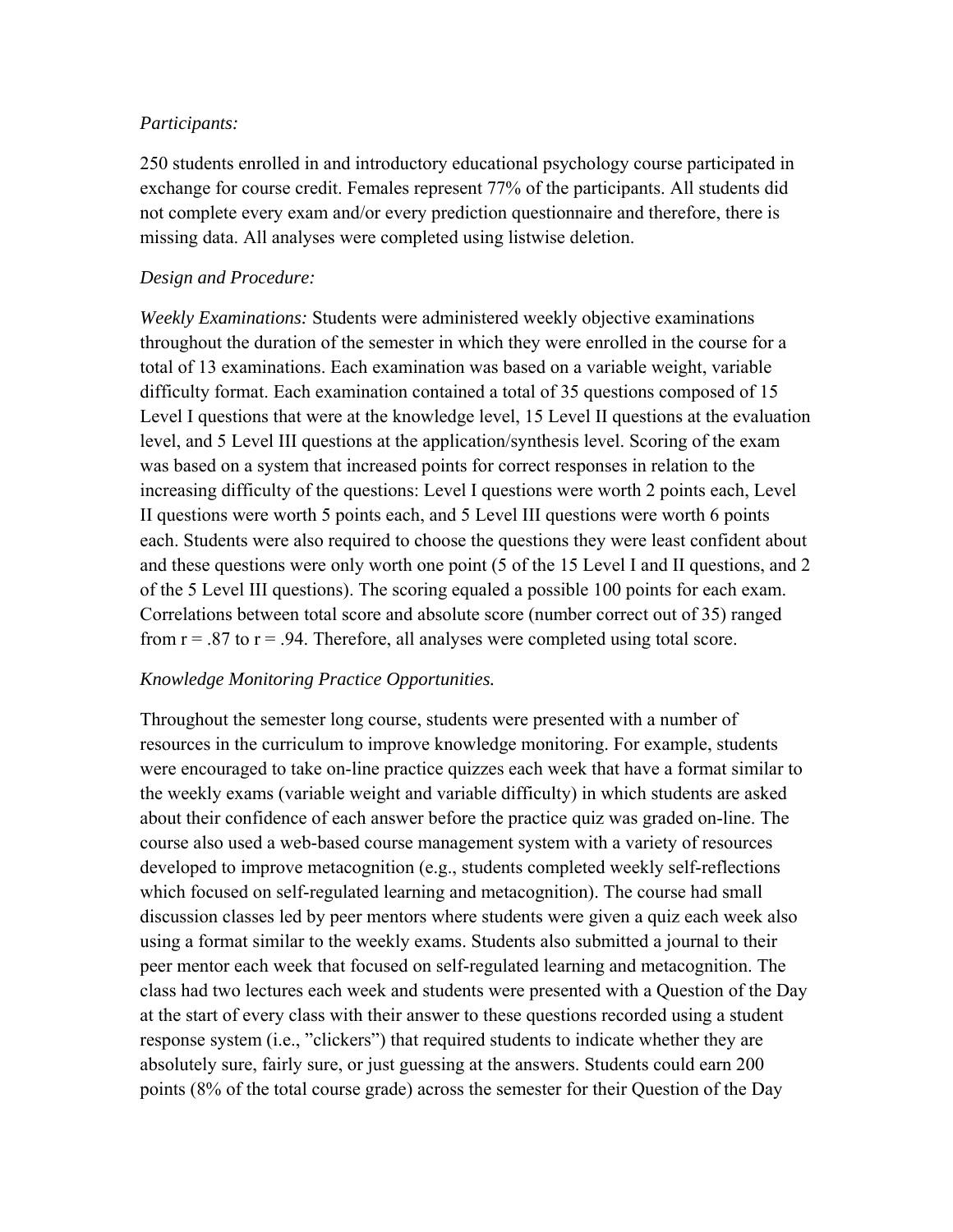responses. Students earned points for correct answers, but also for accurate knowledge monitoring. For example, if a student indicated she was absolutely sure, she earned 9 points if she was correct, but no points if she was wrong. However, if a student indicated he was unsure or just guessing, he earned 3 points if he was correct and 2 points if he was wrong.

## *Calibration:*

Prior to beginning each exam students completed a pre-test questionnaire asking them to predict the total number of points they would receive on the exam. Immediately following the examination students completed the remainder of the questionnaire requiring them to indicate the total number of points they believed they had earned. Exams were then immediately scored for the student using an Apperson® test scoring scanner. Students were then allowed to review their exams, predictions as postdictions.

As an incentive to increase calibration accuracy, students were awarded two extra points toward their exam score if the accurately predicted their test scores, and two points if they accurately postdicted their exam score. One point was awarded for both prediction and postdiction if students were within one point of their score (e.g. if a student predicted a 90, she would receive one extra point if her exam score was between 89 and 91).

## Results

Table 1 presents the means and standard deviations of exam scores, predicted scores, and calibration across the semester. Two participants were removed from the analyses. The first was removed because the participants' mean calibration score across the semester was greater than four standard deviations above the mean. The second participant was removed because his or her mean calibration was four standard deviations below the mean. The current analysis is based on 12 of the 13 exams completed during the semester because the last weekly exam was not included in the analysis. The course syllabi allowed for students to drop one exam score and the majority of the students (over 65%) choose not to take Exam 13 and the mean score of those who did was far below the mean of the other weekly exams. Reliability analysis revealed that total scores were reliable across the 12 included exams ( $\alpha$  = .93) as were predicted scores ( $\alpha$  = .96).

Calibration was measured as the difference between the predicted test score for each exam and actual total points earned on that respective exam. Therefore, a positive calibration score represents an overestimate of performance and a negative calibration score represents an underestimate of exam performance. A calibration score of zero reflects perfect calibration of prediction and test performance. We chose this simple calibration score due to ease of interpretation. For example, a calibration score of 6 indicates that the student predicted she would get a score six points higher than the actual score obtained on the exam. This represents overconfidence. We created a mean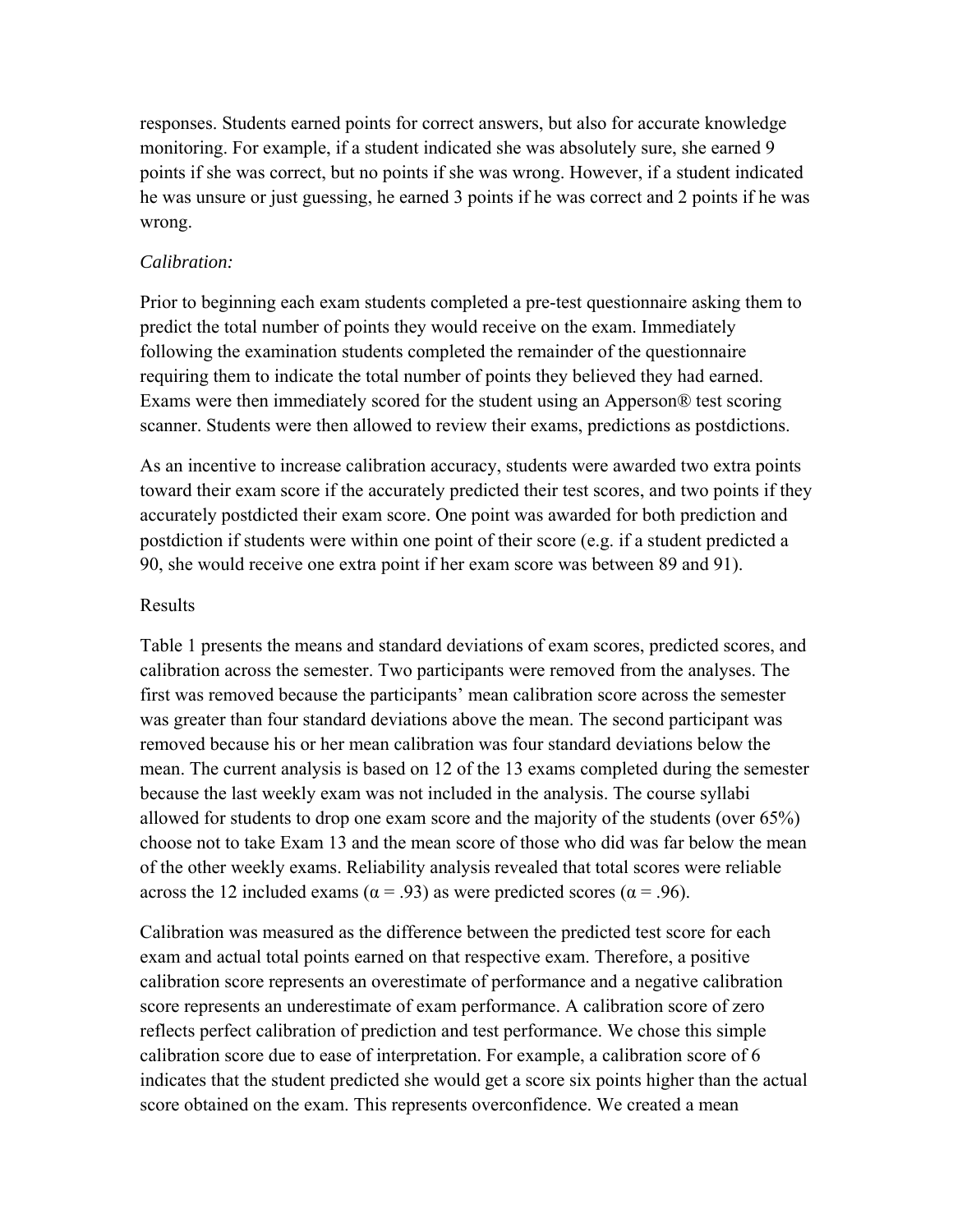calibration score by averaging each students calibration scores for all exams (*M =*2.04) and determined that on average students were overconfident,  $t(248) = 5.61$ ,  $p < 0.001$ , Mean Difference =  $2.04$ , CI =  $1.33$ ; 2.75. Calibration and exam scores were averaged across exams and were found to have a strong correlation,  $r = -0.62$ ,  $p < 0.001$ . This negative correlation indicates that as calibration scores decrease exam scores increase. The scatterplot presented in Figure 1 graphically represents this relationship. The line positioned at 0 on the Y-axis indicates perfect calibration.

To further examine this relationship we calculated the mean of all calibration scores and the mean of all exam scores across the semester for each participant. We then divided participants into two groups based on the mean calibration score (*M =* 2.04). Figure 2 presents the mean examination scores across the semester for the mean groups. We conducted an independent samples *t-*test to determine if the mean exam scores across the semester were different for those above and below the mean calibration score. The mean exam score for those above and below the mean calibration score were *M =* 86.06 (*N =*  134) and *M =* 76.59 (*N =*127) respectively. The Levene's test for equality of variance revealed inequality of variance,  $F = 39.10$ ,  $p < .001$ . We therefore report the *t* value with equality of variances not assumed. This analysis revealed a significant difference in average test scores between the calibration mean-split groups,  $t(190.07) = 9.01$ ,  $p <$ *.*001(CI: 7.39, 11.54). There is a clear difference in test scores across the semester for students above and below the calibration mean with students scoring above the mean scoring lower on exams on average than students below the calibration mean. Put differently, students who were more accurate, or even under predicted their test scores performed better than those less accurate and overconfident in their predictions.

As in previous studies, our data demonstrate that students performing at the highest levels more accurately predict their future performance, with a tendency to underestimate, whereas the poorest performing students are poor calibrators with a tendency to overestimate future performance with a greater magnitude of error. This is also the case for each exam measured separately (Appendix A).

The major focus of the current study was to test the hypothesis that extensive practice at calibration would increase students' ability to accurately predict performance. Figure 3 displays mean calibration score on each exam. The line positioned at zero on the Y-axis represents perfect calibration. As is evident from the figure, students' calibration accuracy improved as the semester progressed. Table 2 displays a series of *t*-tests completed to determine if calibration scores were significantly different from zero. Analyses indicated that calibration scores on exams 1 - 8 were significantly different than 0. Of these, all calibration means were above zero (indicating students were overconfident) with the exception of Exam 6. The mean calibration score for Exam 6 was below zero. Most importantly, for Exams 9, 11 and 12 the mean calibration score did not differ from zero. The mean calibration score at Exam 10 was significantly different than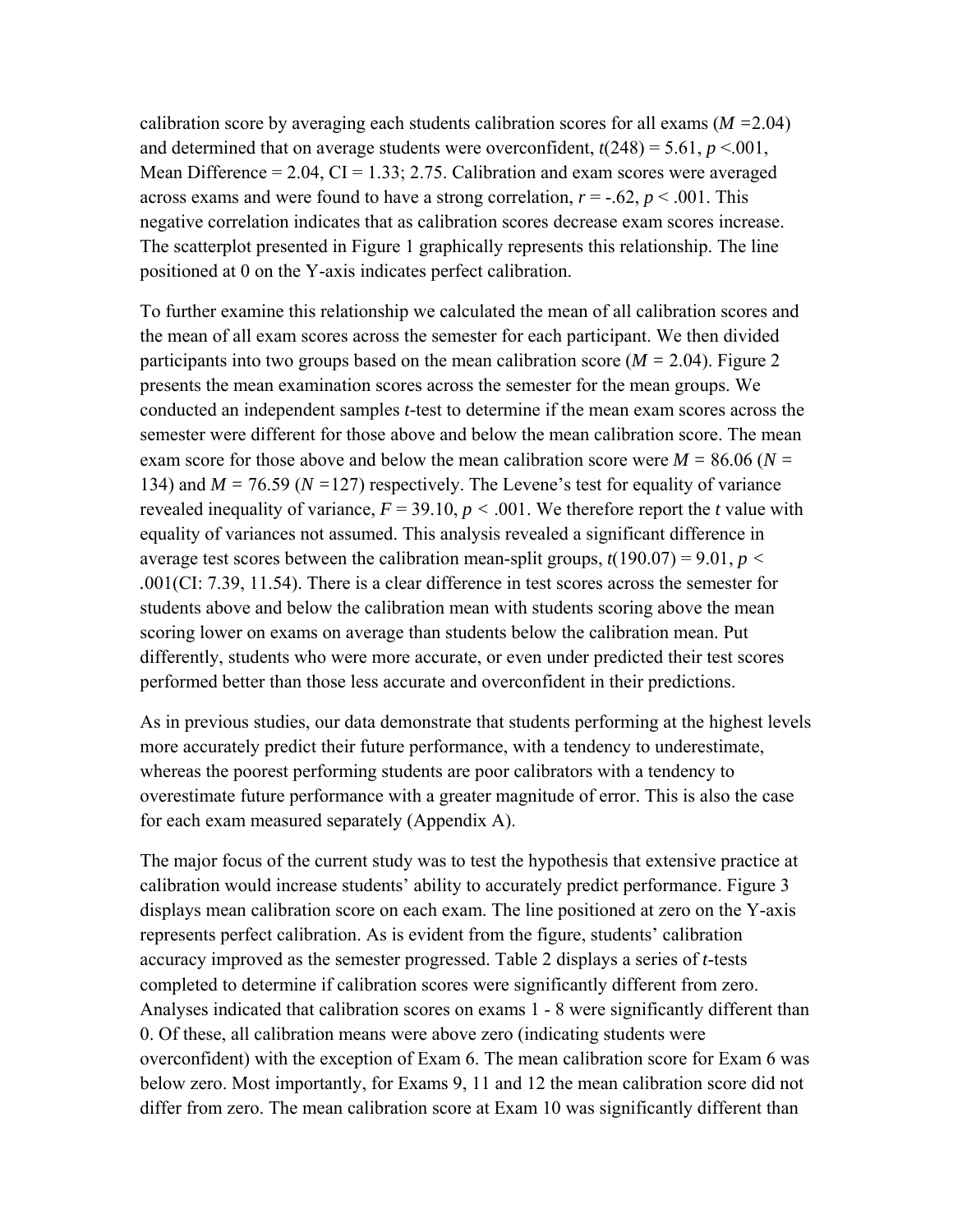0, but the calibration mean was below 0 and not above. These results, although based on a null result, indicate that by exam 9 students on average were accurate predictors of exam performance.

## Discussion

The current data support the conclusion of previous research that students performing poorly on objective examinations are likely to overestimate their performance. The current data also align with previous findings that indicate the best performing students are more accurate in their predictions of performance, if not slightly under confident. More important, the data provide evidence that practice may support the development of effective metacognitive knowledge monitoring. Put differently, calibration is a metacognitive skill and students provided with regular practice can improve this skill. Perhaps opportunities to practice calibration (e.g., quizzes, exams, self-testing and reflection) in turn influence higher order metacognition and self-regulation.

The current results also expand upon the extant literature. Previous findings regarding increased knowledge monitoring accuracy were minimally impressive at best and were often based on limited metacognitive practice. In the current study, we provided students with what we consider deliberate metacognitive practice. We did not simply have students practice predicting their test scores (although that was a part of our procedures), but we also had them practice simple knowledge monitoring strategies. For example, having students regularly judge whether they were absolute sure, somewhat sure, or just guessing in response to each question. We also had students practice more deep processing of their metacognition. The weekly journals in which students wrote about their metacognitive and self-regulating strategies were designed to encourage this type of deep processing.

A further contribution to existing literature was made by using calibration between predicted test score and actual test score as the measure of increased knowledge monitoring. Many previous investigations as noted above had used this measure with a minimal number of tests (e.g, Hacker, et al., 2000; Miller & Geraci, 2011). Others had used similar extensive, deliberate metacognitive practice, but used an external measure of knowledge monitoring (e.g, Hartwig, et al., 2012; Isaacson & Was, 2010a) not calibration of exam scores. We feel these are important contributions to the understanding of knowledge monitoring as a trainable skill.

Although the results of our investigation are encouraging, they must be interpreted with caution. Figure 4 displays the mean predicted test scores and the mean actual scores across the semester. Review of Figure 4 suggests that the increase in calibration is not a result of better knowledge monitoring, but instead a result from students' test scores increasing. Put differently, as is evident in Figure 4, test scores changed dramatically over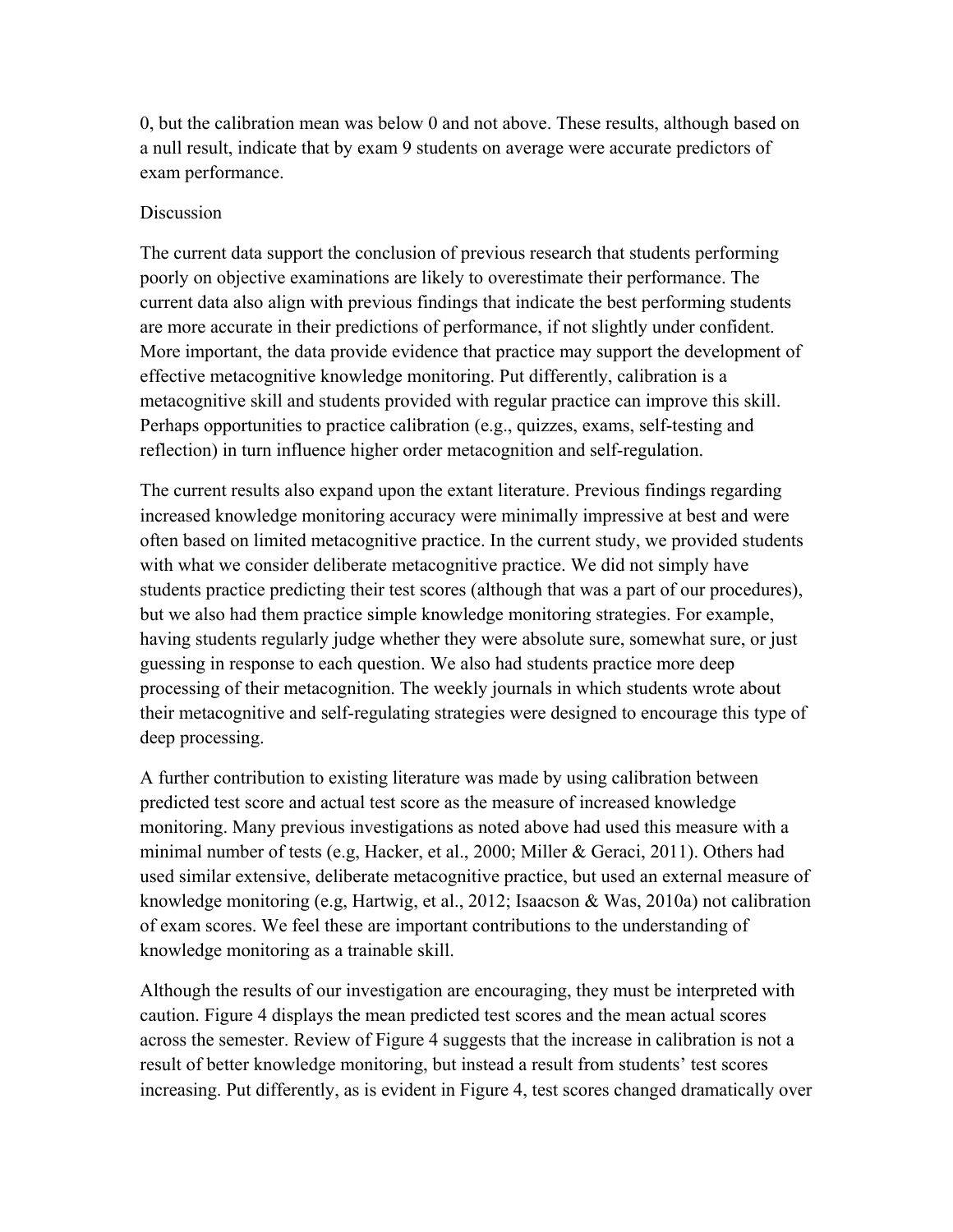the semester. The mean exam score across exams was 82.94 with a standard deviation of 2.95. The lowest mean test score occurred at test 1 and was 76.52. The mean score of the last exam of the semester was  $84.22$ .<sup>1</sup> This is stark contrast to the predicted scores of which the mean across the semester was 84.43 with a standard deviation of .71. The lowest mean predicted score was 82.66 and the highest was 85.53. The change in calibration may be simply the increase in mean test scores over the course of the semester, whereas the predicted scores did not change. However, another interpretation is that increased knowledge monitoring lead to an increase in test scores. As instructors, we were pleased to see this increase in test scores. However, as investigators we were disappointed that we did not have conclusive evidence of an improvement in knowledge monitoring.

## *Implications*

The results of this study support the idea that providing multiple opportunities for metacognitive practice leads to better knowledge monitoring. Based on these results, it is possible for classroom teachers to improve their students' knowledge monitoring and in turn their academic performance. In order to do this the classroom teacher must provide a significant number of opportunities for the student to practice their knowledge monitoring and the student must receive prompt and informative feedback about their performance.

Evidence from the current research also suggests that poor performing students can improve their knowledge monitoring when provided ample practice. As previous research has shown poor performing students often overestimate their performance on quizzes and exams (Isaacson & Fujita, 2001; Vadhan & Stander, 1994). The current research provides evidence that when provided with multiple opportunities to practice their knowledge monitoring these poor performing students can improve their calibration and therefore better estimate their performance. If poor performing student continue to improve the accuracy of their knowledge monitoring, this may in turn lead to better preparation for upcoming assessments. When students are more accurate at identifying what they know and what they do not know they tend to perform better on assessments. Taken together, it is possible for teachers to improve the academic achievement of their poor performing students by providing training in knowledge monitoring.

# *Suggestions for future research*

Recall that Isaacson and Was (2010a) and Was, Isaacson, Beziat, and Dippel (2011) found improvement in general knowledge monitoring using a simple knowledge monitoring assessment. However, as with the majority of research interested in improved metacognition, these studies used a measure of relative accuracy (gamma) to measure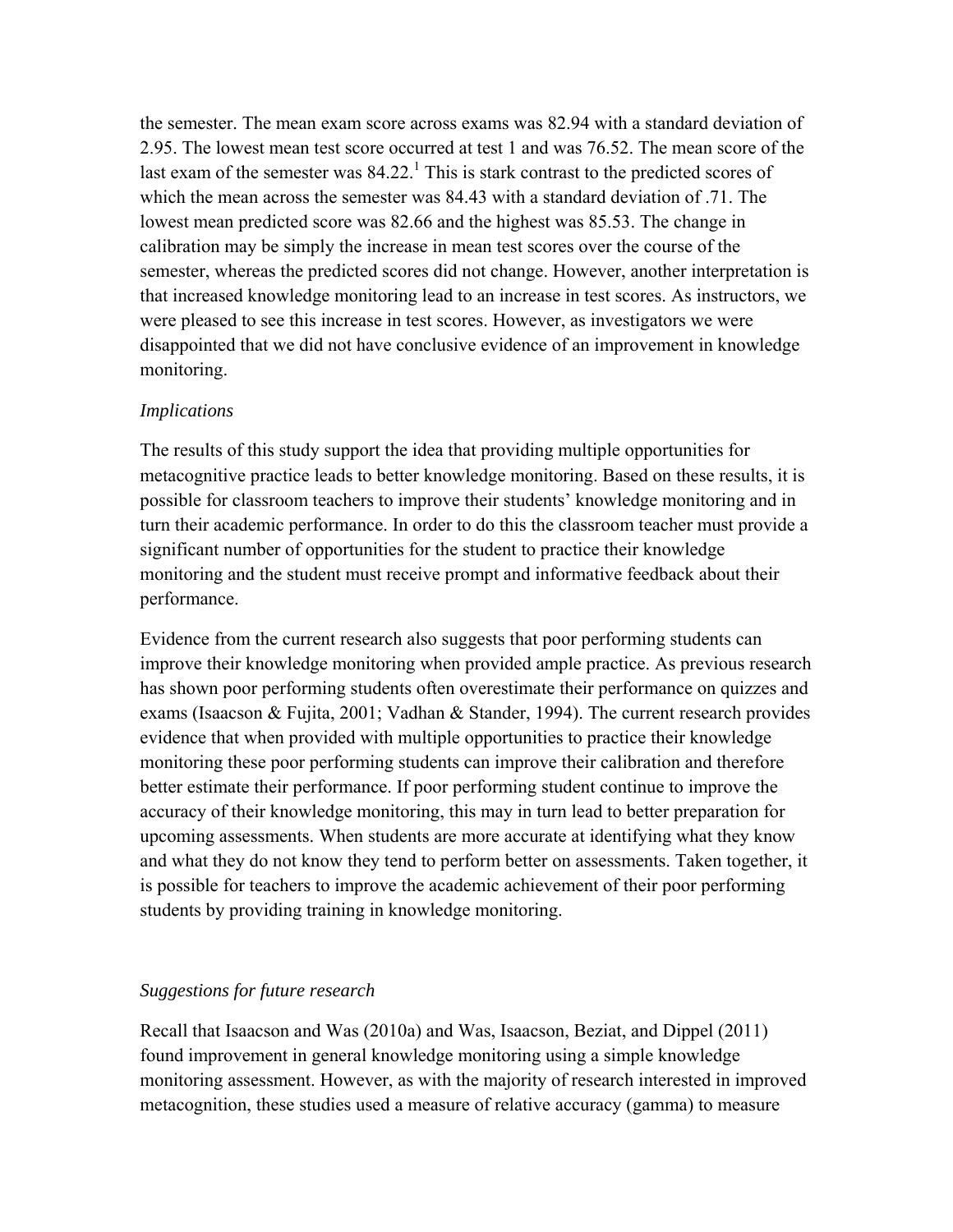change in knowledge monitoring across the semester. Indeed, a great deal of research in metacognition has focused on the accuracy of monitoring through calibration and relative accuracy (Serra & Metcalfe, 2009). Investigations such as that conducted by Miller and Geraci (2011) and the study described here have relied on measures of calibration (the prediction of test scores).

To our knowledge, absolute accuracy of knowledge monitoring as measured by item-byitem confidence ratings, has not been investigated relative to improvement in metacognition and classroom performance. It is evident that a student's overall sense that she understands the material to be presented on a test would relate to performance on that test. However, as students study and prepare for exams it is likely that they make judgments of learning (JOL's) on a more item specific basis. Put differently, students may make general JOL's (e.g., at the chapter level) but are also likely to make more finegrain JOL's (e.g., at the definition or concept level). More than one model has been proposed that explains how JOL's at the item-specific level influence study time and effort (e.g., Dunloksy & Theide, 1998; Metcalfe, 2002). However, there is a lack of research in classroom settings that has examined how these item-by-item judgments relate to performance. We suggest that future research investigate absolute accuracy on exams as a way to capture knowledge monitoring and knowledge monitoring improvement.

### **References**

Bol, L. Hacker, D. J., O'Shea, P., & Allen, D. 2005. The influence of overt practice, achievement level, and explanatory style on calibration accuracy and performance. *The Journal of Experimental Education, 73*(4), 269-290. doi:10.3200/JEXE.73.4.269-290

Dunlosky, J., & Theide, K. W. (1998). What makes people study more? An evaluation of factors that affect self-paced study. *Acta Psychologica 98*(1), 37-56. doi: 10.1016/S0001- 6918(97)00051-6.

Hacker, D., Bol, L., Horgan, D., & Rakow, E. (2000). Test prediction and performance in a classroom context. *Journal of Educational Psychology, 92*(4), 160-170.

Hartwig, M., Was, C. A., Isaacson, R. M., & Dunlosky, J. (2012). General knowledge monitoring as a predictor of in-class exam performance. *British Journal of Educational Psychology, 82*(3), 456-468*.* doi: 10.1111/j.2044-8279.2011.02038.x

Isaacson, R., & Fujita, F. (2001, April). *The effects of goals, expectations, and selfefficacy on self-regulation and performance in college students.* Presented at the Annual conference of the American Educational Research Association, Seattle, Washington.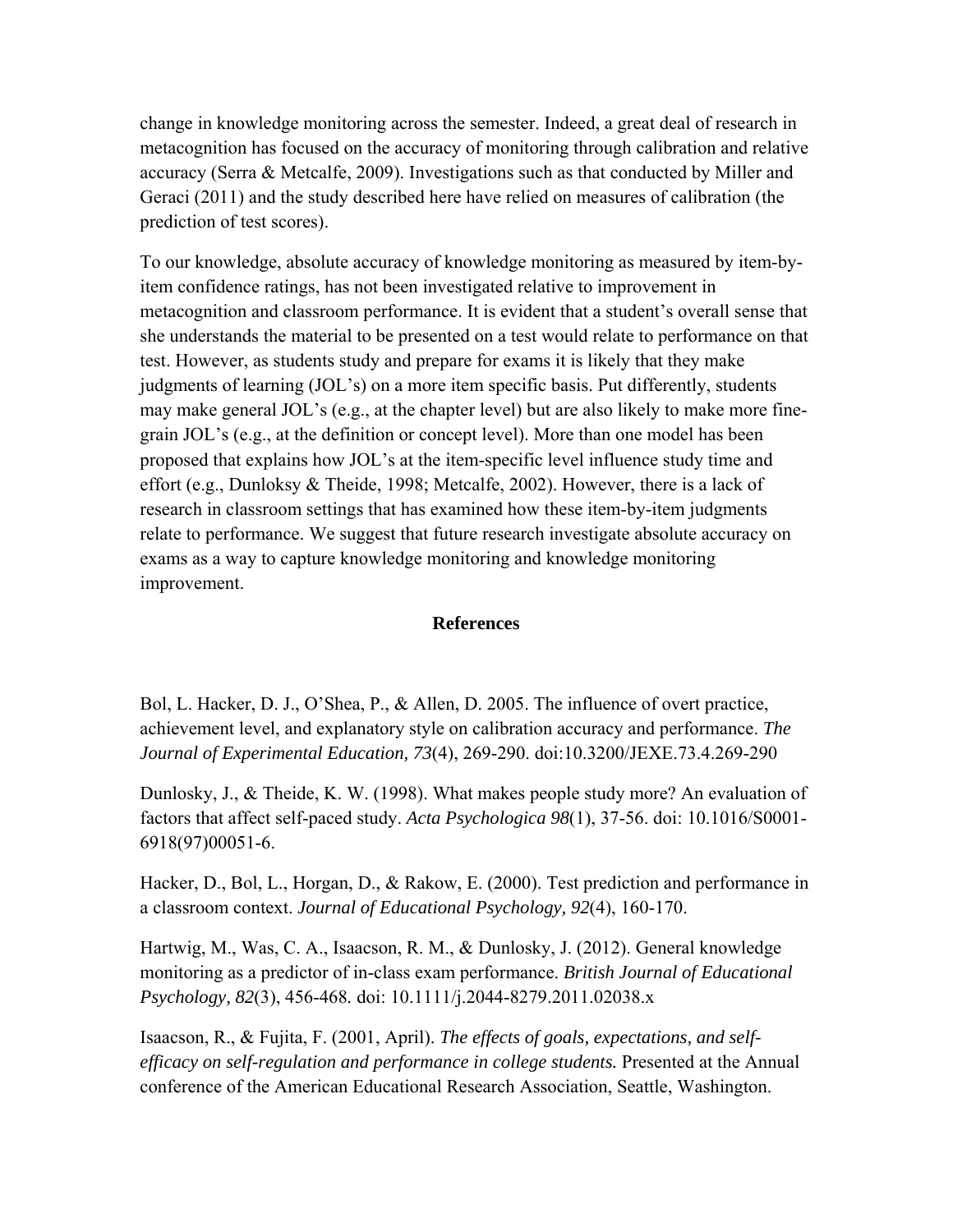Isaacson, R. M., & Was, C. A. (2010a). Believing you're correct vs. knowing you're correct: A significant difference? *The Researcher, 23*(1), 1-12.

Isaacson, R. M., & Was, C. A. (2010b). An Educational Psychology Curriculum to Teach Metacognition. *The National Teaching and Learning Forum, 19*(5), 1-4.

Metcalfe, J. (2002). Is study time allocated selectively to a region of proximal learning? *Journal of Experimental Psychology: General, 131*(3), 349-363. doi: 10.1037//0096- 3445.131.3.349

Miller, T. M., & Geraci, L. (2011). Training metacognition in the classroom: the influence of incentives and feedback on exam predictions. *Metacognition and Learning, 6*(3), 303-314. doi: 10.1007/s11409-011-9083-7

Nelson, T. O., & Narens, L. (1990). Metamemory: A theoretical framework and some new findings. In G. H. Bower (Ed.), *The psychology of learning and motivation* (Vol. 26, pp. 125–173). New York: Academic Press.

Nietfeld, J. L., Cao, L., & Osborne, J. W. (2005). Metacognitive monitoring accuracy and student performance in the postsecondary classroom. *The Journal of Experimental Education, 74*(1), 7-28.

Nietfeld, J. L., Cao, L., & Osborne, J. W. (2006). The effect of distributed monitoring exercises and feedback on performance, monitoring accuracy and self-efficacy. *Metacognition and Learning, 1*(2), 159-179. doi: 10.1007/s10409-006-9595-6

Serra, M . J., & Metcalfe, J. (2009) Effective implementation of metacognition. In D. J. Hacker, J. Dunlosky, & A. C. Graesser (Eds.), *Handbook of Metacognition in Education.*  (pp. 278-298). New York, NY: Routledge.

Tobias, S., & Everson, H. (2002). *Knowing what you know and what you don't: Further research on metacognitive knowledge monitoring*. College Board Report No. 2002-3. College Board, NY.

Tobias, S., & Everson, H. (2009). The importance of knowing what you know: A knowledge monitoring framework for studying metacognition in education. In D. J. Hacker, J. Dunlosky, & A. C. Graesser (Eds.), *Handbook of Metacognition in Education*. (pp. 107-128). New York, NY: Routledge.

Vadhan, V., & Stander, P. (1994). Metacognitive ability and test performance among college students. *The Journal of Psychology, 128*(3), 307-309.

Was, C. A., Isaacson, R. M., Beziat, T.L.R., & Dippel, K. (2011, October). Practice Improves Absolute Accuracy of Knowledge Monitoring: Explicit Training to Overcome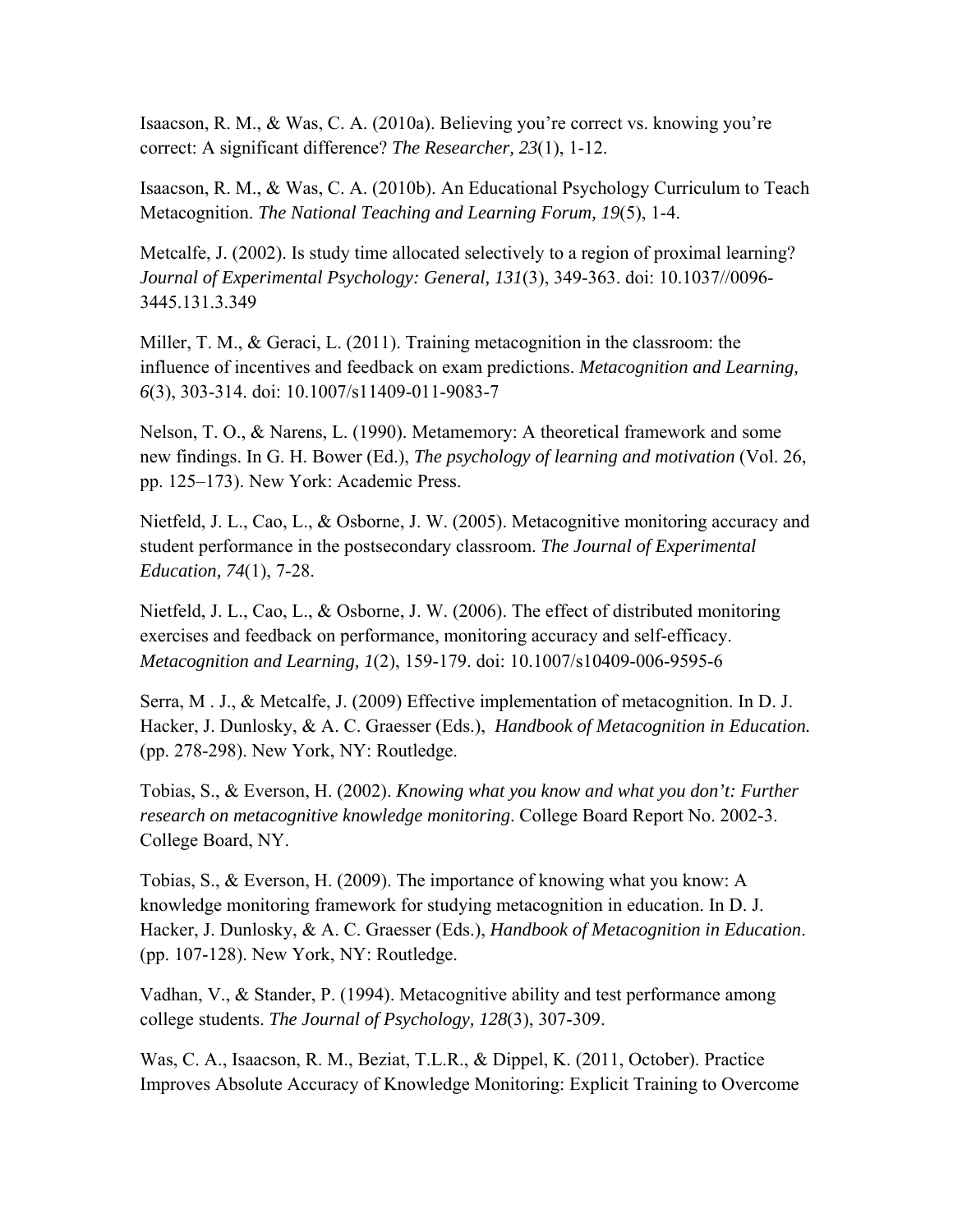Confidence Bias. Paper accepted for presentation at the 29<sup>th</sup> Annual Conference of the *Northern Rocky Mountain Education Research Association.* Jackson, WY.

Correspondence regarding this manuscript should be sent to: Christopher A. Was, Kent State University, Educational Psychology, 405 White Hall, Kent, OH 44242. Phone: (330) 672-2929, Fax: (330) 672-2512, CWAS@KENT.EDU

## Footnotes

1. A paired samples *t*-test indicated a significant difference between scores on Exam 1 and Exam 12,  $t(206) = -6.25$ , Mean Difference = 6.00,  $p < .001$ , CI = -7.89; -4.11.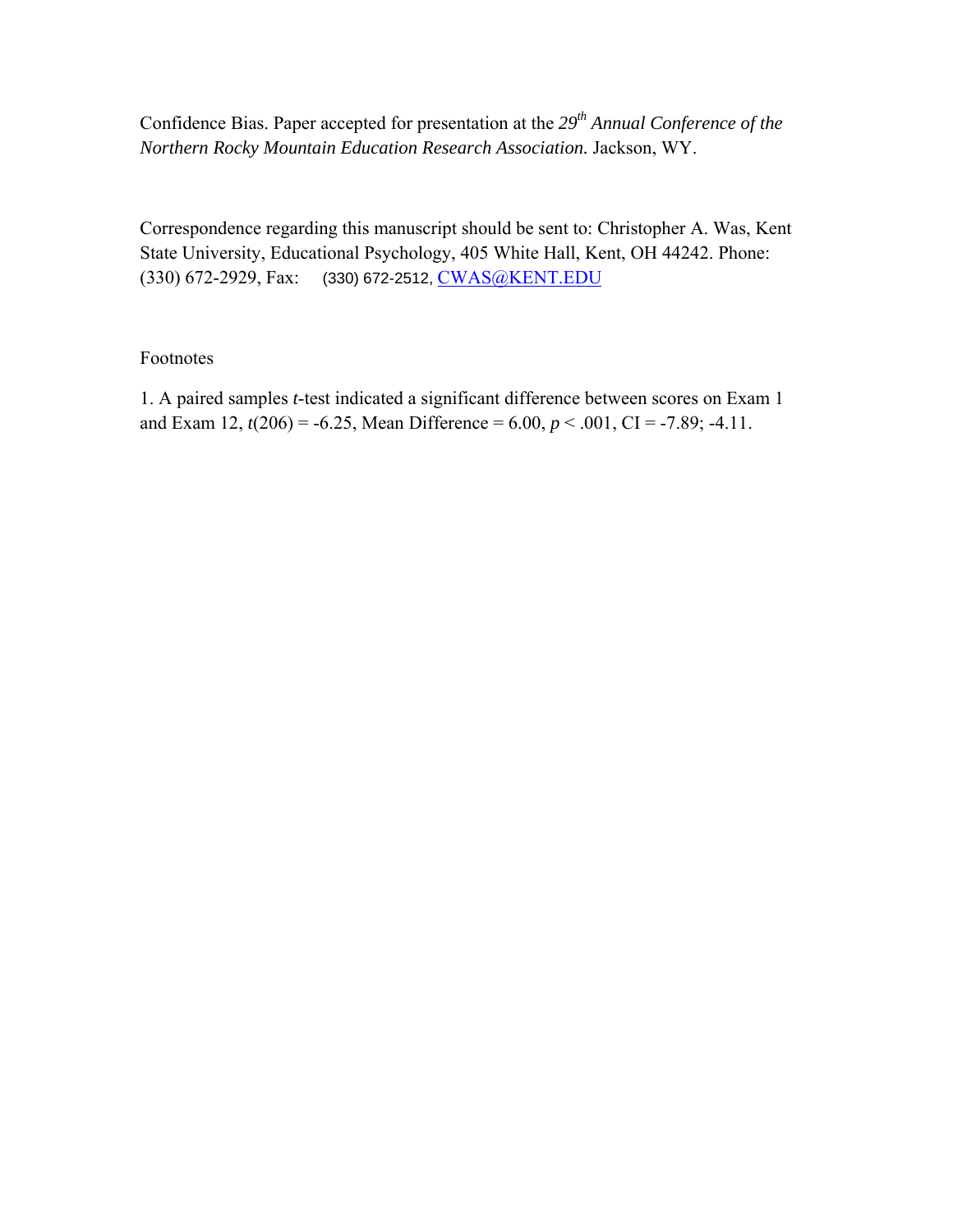| Exam | Mean Score    | Mean Predicted | Calibration     |
|------|---------------|----------------|-----------------|
|      | 76.52 (13.49) | 82.66 (7.72)   | 5.45 (11.78)    |
| 2    | 82.56 (9.80)  | 84.62 (8.14)   | $2.06$ $(8.44)$ |
| 3    | 80.26 (12.41) | 83.22 (8.31)   | 2.92(10.49)     |
| 4    | 80.80 (10.72) | 83.67 (7.90)   | 3.00(10.09)     |
| 5    | 79.34 (13.11) | 83.79 (8.46)   | 4.12 $(9.62)$   |
| 6    | 87.04 (10.25) | 85.34 (7.56)   | $-2.61(8.71)$   |
|      | 79.63 (10.31) | 84.89 (8.62)   | 4.75(9.27)      |
| 8    | 82.64 (13.71) | 85.53 (8.00)   | 1.95(9.93)      |
| 9    | 83.07 (12.05) | 82.72 (8.51)   | $-0.30(9.79)$   |
| 10   | 84.94 (13.24) | 83.82 (8.72)   | $-1.42(10.39)$  |
| 11   | 84.47 (11.40) | 84.83 (8.71)   | .13(9.01)       |
| 12   | 82.88 (11.97) | 84.00 (8.31)   | 1.14<br>(9.82)  |

Table 1. Means of Exam Scores, Predicted scores, and Calibration Across the Semester.

\*Note: Standard deviations in parentheses.

Table 2. One Sample t-Tests of Calibration Mean of the Twelve Exams Compared to Zero.

| Exam | Mean        | t       | df  | $\boldsymbol{p}$ | 95% CI         |
|------|-------------|---------|-----|------------------|----------------|
|      | Calibration |         |     |                  |                |
|      | 5.47        | 7.33    | 247 | > .001           | 4.00; 6.94     |
| 2    | 2.17        | 3.84    | 235 | > 0.001          | 1.06; 3.28     |
| 3    | 2.79        | 4.12    | 240 | > .001           | 1.46; 4.12     |
| 4    | 3.36        | 4.83    | 229 | > .001           | 1.99; 4.73     |
| 5    | 3.97        | 6.07    | 212 | > .001           | 2.68; 5.26     |
| 6    | $-2.47$     | $-4.10$ | 203 | > .001           | $-3.65; -1.28$ |
|      | 4.65        | 7.13    | 210 | > .001           | 3.37; 5.94     |
| 8    | 2.09        | 2.99    | 198 | .003             | .71; 3.47      |
| 9    | $-.39$      | $-.59$  | 217 | .553             | $-1.66; .89$   |
| 10   | $-1.56$     | $-2.21$ | 215 | .028             | $-2.95; -17$   |
| 11   | .04         | .67     | 177 | .947             | $-1.27; 1.36$  |
| 12   | 1.12        | 1.76    | 210 | .080             | $-14; 2.37$    |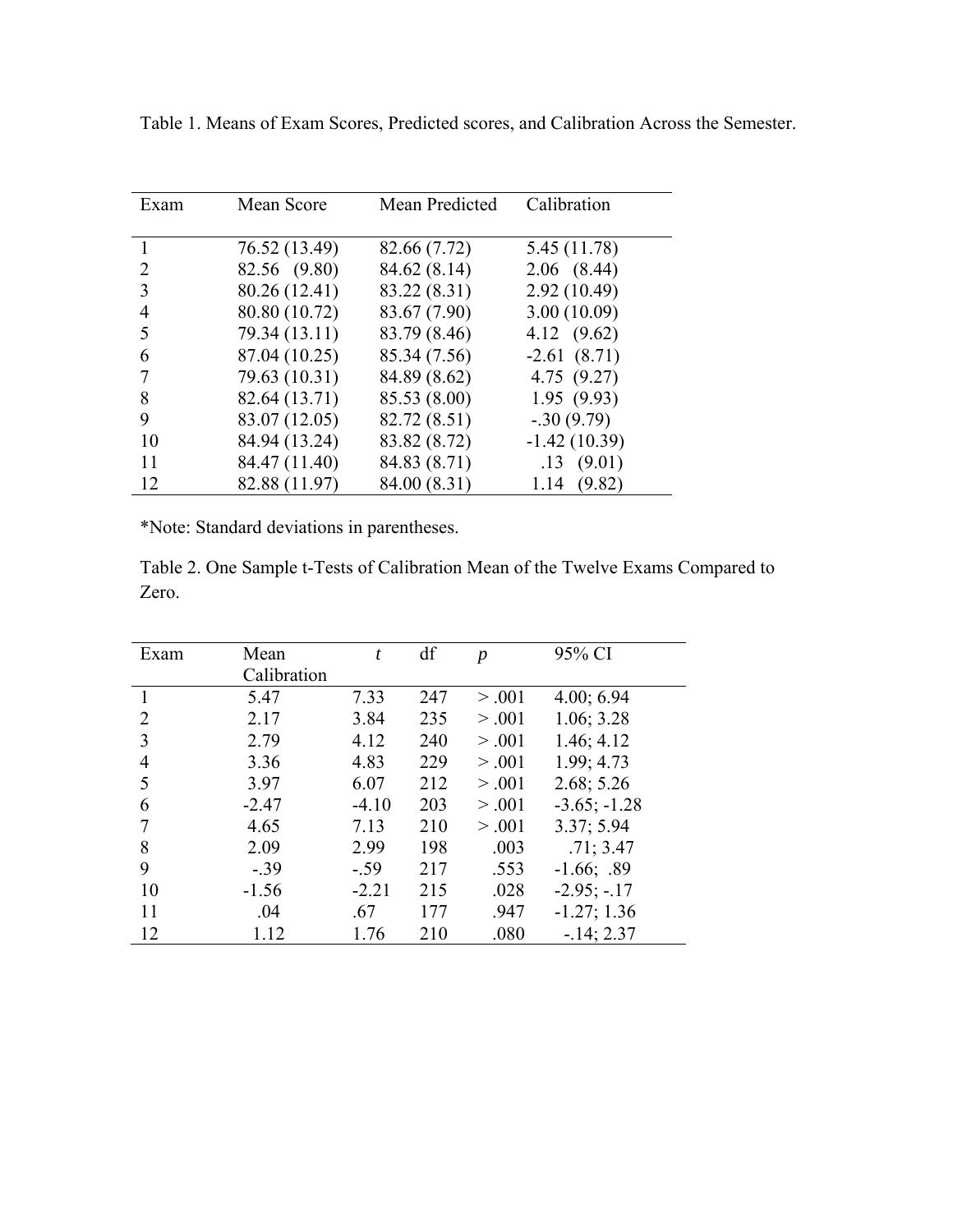Figure Captions.



Figure 1. Mean test calibration by mean test score averaged across the semester.



Figure 2. Mean exam scores across the semester by mean calibration split.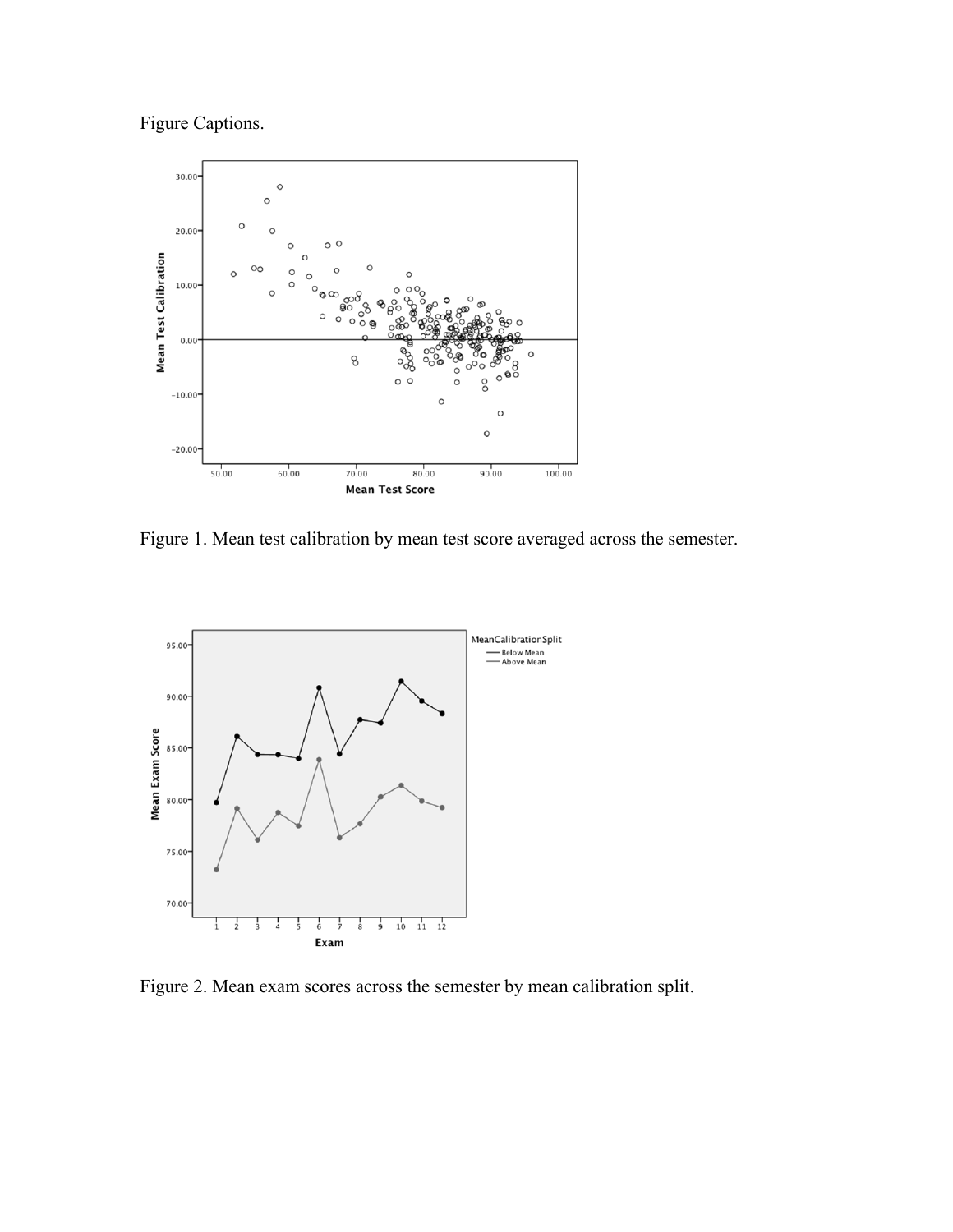

Figure 3. Mean calibration score by exam.



Figure 4. Mean predicted score and mean actual score by exam.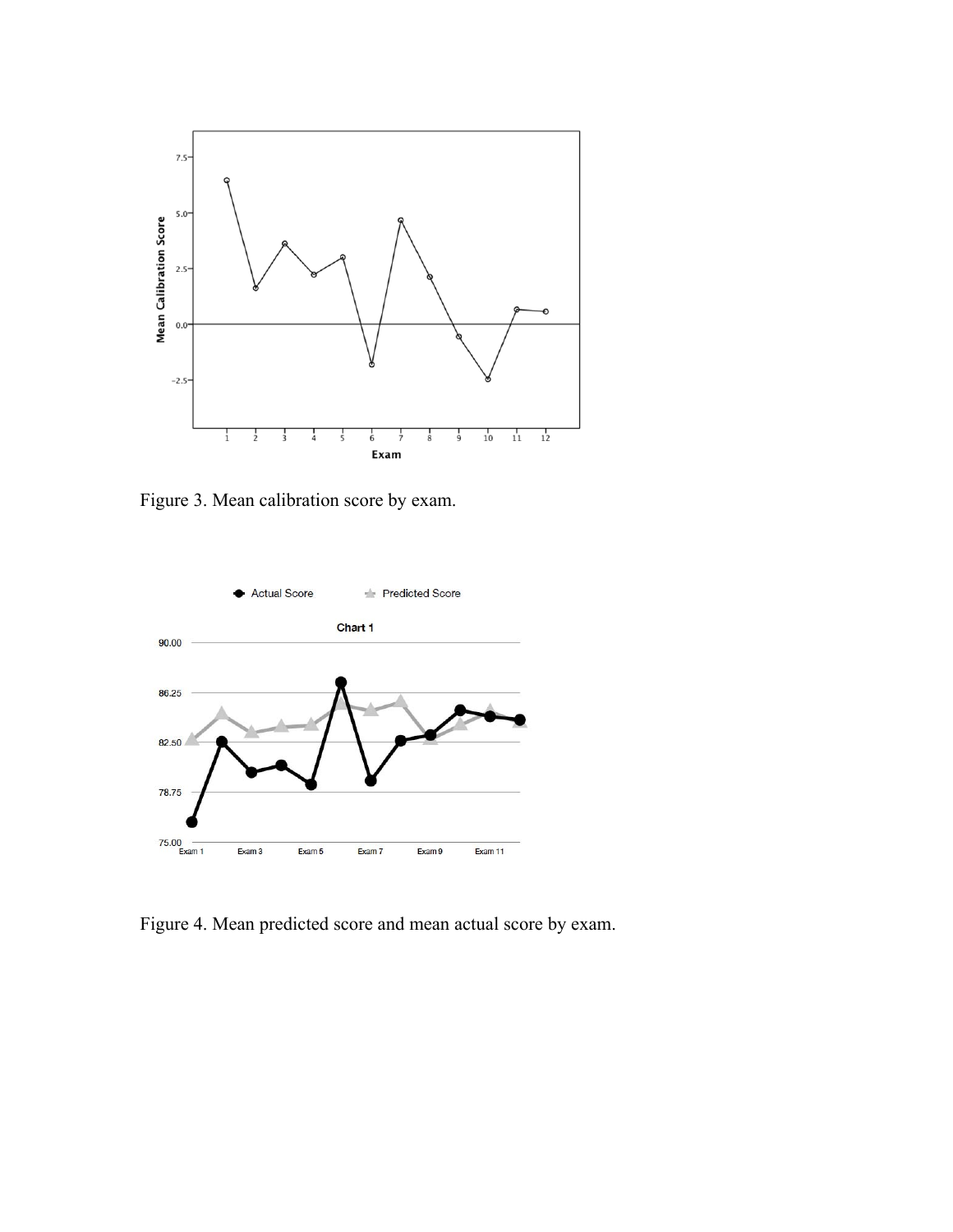## **Taxation and Education: Using Educational Research to Inform Coherent Policy for the Public Good**

Robert Knoeppel David A. Pitts Jane Clark Lindle Clemson University

#### **Abstract**

In 2006, following a 30-year trend among the US states to remove the property tax from the revenue for public schools, the South Carolina General Assembly enacted Act 388 which replaced the property tax with a one-cent sales tax. The law decreased the budget capacity of school districts thus impacting educational equity and adequacy. This paper describes key policy makers' and stakeholders' interpretations of the pressure for property tax relief and highlight the importance of policy coherence in education finance, taxation, and accountability.

### **Taxation and Education:**

## **Using Educational Research to Inform Coherent Policy for the Public Good**

Throughout history, the property tax has been the principal source of funding for public education although the percentage of funding for public education that comes from local sources has varied and the reliance on property tax is different in different regions of the country (Kent & Sowards, 2009; McGuire & Papke, 2008). Property taxes have provided a stable revenue source for public schools, yet historically remain vulnerable to challenges on the grounds of equity and adequacy tied to local wealth. Most notably, critics contend that since property wealth is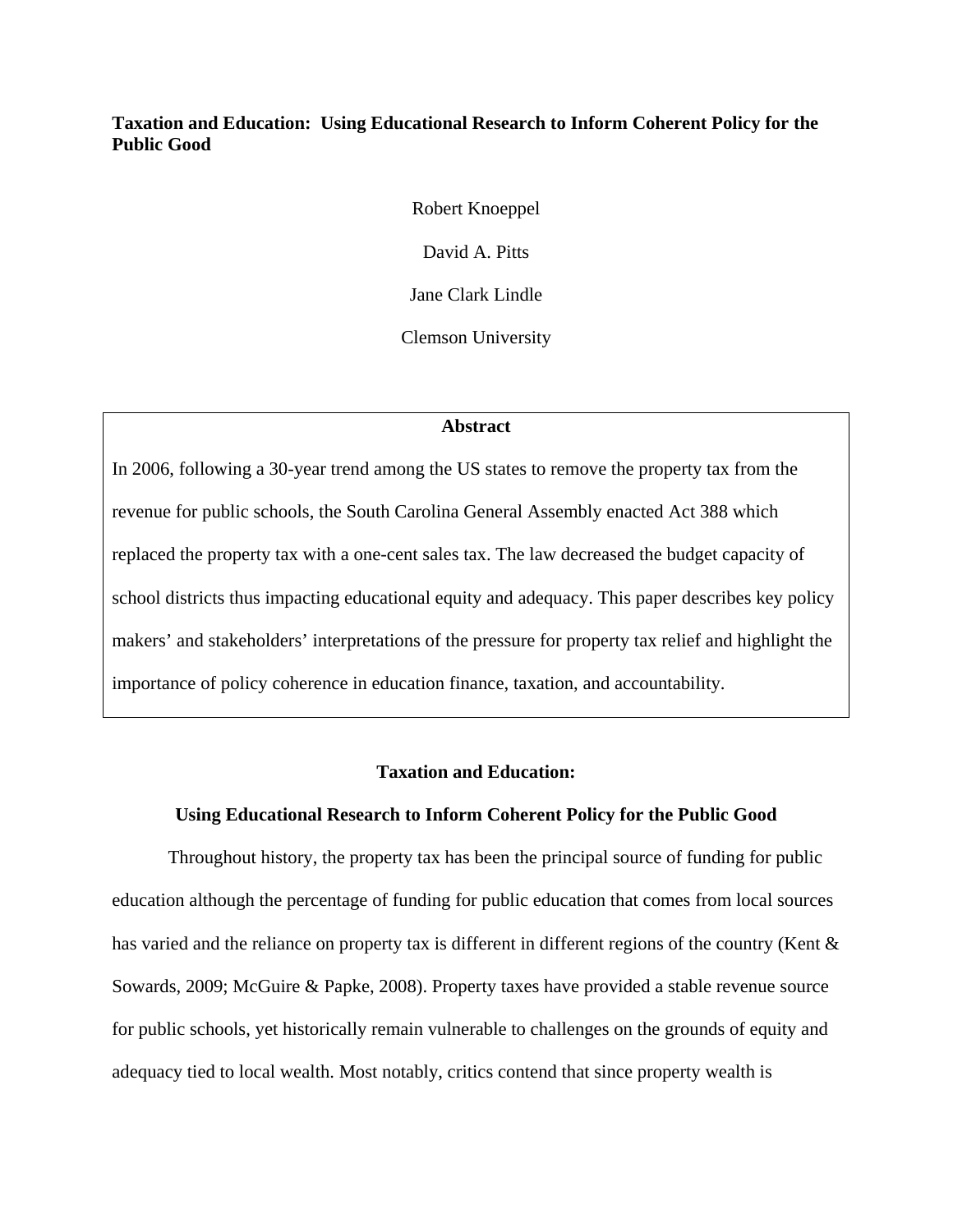unevenly distributed, the reliance on this source of funding results in uneven tax rates, inconsistent revenues per pupil, and variance in spending across districts (McGuire & Papke, 2008). Nevertheless, California voters approved Proposition 13 over 30 years ago, and since then, other states have removed property taxes from public schools' revenue streams and replaced such taxes with more dynamic and in some cases less predictable funding (Courant, Gramlich & Loeb, 1995; McGuire & Papke, 2008). South Carolina followed these states in 2006.

In the literature on school finance, myriad studies have been conducted to examine the equity and adequacy of revenue allocated in support of public education. Beginning with the seminal work of Berne and Steifel (1984), scholars have both attempted to define and quantify the concepts of horizontal and vertical equity. Due in large part to judicial interpretations of state constitutions regarding the requirement to provide for a system of public education, the debate has evolved from a focus on equity, defined as equal, to one of adequacy, defined as sufficient (Ladd, 2008; Darling-Hammond & Snyder, 2003: Verstegen, 2002; Reschovsky & Imazeki, 2001). Relatively fewer studies exist that examine revenue generation in support of public education. The capacity to budget greatly impacts the ability of educational leaders to deliver an adequate education to children; to do so require both a stable and sufficient source of revenue. Because the competing policy goals of taxpayer equity and the provision of educational services must be balanced, more studies that seek to examine how policy makers deliberate these issues as well as the impact of their decisions must be conducted.

In 2006, South Carolina's General Assembly passed legislation to relieve taxes on owner occupied property valued at more than \$100,000 and typically found in attractive locations on waterfronts or in retirement communities. Simultaneously, SC legislators also limited municipalities' and school boards' ability to levy higher rates. The General Assembly removed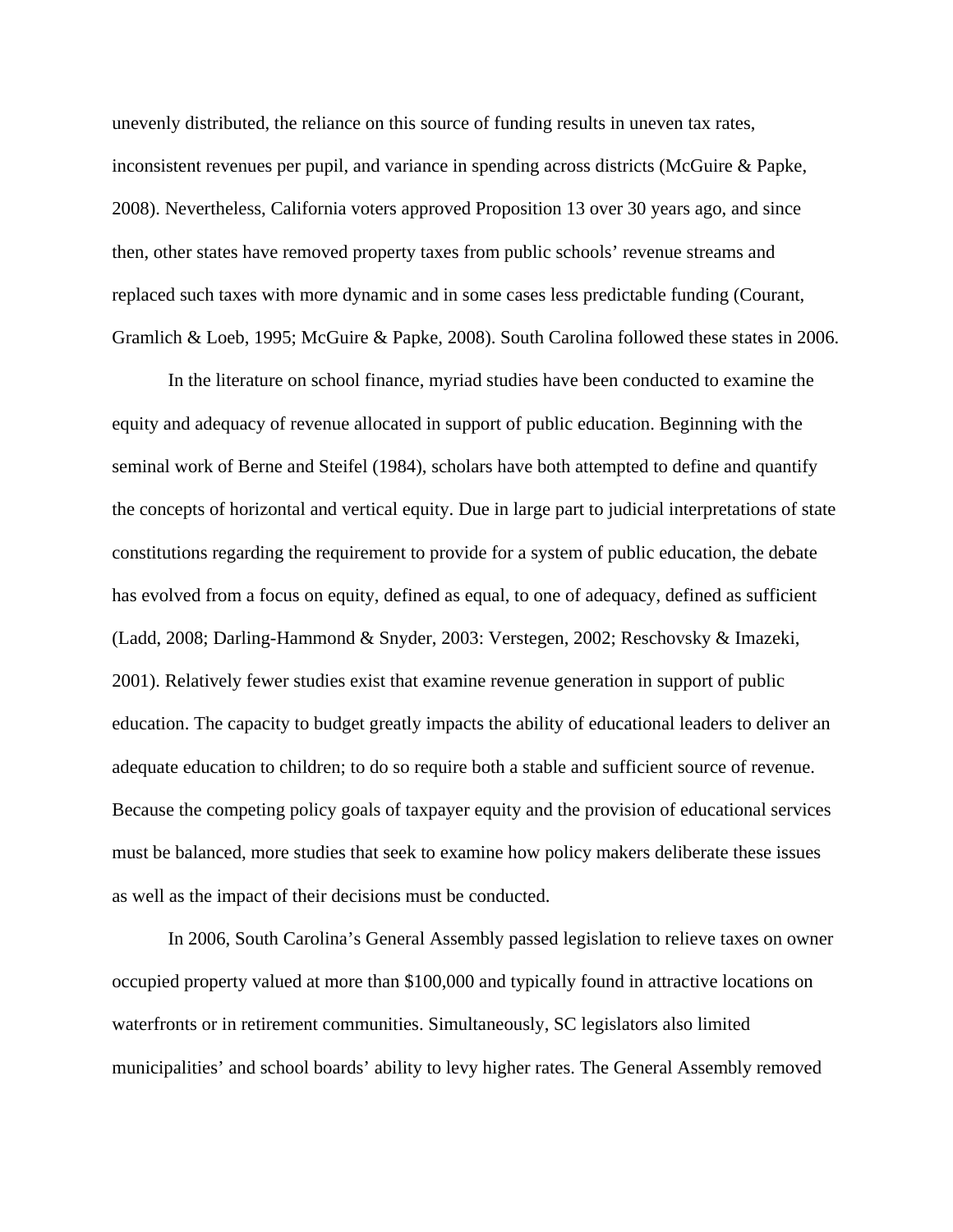the property tax on owner occupied property and replaced it with a penny addition to the state's sales tax on specified retail items. With several of Act 388's provisions rolling into implementation from 2007 through 2008, this study took place in 2010 to obtain key policy makers' and stakeholders' perceptions of the consequences of this act on both taxpayers and schools and their political forecast of the next steps in balancing both the tax burden among diverse taxpayers and stabilizing adequate resources for public schools. The research described in this study focused on several questions: What motivated legislators to cut the property tax in South Carolina?; Did the legislators consider the potential impact on the ability to adequately fund the state system of public education by removing the property tax?; In what ways did beliefs about tax burden and ability to pay impact the enacted legislation? This paper further developed answers to these questions: How did the shift in tax impact the capacity of school districts to budget? And, what are the implications for practitioners who must now deliver the same educational program with diminished resources?

#### Competing Priorities of Equity

According to Dinan (2007) and Guthrie, Springer, Rolle and Houck (2007), scholars have examined the language of the education clause of each state constitution and categorized states according to the duty to provide a system of education. These classifications range from weak clauses that simply establish a school system to clauses mandating a thorough and efficient school system. Furthermore, state education clauses range from containing language regarding the purpose and/or benefit of a quality education to clauses proclaiming education to be a paramount duty or mandating other specific duties. The South Carolina Constitution offers a limited statement (Umpsted, 2007) concerning the operation of schools: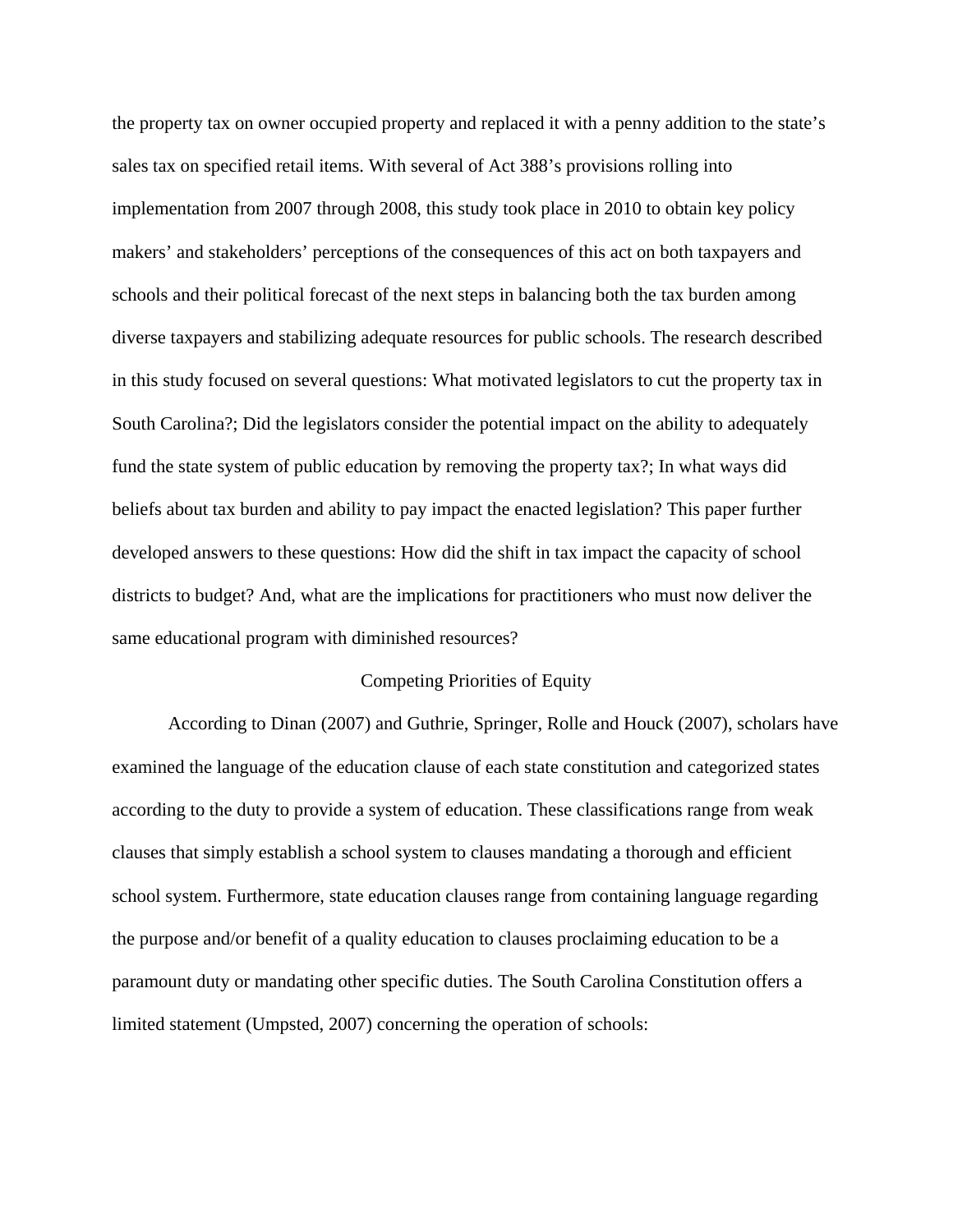... the General Assembly shall provide for the maintenance and support of a system of free public schools open to all children in the State and shall establish, organize, and support other public institutions of learning, as may be desirable. (South Carolina Constitution Article IX, Section 3).

The interpretation of the education clause in class action suits heard in 45 of the 50 states has led to recommendations for reform, particularly in the areas of finance and accountability policy (Levine, 1991; Springer, Liu & Guthrie, 2009; Griffith, 2005). At issue in these class action suits are the evolving notions of equity and adequacy. The unit of analysis in these cases is the student with equity being conceptualized as either an input or an output. When measuring equity by the more traditional focus on inputs, an equitable finance system would be measured by what Berne and Steifel (1984) identified as horizontal equity. Under such a system, all students would have access to a similar amount, or "package" or resources (Ladd, 2008 p. 404). Studies that attempt to discern horizontal equity compare expenditures per child. The definition of equity in terms of outputs would, according to Ladd (2008), require that schools be provided sufficient resources to achieve similar outcomes. Because schools are differentially situated, some schools require more or different resources than others. Differential treatment of unequals is termed vertical equity by Berne and Steifel (1984). This concept is especially relevant in the current policy context of schooling that requires equitable outcomes for all children. Some have characterized vertical equity in the ideal as adequacy (King, Swanson, & Sweetland, 2003) while Ladd (2008) made the distinction that adequacy is not just about differential treatment, but rather sufficiency of resources to achieve desired outputs.

Equity may also be viewed through the lens of the taxpayer. Ulbrich (2005) noted that a good revenue system is characterized by adequacy, equity, and efficiency. An adequate revenue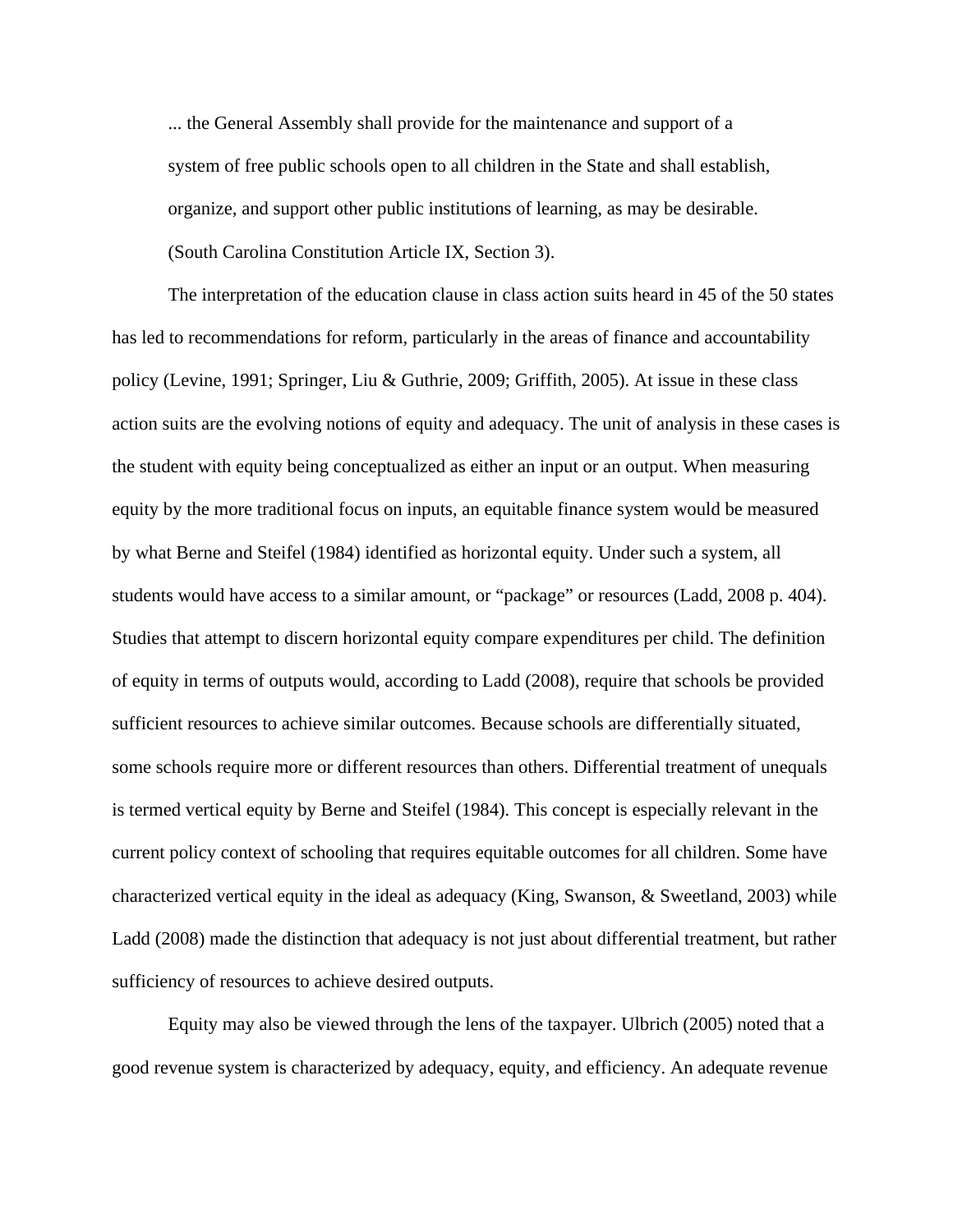system is defined as one that contains a mix of revenue sources that provide a stable foundation so that the revenue grows when the economy does. An equitable tax system distributes tax burden in a fair manner among differential levels of income and between households and businesses. Finally, an efficient system does not distort individual behavior in the market. Tax equity considers issues such as who should pay for government services, ability to pay, and burden.

Policy Coherence, Budgeting, Taxation and the Public Discourse

The seminal work of Smith and O'Day (1991) outlined the need for systemic reform in education policy and advanced the notion that an alignment of policy proposals: standards, testing, teacher licensing, instructional materials, professional development, and sanctions for school performance were required. Recently, finance scholars have advocated the importance of the alignment of funding mechanisms with standards (Adams, 2008; Verstegen, 2002). According to Ryan (2008), the fields of education law and policy have been dominated by the intersection of standards and testing with challenges to school finance distribution systems.

Budgeting may be thought of as comprising three elements: (a) decisions on the amount of funds to be raised, (b) requests for funds, and (c) the allocation of funds. Succinctly stated, budgeting is the process of generating, claiming, and rationing resources (Schick, 1990). The capacity to budget is determined by how well a government or agency can claim and allocate resources in order to produce specified outcome (Schick, 1990). "It is no exaggeration to state that the capacity to govern depends on the capacity to budget" (Schick, 1990, p. 1). By extension, the ability of schools and districts to adequately educate children is impacted by the ability to claim sufficient funds and to align those resources in such a way as to maximize student achievement.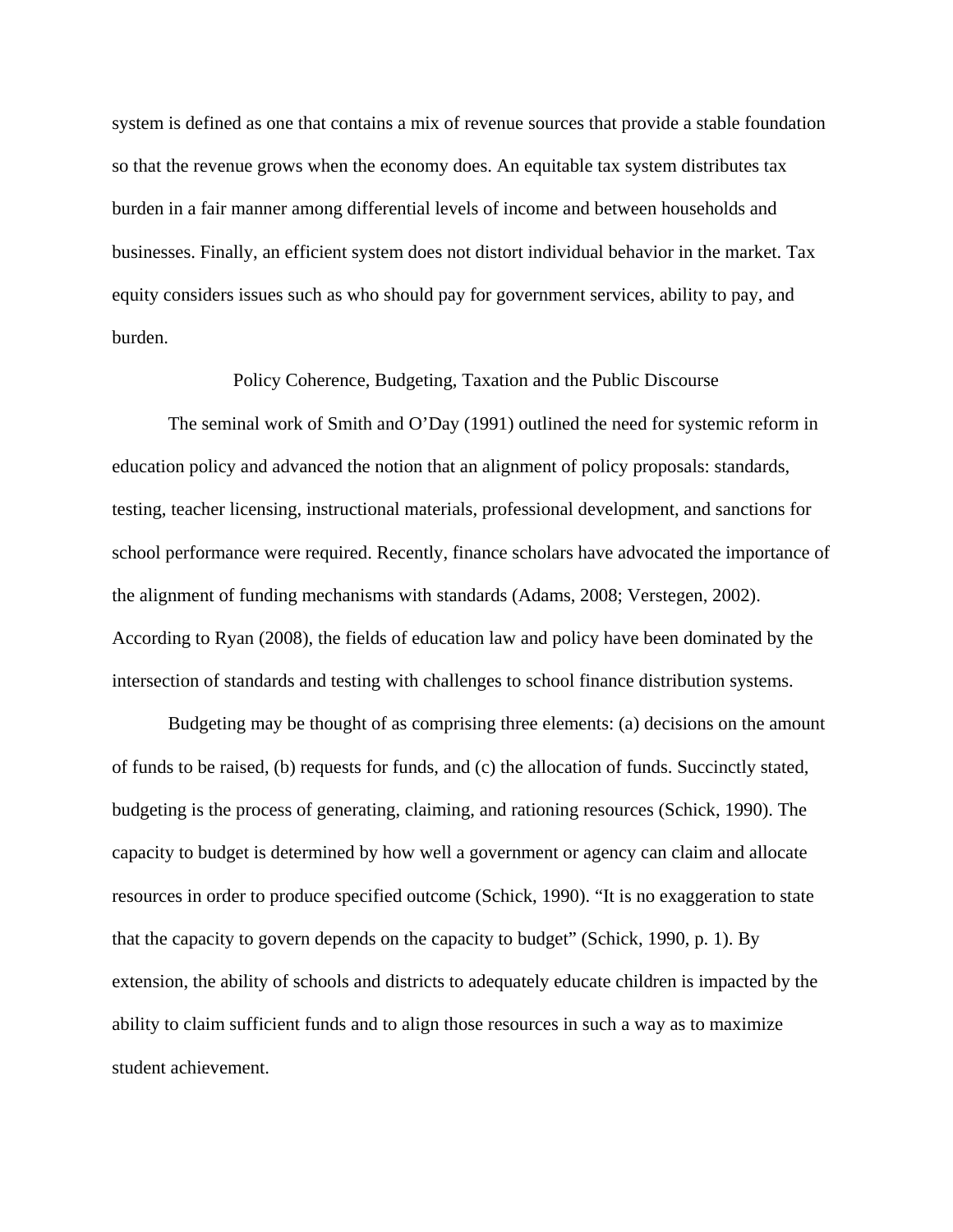King, Swanson, and Sweetland (2003) noted that taxes serve many purposes including the redistribution of wealth and power, the creation of an economic climate that supports the growth of business, the discouragement of the use of certain products (i.e., tobacco), and the encouragement of various social and economic policies. These issues influence policy choices among the merits of different types of taxes. Tax yield is the amount of revenue that is raised as a result of a tax. Without adequate yield, the government may not be able to provide specific services, balance the budget, and avoid debt. Finally, tax stability or elasticity is a consideration when adopting a tax. Succinctly stated, elasticity refers to the change in revenue based on a change in market conditions or tax rates. According to Odden and Picus (2007), an elasticity of at least 1.0 is highly desirable for revenue generation for schools.

As noted, the property tax has been and continues to be the primary source of local revenues for public schools. McGuire and Papke (2008) noted that 65.3% of local revenues for public education were raised through property taxes in 2003-2004. Scholars have noted that this number is actually an underestimate of the reliance on the property tax for local sources of education funding since additional revenues are distributed from municipal and other parent governments; these revenues are also raised through property taxes. As such, there is agreement that property taxes account for over 80% of all local sources of revenue for public schools (Kent & Sowards, 2009; McGuire & Papke, 2008).

Education finance reform, starting in the 1970s, saw a move away from the use of property taxes to support public education. These reforms shifted the percentage of funds that were received from local sources to the state. Public data on education finance reveal that the percentage of revenues for public education from local sources dropped from approximately 62% in 1957 to approximately 40% today (NCES, 2010). Concurrently, the percentage of total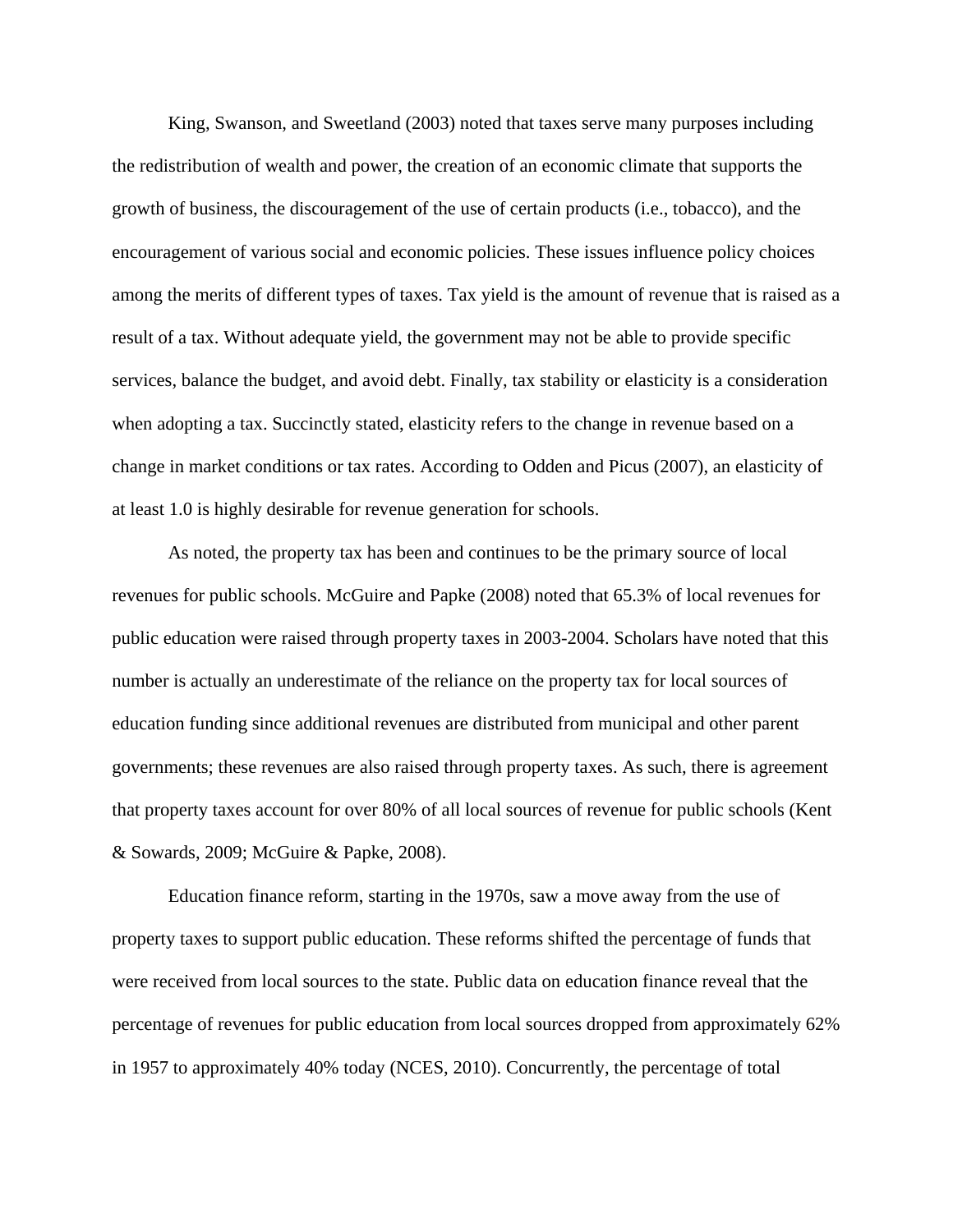revenues for public education raised from the property tax has declined. Although the total percent of revenue raised from property taxes has declined over time, one cannot underestimate the importance of the tax. The literature points to the fact that decreases to the property tax have often been accompanied by restrictions on the locality to raise additional sources of revenue (Downes & Figlio, 2008; Kent & Sowards, 2009; McGuire & Papke, 2008). These restrictions have resulted in losses in efficiency for localities to administer services.

Changes to the education finance systems and the reduced reliance on the property tax were largely a part of class action suits brought in state supreme courts that challenged the finance systems in the respective states. Concurrent with the court action for greater equity and adequacy in school finance has been public demand for decreased property taxes (Blankenau & Skidmore, 2002; Downes & Figlio, 2008). Yinger (2006) found that increased state aid resulted in reductions to property taxes in 75% of the cases. Changes to the tax code have been seen across the United States. For example, both Michigan and California have both capped the ability of local education agencies to use the property tax and have instead implemented a state property tax to raise revenues for public schools. Other states, such as New Hampshire, have included a local provision as part of their foundation system which is labeled a statewide property tax. Still other states, such as Massachusetts have adopted laws that limit the amount of annual increases to property taxes. Despite the historical reliance on this revenue source to fund education and other services, the property tax is perhaps the most unpopular tax in the United States. According to Dornfest (as cited in Kent & Sowards, 2009), "the public continues to express resentment toward this tax and politically empowered groups whittle it away through demand for exemption or other favored treatment" (p. 34).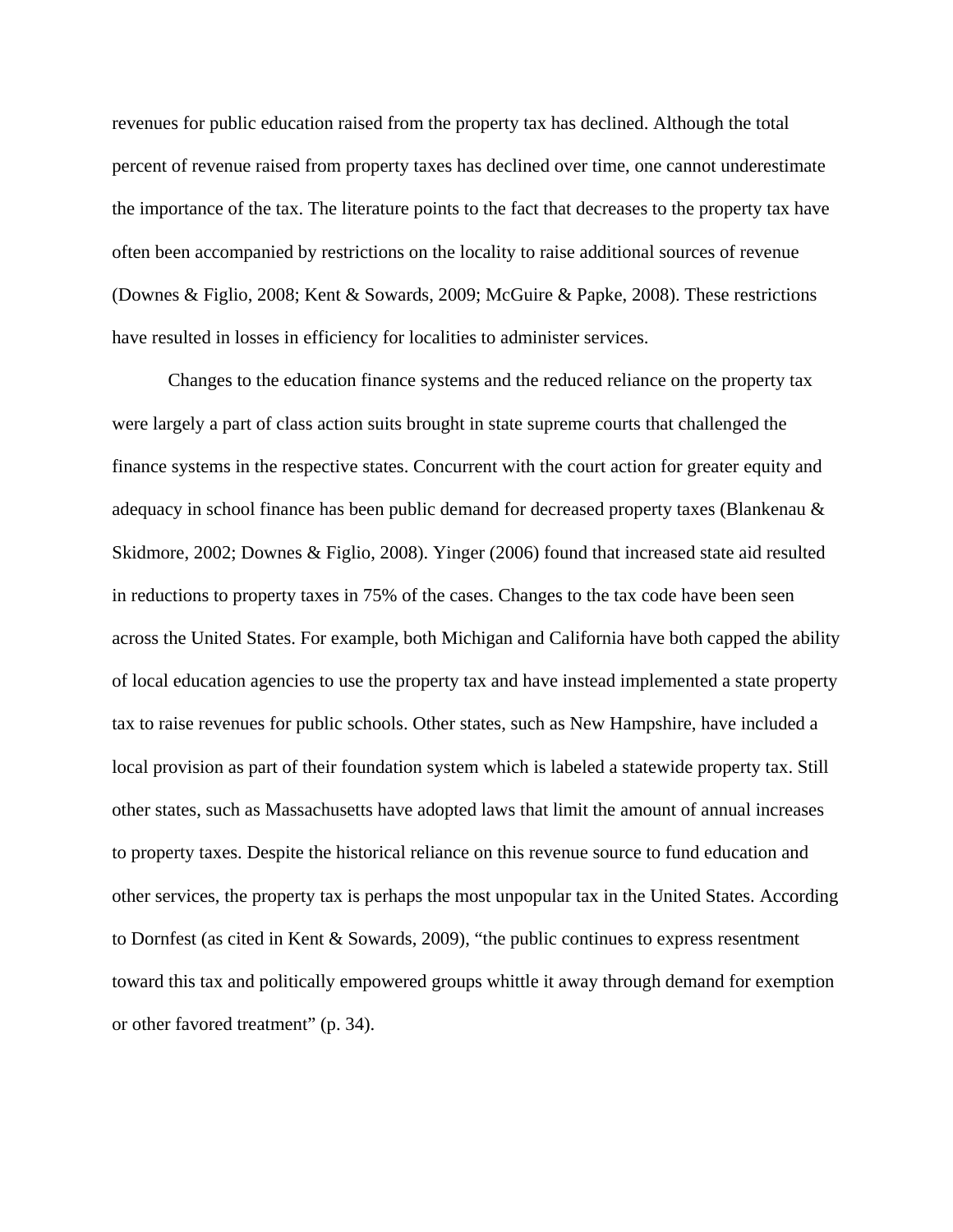Criticisms of the property tax abound. It is largely seen as inefficient, inequitable, and difficult to administer. Property taxes are multifaceted. They include a tax on land, tax on the improvements to the land, and a tax on personal property. These multiple dimensions invariably lead to criticisms of valuation. Research on the criticism of the property tax shows clear themes in attempting to explain inefficiency, inequity, and administrative difficulties. These themes include: the impact on consumer behavior as a result of the tax (inefficiency), the burden imposed or incidence of the tax (inequity), and the degree to which the system is fairly administered. Specific to this inquiry are questions of burden and property valuation. These stakeholder concerns largely drove the tax revolt in South Carolina.

In a review of the impact of tax and expenditure limits, Downes and Figlio (2008) noted that while tax and expenditure limits slowed the growth of property tax revenue, they found no evidence that there was not a significant decline in revenues available to local governments. The authors stated that these findings were in the aggregate for all functions of local government and that this finding was likely the result of three factors: increased state aid funded through increased state taxes, provisions in the law that allowed voters in localities to choose to continue historical levels of spending patterns, and an increase in other local taxes or user fees. In South Carolina, Act 388 included an increase in state sales taxes to offset the lost local revenue, but lost sales tax revenue due to the economic downturn coupled with strict limits on localities to limit tax increases has limited the amount of both state and local revenue to school districts. Downes and Figlio (2008) concluded their review by considering the impact of tax and expenditure limitations on student achievement. They suggested that it is difficult to discern how tax and expenditure limitations will impact student performance because one must examine changes to spending patterns to see if districts are spending efficiently. It has long been argued that school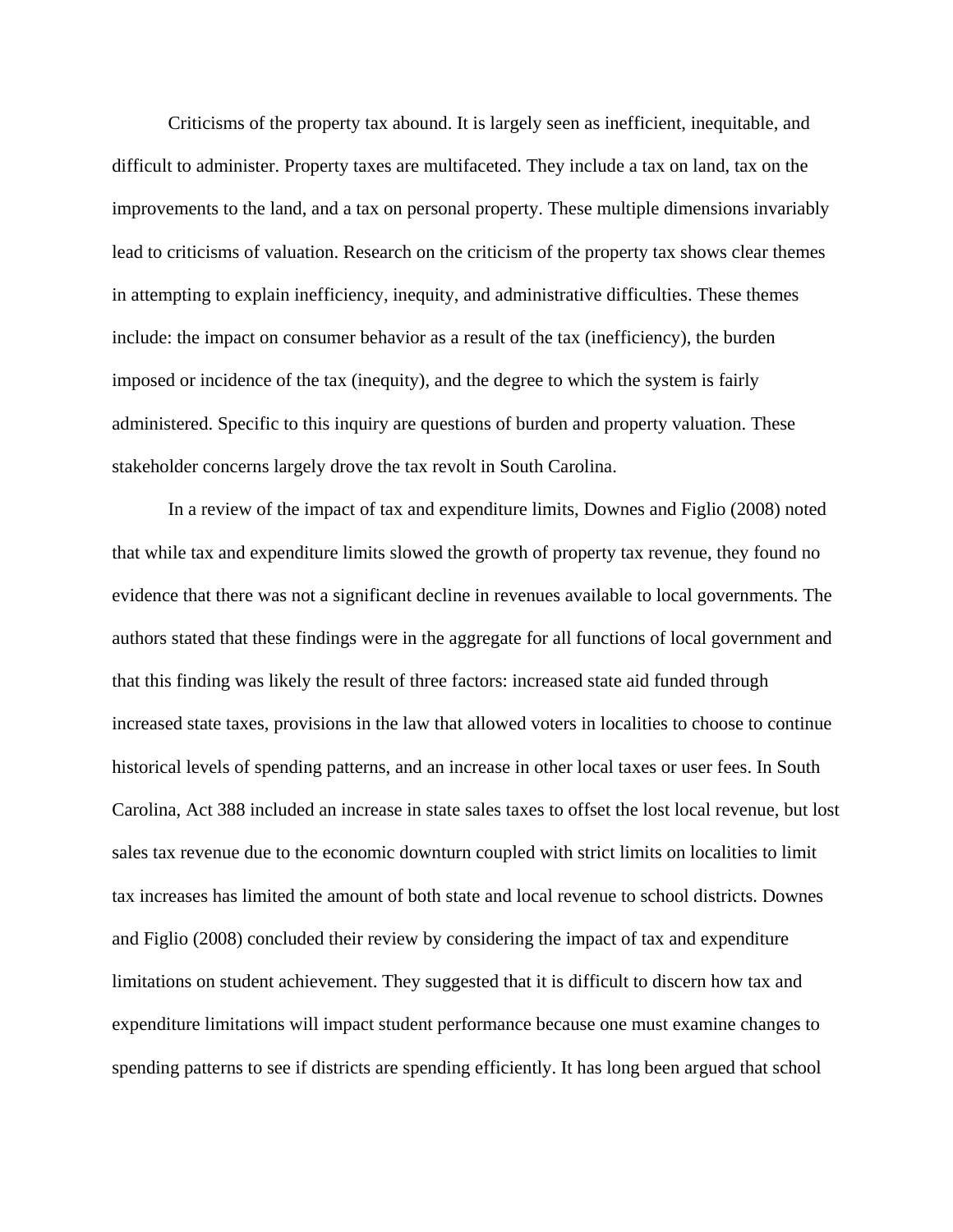spending patterns have not changed over time. Because districts are not aligning resources to achieve intended outcomes, there may be no reason to believe that decreased availability of revenues will impact student performance at all. On the other hand, schools are serving an increasingly heterogeneous population of students. Research tells us that it is more costly to educate diverse populations because all students have different levels of need. Reduced funding could be catastrophic for student achievement given the current need.

Despite calls for change and the politically unpopular nature of the property tax, the literature suggests that the property tax will continue, in some form, to fund public education (Augenblick, 2008). Research seems to conclude that the ability to fund public education has been eroded by efforts to enact exemptions and other forms of tax relief (Kent & Sowards, 2009). Further, scholars have stated that it is imperative that the property tax be administered properly so as to achieve both horizontal and vertical equity. Because it is believed that property taxes will not be completely eliminated, Poole (2007) introduced steps to include in the political discourse surrounding the use of property taxes to fund local government. Specifically, he noted the need to educate politicians and taxpayers about property tax reform, the benefits of the property tax, the economic consequences of change to property taxes, and the need to demystify property tax and valuation processes.

#### Funding Public Education in South Carolina

Funding for the system of public education in South Carolina was established in the Education Finance Act of 1977 (EFA). The EFA is a foundation program that includes a weighting system designed to equitably distribute funds among districts based on local property wealth (Flanigan & Richardson, 1993). The goals of the EFA were to guarantee each student in the public schools in South Carolina the availability of at least a minimum educational program,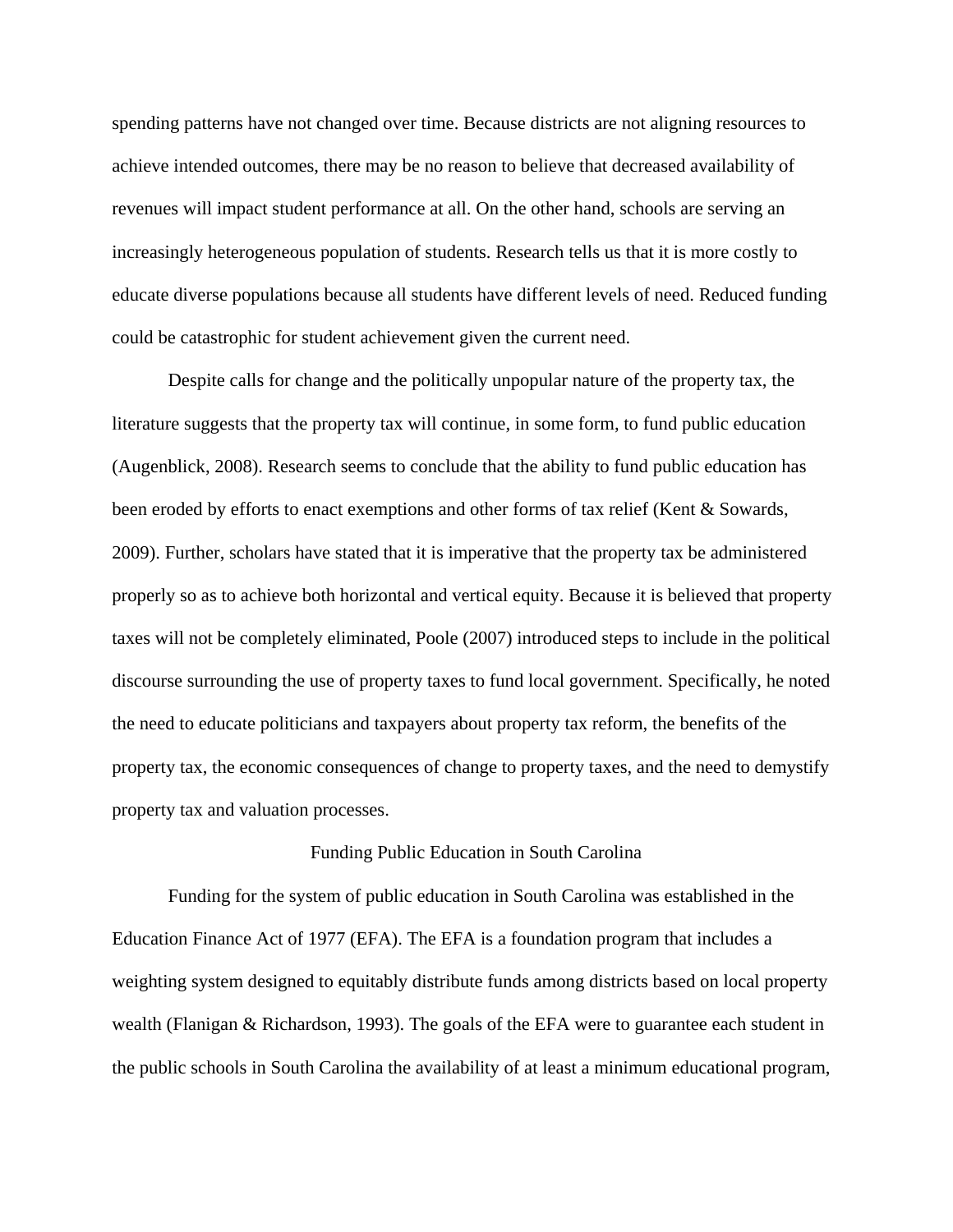appropriate to the needs of each student and substantially equal to that which is available to other students in the state with similar need without regard to geographic location of socioeconomic status (South Carolina Code of Laws, Title 59, Chapter 20, § 30). The law required that 70% of the cost of the program would be borne by the state with the remaining 30% of funding to be raised locally (Flanigan & Richardson, 1993; Tetrault & Chandler, n.d.). The EFA required each locality to raise funds according to their taxpaying ability which is calculated to be a measure of local wealth. The EFA placed the determination of a per pupil cost each fiscal year based on revenue projections. The base student cost, initially provided to all students to ensure horizontal equity, is then weighted based on grade level, handicapping condition, homebound instruction, and vocational education as a means to provide a degree of vertical equity. This calculation provides a cost of the educational program for each district. Local districts must raise a portion of the total cost of the program in order to be eligible for state matching funds.

A second component of education funding in South Carolina is the Education Improvement Act (EIA) of 1984. While this component of education funding does not have an explicit requirement for local funding, it's worth briefly examining the provisions of the law since the loss of fiscal capacity due to changes in tax policy coupled with the current economic climate has implications for how school districts can use their limited funds. The EIA was an attempt to raise and distribute additional funds for education to improve the quality of the system of public education in South Carolina. EIA raised the state sales tax from 4% to 5% and allocated funds for improved academic standards, the teaching and testing of basic skills, improvements in leadership, management and fiscal efficiency, increases in teacher salaries, the creation of effective partnerships between schools, parents, communities, and businesses, and school construction (Tetrault & Chandler, n.d.).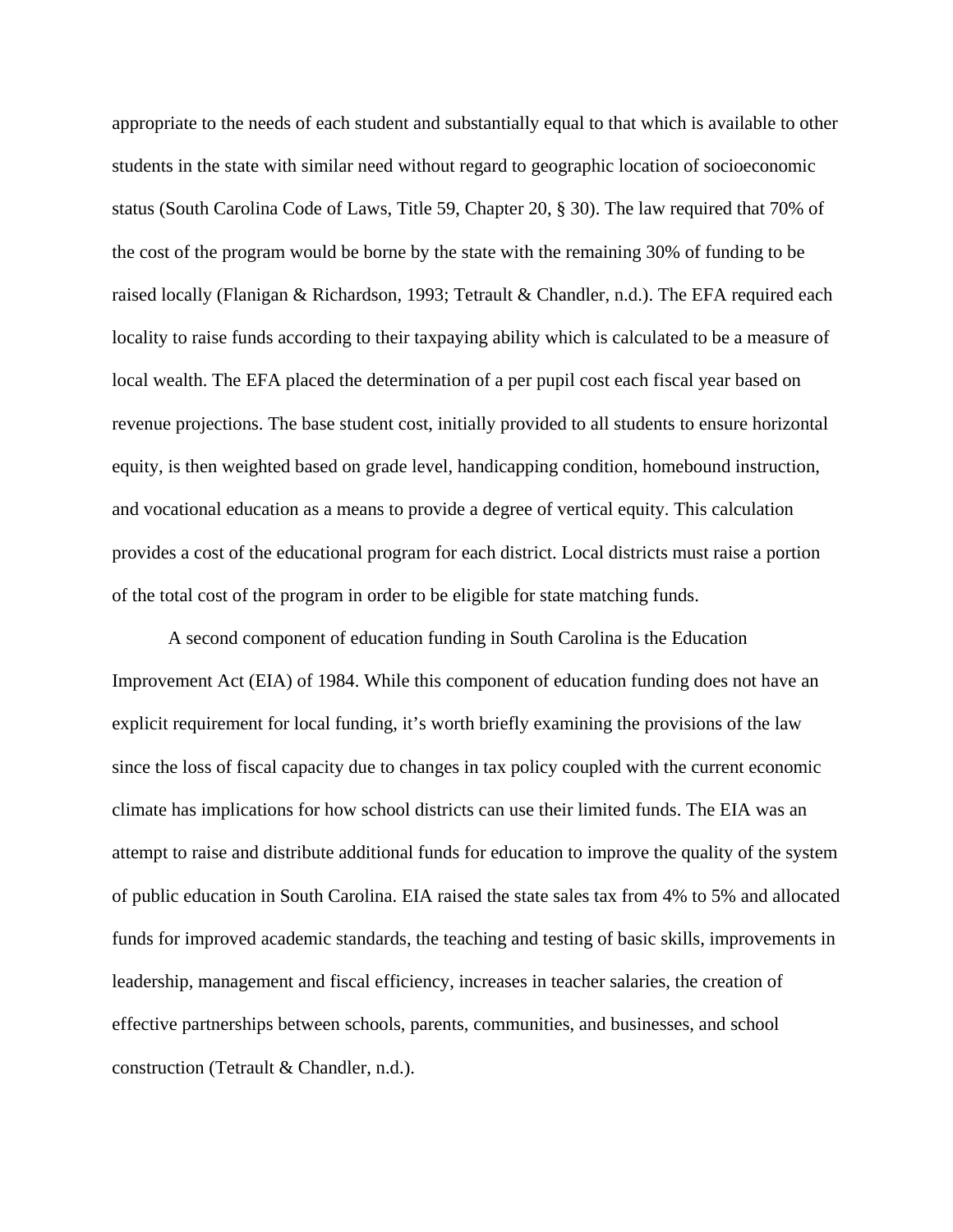The ability to raise local funds for education in South Carolina varies. Of the 85 school districts in South Carolina, 23 have fiscal autonomy, 36 school districts have authority to set millage rates within parameters established by statute, referenda, legislative action, or county council action, and 26 districts must call upon the legislative delegation or county governments to establish millage. Fiscally autonomous school districts have the authority to establish a millage rate for the operation of schools. Local funds are used to satisfy the local effort requirements of the EFA, to provide supplements to state and federal funds deemed appropriate by local communities, and to provide school facilities or to offer special initiatives or services with costs beyond the constitutional debt limit.

#### Act 388

In Fiscal Year (FY) 2006, the SC Legislature passed Act 388, also known as the *Property Tax Relief Act*, which changed the means by which localities could raise funds in support of public education. Until then, property taxes had been the main source of local funding for public education in South Carolina. That changed to a reliance on ad valorem taxes, revenue transfers from the state in lieu of taxes, and revenues from fees. Localities were given the legislative authority to determine fees as necessary. Three major components of this act pertained directly to public school finance (Schunk, 2006). The first included a sales tax increase from 5% to 6%. According to the law, the revenue generated by this increase flowed into the newly created Homestead Exemption Fund. Secondly, all owner-occupied residential property became exempt from property taxes for school operations. By FY 2008, money in the Homestead Exemption Fund became the source for reimbursements to school districts for the lost property tax revenue. The last component of Act 388 imposed millage caps for all local governing bodies including school districts. The millage cap limited local governments to a percentage less than or equal to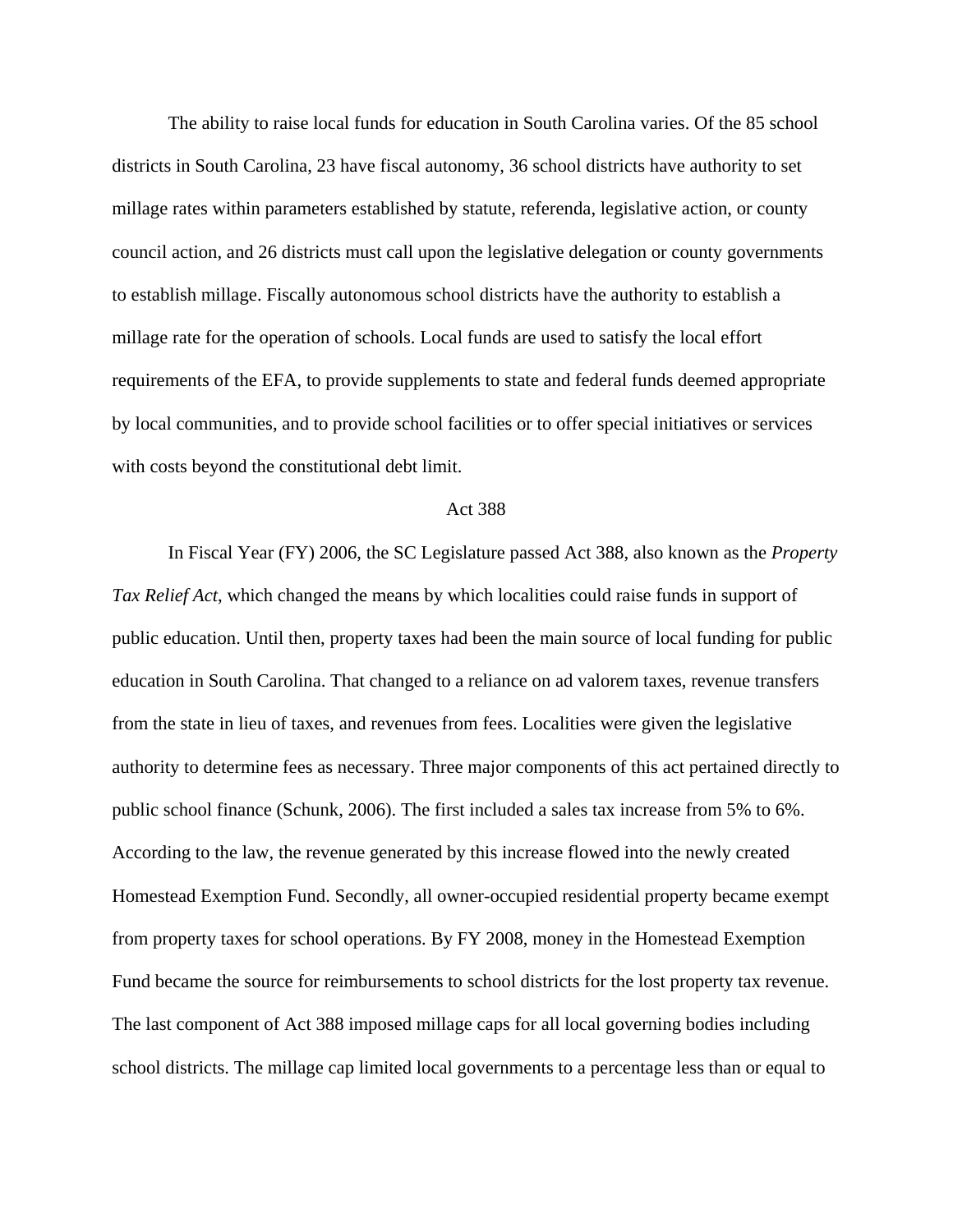the percentage increase in local population plus the rate of inflation of the Consumer Price Index (CPI) (Schunk, 2006). The projections for FY 2008 were that Act 388's allocations of the property tax relief funds were distributed to districts as a direct reimbursement for the funds that would have been collected by each district through property tax collections. Each subsequent year, the property tax fund was supposed to grow by the percent of state population growth plus the prior year CPI, or 4% whichever was greater. Beginning in FY 2009, districts were projected to receive the base amount set in FY 2008 plus the growth funds, distributed by Weighted Pupil Units (WPU) and a poverty factor.

#### **Method**

The study relied heavily on oral histories from key participants in the 2006 legislative process (Kvale & Brinkman, 2009; Marshall & Rossman, 2006) as well as data detailing tax revenues as published by the South Carolina Department of Revenue and the South Carolina Budget and Control Board. These recounts of personal roles and discussions with others were triangulated with participants' documents and media accounts of the time (Corbin & Strauss, 2008). Sixteen people representing state legislators, media and public analysts, and grassroots taxpayer organizations participated in the study. Key political elites, including around 10 legislators and media representatives, were identified prior to the study. Then, additional participants were nominated by the initial participants in a technique known as snowballing (Marshall & Rossman, 2006).

The theoretical framework provided the structure for interview questions, which appear as an appendix. All of the interviews were conducted by one member of the research team; 12 over the phone and 4 in face-to-face settings. All of the interviews were audio-recorded and transcribed into documents for the analysis. The analysis began with a set of start-codes derived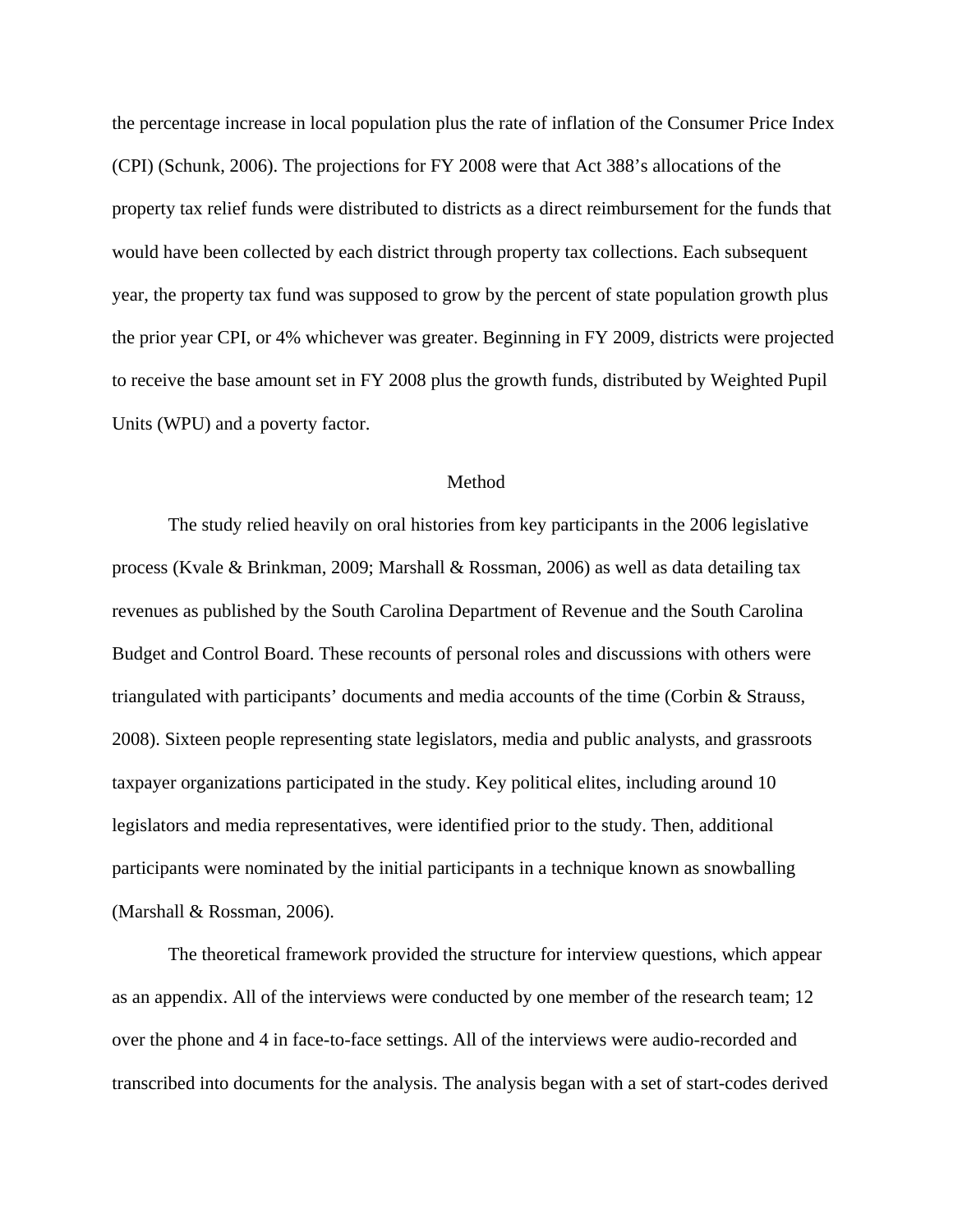from the theoretical framework and attached to specific interview questions. However, these codes proved too fine-grained and orthogonal for the complexity and density of the participants' narratives. Instead, the researchers used a reiterative coding process to access findings among the responses.

To discern the impact of the policy change, descriptive statistics were collected on tax revenues (Table 1) as well as the base student cost expenditures (Table 2) for each the past ten years. The tax elasticity for each tax, income, state sales and use tax, as well as the property tax was calculated. For the purposes of this study, tax elasticity was defined as the change in revenue given the change in income.

#### Findings

Two findings are presented: first stakeholder perceptions of the efforts to change the tax policy as recorded during the oral histories as well; second, descriptive statistics on tax revenues and the elasticity calculations. The oral histories yielded results including six categories that illustrated the political contrasts over Act 388: (a) equity for taxpayers, (b) shift in tax burden, (c) adequacy of resources, (d) Act 388 effects on education in South Carolina, (e) local control of schools, and (f) possible changes to Act 388. In the paper, quotes from transcripts are cited with participants' surnames (their own or their selected pseudonym) and the date of the interview with the page number of the transcript.

Participants' perceptions regarding taxpayer equity was examined prior to and following the passage of Act 388 and from two different equity perspectives - taxpayer equity and educational equity for children. One of the interviewees described taxpayer equity features of Act 388 as follows: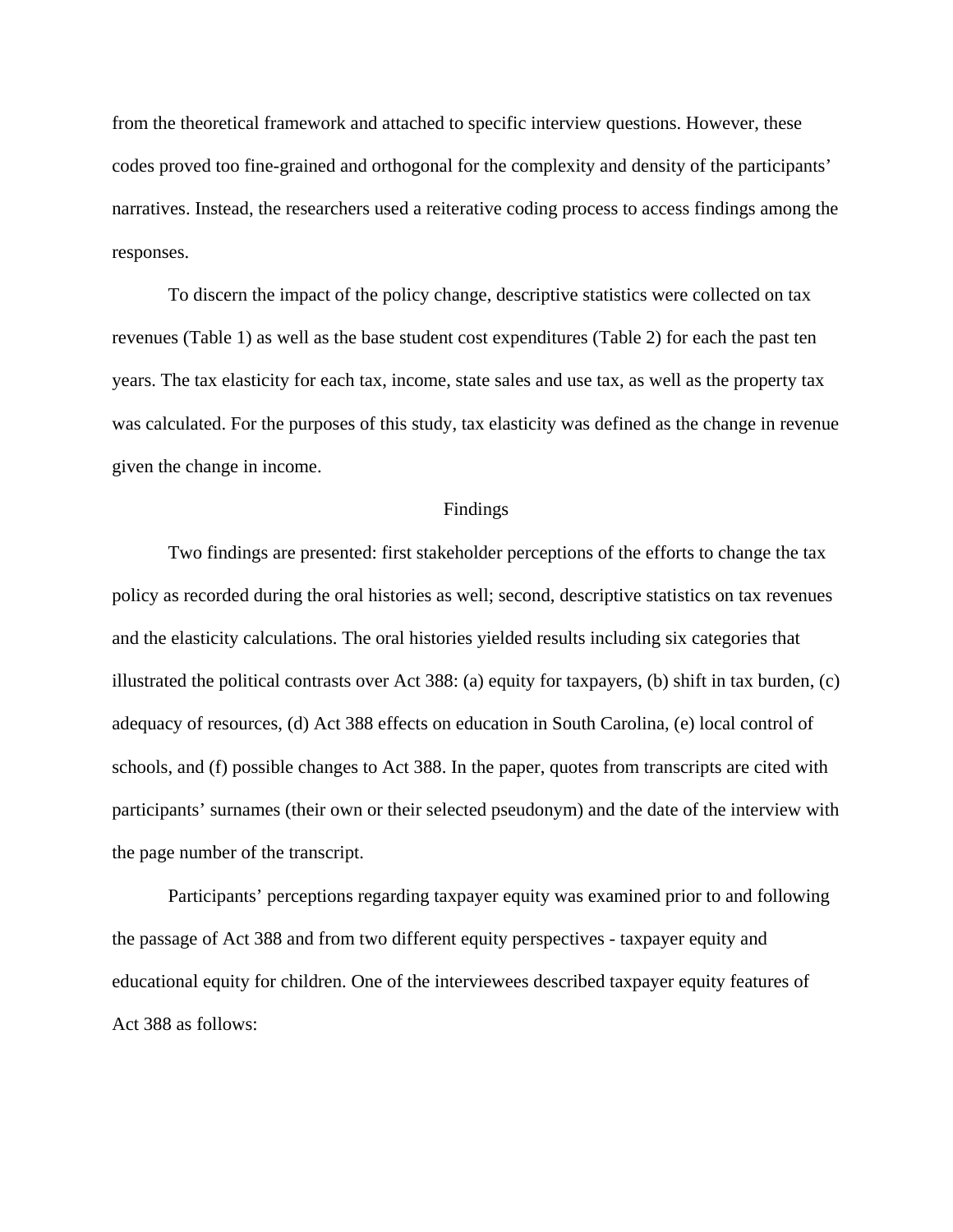... the guys that owned the \$10 million-dollar homes along the battery in Charleston, they are the ones that saw the big break. The wealthiest of the wealthy saw the biggest property tax break. The average person in South Carolina did not see much of a property tax break unless their home was valued at more than \$100,000, then you got a little bit of a break (Anthony, March 7, 2010, p. 2).

Educational equity fared even worse in the Act 388 design. Most of the participants admitted that the legislative focus was on taxpayers, not on education. Although some saw the discourse over Act 388 as a bait-and-switch con game.

"It has nothing to do with education. Absolutely nothing. Part of the rhetoric to sell the idea was the concept to separate the pitting of the homeowner against the local education community" (Jones, March 19, 2010, pp. 3-4).

"It was sold that way but it really had nothing to do with education; it was all about taxation. It doesn't have anything to do with education. It has nothing to do with education" (Read, February 25, 2010, pp. 5, 8).

Thus, the strongest perspective among the responses focused on the purpose of Act 388 as a means of resetting the tax burden from one set of constituents to others. "... in some cases, the lower income people do not have to pay those taxes because they get food stamps. They said this was much better for us" (Doe, March 8, 2010, p. 7). This particular participant rationalized the removal of the higher value home property from tax rolls with the notion that the passage of the additional penny sales tax was fairer since poor people do not own homes. Essentially, the shift of the tax burden moved from property of owner-occupied homes to consumers, which calculated as a 20% sales tax increase on goods and services. However, the business community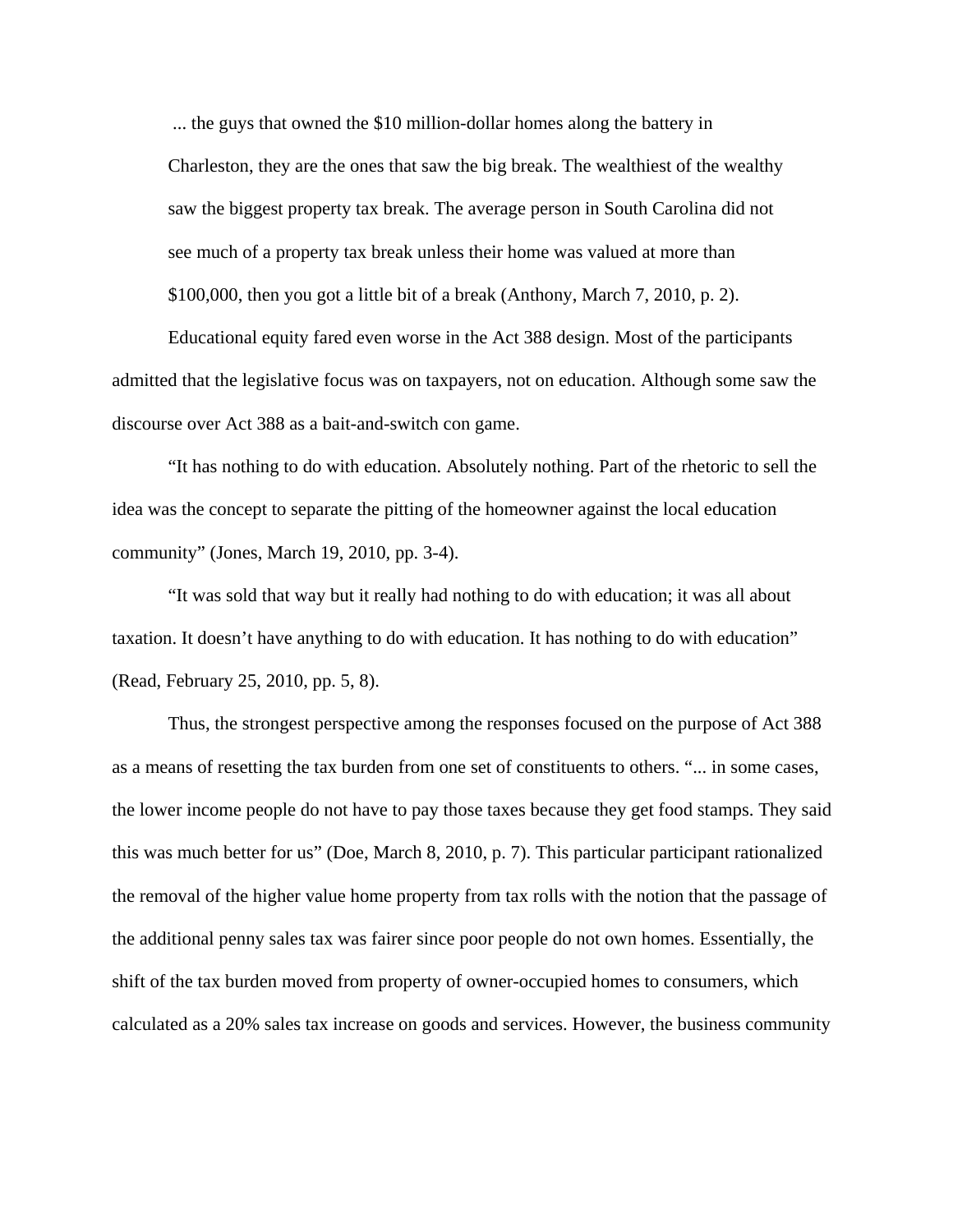also reacted to the shift as a 6% increase in tax devolved to manufacturing and industry when high-valued homes were removed under Act 388.

The research examined the participants' perceptions of adequacy of resources for education. Although some participants cited waste in schools, others identified a reduction in funding since the economic decline, beginning in 2008. The 2008 recession immediately affected consumer sales, and thus dropped sales tax revenues. Sales tax collections in South Carolina experienced deficient collections of 6.3% in fiscal year 2008, or \$165 million. These lower-thanprojected revenues had a simultaneously impact on school resources as noted by one of the participants:

So you're just screwed in terms of your [school] operating revenues. That's hard to come by these days. ... It's just staggering. ... Personally I don't like to pay property taxes but there are certain things that we have to do to make the world work. One of [then-Governor] Mark Sanford's efforts was to reduce the size of government and one way to do that was to bankrupt government. ... To bankrupt the government! I don't know if it was intended or it was just a byproduct (Miley, March 9, 2010, pp. 3-4).

The notion that government should be diminished was also a feature of Act 388 in that it capped the ability of both school districts and municipalities in raising revenues through property taxes. The Act limits the ability to raise millage by the consumer price index plus the rate of inflation. South Carolina and local school districts have historically clung to local control of schools. The curtailing of local control appeared to be the policy intent of one supporter of Act 388: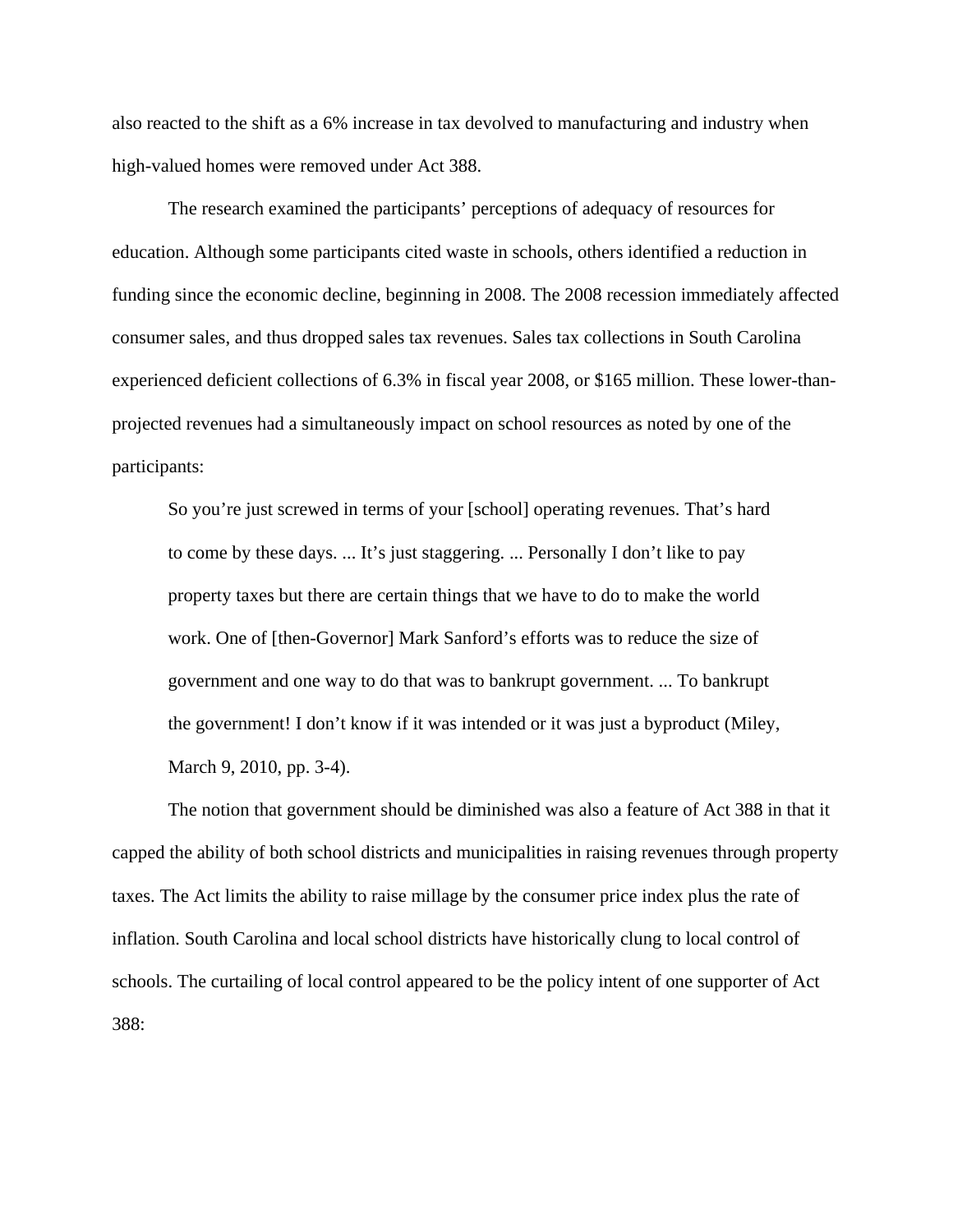...the wild, reckless spending... reign them in some to get them where… they had no respect for a person's home. They thought that a retired person's life savings was their piggy bank. We could no longer afford them to have free access to our savings account (Bowen, March 7, 2010, p. 5).

The study sought to determine if participants believed there would be any changes to Act 388. Some participants advocated for comprehensive tax reform - a broad based tax base with low rates. Those advocating for reform were concerned with both the imbalance in tax burden on businesses and consumer as well as those who recognized the instability for local government and school revenues. Others, among who were those depending on continued support among retirees and realtors/developers with investments in with high value waterfront property, felt that efforts to reverse Act 388 would fail.

Descriptive statistics in Tables 1  $\&$  2 illustrate the impact of the changed tax policy. Tax estimates, actual collections, and the difference between the two are displayed in Table 1 as is the mean household income in the state and tax elasticity calculations. Several patterns emerge. First, the property tax was by far the most stable tax. The property tax was the only tax that resulted in actual collections above the estimate. Both the income and sales taxes were below the projection in six of the ten years of study with the largest deficit taking place in a year of declining income (FY 08-09). Conversely, property taxes remained stable and actually grew in nine of the ten years of study. Both income and sales tax revenues declined in years when the state and country were experiencing recession (2000-2003 and FY 2007-2010) while property taxes performed above expectations. Elasticity calculations were impacted by flat and declining median household income in the state. Recalling the standard of 1.0 for elasticity for revenue generation in schools, the income tax was the least reliable tax in terms of generating sufficient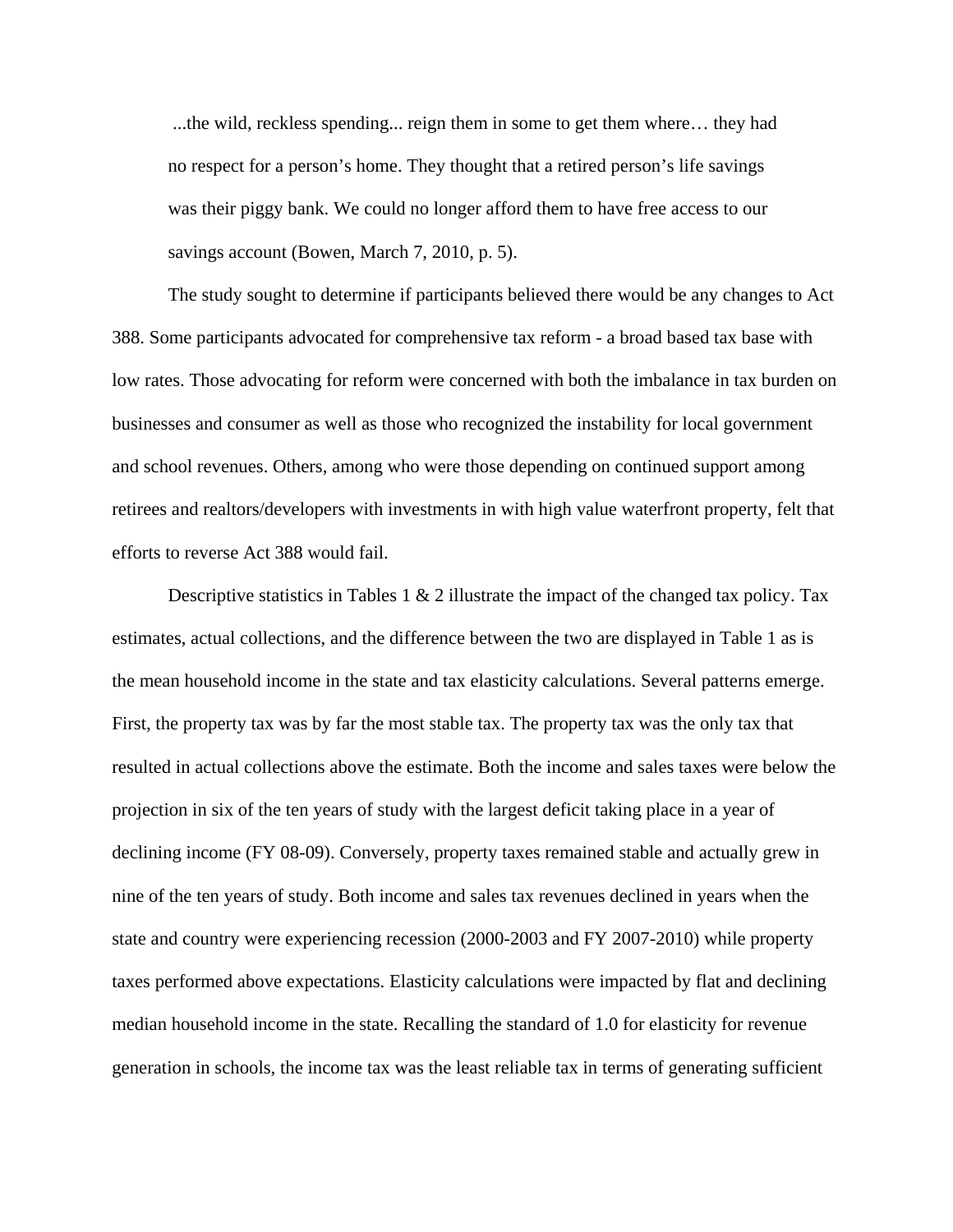income to fund public education. The income tax only met the standard three times (FY 03-04, FY 04-05, and FY 08-09). The property tax met the standard a total of four times while the sales tax met the standard a total of five times.

The impact on revenue allocations to public schools as a result of a change to a reliance on a less stable source of revenue has been drastic. These data appear in Table 2. The base student cost in South Carolina is allocated based on revenue projections. In examining the data in Tables 1 & 2, it appears that the greatest surplus in funds occurred in FY 05-06. Coincidentally, that is the same year that Act 388 was signed in to law. Based on increased revenues, the base student cost rose from \$2290 in FY 06 to \$2367 in FY 07 and \$2476 in FY when the law was fully implemented. Unfortunately, the housing market crash in 2008 coupled with the ensuing recession resulted in huge revenue shortfalls. The base student cost decreased to \$2191 in FY 08- 09 and \$1756 in FY 09-10. That allocation in FY was a cut of over \$900 per student below the budget and control board estimate of the cost of educating a student in South Carolina.

#### Discussion

Balancing tax equity and funding education has been an elusive goal in South Carolina. Coherent education policy is premised on the systemic reform of standards, accountability policy as well as the means by which to system is funded. The oral histories recorded as part of this study clearly reveal that the goal of the proponents of Act 388 was to reduce the tax burden on the elites. Although the impact of Act 388 was exacerbated by the 2008 recession, the coincidence of the Act's provisions and the economic downturn provided a dynamic illustration of the issues with replacing a relatively stable revenue stream with a volatile one, the sales tax. The responses from the political elites in this study revealed that the enactment of the law was not merely shortsighted economically, but also in terms of taxpayer equity. The proponents of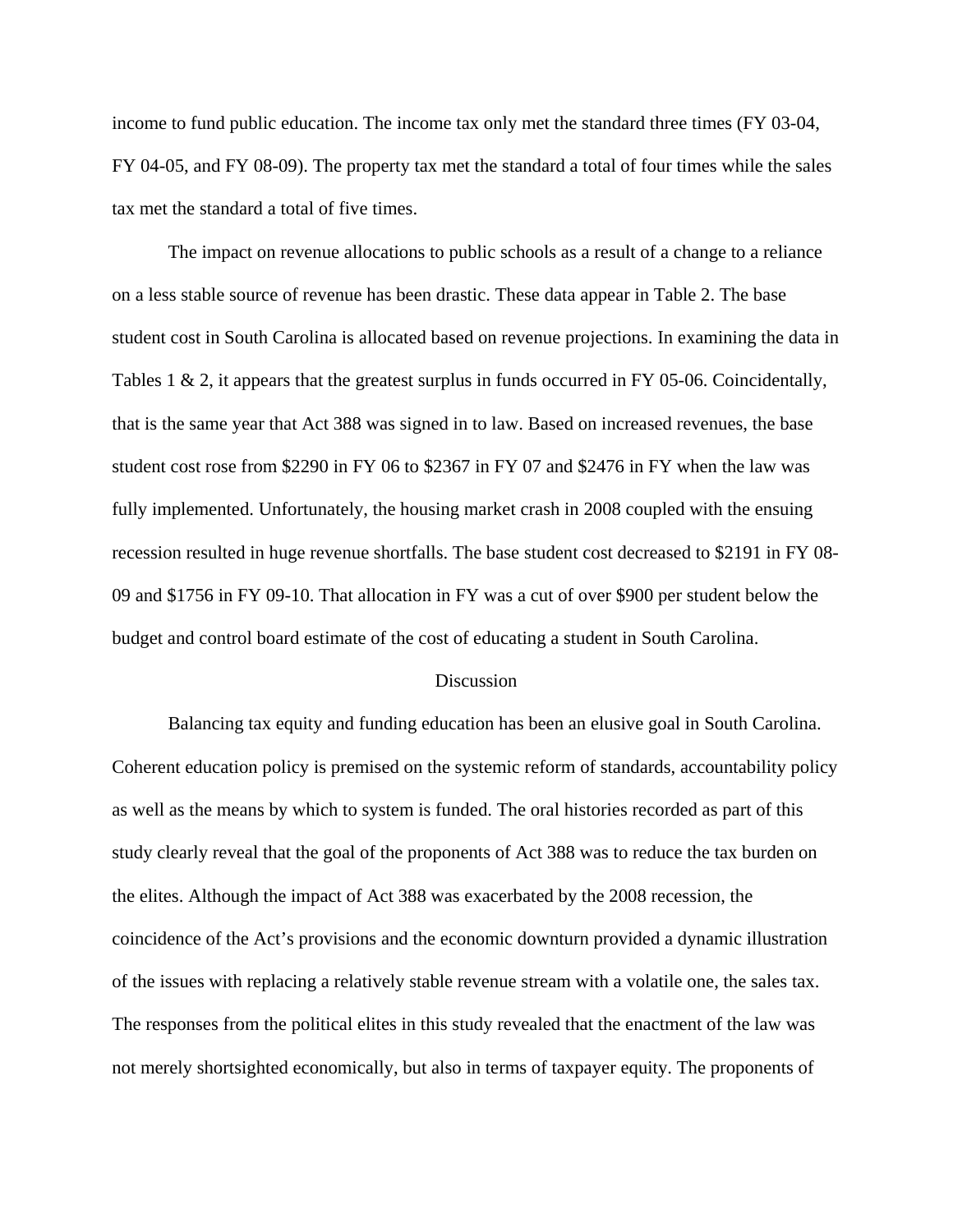Act 388 were primarily retirees, realtors, and developers with high-value waterfront properties intended for owner-occupancy. The taxpayers who lost in the burden shift were consumers and other businesses with large property sites for manufacturing and other purposes. The biggest losers were public schools and students along with local municipalities whose ability to raise revenues was curtailed by Act 388.

More alarming was the total disregard for the impact that the removal of revenues would have on the system of public education in the state. Indeed, the proponents of the Act did not even consider the systemic ramifications of the removal of the most stable source of revenue for public education. The result was a decrease by over one-third in the base student cost resulting in furloughs, layoffs, and a reduction in the number of days in the school year. Each of these resources has been proven to have a positive impact on student achievement in the literature. Interviewees expressed the belief that there was waste in education funding and that shifting the tax burden would decrease the size of government. Wasteful spending and inefficiency are frequent criticisms of public education. Two definitions have emerged in the literature for inefficiency in education finance. Scholars attempting to discern the adequate cost of an education have defined inefficiency as the difference between required costs and actual expenditures. Critics contend that the adequacy calculations are flawed in part because there are multiple goals of public education and that the use of minimum proficiency targets may actually underestimate the true cost of educating children. Economists define efficiency as the allocation of inputs to achieve maximum levels of outputs. Using this argument, it is possible to have underperforming schools that are efficient because output is maximized given inadequate inputs. Inefficiency, as defined by economists, is found in schools where costs exceed outputs. Both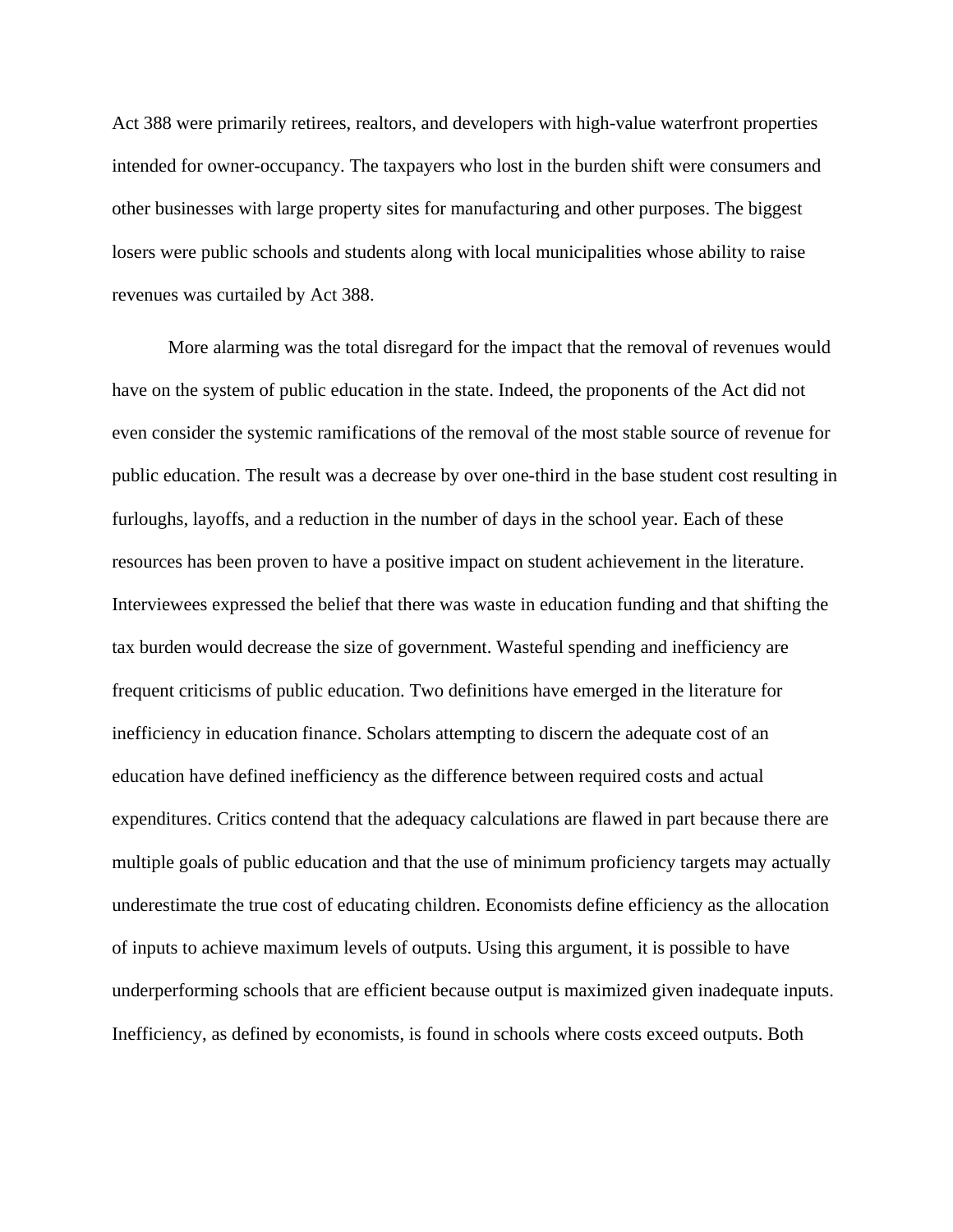groups agree that there are increased costs for educating students in schools with high concentrations of poverty and other indicators of risk.

Given the findings that stakeholders saw little need to make revisions to Act 388, even given the decrease in revenue to support education, we believe that there is greater need for educational leaders to become involved in advocating for more coherent policies. If the ability to implement a system of public education that meets the needs of all students and provides them with the opportunity to achieve proficiency targets inherent in accountability policy, leaders must be given the capacity to budget. This requires an adequate source of revenues from multiple sources so as to ensure stability. Educational leaders must be willing to work with policymakers and to inform them of the impact of changes to revenues in support of public education. Lastly, educational leaders must be willing to reflect on current resource allocation practices and to advocate for change. Years of production function research have identified school level resources that most impact student achievement. Further inquiries have identified that these resources tend to be concentrated in the least needy schools. An emerging body of research on *xefficiency* has described the impact that school policies, practices, and culture can have on student achievement (Addonizio, 2009; Leibenstein, 1966). Leaders must be willing to make the difficult choice of reallocating resources to the neediest schools, a decision that few have been willing to make to date, while working to improve the process by which we educate our children. In so doing, perhaps we can create greater understanding of the resources and practices required to better educate all children and move toward greater policy coherence in school finance and taxation policy.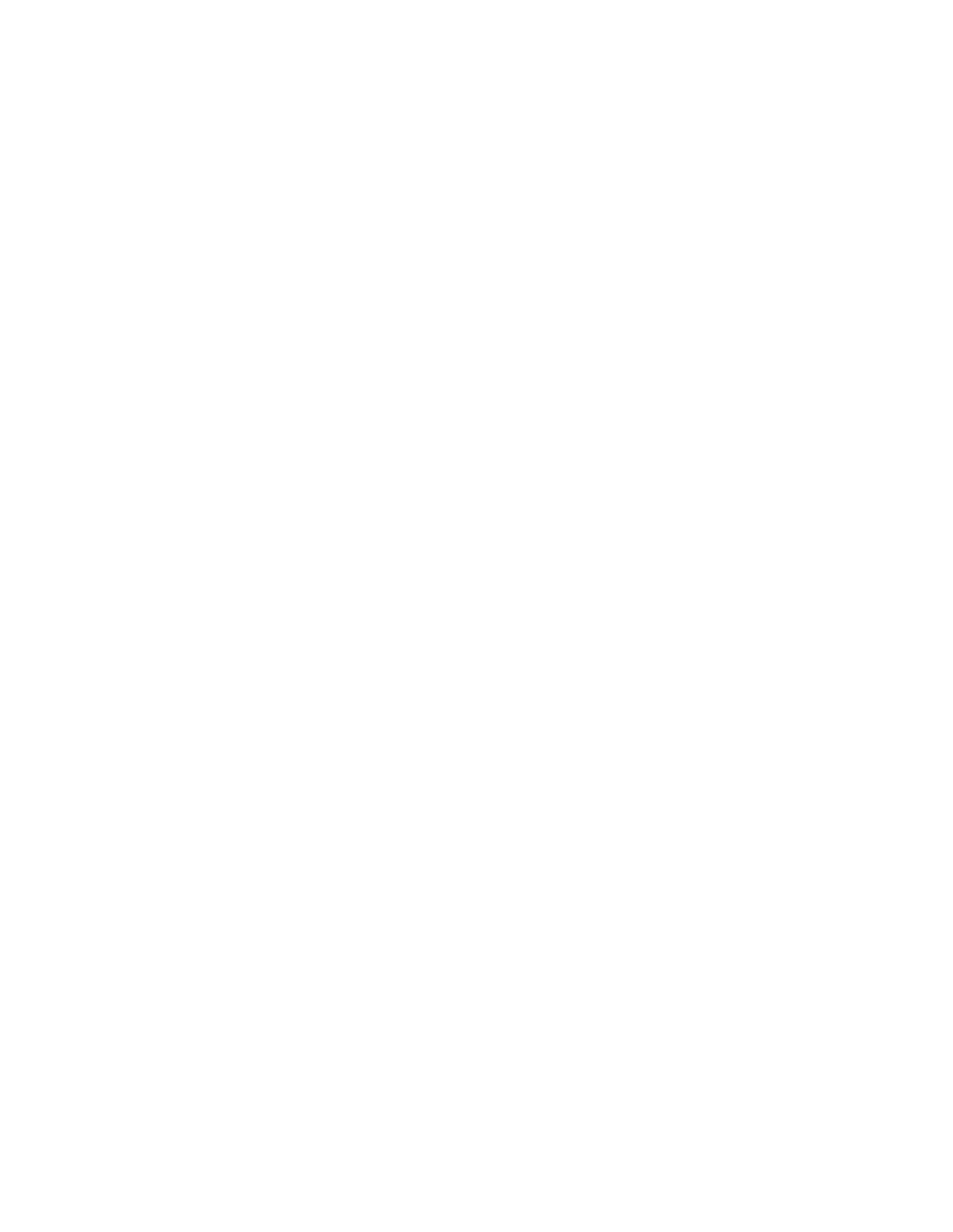### References

- Adams, Jr., J.E. (2008). *Funding student learning: How to align education resources with student learning goals.* A report prepared for the School Finance Redesign Project. Retrieved from http://www.crpe.org/cs/crpe/view/csr\_pubs/247
- Addonizio, M. F. (2009). X-efficiency and effective schools: A new look at old theories. *Journal of Education Finance, 35*(1), 1-25.
- Augenblick, J. (2008). *School finance and property taxes: A continuing, if changing, linkage*. Denver, CO: National Conference of State Legislatures.
- Berne, R. & Steifel, L. (1984). *The measurement of equity in school finance. Conceptual, methodological, and empirical dimensions.* Baltimore, MD: Johns Hopkins University Press.
- Blankenau, W.F. & Skidmore, M. (2002). The interrelatedness of tax and expenditure limitations and education finance reform. *Journal of Regional Analysis and Policy, 32*(1)*.* 49-66.
- Burrup, P., Brimley, V., & Garfield, R. (1993). *Financing education in a climate of change.*  Boston: Allyn and Bacon, Inc.
- Corbin, J. & Strauss, A. (2008). *Basics of qualitative research (3rd ed.)*. Thousand Oaks, CA: Sage.
- Courant, P., Gramlich, E., & Loeb, S. (1995). Michigan's recent school finance reforms: A preliminary report. *American Economic Review*, *85*(2), 372-377.
- Darling-Hammond, L. & Snyder, J. (2003). Organizing schools for student and teacher learning: An examination of resource allocation choices in reforming schools in M. L. Plecki & D. H. Monk (Eds.), *School Finance and Teacher Quality: Examining the Connections* Larchmont, NY: Eye on Education, Inc.
- Dinan, J. J. (2007). The meaning of state constitutional education clauses: Evidence from the constitutional convention debates. *Albany Law Review,70*(3), 927-981.
- Downes, T.A, & Figlio, D.N. (2008). Tax and expenditure limits, school finance and school quality. In H.F. Ladd & E.B. Fiske (Eds.). *Handbook of Research in Education Finance and Policy,* (pp. 373-388). New York: Routledge.
- Flanigan, J.L. & Richardson, M.D. (1993). *South Carolina Educational Finance*. Dubuque, IA: Kendall Hunt.
- Griffith, M. (2005). *School finance litigation and beyond: Education Commission of the States*. Retrieved March 2, 2010, from www.ecs.org/clearinghouse/60/26/6026.htm.
- Guthrie, J.W., Springer, M.G., Rolle, R.A. & Houck, E.A. (2007). *Modern education finance and policy*. Boston: Pearson.
- Kent, C.A. & Sowards, K.N. (2009). Property taxation and equity in public school finance. *Journal of Property Tax Assessment & Administration, 6*(1), 25-42.
- King, R. A., Swanson, A. D., & Sweetland, S. R. (2003). *School Finance. Achieving high standards with equity and efficiency* (3<sup>rd</sup> ed.). Boston: Pearson.
- Kvale, S. & Brinkmann, S. (2009). *Interviews: Learning the craft of qualitative research interviewing*. Thousand Oaks, CA: Sage.
- Ladd, H. F. (2008). Reflections on equity, adequacy, and weighted student funding. *Education Finance and Policy 3*(4), 402-423.
- Leibenstein, H. (1966). Allocative efficiency and x-efficiency. *The American Economic Review*, 56, 392-425.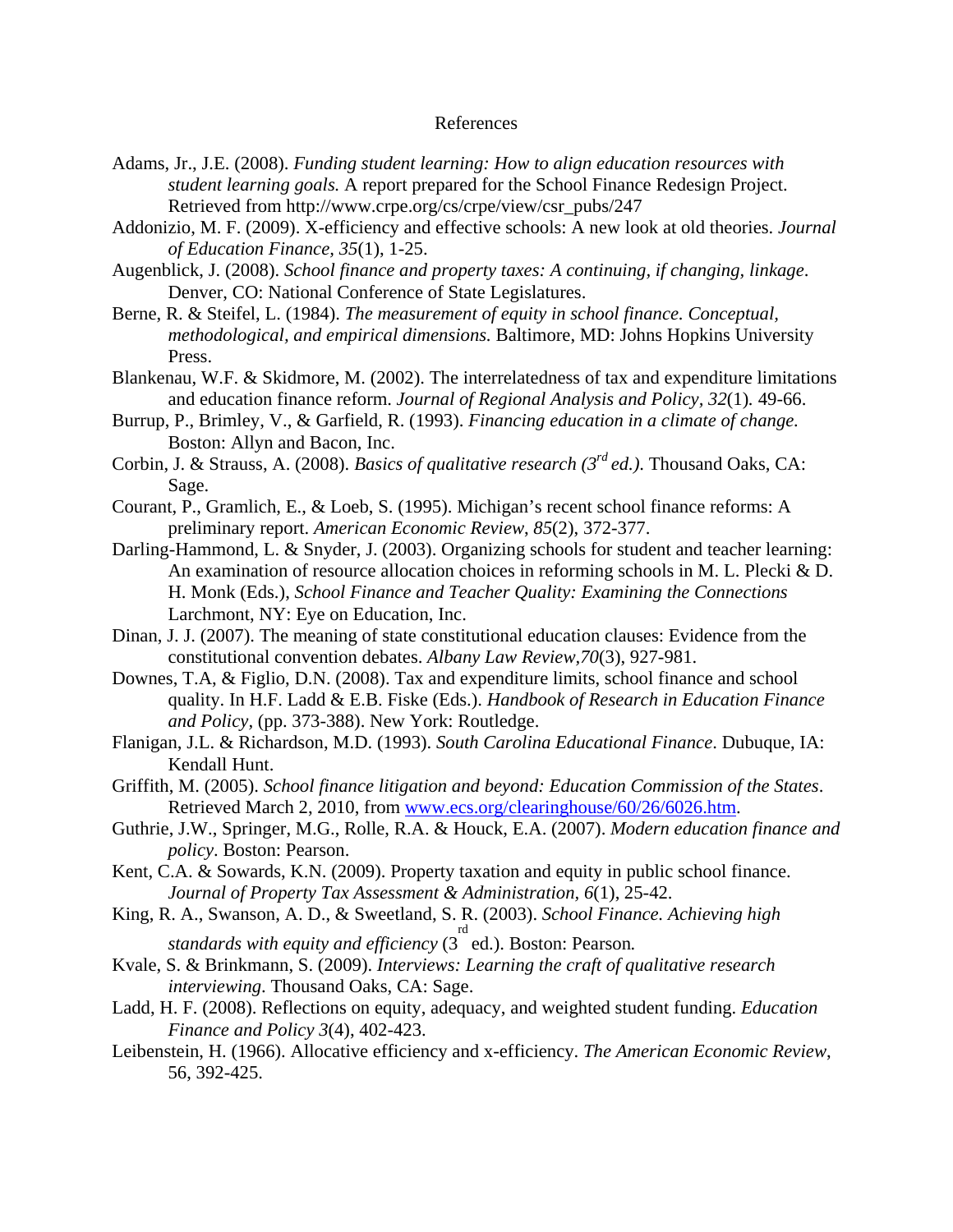- Levine, G.F. (1991). Meeting the third wave: Legislative approaches to recent judicial school finance rulings, *Harvard Journal on Legislation, 28,* 507-542.
- Marshall, C. & Rossman, G.B. (2006). *Designing qualitative research* (4<sup>th</sup> ed.). Thousand Oaks, CA: Sage.
- Martin, I. (2006). Does school finance litigation cause taxpayer revolt? *Serrano* and Proposition 13. *Law & Society Review, 40* (3), 525-558.
- McGuire, T.J. & Papke, L.E. (2008). Local funding of schools: The property tax and its alternatives. In H.F. Ladd & E.B. Fiske (Eds.), *Handbook of Research in Education Finance and Policy,* (pp. 357-372). New York: Routledge.
- NCES. (2010). *Education finance statistics center*. Retrieved from: http://nces.ed.gov/edfin/index.asp
- Odden, A. & Picus, L.O. (2007). *Education finance: A policy perspective.* New York: McGraw Hill.
- Picus, L., Odden, A., & Fermanich, M. (2001). *Assessing the equity of Kentucky's SEEK formula: A ten-year analysis*. Frankfort, KY: Kentucky Department of Education.
- Poole, R.N. (2007).Communication with politicians and taxpayers: The need for public education. *Journal of Property Tax Assessment & Administration, 4*(1), 27-33. Reschovsky, A., & Imazeki, J. (2001). Achieving educational adequacy through school finance

reform. *Journal of Education Finance, 26* (3), 373-396.

- Ryan, J.E. (2008). Standards, testing, and school finance. *Texas Law Review, 86*, 1223-1262.
- Schick, A. (1990). *The capacity to budget.* Washington, DC: Urban Institute Press.
- Schunk, D.L. (2006). South Carolina's tax swap: What will they[sic] mean? [Electronic version]. *Business and Economic Review, 54*(1). Retrieved April 8, 2008 from http://mooreschool.sc.edu/moore/research/Publications/BandE/bande54/54n1/taxchanges. html
- Scoppe, C. (2008, December 9). When piecemeal tax policy (inevitably) goes awry. *The State*. Retrieved from: http://www.thestate.com/2008/12/09/615664/scoppe-when-piecemealtax-policy.html
- Slade, D. (2007, September 23). Tax bill breaks might surprise. *The Post and Courier*. Retrieved from: http://www.thestate.com/2008/12/09/615664/scoppe-when-piecemeal-taxpolicy.html
- Slade, D. (2009, January 14). S.C. paying the piper for Act 388 tax cuts: Boost in sales levy has not offset drop from real estate. *The Post and Courier*. Retrieved from: http://www.postandcourier.com/news/2009/jan/14/s\_c\_paying\_piper\_act\_tax\_cuts68293/
- Smith, M. & O'Day, J. (1991). *Putting the pieces together: Systemic school reform.* (CPRE Policy Brief). New Brunswick, NJ: Eagleton Institute of Politics.
- South Carolina Constitution Article IX, Section 3
- South Carolina Code of Laws. (1977). *Title 59, Education. Chapter 20, South Carolina Education Finance Act of 1977. § 30 Declaration of legislative purpose. Retrieved from:* http://www.scstatehouse.gov/code/titl59/t59c020
- Springer, M.G., Liu, K, & Guthrie, J.W. (2009). The impact of school finance litigation on resource distribution: A comparison of court-mandated equity and adequacy reforms. *Education Economics 17*(4), 421-444.
- Tetrault, D.R. & Chandler, D. (n.d.) *South Carolina*. Retrieved from: http://nces.ed.gov/edfin/pdf/StFinance/SouthCa.pdf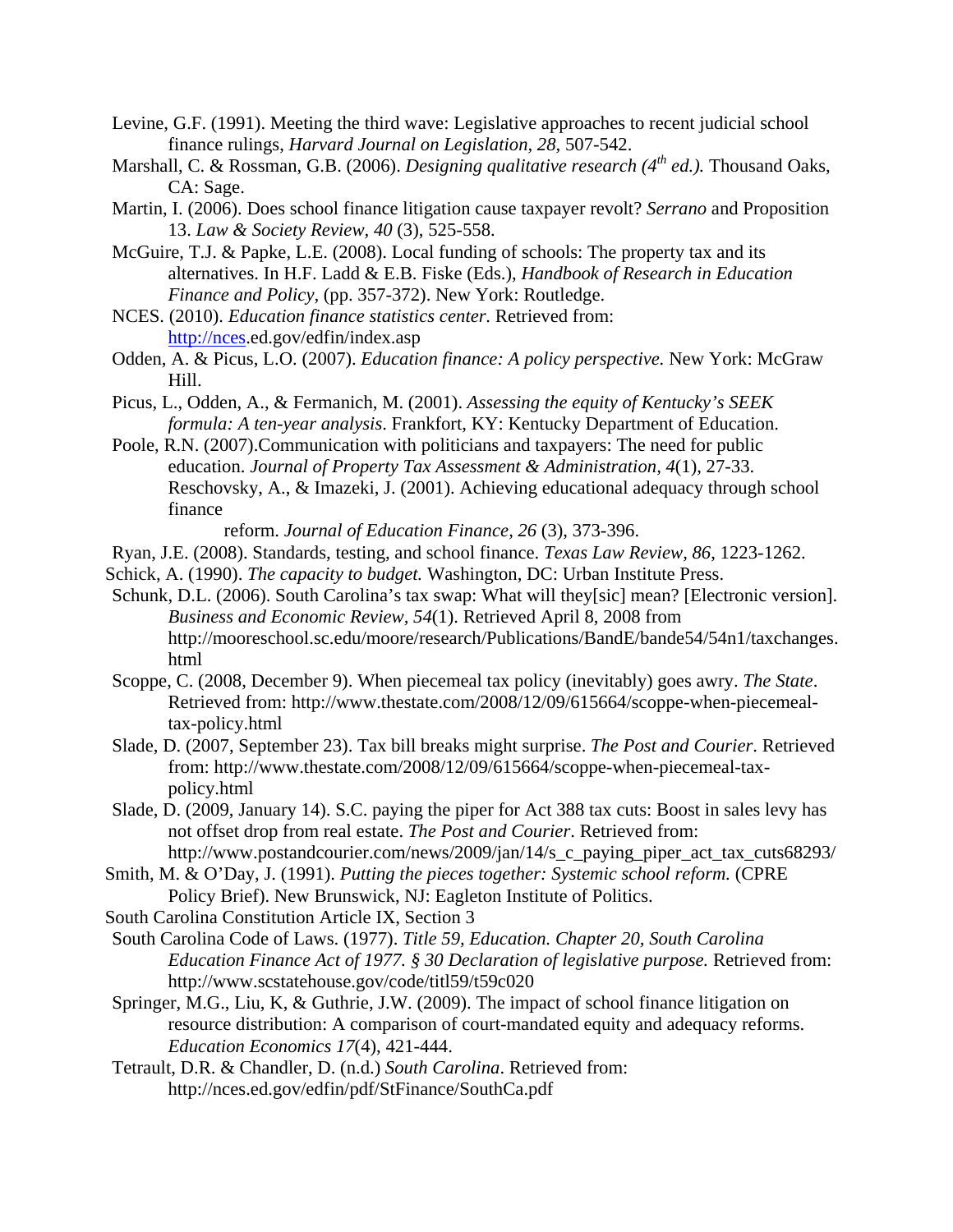- Ulbrich, H.H. (2005). *Taxes in theory and practice.* Clemson, SC: Strom Thurmond Institute of Government and Public Affairs. Retrieved from: http://www.strom.clemson.edu/teams/ced/revenue/theory.html
- Umpstead, R.R. (2007). Determining adequacy: How courts are redefining state responsibility for educational finance, goals, and accountability. *B.Y.U. Education and Law Journal v*(n), 281-320.
- Verstegen, D. A. (2002). Financing the new adequacy: Towards new models of state education finance systems that support standards based reform. *Journal of Education Finance, 27*(3), 749-781.
- Yinger, J. (2006). *Education finance reform and property tax relief.* Retrieved from: http://cpr.maxwell.syr.edu/efap/MONTHLY\_COLUMN/May06.pdf

This paper was originally prepared for the annual meeting of the American Educational

Research Association, April, 2011, New Orleans. This revised manuscript is submitted for

consideration for publication in the Journal of Research in Education.

Address all correspondence concerning this manuscript to Robert C. Knoeppel, 332

Tillman Hall, Clemson, SC 29634-0707. Email: rck@clemson.edu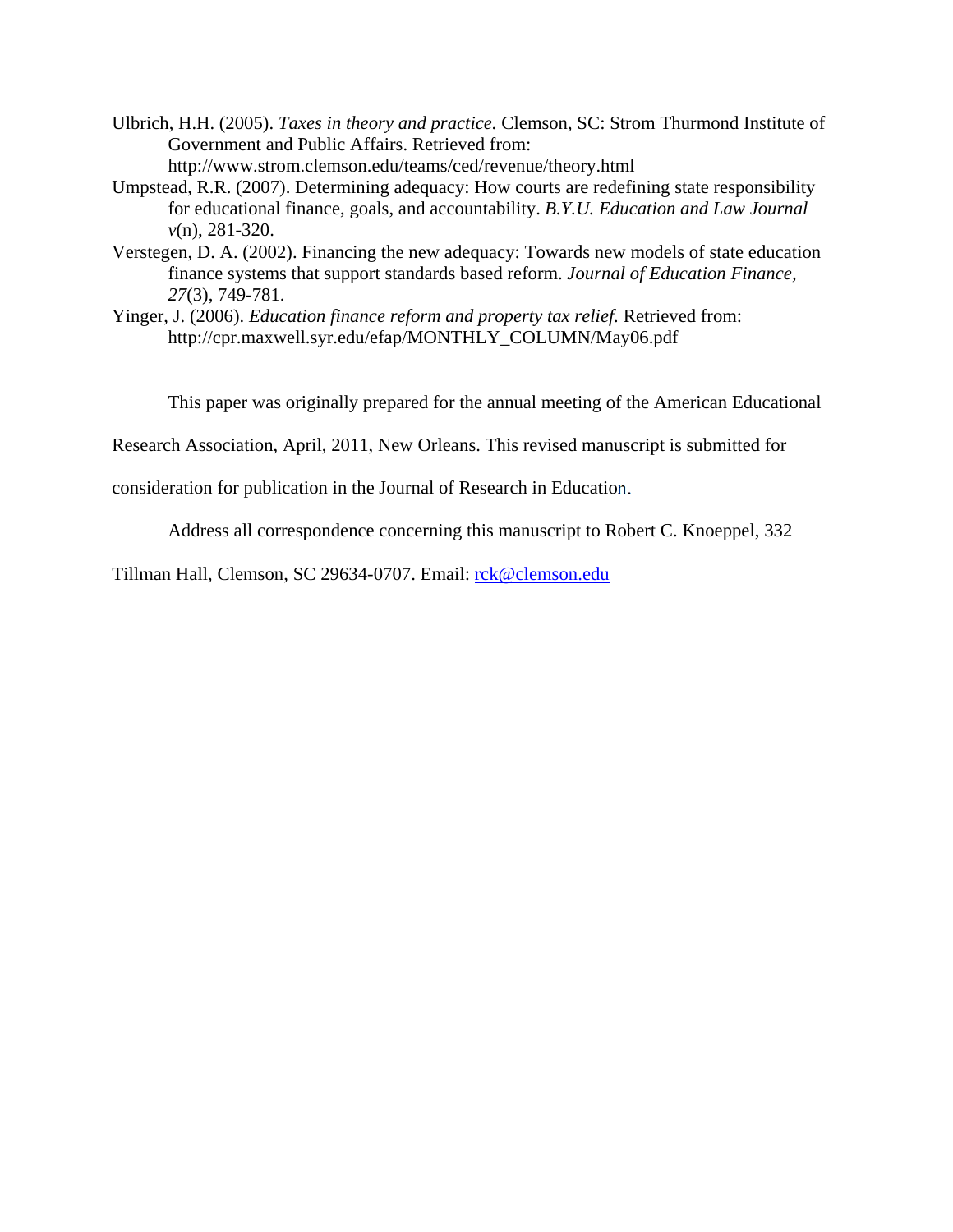## TAXATION AND EDUCATION 24

Appendix - Interview Protocol

1. Since enacting the 2006 legislation known as Act 388, what two or three issues have you heard about from your constituents?

Follow up questions (if necessary)

a. How did Act 388 impact the business community? Do you know of any fiscal impact studies about the effects of the Act on the business community? (Burrup, Brimley,  $\&$ Garfield, 1993)

b. How did the Act affect homeowners? Do you believe homeowners prefer to be taxed in the form of a sales tax rather than a property tax? (Martin, 2006; Slade, 2007; 2009)

- 2. As you think about Act 388, do you see it as primarily a tax law or an education law? (Picus, Odden, & Fermanich, 2001)
- 3. What consideration of tax burden led to the development of Act 388 in 2006? (Burrup et al., 1993)
	- a.Do you recall any discussion about the reactions of corporations or manufacturers to a shift from property taxes to sales taxes? If so, what was the nature of that discussion?
		- i. Was there any discussion of the possibility that corporations and manufacturers could shift the tax burden onto consumers in the form of higher prices? If so, what was the nature of that discussion? (Odden & Picus, 2007)
		- ii. What about speculation on corporations and manufacturers shifting the tax burden backward to workers in the form of lower wages? If so, what was the nature of that discussion? (Odden & Picus, 2007)

iii. Do you recall any discussion about corporations and manufacturers shifting the tax burden backward to suppliers in the form of lower prices for raw materials? If so, what was the nature of that discussion? (Odden & Picus, 2007)

iv. To what extent was there any speculation about owners of rental property increasing monthly rent on tenants? (Odden & Picus, 2007)

- 4. To what extent did escalating assessed values influence the passage of Act 388? (Burrup et al., 1993)
	- a. What kinds of estimates about real estate sales surrounded discussions about the Point of Sale price for the purposes of taxation? (Burrup et al., 1993)
		- i. Did the property valuation system need overhauling? (Picus et al., 2001) Is there further overhauling of the tax system in South Carolina?
		- ii. Are there any repercussions from instituting a tax reassessment cap at 15% (Scoppe, 2008)
	- b. How were the exemptions to sales taxes determined? (Burrup et al., 1993)
- 5. To what extent did the deliberations over Act 388 include consideration of centralized state authority over resources and quality and the tradition of local control of schools? (Guthrie, Rolle, Springer & Houck, 2007)
- 6. By removing local property taxes from revenue generation for local school districts, did the General Assembly consider who or what agency would oversee the spending of the state tax dollars? In other words, was the loss of local control considered in developing the Act? (Burrup et al., 1993)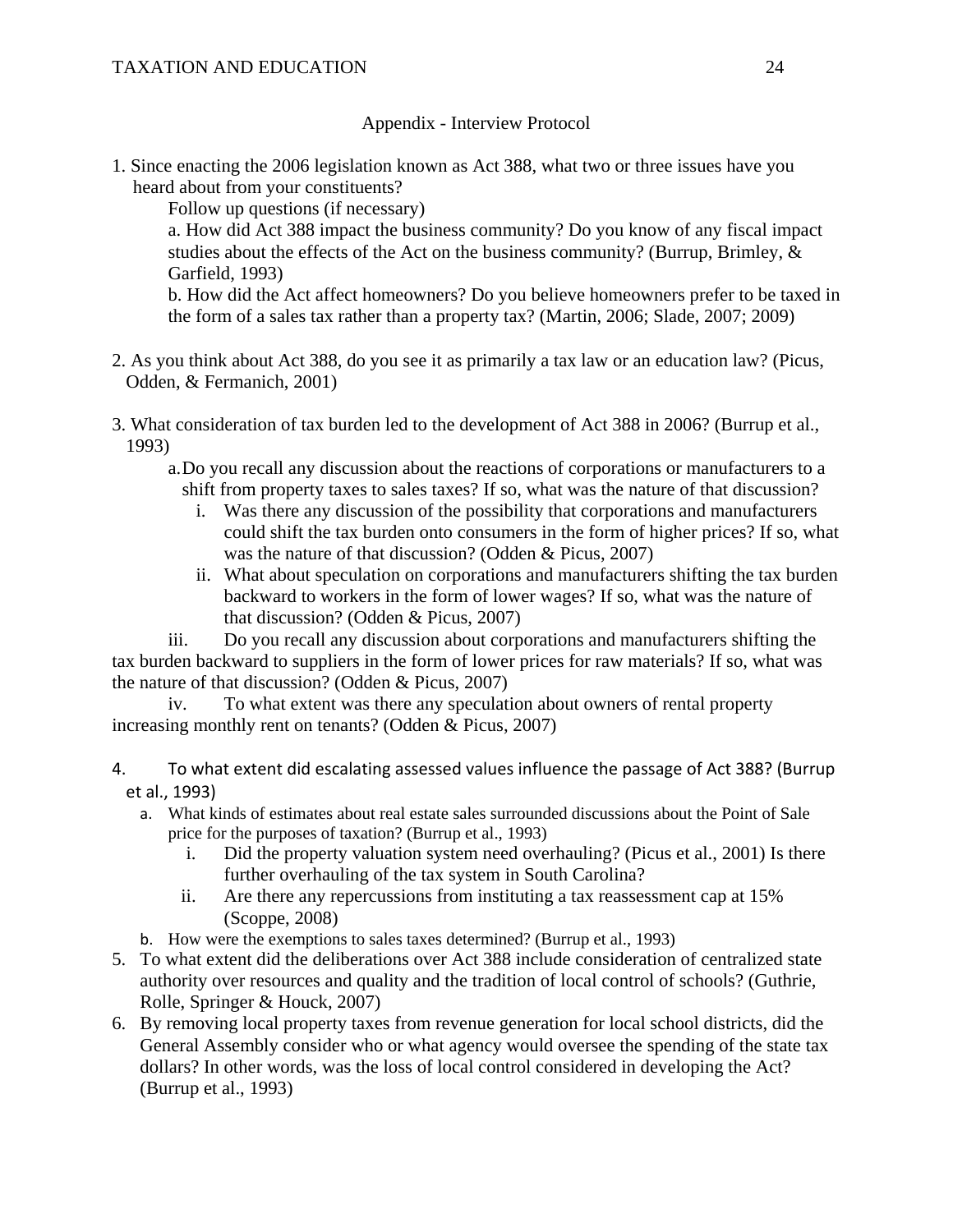- 7. How did equity of resources play into the development and eventual passage of Act 388? (Picus et al., 2001)
	- i. At this point, what do you think the General Assembly will do about Act 388?
	- ii. Do you think the response will be primarily a new taxation policy or a new education policy?
	- iii. Which constituents likely will be satisfied with the General Assembly's response?
	- iv. Which constituents likely will be dissatisfied with the General Assembly's response?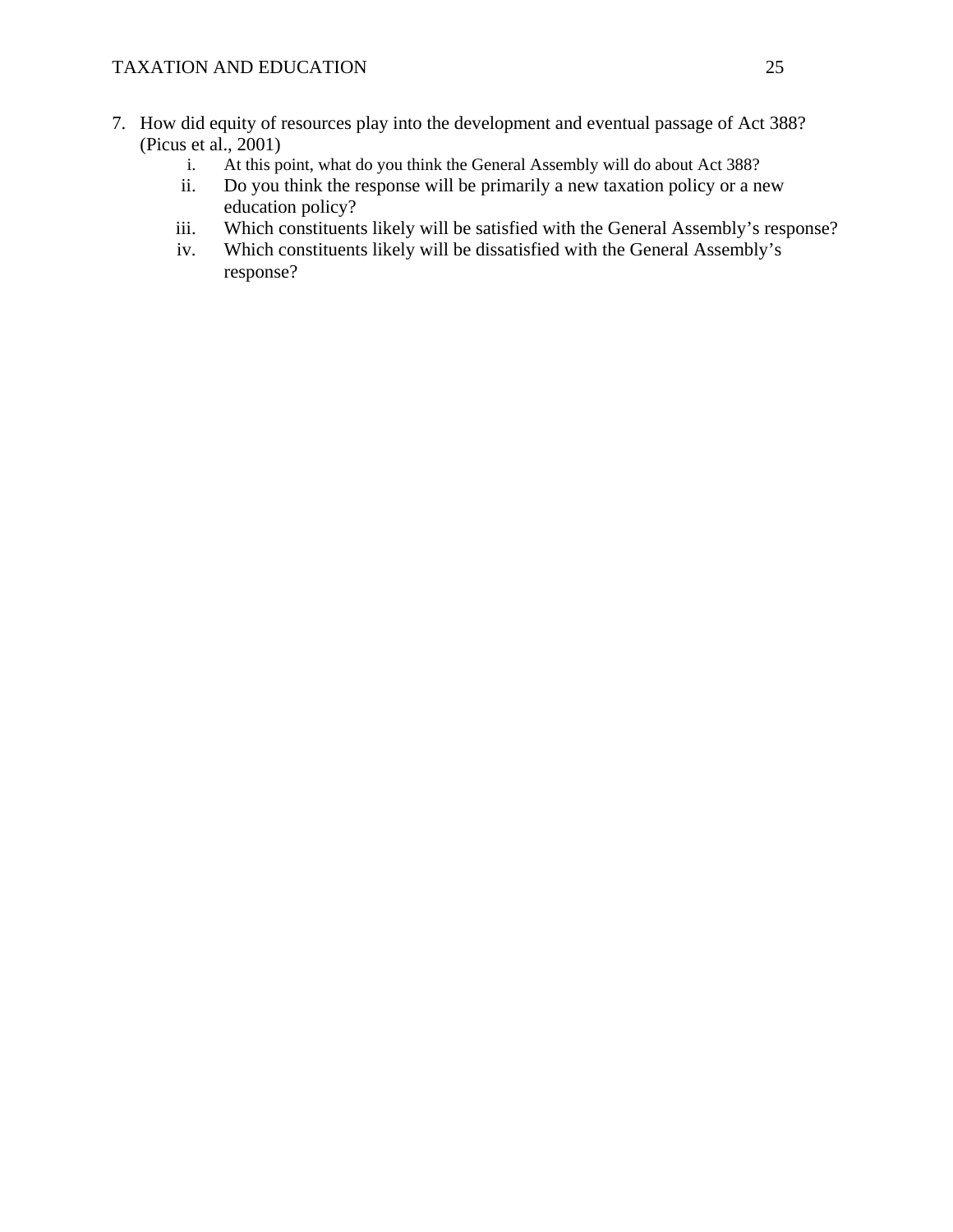Table 1 South Carolina Tax Revenues, Household Income and Tax Elasticity

|                                      | FY 00-01                                               | FY 01-02        | FY 02-03        | FY 03-04      | FY 04-05      | FY 05-06      | FY 06-07      | FY 07-08        | FY 08-09        | FY 09-10        |
|--------------------------------------|--------------------------------------------------------|-----------------|-----------------|---------------|---------------|---------------|---------------|-----------------|-----------------|-----------------|
| <b>Individual State Income Taxes</b> |                                                        |                 |                 |               |               |               |               |                 |                 |                 |
| Estimate                             | 2,284,249,442                                          | 2,353,988,655   | 2,307,230,914   | 1,964,484,931 | 1,979,363,905 | 2,158,416,916 | 2,599,913,486 | 2,927,383,170   | 2,969,672,332   | 2,469,023,143   |
| Actual                               | 2,127,286,899                                          | 1,920,136,736   | 1,859,125,469   | 1,973,635,422 | 2,215,376,042 | 2,608,227,193 | 2,881,930,422 | 2,863,839,126   | 2,326,707,698   | 2,170,909,624   |
| Over/<br>(Under)                     | (156, 962, 543)                                        | (433,851,919)   | (448, 105, 445) | 9,150,491     | 236,012,137   | 449,810,277   | 282,016,936   | (63, 544, 044)  | (642, 964, 634) | (298, 113, 519) |
|                                      | <b>State Sales and Use Taxes</b>                       |                 |                 |               |               |               |               |                 |                 |                 |
| Estimate                             | 2,092,964,644                                          | 2,178,000,237   | 2,150,685,980   | 2,151,994,915 | 2,249,617,591 | 2,396,065,472 | 2,495,764,823 | 2,599,400,000   | 2,698,853,250   | 2,192,353,185   |
| Actual                               | 2,000,208,479                                          | 2,026,514,449   | 2,041,704,530   | 2,181,357,756 | 2,318,474,848 | 2,544,065,472 | 2,631,222,230 | 2,463,274,765   | 2,247,876,029   | 2,190,976,127   |
| Over/<br>Under                       | (92, 756, 165)                                         | (151, 485, 788) | (108,981,450)   | 29,362,841    | 68,857,257    | 148,000,000   | 135,457,407   | (136, 125, 235) | (450, 977, 221) | (1,377,058)     |
|                                      | Property Taxes County, City, and School District Level |                 |                 |               |               |               |               |                 |                 |                 |
| Estimate                             | 2,771,124,427                                          | 3,086,707,524   | 3,242,461,172   | 3,429,329,344 | 3,495,878,573 | 3,829,662,904 | 4,166,080,985 | 4,065,064,529   | 4,360,090,649   | 4563199593      |
| Actual                               | 2,796,638,298                                          | 3,110,484,500   | 3,267,014,852   | 3,448,756,640 | 3,515,806,273 | 3,846,831,188 | 4,184,451,598 | 4,082,471,168   | 4,377,601,963   | 4590179930      |
| Over/<br>Under                       | 25,513,871                                             | 23,776,976      | 24,553,680      | 19,427,296    | 19,927,700    | 17.168.284    | 18,370,613    | 17,406,639      | 17.511.314      | 26,980,337      |
|                                      |                                                        |                 |                 |               |               |               |               |                 |                 |                 |
|                                      | <b>Median Household Income</b>                         |                 |                 |               |               |               |               |                 |                 |                 |
| Estimate                             | 37,736                                                 | 37,812          | 38,479          | 38,691        | 40,230        | 39,617        | 44,213        | 42,155          | 41,101          | 41,699          |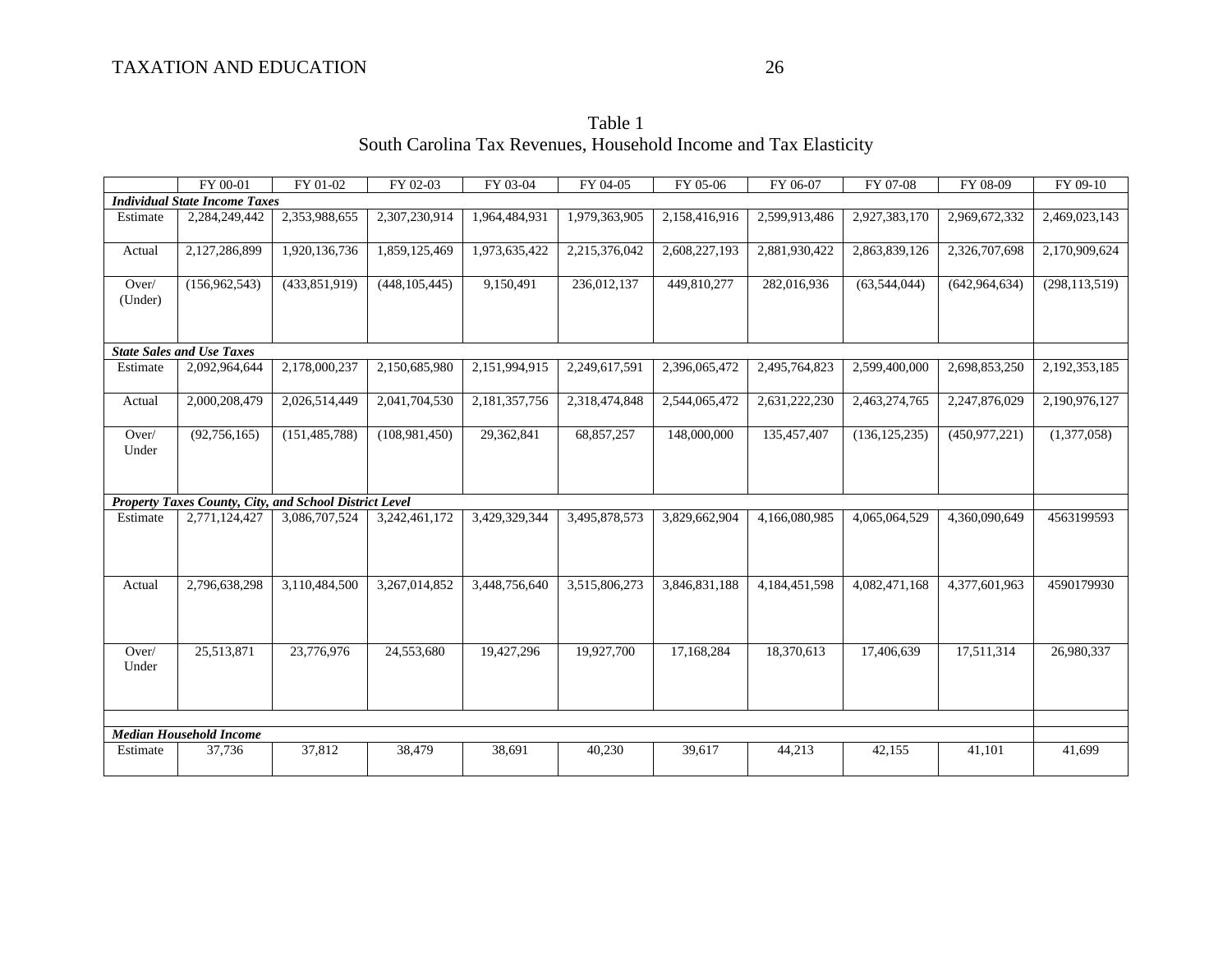|                       | FY 00-01 | FY 01-02 | FY 02-03 | FY 03-04 | FY 04-05 | FY 05-06 | FY 06-07 | FY 07-08 | FY 08-09 | FY 09-10 |
|-----------------------|----------|----------|----------|----------|----------|----------|----------|----------|----------|----------|
| <b>Tax Elasticity</b> |          |          |          |          |          |          |          |          |          |          |
| Income                |          | $-48.35$ | $-1.80$  | 11.18    | 3.08     | $-11.64$ | .90      | .13      | 7.50     | $-4.60$  |
|                       |          |          |          |          |          |          |          |          |          |          |
| <b>Sales</b>          |          | 6.53     | .42      | 12.41    | 1.58     | $-6.39$  | .30      | 1.37     | 3.50     | $-1.74$  |
|                       |          |          |          |          |          |          |          |          |          |          |
| Property              |          | 60.81    | 2.85     | 10.10    | .49      | $-6.18$  | .76      | .52      | $-2.89$  | 3.34     |
|                       |          |          |          |          |          |          |          |          |          |          |

\* Source: South Carolina Budget and Control Board, Historical Analysis, US Census Bureau